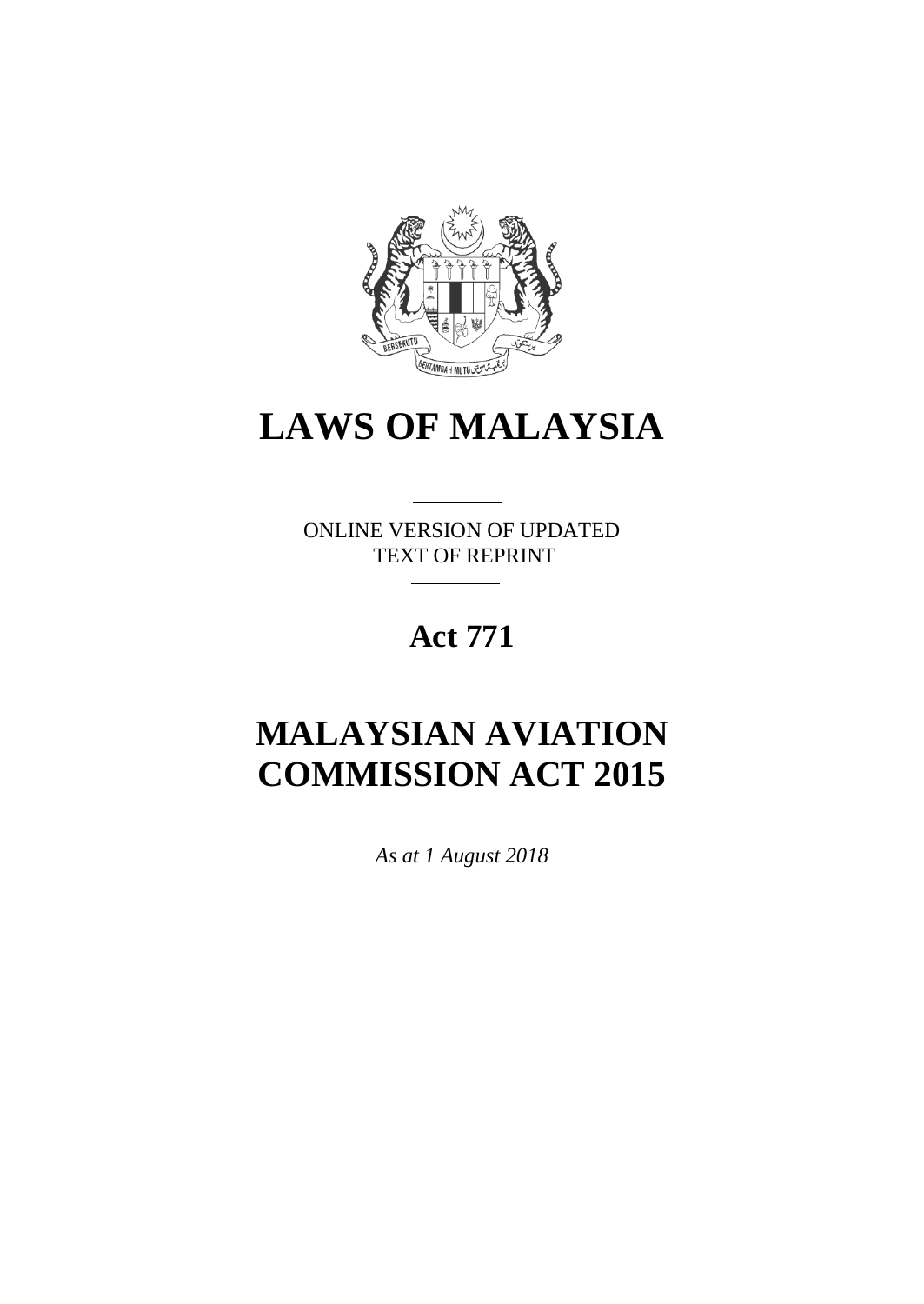# **MALAYSIAN AVIATION COMMISSION ACT 2015**

| Date of Royal Assent     25 August 2015                  |  |                 |
|----------------------------------------------------------|--|-----------------|
| Date of publication in the <i>Gazette</i> 27 August 2015 |  |                 |
| Latest amendment made by<br>Act A1559 which came         |  |                 |
| into operation on                                        |  | 9 February 2018 |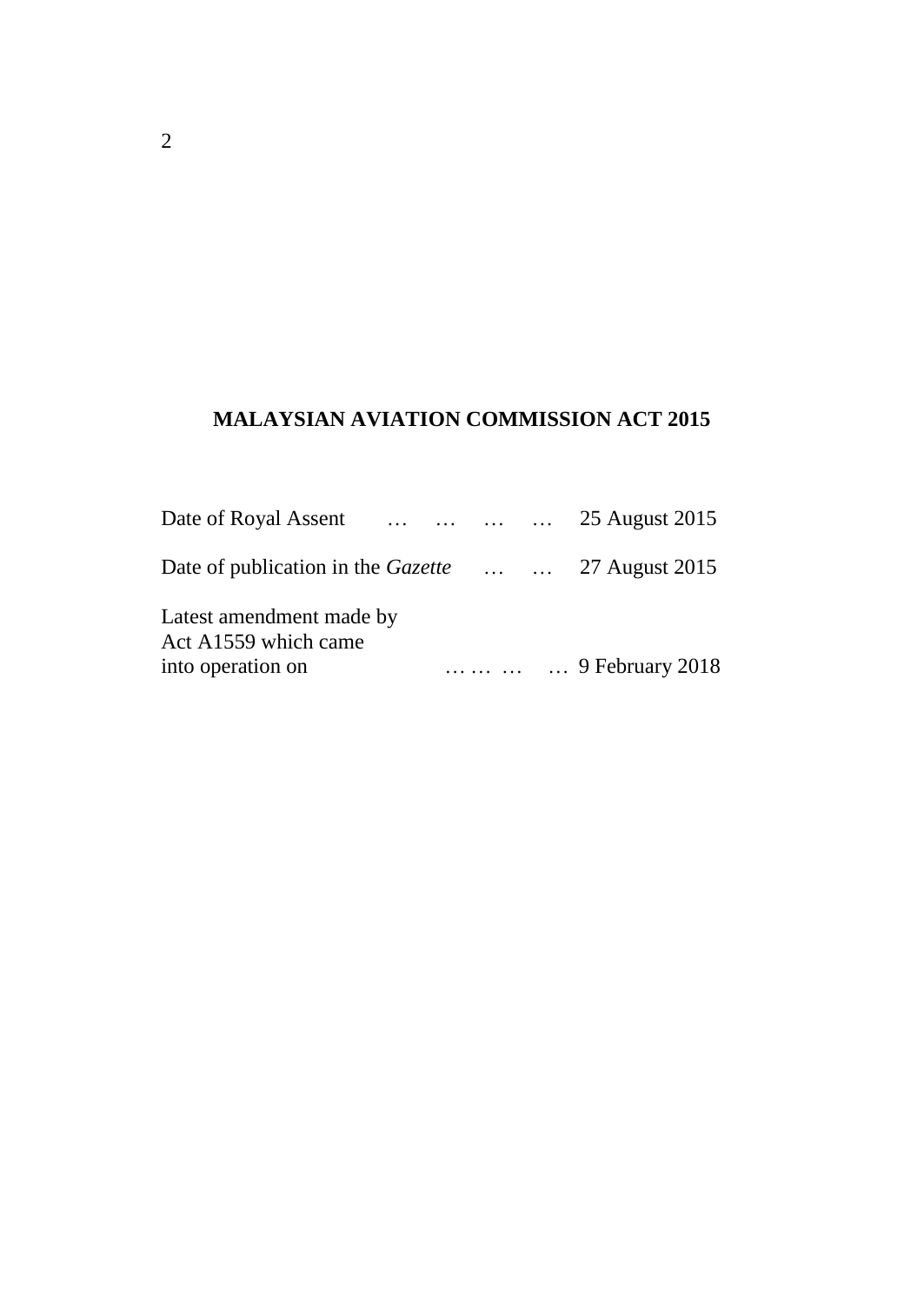# **LAWS OF MALAYSIA**

# **Act 771**

## **MALAYSIAN AVIATION COMMISSION ACT 2015**

#### ARRANGEMENT OF SECTIONS

## PART I

## PRELIMINARY

#### Section

- 1. Short title and commencement
- 2. Interpretation

## PART II

## THE COMMISSION

- 3. Establishment of the Commission
- 4. Common seal
- 5. Membership of the Commission
- 6. Alternate members
- 7. Tenure of office
- 8. Remuneration and allowances
- 9. Revocation of appointment and resignation
- 10. Vacation of office
- 11. Effect of cessation of membership
- 12. Committees
- 13. Disclosure of interest
- 14. First Schedule
- 15. Code of conduct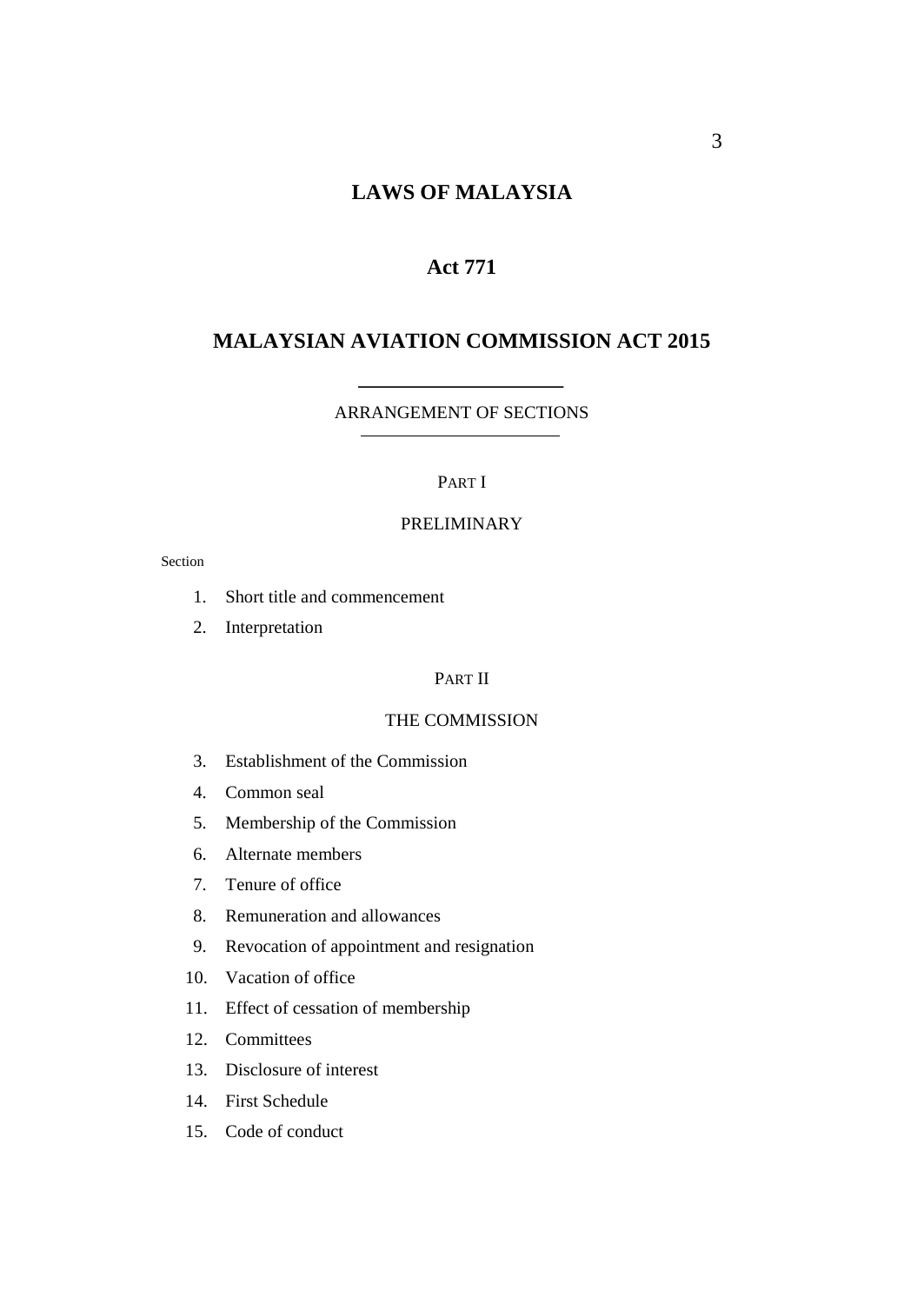16. Disciplinary Panel and disciplinary proceedings

## PART III

## FUNCTIONS AND POWERS OF THE COMMISSION AND THE EXECUTIVE CHAIRMAN

- 17. Functions of the Commission
- 18. Powers of the Commission
- 19. Commission to consult Director General of Civil Aviation
- 20. Delegation of the Commission's functions and powers
- 21. Functions of the Executive Chairman
- 22. Temporary exercise of functions of the Executive Chairman

#### PART IV

#### EMPLOYEES OF THE COMMISSION

- 23. Appointment of employees of the Commission
- 24. Conditions of service, conduct and discipline

#### PART V

## FINANCE

- 25. Aviation Commission Fund
- 26. Expenditure to be charged on the Fund
- 27. Public Service Fund
- 28. Conservation of the Fund
- 29. Bank accounts
- 30. Power to borrow
- 31. Investment
- 32. Financial procedure
- 33. Financial year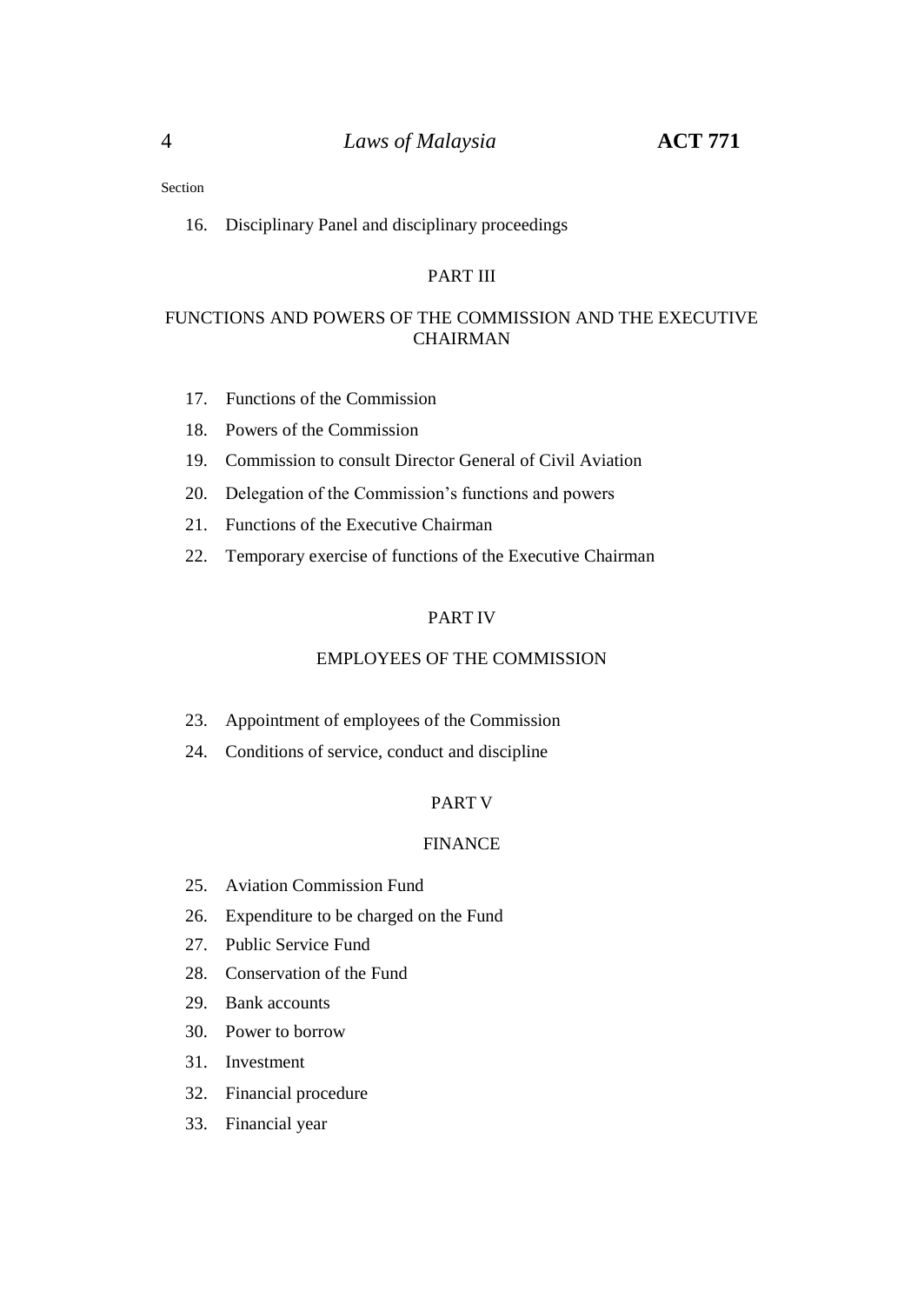34. Accounts and reports

#### PART VI

## LICENSING AND CHARGES

- 35. Air service licence
- 36. Air service permit
- 37. Ground handling licence
- 38. Aerodrome operator licence
- 39. Application for lincence or permit
- 40. Power to impose conditions
- 41. Duration of licence or permit
- 42. Renewal of licence or permit
- 43. Suspension or revocation of licence or permit
- 44. Surrender of licence or permit
- 45. Transfer or assignment of licence or permit
- 46. Power to set charges

## PART VII

#### **COMPETITION**

## Division 1

#### *Interpretation and application*

- 47. Interpretation
- 48. Application of this Part

#### Division 2

## *Anti-competitive agreement*

- 49. Prohibited agreement
- 50. Relief of liability
- 51. Individual exemption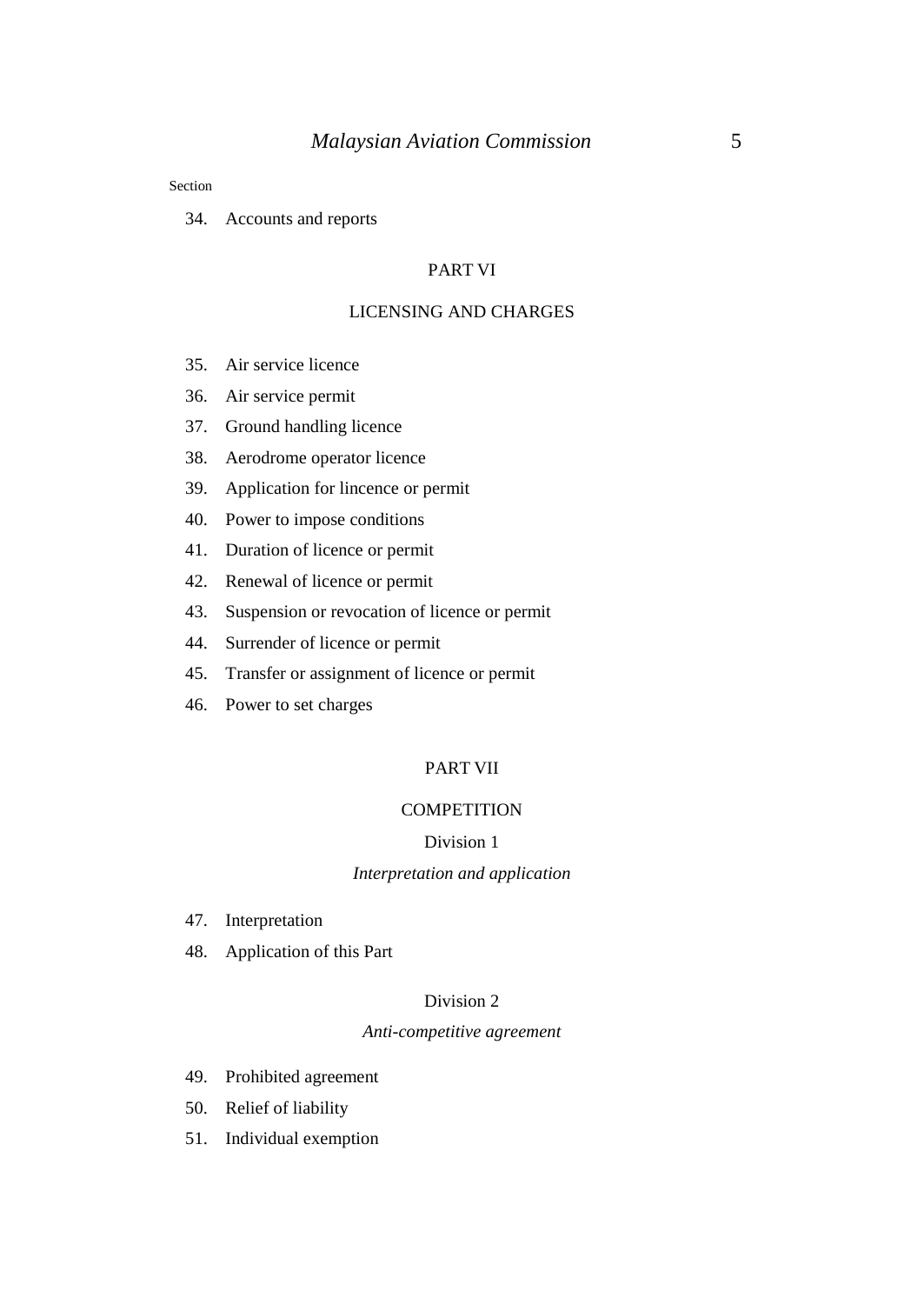52. Block exemption

### Division 3

#### *Abuse of dominant position*

53. Abuse of dominant position is prohibited

## Division 4

## *Mergers*

- 54. Mergers
- 55. Notification of anticipated merger
- 56. Notification of merger

## Division 5

#### *Decision by the Commission*

- 57. Interim measures
- 58. Finding of non-infringement
- 59. Finding of an infringement
- 60. Leniency regime
- 61. Enforcement of direction or decision
- 62. Power to accept undertaking

#### Division 6

## *General*

- 63. Aviation service market review
- 64. Right of private action
- 65. Power to issue guidelines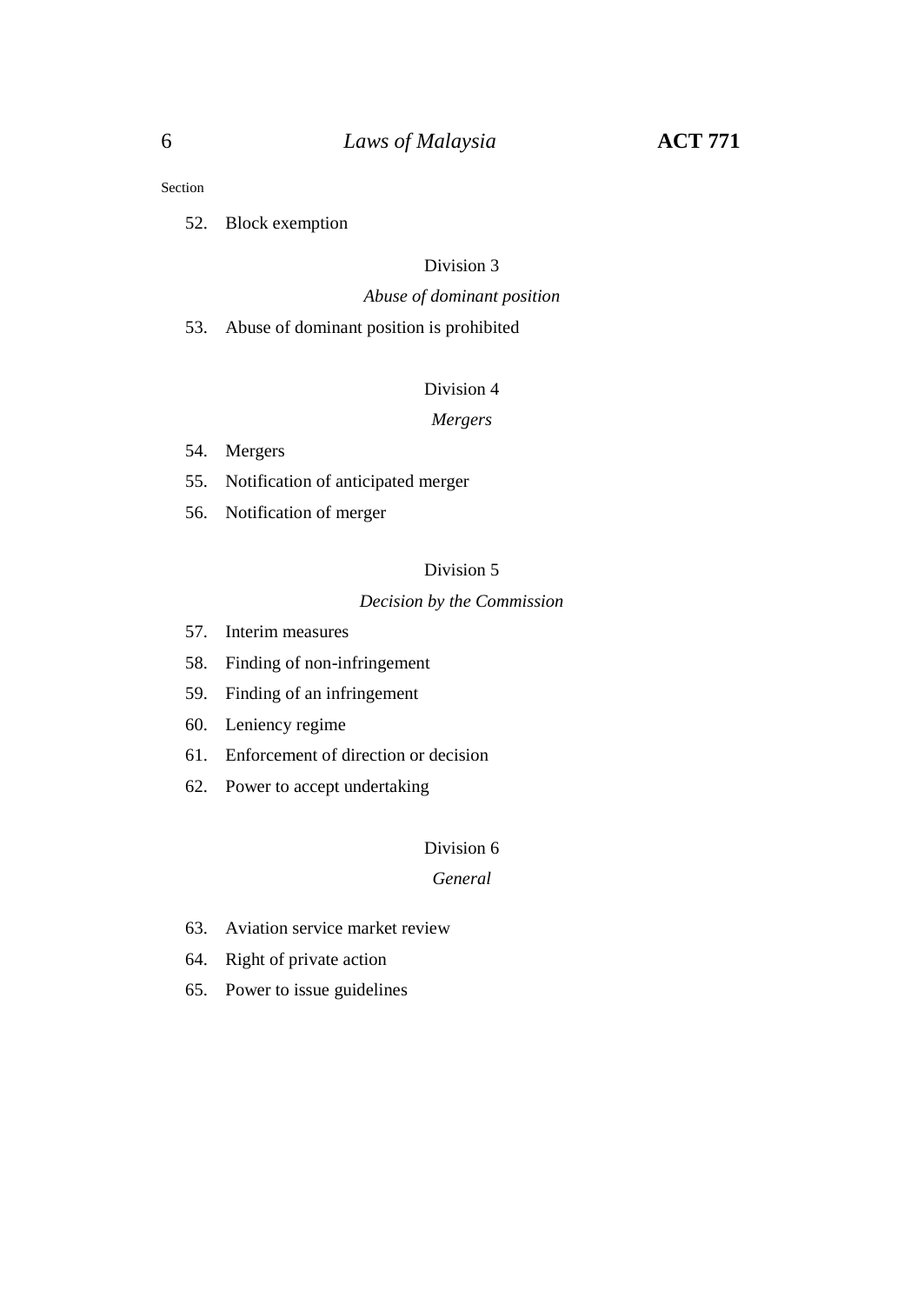## PART VIII

## AIR TRAFFIC RIGHT AND SLOT ALLOCATION

Section

- 66. Air traffic right
- 67. Slot allocation

### PART IX

#### PUBLIC SERVICE OBLIGATIONS

68. Public service obligations

#### PART X

#### CONSUMER PROTECTION

- 69. Consumer code
- 70. Consumer complaint
- 71. Determination of consumer complaints
- 72. Recovery of unpaid financial penalty or costs
- 73. Enforcement of decisions on consumer complaint

#### PART XI

#### DISPUTE RESOLUTION

- 74. Disputes
- 75. Commission to decide on disputes
- 76. Decisions to be in writing
- 77. Registration of decisions
- 78. Enforcement of decisions

#### PART XII

#### ENFORCEMENT AND INVESTIGATION

79. Authorized officer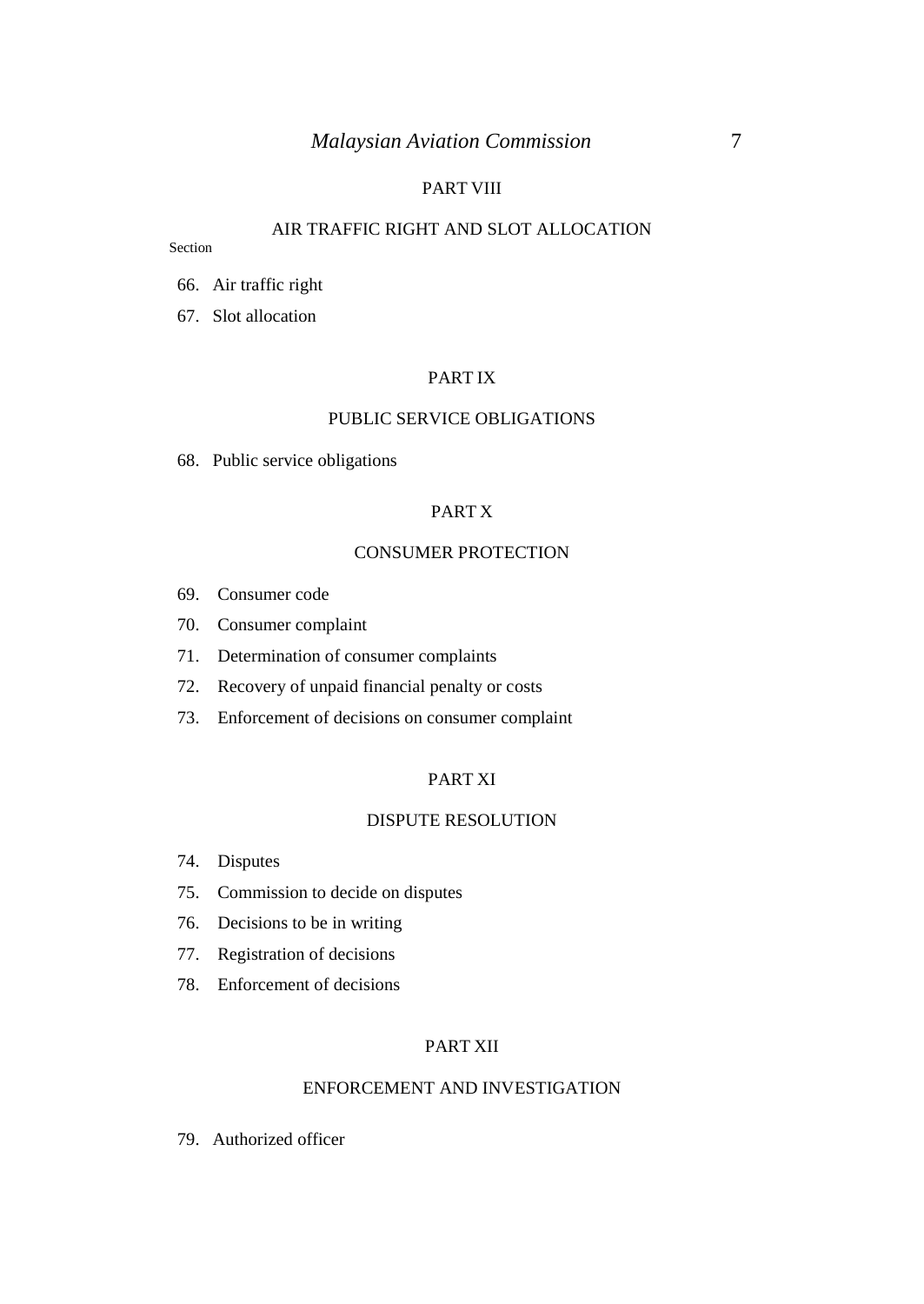- 80. Powers of enforcement, inspection and investigation
- 81. Power to require information
- 82. Power to conduct inspection
- 83. Power to investigate
- 84. Giving false or misleading information, evidence or document
- 85. Compliance order
- 86. Tipping off
- 87. Threat or reprisal prohibited

#### PART XIII

#### GENERAL

- 88. Appeals to the High Court
- 89. Civil aviation industry audit
- 90. Returns, reports, accounts and information
- 91. Conduct of prosecution
- 92. Offences by bodies corporate
- 93. Public servants and public officers
- 94. Obligation of secrecy
- 95. Representation in civil proceedings
- 96. Protection against suits and legal proceedings
- 97. Public Authorities Protection Act 1948
- 98. Power to make regulations
- 98A. Power to issue guidelines, circulars, directives, *etc*.
- 99. Power to amend Schedules

#### PART XIV

## SAVINGS AND TRANSITIONAL

- 100. Savings for licences and permits
- 101. Savings for Rural Air Services Agreement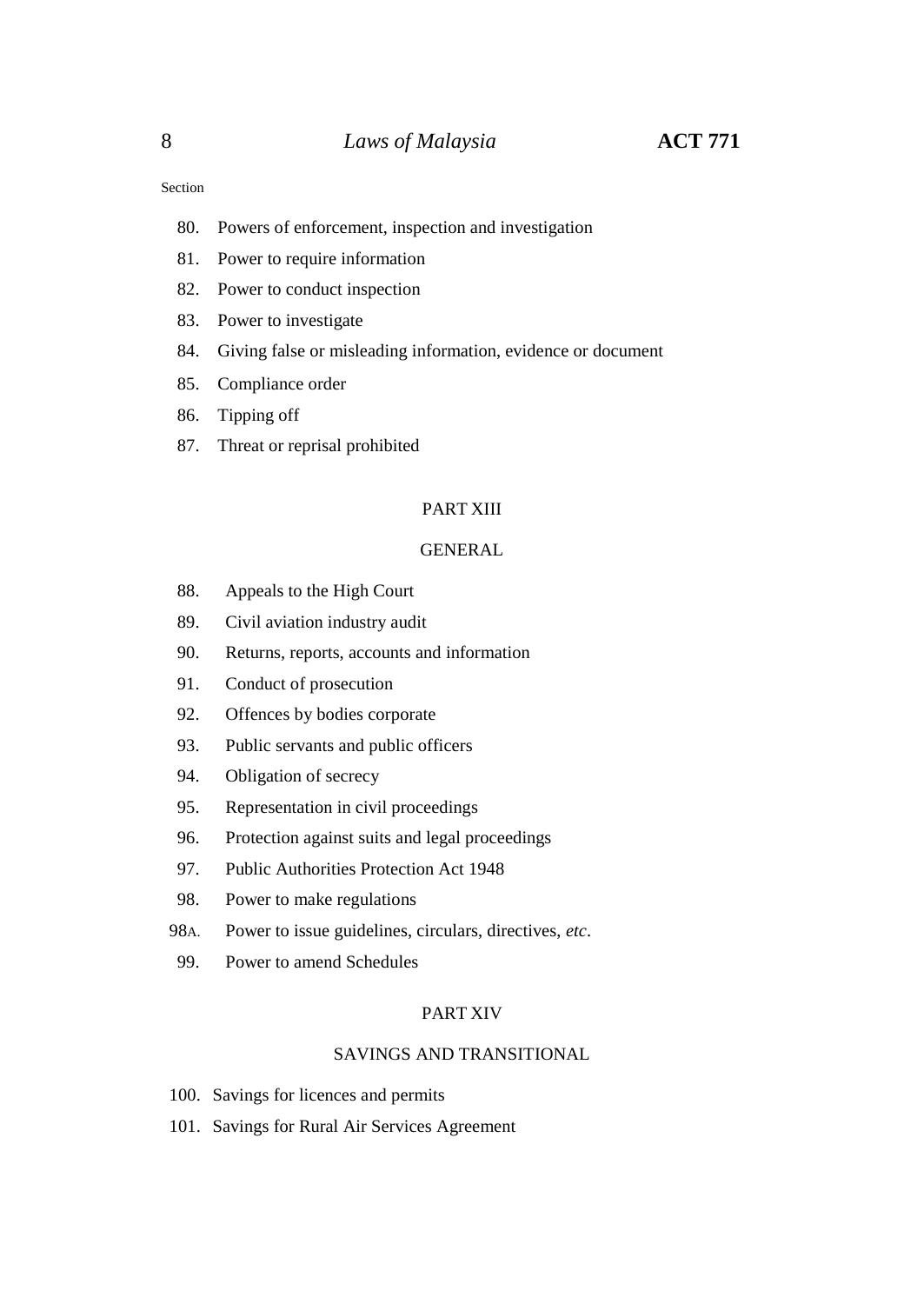- 102. Continuance of pending applications, *etc.*
- 103. Existing ground handling services
- 104. Existing agreements
- 105. Things done in anticipation of the enactment of this Act

FIRST SCHEDULE SECOND SCHEDULE THIRD SCHEDULE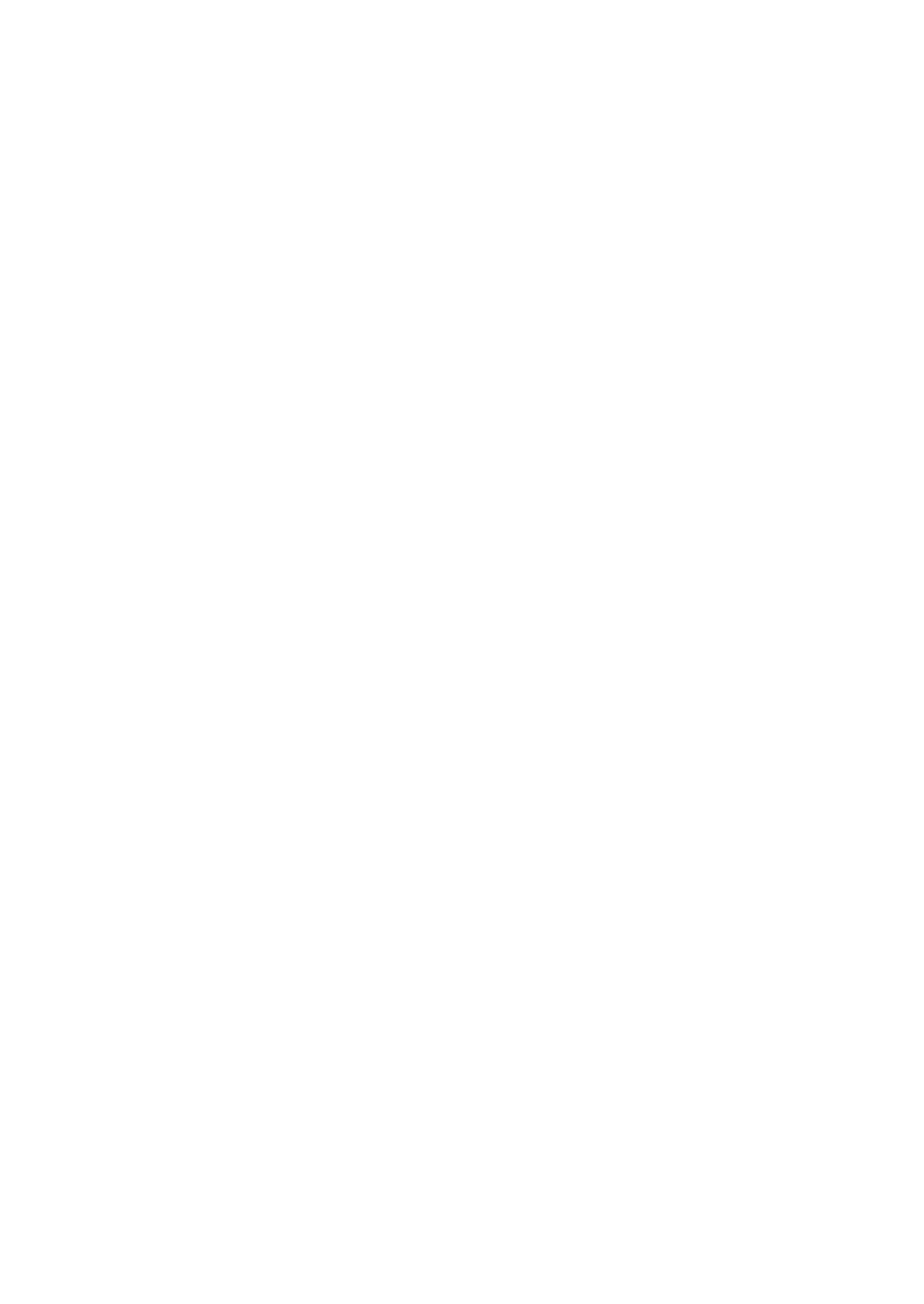# **LAWS OF MALAYSIA**

## **Act 771**

## **MALAYSIAN AVIATION COMMISSION ACT 2015**

An Act to establish the Malaysian Aviation Commission to regulate economic matters relating to the civil aviation industry and to provide for its functions and powers and related matters.

[*1 March 2016, P.U. (B) 88/2016*]

**ENACTED** by the Parliament of Malaysia as follows:

## PART I

## PRELIMINARY

## **Short title and commencement**

**1.** (1) This Act may be cited as the Malaysian Aviation Commission Act 2015.

(2) This Act comes into operation on a date to be appointed by the Minister by notification in the *Gazette*.

## **Interpretation**

**2.** (1) In this Act, unless the context otherwise requires—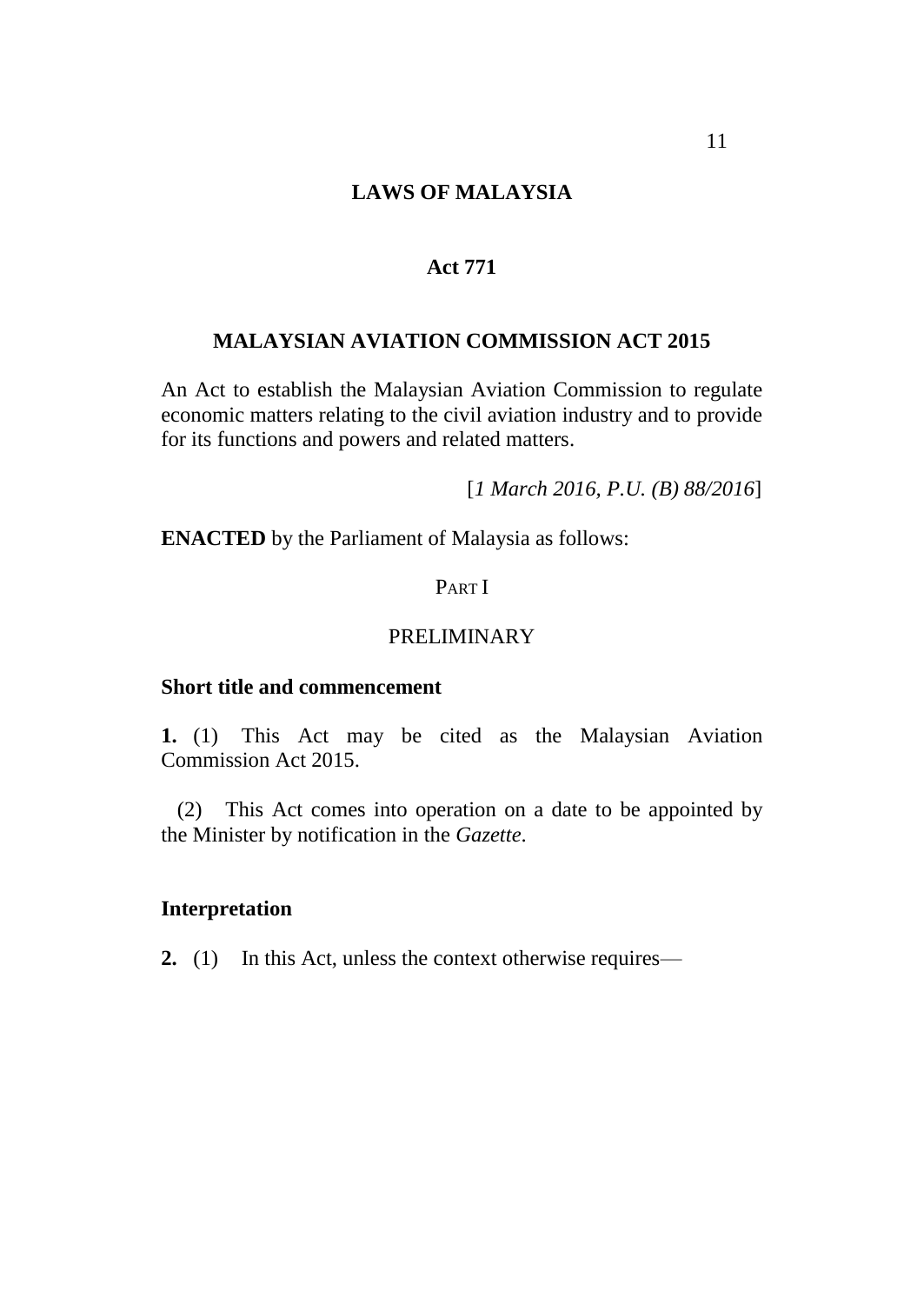"aerodrome" means any area of land or water, including any airport, airstrip (including water airstrip), heliport, building, installation and equipment, for the use wholly or partly for the arrival, departure or movement of aircraft;

"air traffic right" means―

- *(a)* in relation to domestic routes, the right of an airline licensed by the Commission to provide air services on scheduled journeys within Malaysia, and includes the points to be served, the type of aircraft to be used and the capacity to be provided; or
- *(b)* in relation to international routes, the right of an airline licensed by the Commission and designated, nominated or otherwise authorized by the Government to provide air services on scheduled journeys from, to or over a country under an air services agreement, and includes the points to be served, the route on which the air services are to be provided, the type of aircraft to be used and the capacity to be provided;

"committee" means any committee established by the Commission under section 12 or 71;

"Director General of Civil Aviation" means the Director General of Civil Aviation Malaysia referred to in the Civil Aviation Act 1969 [*Act 3*];

"Fund" means the Aviation Commission Fund established under section 25;

"Public Service Fund" means the Public Service Fund established under section 27;

"airport" means the aggregate of the lands comprised within an aerodrome including buildings, aircraft hangars, storage, facilities, roads and car parks used or intended to be used in whole or in part for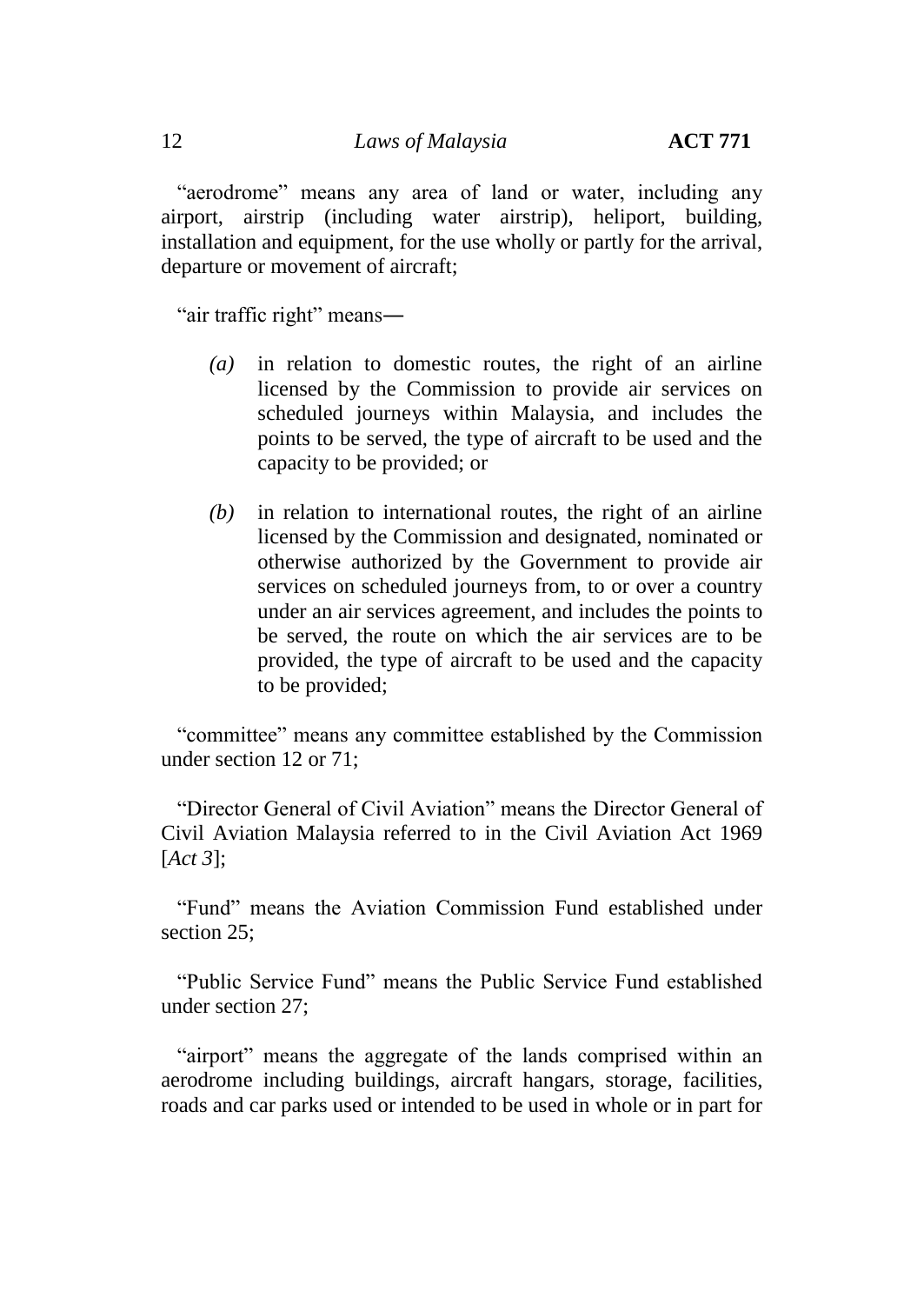the purposes of or in connection with the operation of such aerodrome;

"Minister" means the Minister charged with the responsibility for transport;

"public service obligation" means the provision of service for the carriage by air or the use of any aircraft for the carriage of passengers, mail or cargo for hire or reward on a scheduled journey between aerodromes—

- *(a)* where one or more aerodromes serve a region within Malaysia that is remote or sparsely populated or is faced with significant accessibility issues arising from its geographical peripherality or lack of adequate surface transport alternatives; or
- *(b)* serving a route which is considered to be vital for the economic and social development of Malaysia or to be in the national interest,

which airlines would not assume if they were solely considering their commercial interest;

"licensee" means a person licensed under this Act;

"permit holder" means a person holding a permit under this Act;

"Executive Chairman" means the Executive Chairman of the Commission appointed under section 5;

"consumer" means a person who acquires or uses any aviation service for personal use and does not acquire or use the service primarily for the purpose of resupplying the service or providing any aviation service;

"scheduled journey" means one of a series of journeys which is undertaken between the same two places and which together amount to a systematic services;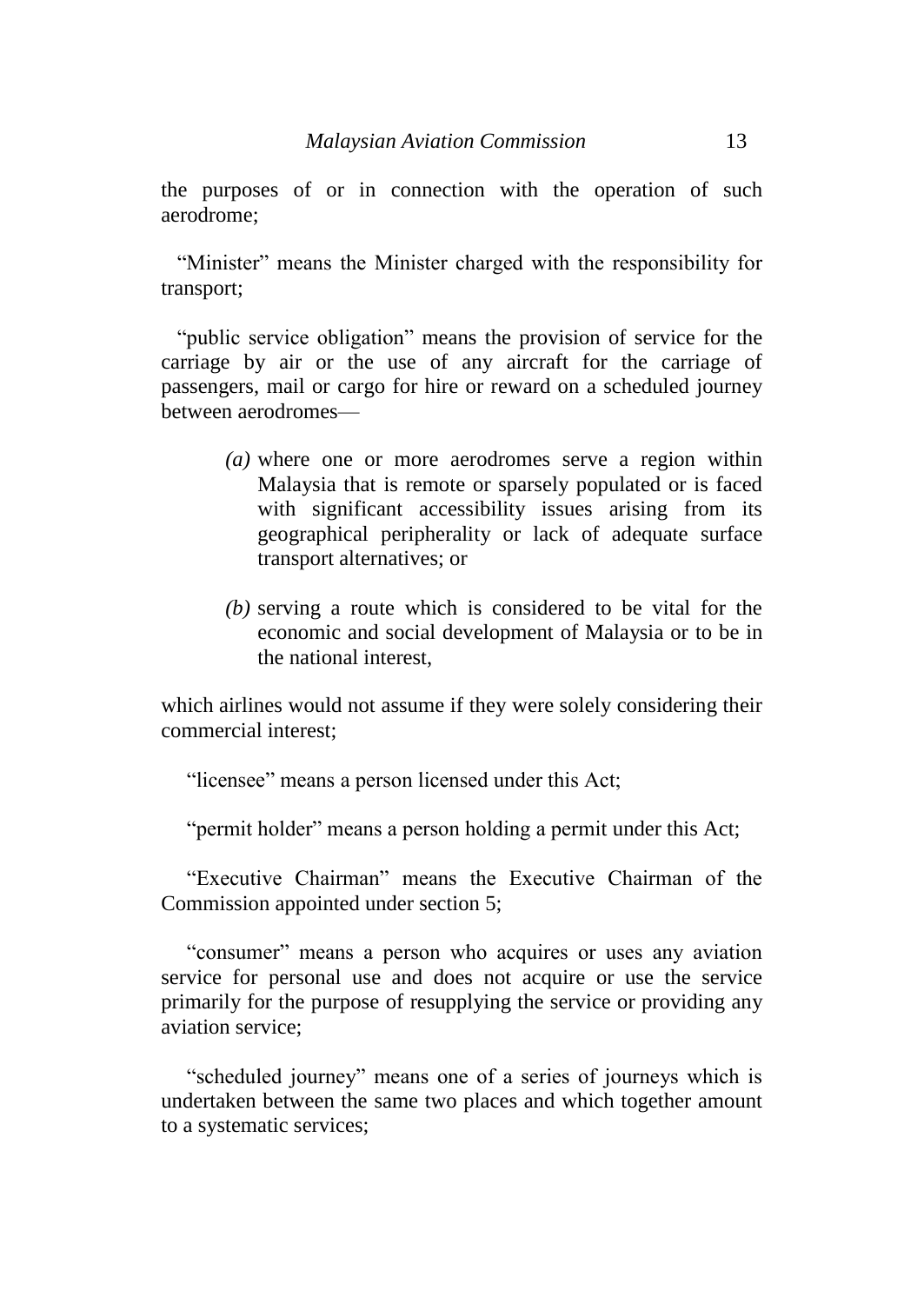"non-scheduled journey" means a journey that is not a scheduled journey;

"aviation service" means any of the following services:

- *(a)* the carriage of passengers, mail or cargo for hire or reward by air or by the use of any aircraft between two or more places, of which at least one place is in Malaysia;
- *(b)* the provision in Malaysia of any of the ground handling services as specified in the Second Schedule;
- *(c)* the operation of an aerodrome in Malaysia for the takeoff and landing of any aircraft engaged in the carriage of passengers, mail or cargo for hire or reward; or
- *(d)* any other service determined by the Commission to be necessary or expedient for the carriage of passengers, mail or cargo referred to in paragraph *(a)*,

whether or not such service is provided by a licensee, permit holder or otherwise;

"air transport service" means a commercial air service that is operated for the purpose of transporting persons, personal belongings, baggage, goods or cargo in an aircraft between two points;

"aircraft" means a machine that can derive support in the atmosphere from the reactions of the air, other than the reactions of the air against the surface of the earth;

"hire or reward"means any payment, consideration, gratuity or benefit, directly or indirectly charged, demanded, received or collected by any person for the use of an aircraft;

"Commission" means the Malaysian Aviation Commission established under section 3;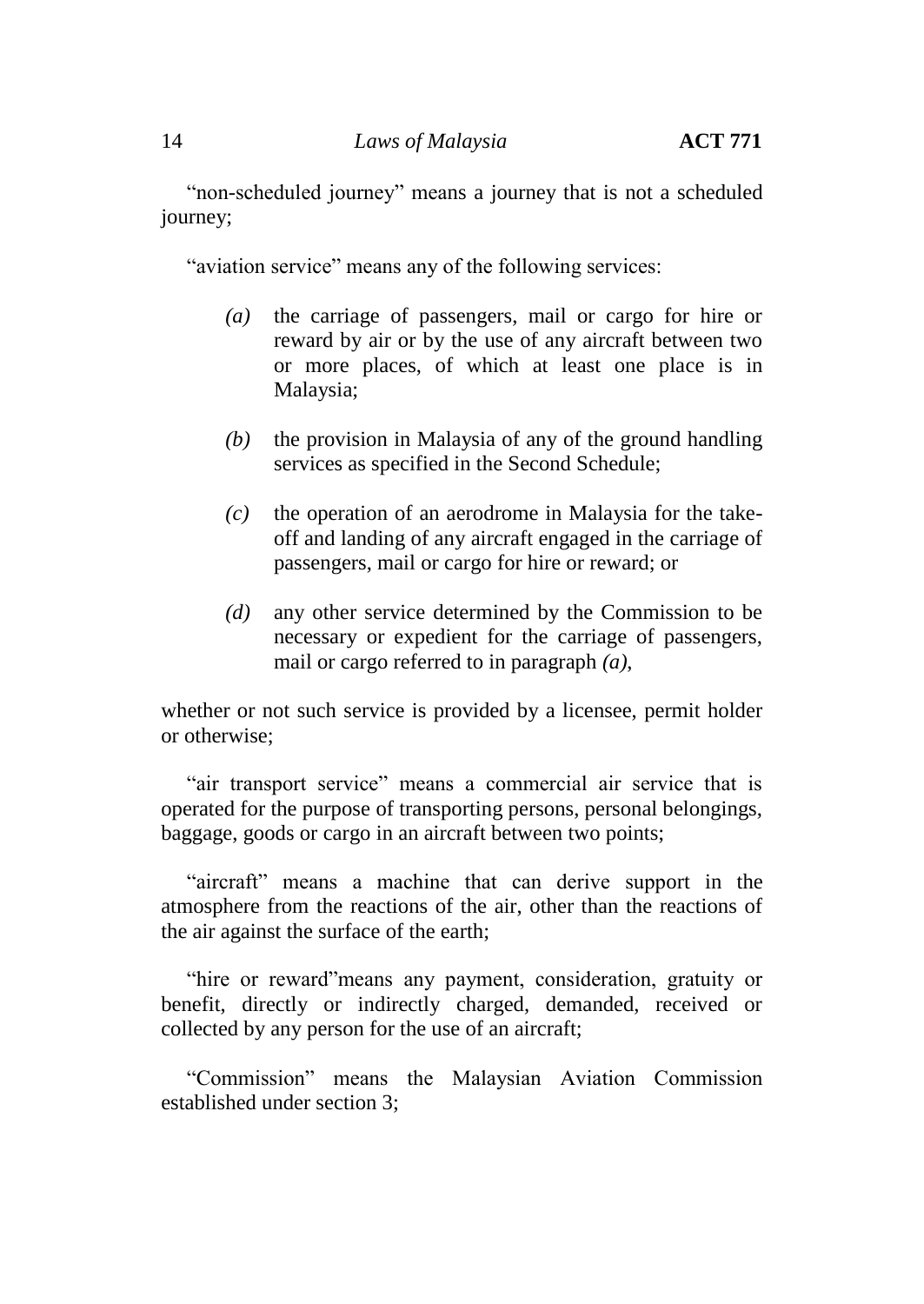"appointed date" means the date of this Act comes into operation.

# PART II

## THE COMMISSION

## **Establishment of the Commission**

**3.** (1) A body corporate to be known as the "Suruhanjaya Penerbangan Malaysia" or "Malaysian Aviation Commission" is established.

(2) The Commission shall have perpetual succession and a common seal.

(3) The Commission may sue and be sued in its corporate name.

(4) Subject to and for the purposes of this Act, the Commission may, upon such terms as the Commission deems fit—

- *(a)* enter into contracts;
- *(b)* acquire, purchase, take, lease, hold, sell and enjoy any movable and immovable property of every description or any interest in such property vested in the Commission; and
- *(c)* convey, assign, surrender, yield up, charge, mortgage, demise, reassign, transfer or otherwise dispose of, or deal with, any movable or immovable property and any interest in such property vested in the Commission.

## **Common seal**

**4.** (1) The Commission shall have a common seal which shall bear such device as the Commission shall approve and such seal may be broken, changed, altered or made anew as the Commission thinks fit.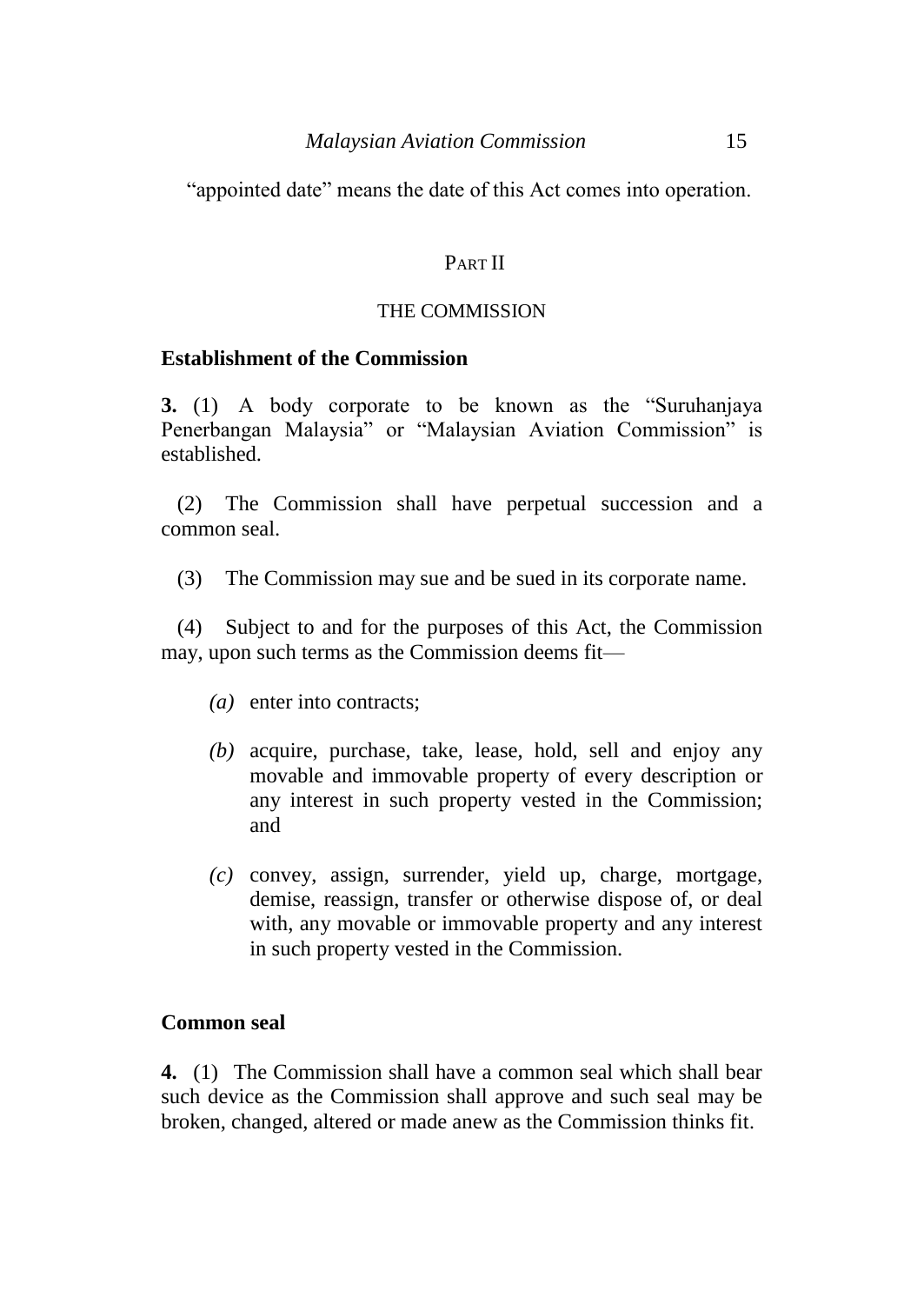(2) Until a seal is provided by the Commission, a stamp bearing the words "Suruhanjaya Penerbangan Malaysia" or "Malaysian Aviation Commission" may be used and shall be deemed to be the common seal of the Commission.

(3) The common seal shall be kept in the custody of the Executive Chairman or such other person as may be authorized by the Commission, and shall be authenticated by the Executive Chairman or by such other person authorized by the Executive Chairman in writing.

(4) All deeds, documents and other instruments purporting to be sealed with the common seal and authenticated in accordance with subsection (3) shall, until the contrary is proved, be deemed to have been validly executed.

(5) Any deed, document and other instrument which, if executed by a person not being a body corporate, is not required to be under seal may in like manner be executed by a member of the Commission or an employee of the Commission authorized in that behalf.

(6) The common seal of the Commission shall be officially and judicially noticed.

# **Membership of the Commission**

**5.** (1) The Commission shall consist of the following members:

- *(a)* the Executive Chairman who shall be appointed by the Prime Minister;
- *(b)* two representatives of the Federal Government consisting of—
	- (i) the Secretary General of the Ministry of Transport; and
	- (ii) the Director General of the Economic Planning Unit of the Prime Minister's Department; and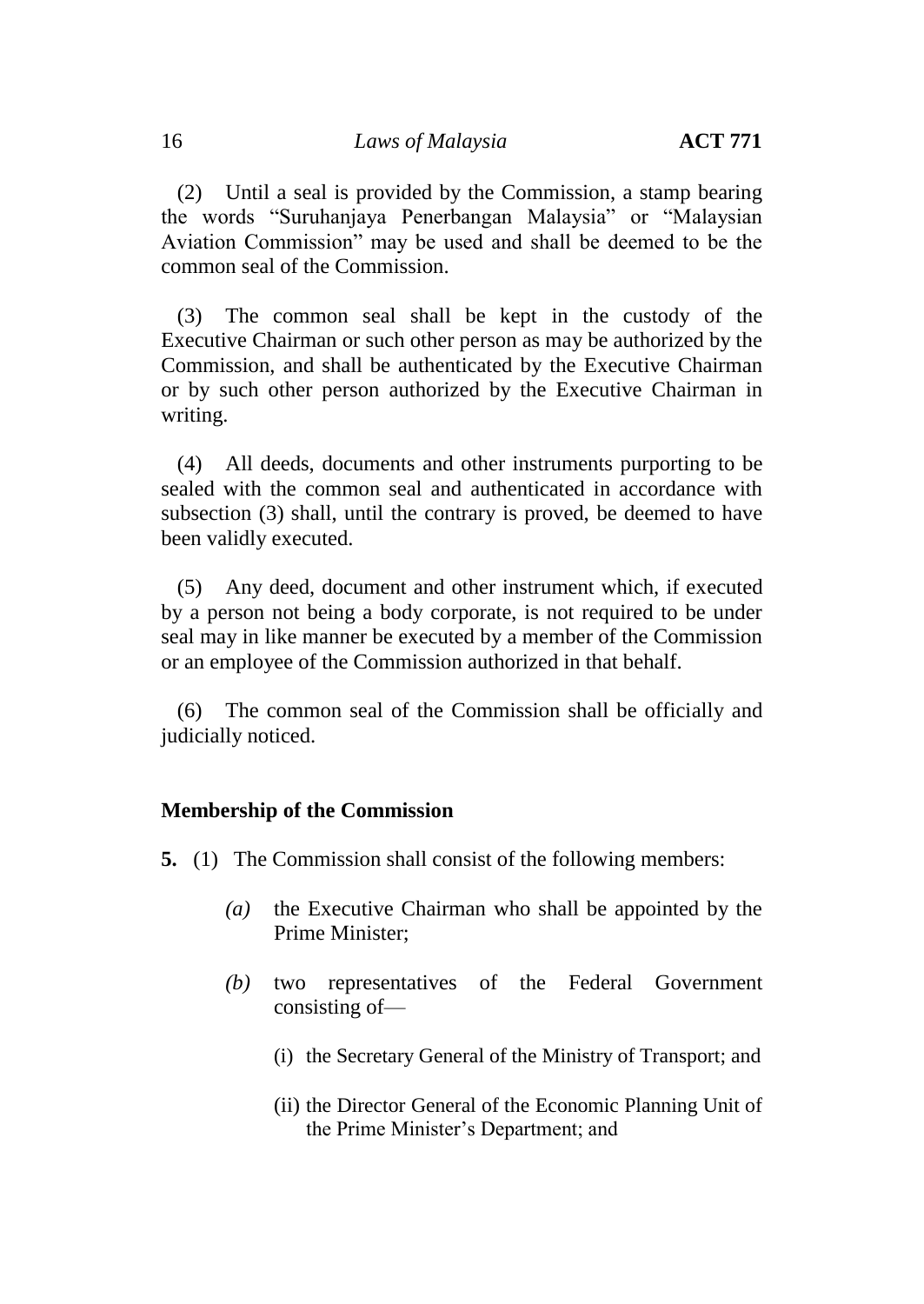*(c)* not less than four but not more than six other members who shall be appointed by the Minister after consultation with the Prime Minister, and who, in the opinion of the Minister, have experience or shown capacity and professionalism in matters relating to economics, finance, aviation, business, administration, law or any other matter relevant to the functions of the Commission.

(2) The Executive Chairman shall be a person who, in the opinion of the Prime Minister, has experience, shown capacity and professionalism in matters relating to economics, finance, aviation, business or administration relevant to the functions of the Commission.

- (3) No person shall be a member of the Commission if he—
	- *(a)* holds office or employment in or relating to aviation services;
	- *(b)* is involved in any business or other activity carried on for the purpose of gain in or relating to aviation services; or
	- *(c)* is or becomes involved in any activity which may interfere with his independence in discharging his duties.

(4) Without prejudice to subsection (3), any member of the Commission, other than the members specified in paragraph 5(1)*(b)*, shall not, while being a member of the Commission, hold any other office or employment, whether remunerated or not, without the prior written approval of the Prime Minister.

# **Alternate members**

**6.** (1) The Prime Minister shall, in relation to each member appointed under paragraph 5(1)*(b)* appoint a person to be an alternate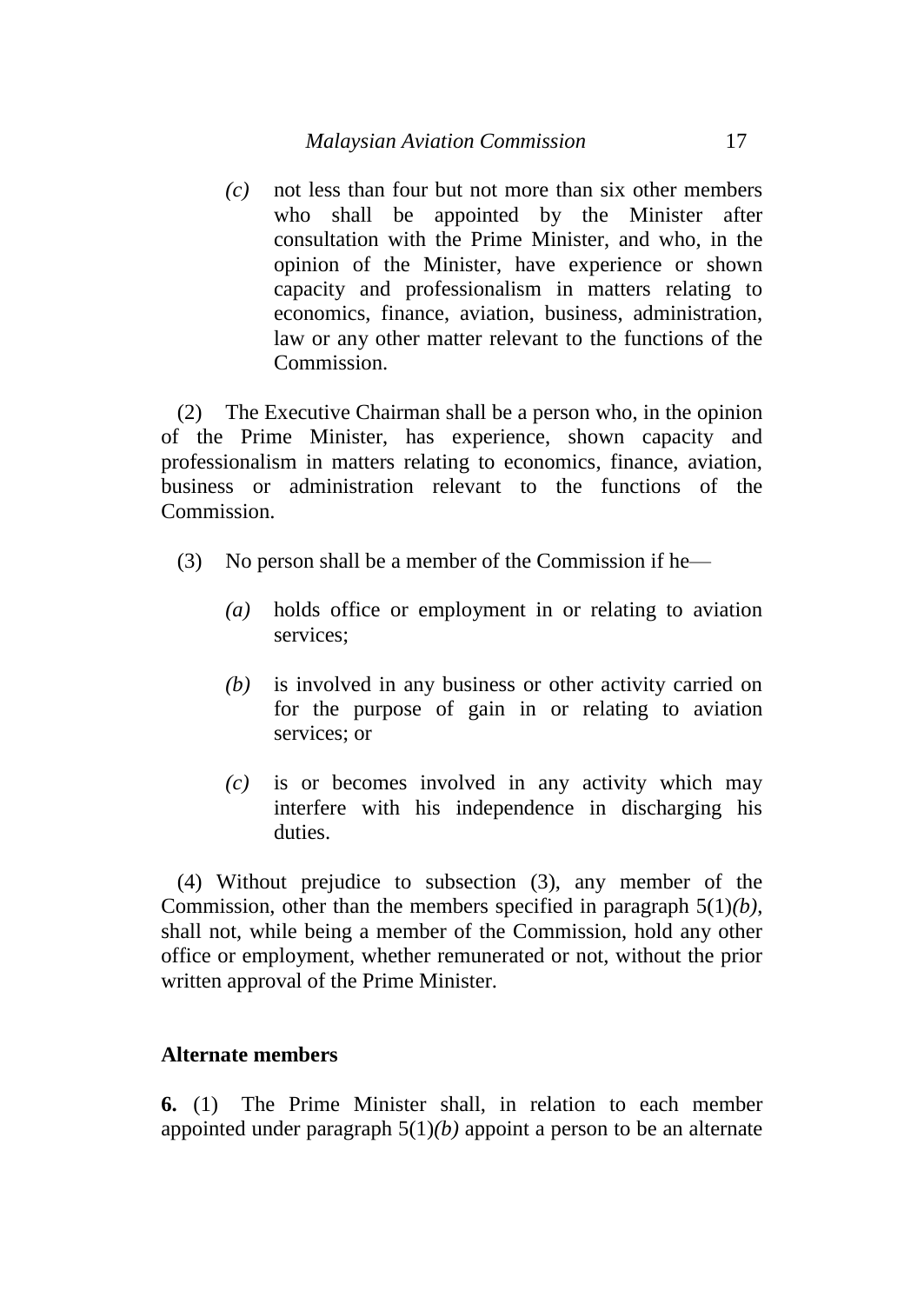member to attend, as an alternate to such member, meetings of the Commission when such member is unable to attend for any reason.

(2) An alternate member who attends the meetings of the Commission shall, for all purposes, be deemed to be a member of the Commission.

(3) An alternate member shall, unless he sooner resigns his office or his appointment is sooner revoked, cease to be an alternate member when the member in respect of whom he is an alternate member ceases to be a member of the Commission.

# **Tenure of office**

**7.** Subject to such conditions as may be specified in his instrument of appointment, a member of the Commission, other than the members specified in paragraph 5(1)*(b)*, shall, unless he sooner resigns or vacates his office or his appointment is sooner revoked, hold office for a term not exceeding three years and is eligible for reappointment for a maximum period of two consecutive terms.

## **Remuneration and allowances**

**8.** (1) The Executive Chairman shall be paid such remuneration and allowances as the Prime Minister may determine.

(2) All other members of the Commission shall be paid allowances at such rates as the Prime Minister may determine.

# **Revocation of appointment and resignation**

**9.** (1) The Prime Minister may, at any time, revoke the appointment of the Executive Chairman.

(2) The Minister may, at any time, revoke the appointment of any member of the Commission specified in paragraph  $5(1)(c)$  after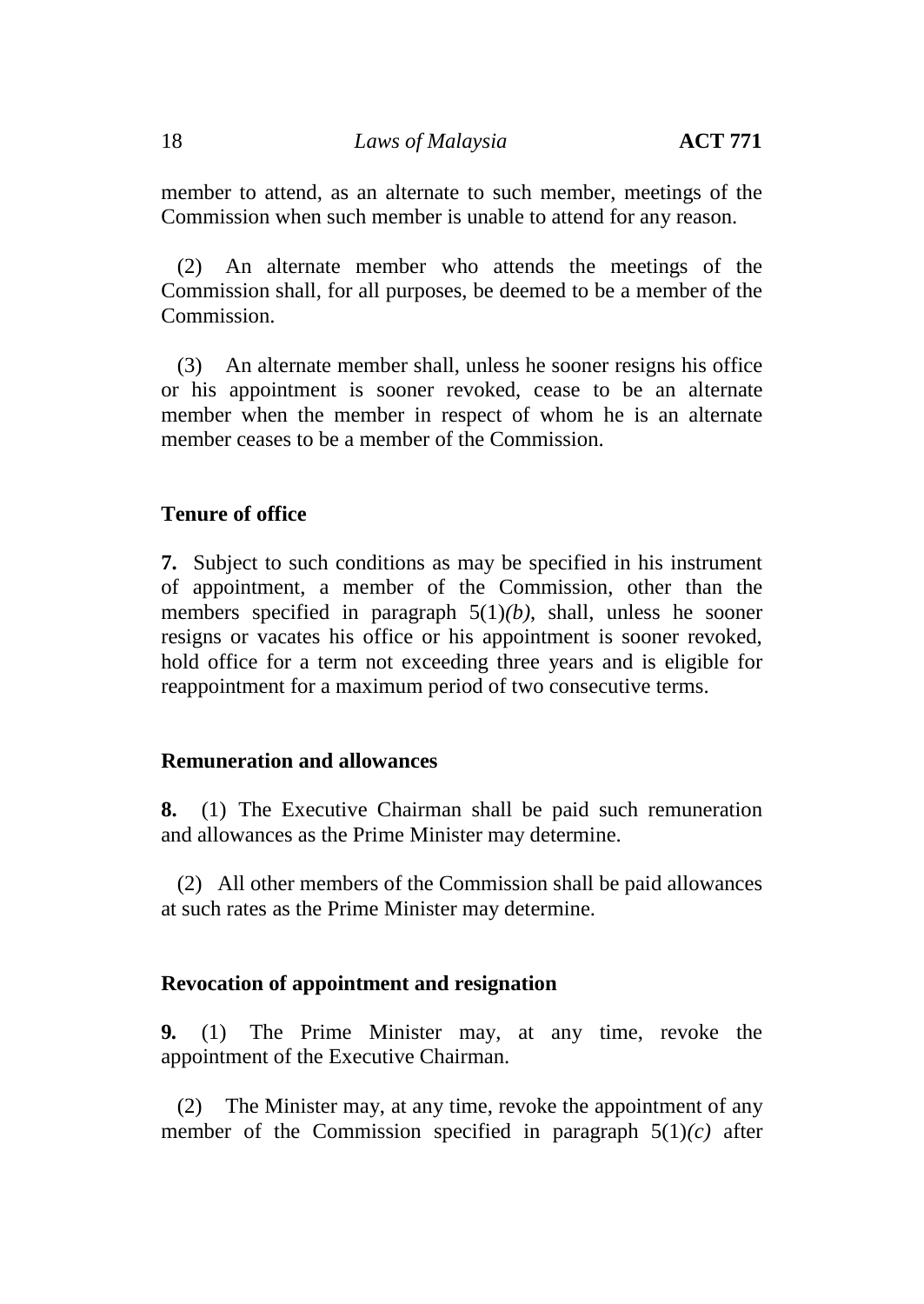consultation with the Prime Minister.

(3) A member of the Commission, other than the members specified in paragraph  $5(1)(b)$ , may, at any time, resign his office by giving notice in writing to the Prime Minister or the Minister, as the case may be.

## **Vacation of office**

- **10.** (1) The office of a member of the Commission is vacated—
	- *(a)* if he dies;
	- *(b)* if there has been proved against him, ore he has been convicted on, a charge in respect of―
		- (i) an offence involving fraud, dishonesty or moral turpitude;
		- (ii) an offence under any law relating to corruption or under section 13; or
		- (iii) any other offence punishable with imprisonment (in itself only or in addition to or in lieu of a fine) for more than two years;
	- *(c)* if he becomes a bankrupt;
	- *(d)* if he is of unsound mind or is otherwise incapable of discharging his duties;
	- *(e)* in the case of the Executive Chairman, if he absents himself from three consecutive meetings of the Commission without leave of the Prime Minister;
	- *(f)* in the case of a member of the Commission, other than the Executive Chairman and the members specified in paragraph  $5(1)(b)$ , if he absents himself from three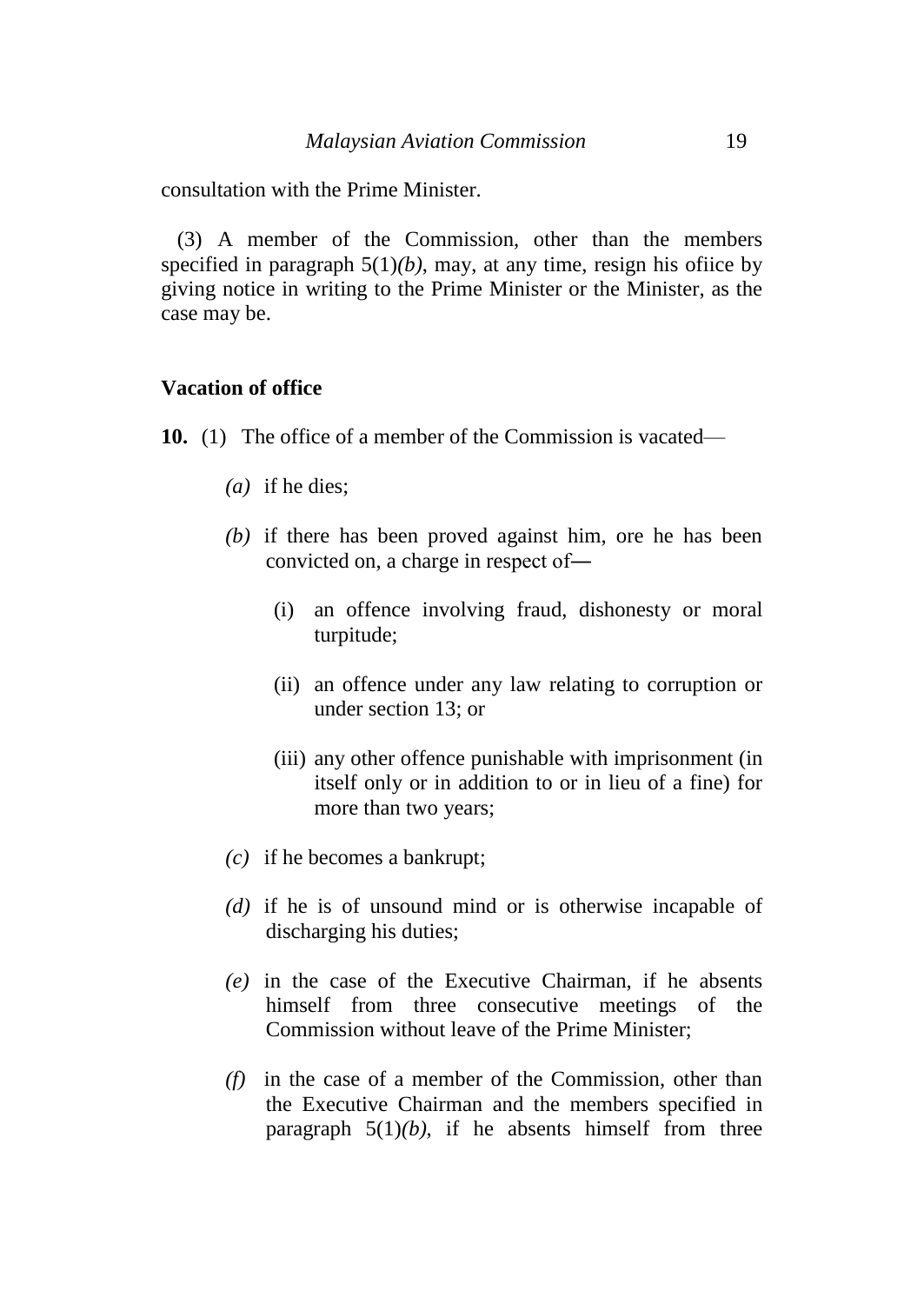consecutive meetings of the Commission without leave of the Executive Chairman;

- *(g)* if his resignation is accepted by the Prime Minister or Minister, as the case may be; or
- *(h)* if his appointment is revoked by the Prime Minister or Minister, as the case may be, pursuant to section 9 or by the Prime Minister pursuant to section 16.

# **Effect of cessation of membership**

**11.** Where any person ceases to be a member of the Commission—

- *(a)* another person shall be appointed in his place in accordance with the provisions applying; and
- *(b)* he shall not, within two years from the cessation of his membership, enter into any contract of service or carry out or be involved in any business or other activity carried on for the purpose of gain, in or relating to, aviation services.

# **Committees**

**12.** (1) The Commission may establish such committees as it considers necessary or expedient to assist it in the performance of its functions.

(2) The Commission may elect any of its members to be the chairman of a committee.

(3) The Commission may appoint any person to be a member of any committee established under subsection (1).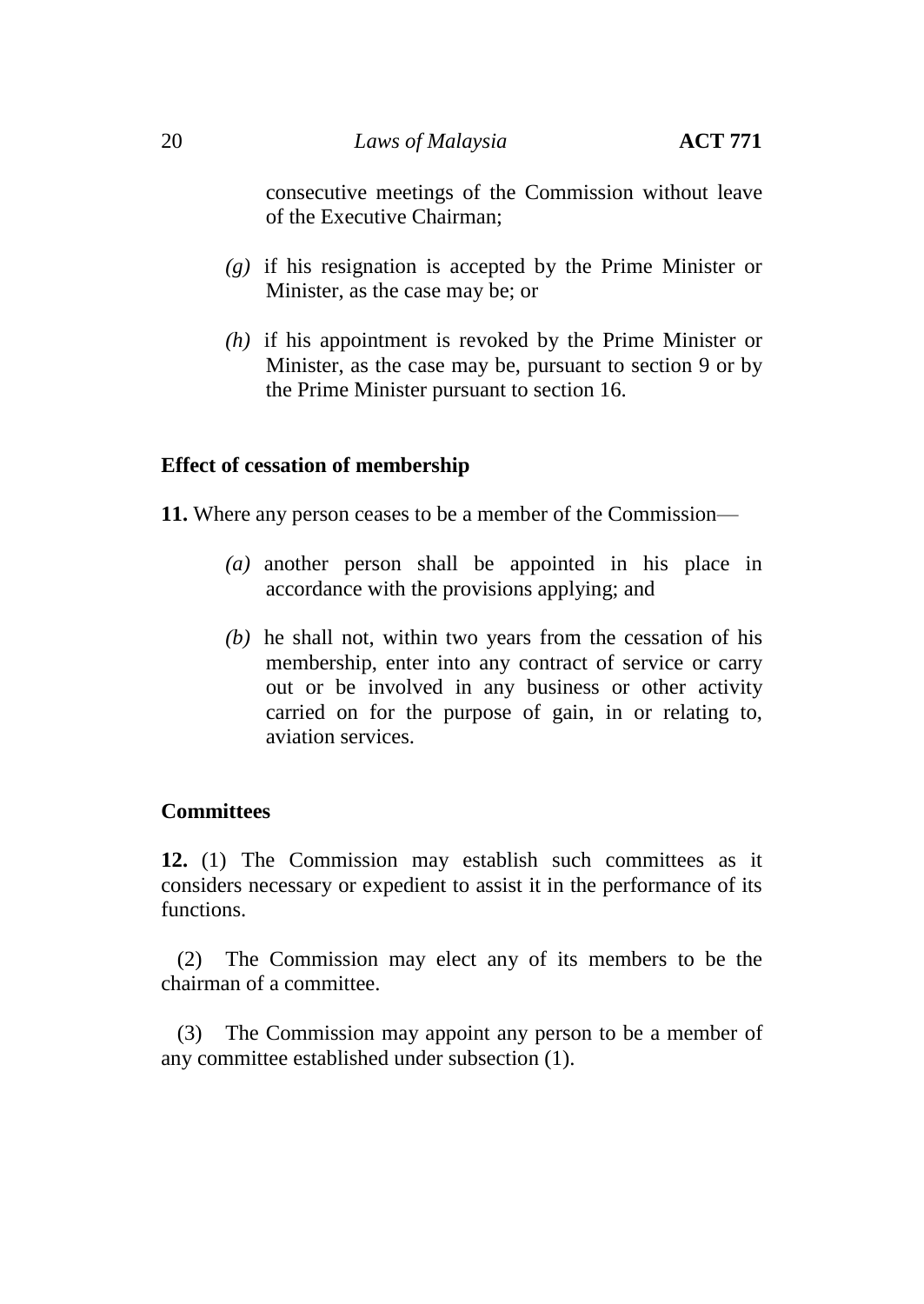(4) A member of a committee shall hold office on such terms and conditions as may be specified in his letter of appointment and is eligible for reappointment.

(5) The Commission may, at any time, revoke the appointment of any member of a committee.

(6) A member of a committee may, at any time, resign by giving a notice in writing to the chairman of the committee and the Commission.

(7) A committee shall be subject to and act in accordance with any direction given to the committee by the Commission.

(8) The Commission may at any time discontinue or alter the constitution of a committee.

# **Disclosure of interest**

**13.** (1) Any member of the Commission or a committee who has or acquires a direct or indirect interest by himself, through a member of his family or his associate in relation to any matter under discussion by the Commission or the committee shall disclose to the Commission, or the committee, as the case may be, the fact of his interest and the nature and extent of that interest.

(2) A disclosure under subsection (1) shall be recorded in the minutes of the meeting of the Commission or the committee, as the case may be, in which the matter is discussed and, after the disclosure, the member—

- *(a)* shall not be present or take part in any discussion or decision of the Commission or the committee, as the case may be, about the matter; and
- *(b)* shall be disregarded for the purpose of constituting a quorum of the Commission or the committee, as the case may be,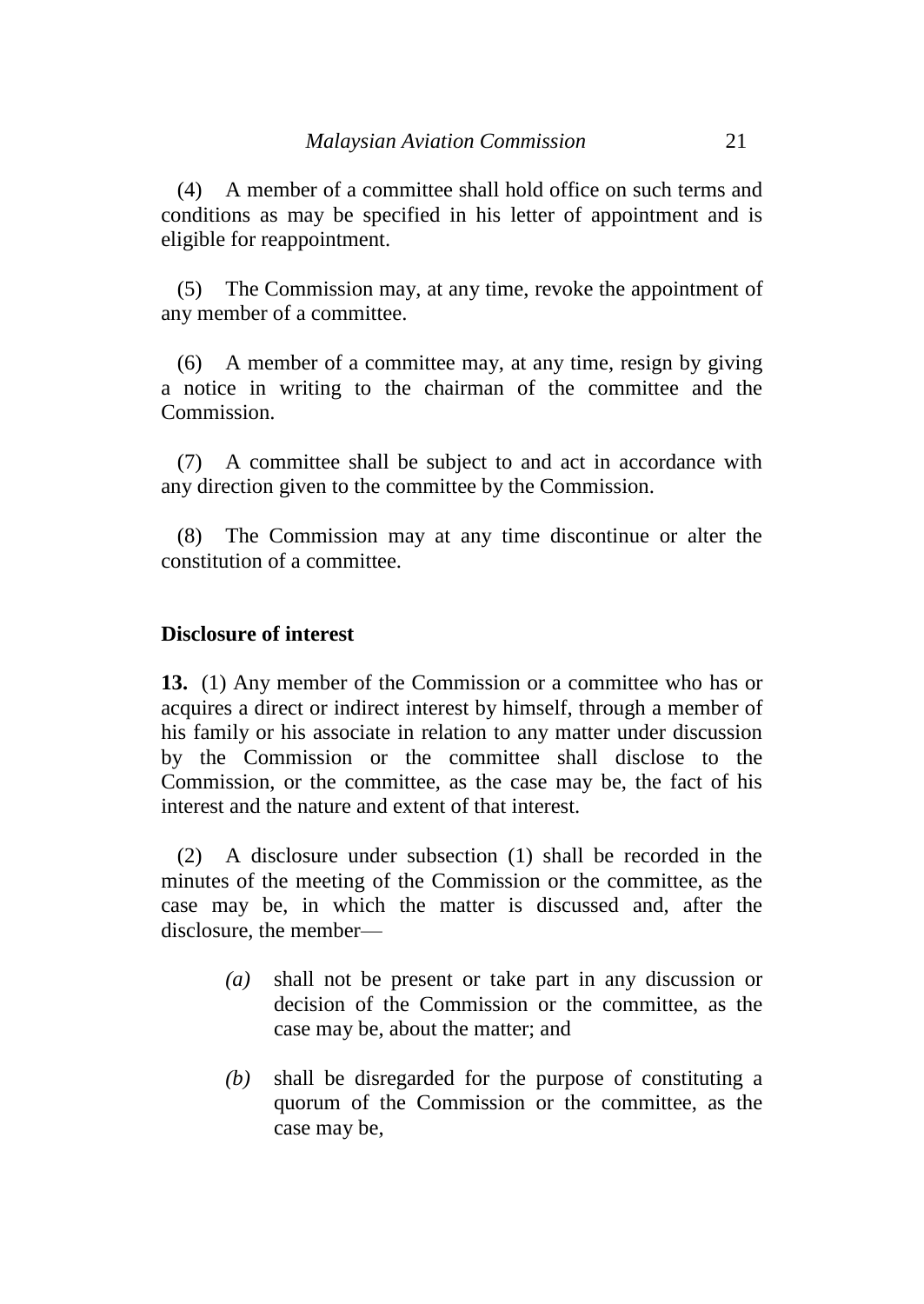when the matter is discussed or decided upon.

(3) A member of the Commission or a committee who fails to disclose his interest as provided under subsection (1) commits an offence and shall, on conviction, be liable to a fine not exceeding five hundred thousand ringgit or to imprisonment for a term not exceeding five years or to both.

(4) No act or proceedings of the Commission or a committee shall be invalidated on the ground that any member of the Commission or the committee has contravened this section.

(5) For the purpose of this section—

"a member of his family", in relation to a member of the Commission or a committee, includes―

- *(a)* his spouse;
- *(b)* his parent including a parent of his spouse;
- *(c)* his child including an adopted child or stepchild;
- *(d)* his brother or sister including a brother or sister of his spouse; and
- *(e)* a spouse of his child, brother or sister; and

"associate", in relation to a member of the Commission or a committee, means―

- *(a)* a person who is a nominee or an employee of the member;
- *(b)* a firm of which the member or any nominee of his is a partner;
- *(c)* a partner of the member;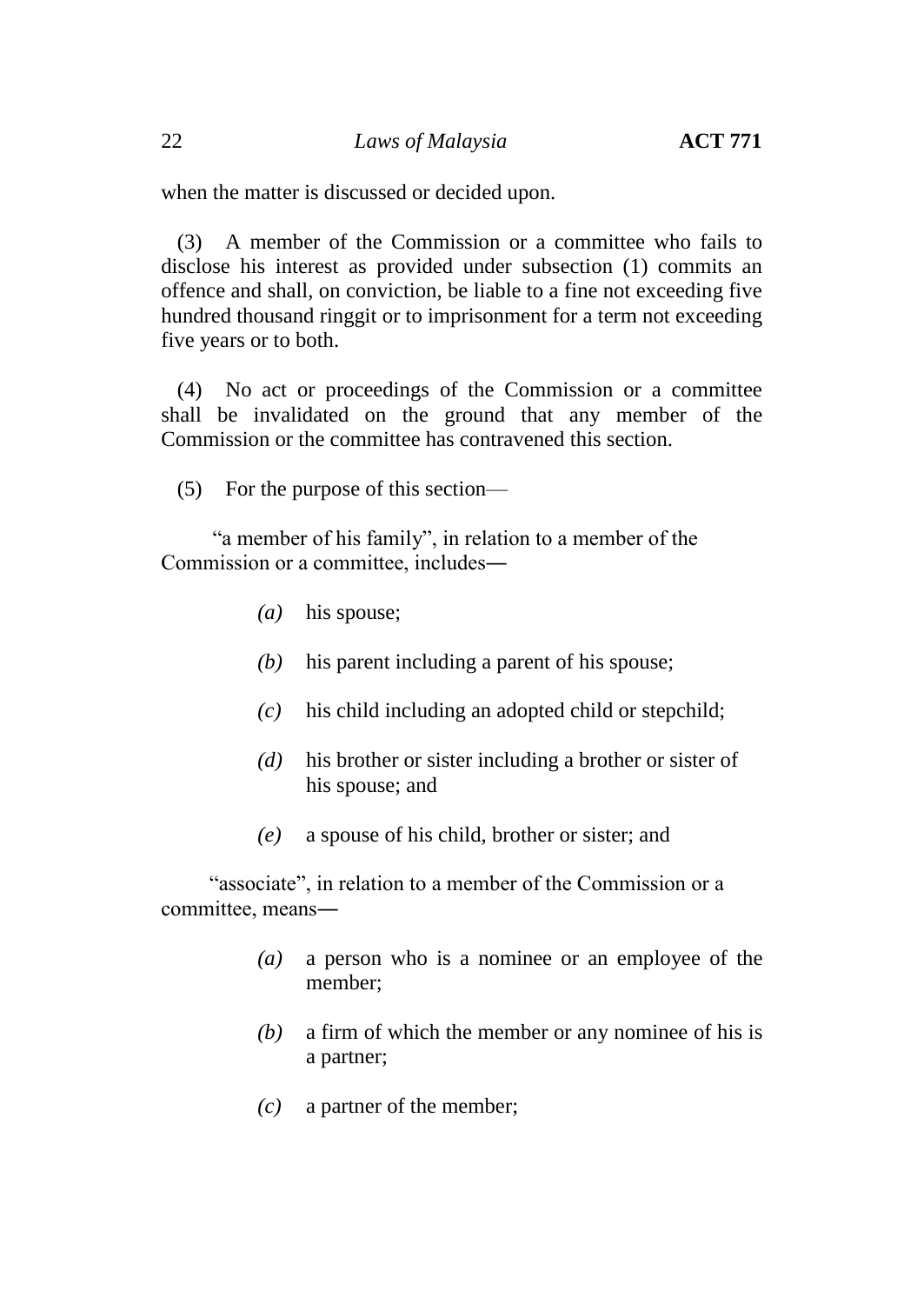- *(d)* a trustee of a trust under which the member or a member of his family is a beneficiary; or
- *(e)* any corporation within the meaning of the \*Companies Act 2016 [*Act 777*], of which or in which the member or any nominee of his or a member of the member's family is a director or has a substantial shareholding.

# **First Schedule**

**14.** The provisions of the First Schedule shall apply to the members of the Commission and the members of a committee appointed under section 12.

# **Code of conduct**

 $\overline{a}$ 

**15.** (1) The Commission shall prescribe a code of conduct to be observed by the members of the Commission and the members of a committee to the extent and in such manner as it considers appropriate.

(2) The members of the Commission and the members of a committee shall comply with the provisions prescribed in the code of conduct.

(3) If it comes to the knowledge of the Commission that there is an alleged breach of the code of conduct, the matter shall be referred to the Disciplinary Panel.

<sup>\*</sup>*NOTE*— This Act has repealed the Companies Act 1965 [*Act 125*] w.e.f. 31 January 2017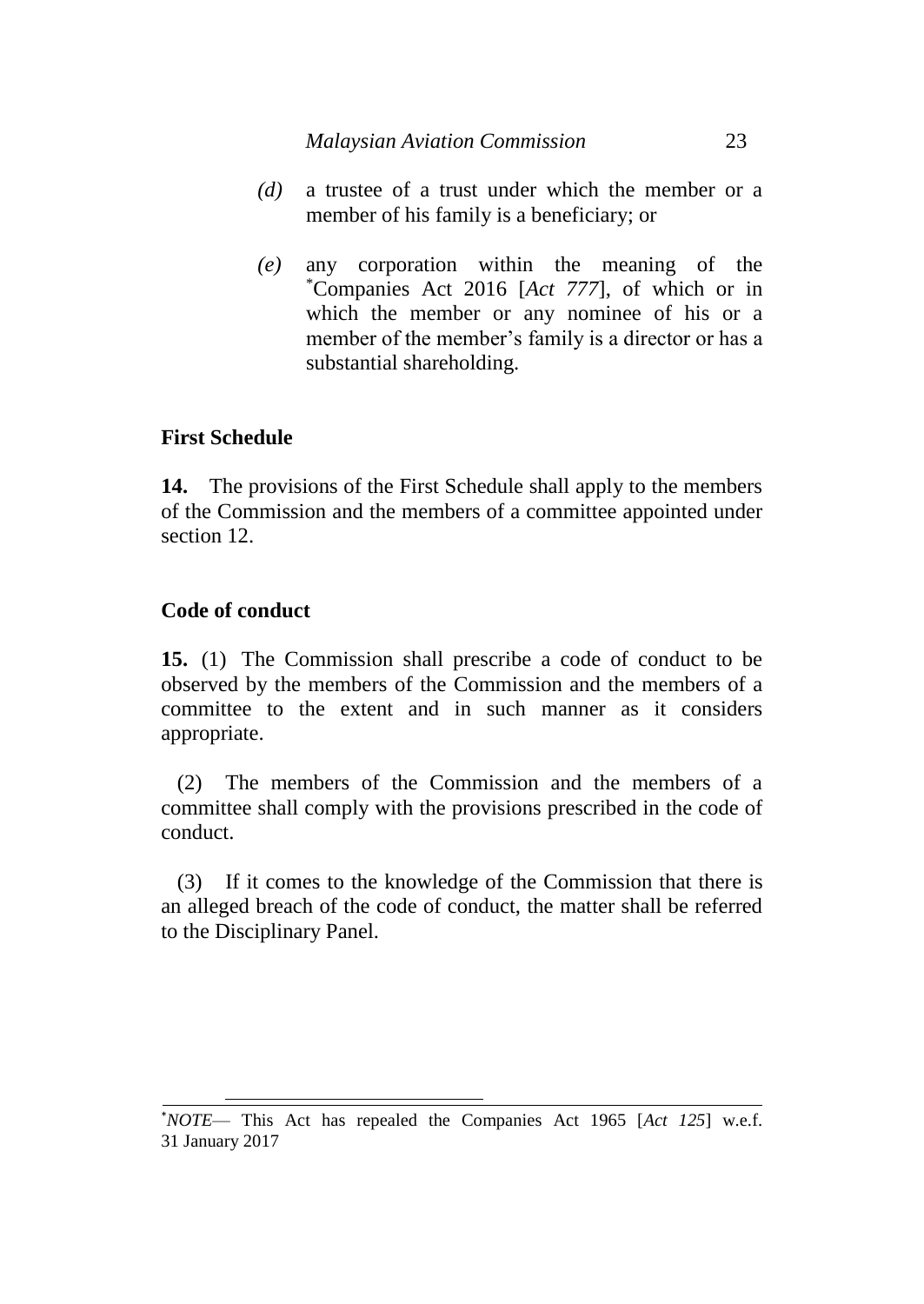# **Disciplinary Panel and disciplinary proceedings**

**16.** (1) Upon receipt of the matter under subsection 15(3), the Disciplinary Panel shall—

- *(a)* inform the member of the Commission or the committee in writing of the acts of the alleged breach of the code of conduct; and
- *(b)* give the member of the Commission or the committee an opportunity to make a written representation within a period of thirty days from the date he is informed of the alleged breach of the code of conduct.
- (2) The Disciplinary Panel shall consist of the following persons:
	- *(a)* in the case of disciplinary proceedings against any member of the Commission, three persons to be appointed by the Prime Minister; or
	- *(b)* in the case of disciplinary proceedings against any member of the committee, three persons to be appointed by the Executive Chairman.

(3) The appointment of the members of the Disciplinary Panel shall be on an *ad hoc* basis.

(4) If, after considering the member of the Commission's or the committee's representation, if any, the Disciplinary Panel finds that—

> *(a)* there is no merit in the matter, the Disciplinary Panel shall dismiss the matter and notify the Commission and the member of the Commission or the committee of its decision; or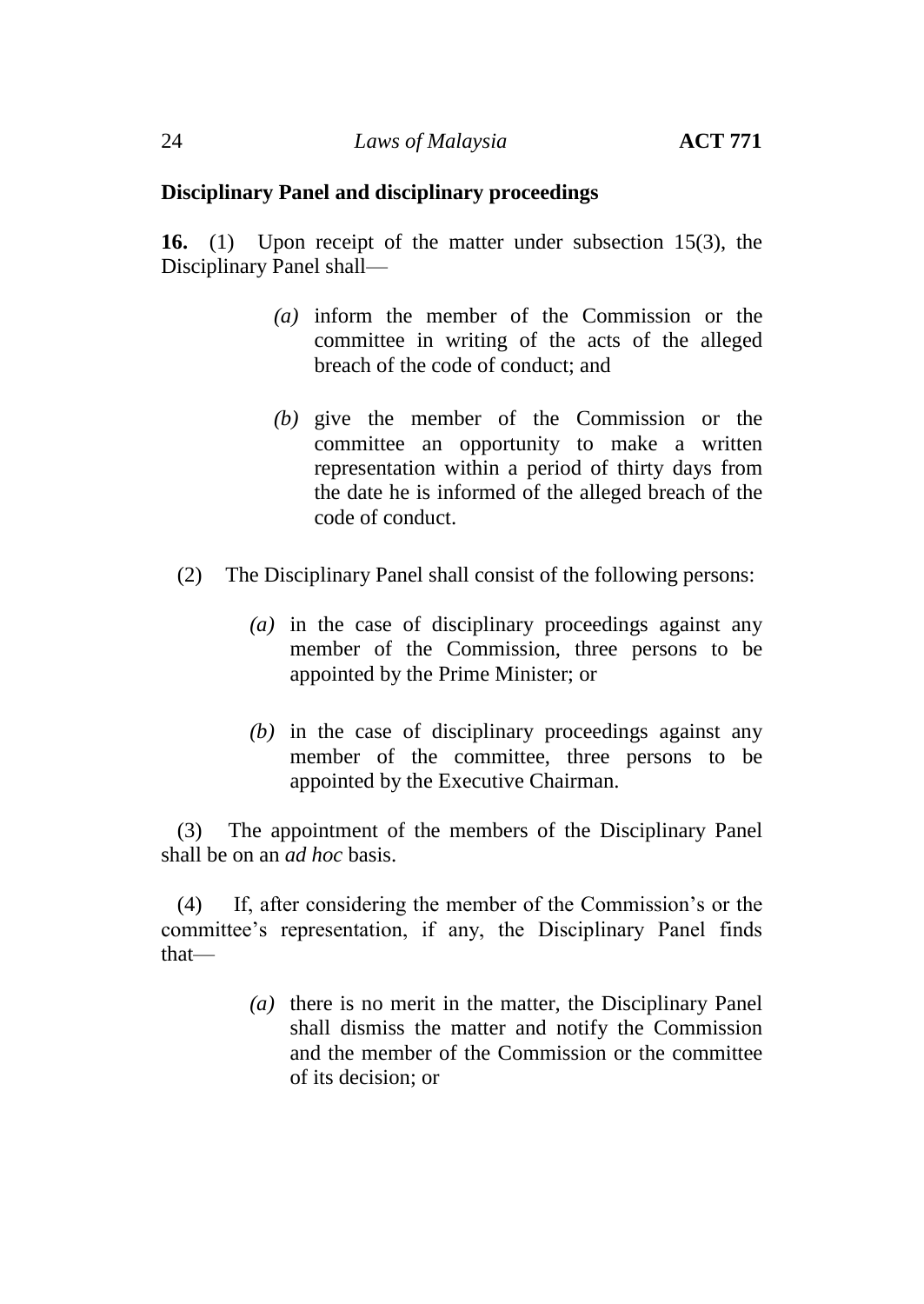*(b)* there is merit in the matter, invite the member of the Commission or the committee to appear before the Disciplinary Panel to be heard.

(5) If, after due consideration of the representation made by the member of the Commission or the committee who appears before the Disciplinary Panel pursuant to paragraph (4)*(b)*, the Disciplinary Panel is satisfied that—

- *(a)* the breach is proven, the Disciplinary Panel may recommend to the Prime Minister or the Commission, as the case may be, that the member of the Commission or the committee be removed from being a member; or
- *(b)* the breach is not proven, the Disciplinary Panel shall dismiss the matter.

(6) After receiving the recommendation of the Disciplinary Panel under paragraph  $(5)(a)$ , the Prime Minister or the Commission, as the case may be, shall revoke the appointment of the member of the Commission or the committee and impose a financial penalty of not less than ten thousand ringgit and not more than five hundred thousand ringgit.

# PART III

## FUNCTIONS AND POWERS OF THE COMMISSION AND THE EXECUTIVE CHAIRMAN

## **Functions of the Commission**

- **17.** (1) The Commission shall have the following functions:
	- *(a)* to regulate economic matters relating to the civil aviation industry including—
		- (i) to improve connectivity, both globally and locally, so as to promote economic ties,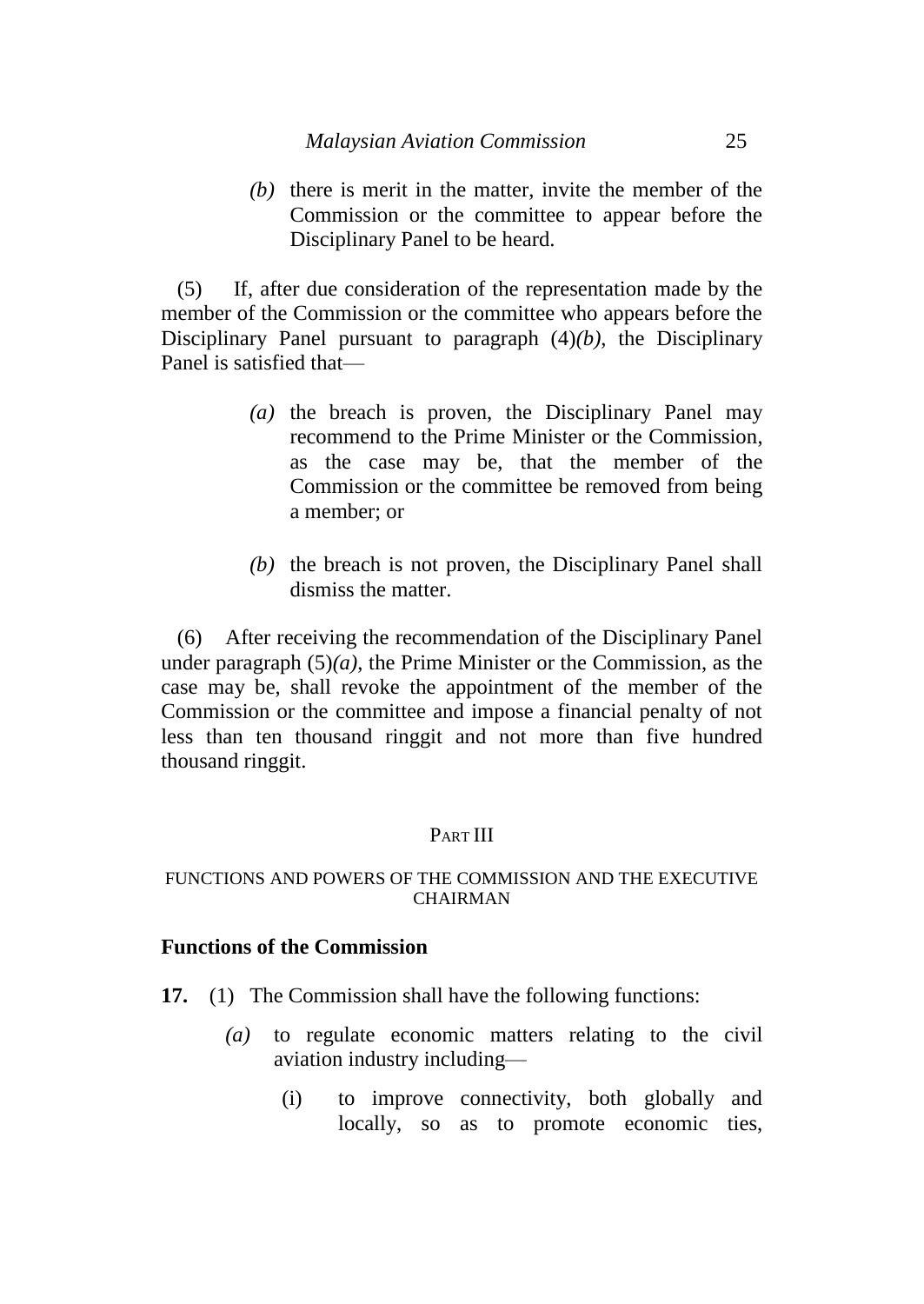integration and growth, and trade, investment and tourism;

- (ii) to encourage effective competition within the civil aviation industry by promoting an economic environment which allows Malaysian carriers to maintain their ability to compete effectively in the civil aviation market in a sustainably profitable, efficient and fair manner;
- (iii) to promote the efficient, economic and profitable operation of aerodromes and ground handling services;
- (iv) to promote timely investments in the civil aviation industry to meet Malaysia's evolving demand and development needs; and
- (v) to maximise the economic value of any financial support granted by the Federal Government to the civil aviation industry and to seek and promote ways to reduce any such financial support over time;
- *(b)* to provide a mechanism for the protection of consumers including—
	- (i) to promote an environment which allows consumers in relation to the civil aviation industry to have access in a transparent manner to choices of products and services of high quality and at fair prices;
	- (ii) to receive and disseminate information and views on matters of interest to consumers or services provided by licensees and permit holders;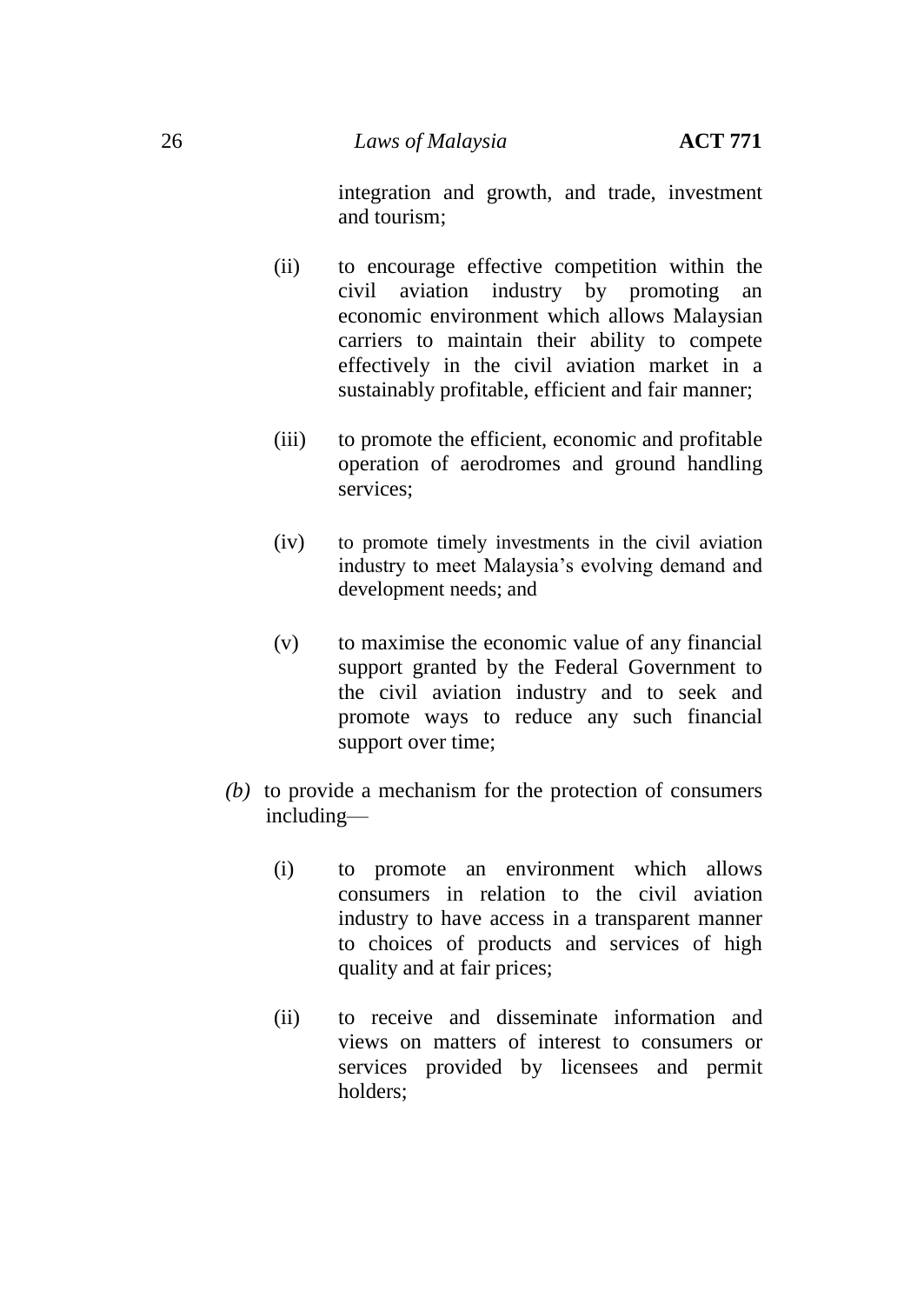- (iii) to consult the industry, government and other consumer groups on matters of interest to consumers; and
- (iv) to provide a mechanism for the resolution of consumer complaints;
- *(c)* to provide a mechanism for dispute resolution between the providers of aviation services;
- *(d)* to administer, allocate and manage air traffic rights;
- *(e)* to monitor slot allocation for airlines or other aircraft operators;
- *(f)* to administer and manage public service obligations;
- *(g)* to facilitate and co-ordinate matters of interest to the Malaysian civil aviation industry between the providers of aviation services and government agencies, locally and internationally; and
- *(h)* to perform any other functions that are incidental or consequential to any of its functions under this Act.

(2) Subject to this Act, the Commission shall be independent in the performance of its functions.

(3) The Commission in performing its functions shall have regard to any international agreement to which Malaysia is a party and shall not act contrary to the international obligation or the interest of Malaysia.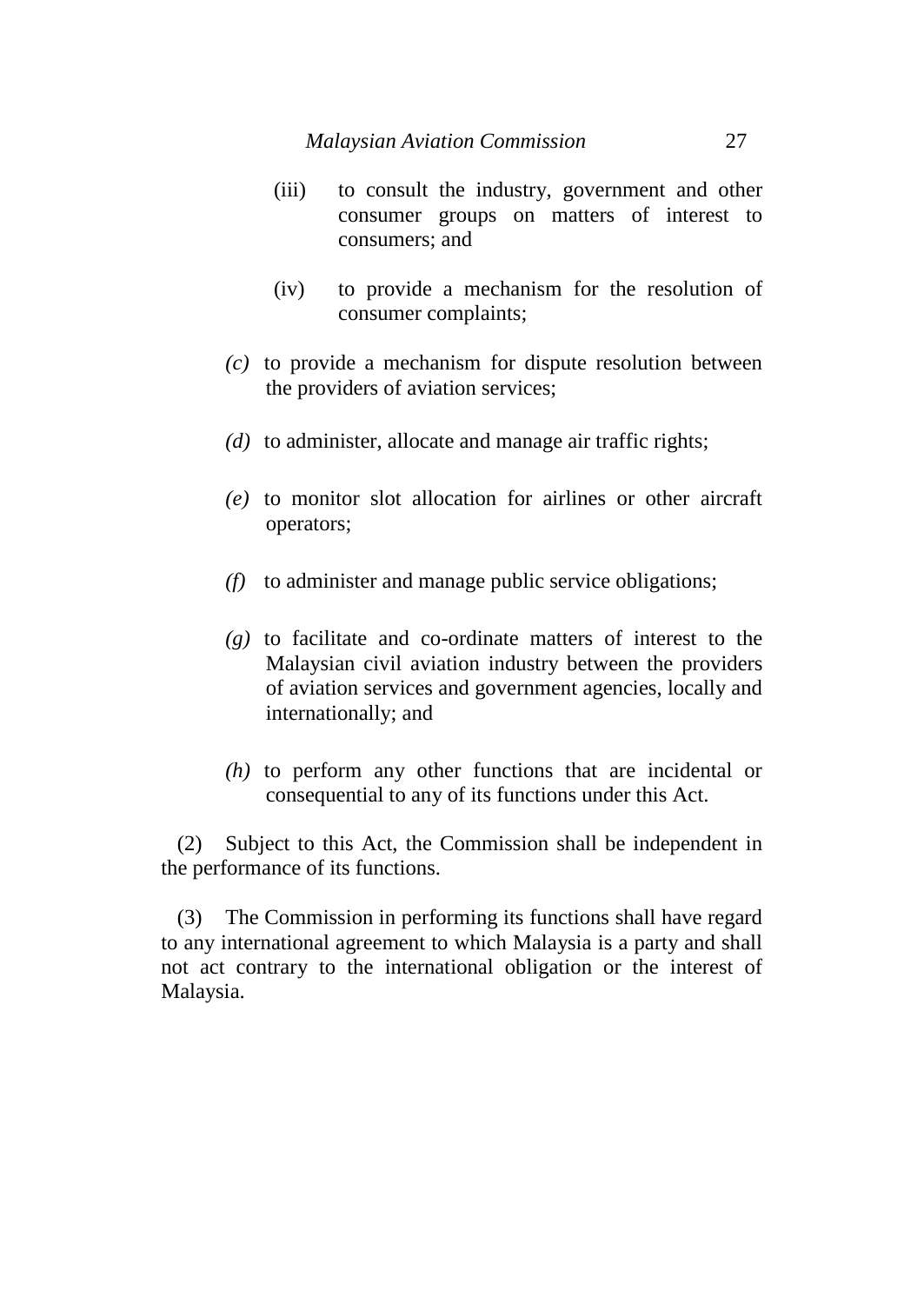## **Powers of the Commission**

**18.** (1) The Commission shall have the power to do all things necessary or expedient for or in connection with the performance of its functions under this Act.

(2) Without prejudice to the generality of subsection (1), the powers of the Commission shall include the power—

- *(a)* to carry on all activities which appears to the Commission to be requisite, advantageous or convenient for or in connection with the performance of its functions;
- *(b)* to co-operate or act in association with any government agency, any company or corporation, or any body or person, whether local or foreign;
- *(c)* to require the furnishing of information by the stakeholders in the civil aviation industry to assist the Commission in the performance of its functions;
- *(d)* to utilise all the property of the Commission, movable and immovable, in such manner as the Commission thinks expedient including the raising of loans by mortgaging such property;
- *(e)* to appoint such agents, experts or consultants as the Commission thinks fit for the purpose of performing its functions;
- *(f)* to impose fees, costs, or any other charges as the Commission thinks fit for services rendered by the Commission;
- *(fa)* to impose and collect charges on passengers at airports in Malaysia for regulatory services rendered by the Commission pursuant to this Act;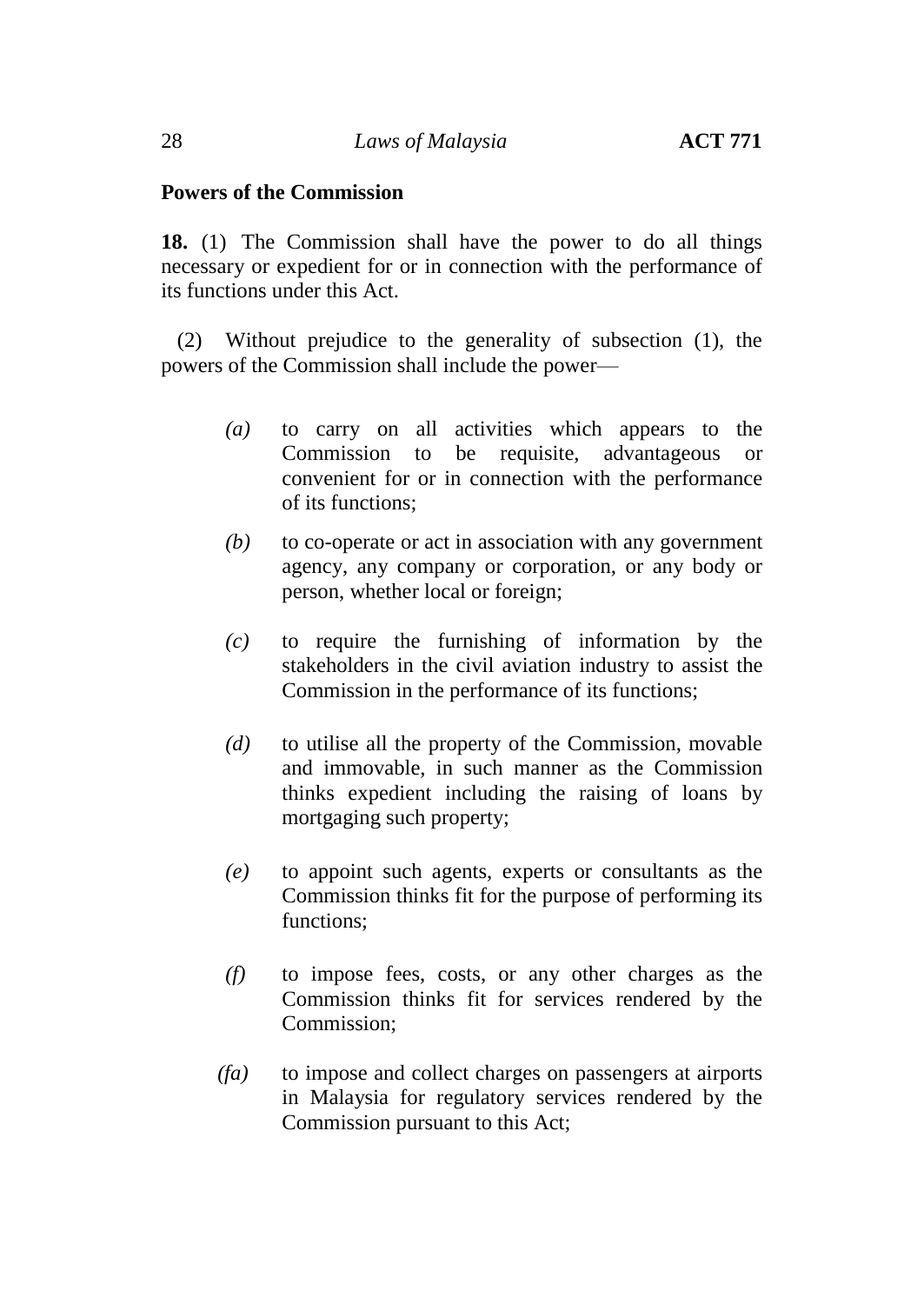- *(g)* to formulate and implement human resource development and funding and co-operation programmes for the proper and effective performance of its functions;
- *(h)* to grant loans and scholarships to employees of the Commission for such purposes as may be approved by the Minister;
- *(i)* to publish and disseminate information about matters relevant to the functions of the Commission; and
- *(j)* to do anything incidental to any of its functions and powers.

# **Commission to consult Director General of Civil Aviation**

**19.** The Commission shall consult the Director General of Civil Aviation on, or relating to, any technical, safety and security issues or other related issues.

# **Delegation of the Commission's functions and powers**

**20.** (1) The Commission may, in writing, delegate its functions and powers which relate to operational matters only to—

- *(a)* a member of the Commission; or
- *(b)* a committee.

(2) The Commission may delegate to a member of the Commission or a committee, as the case may be, the authority to sanction expenditure from the Fund or the Public Service Fund or any other moneys vested in and under the control of the Commission up to such limit as the Commission shall specify.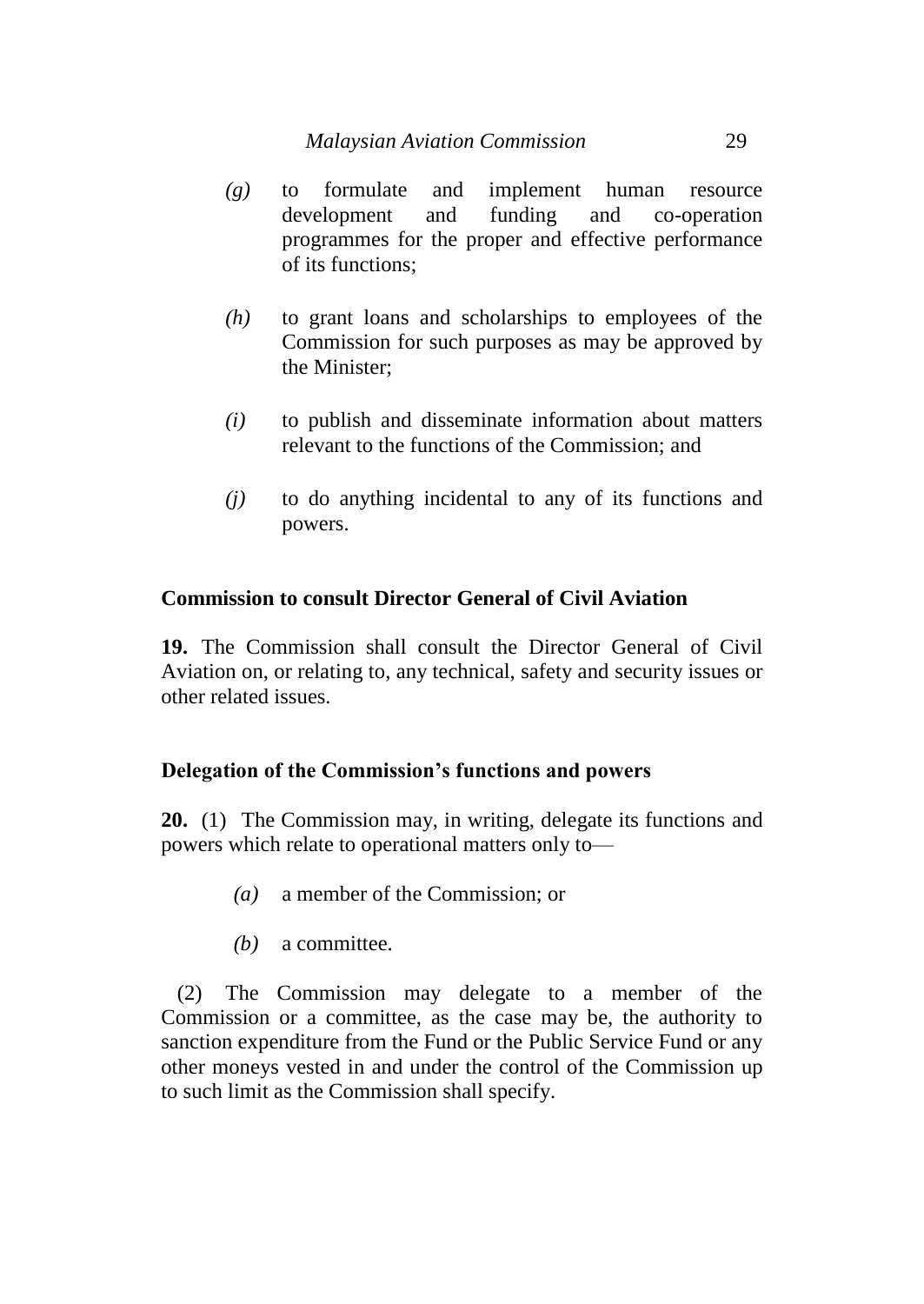(3) A member of the Commission or committee delegated with such function or power under subsection (1) or (2) shall be bound to observe and have regard to all conditions and restrictions imposed by the Commission and all requirements, procedures and matters specified by the Commission.

(4) Any function or power delegated under this section shall be performed and exercised in the name and on behalf of the Commission.

(5) A delegation under this section shall not preclude the Commission itself from performing or exercising at any time any of the delegated functions or powers.

# **Functions of the Executive Chairman**

**21.** (1) The Executive Chairman shall have the following functions:

- *(a)* the overall administration and management of the functions and the day-to-day affairs of the Commission;
- *(b)* the administration and management of the Fund;
- *(c)* general control of the employees of the Commission;
- *(d)* to advise and provide recommendations from an economic perspective to―
	- (i) the Minister on policies and plans on all matters relating to civil aviation and to develop strategies in line with such policies and plans; and
	- (ii) the relevant government agencies on all matters relating to civil aviation;
- *(e)* to ensure that airlines carry out the public service obligations programmes; and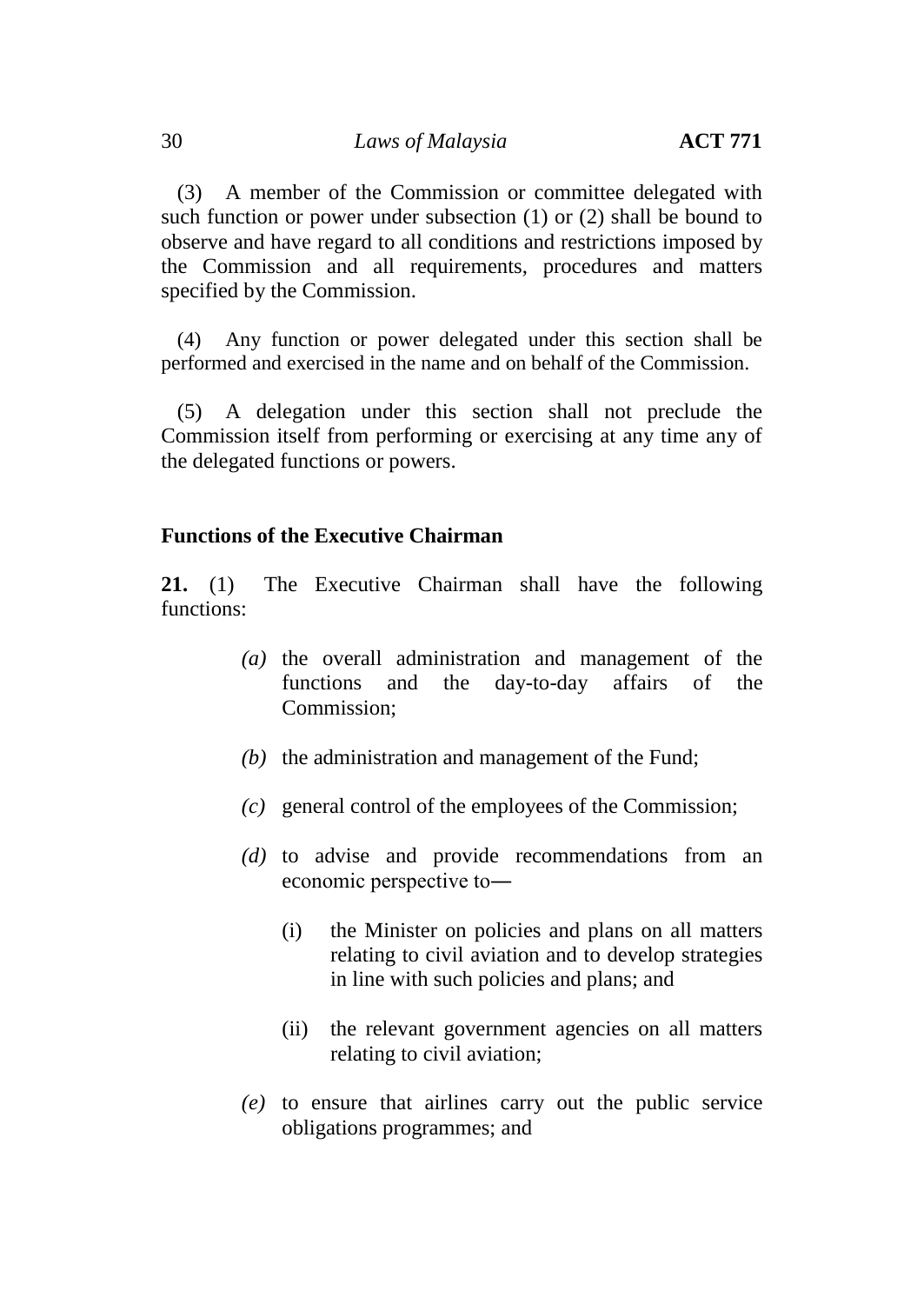*(f)* to manage or arrange for the conduct of researches, assessments, studies and advisory services, to collate, analyse and publish information, statistics and factors influencing or relevant to the economic development of the civil aviation industry, and to disseminate such relevant information, statistics and factors to the relevant government agencies, licensees, the public and investors or potential investors investing in such industry.

(2) In exercising the functions under paragraphs (1)*(b)*, *(d)* and *(e)*, the Executive Chairman shall consult the Commission.

# **Temporary exercise of functions of the Executive Chairman**

**22.** The Prime Minister may appoint temporarily any member of the Commission to act as the Executive Chairman for the period—

- *(a)* when the office of the Executive Chairman is vacant;
- *(b)* when the Executive Chairman is absent from duty or from Malaysia; or
- *(c)* when the Executive Chairman is, for any other reason, unable to perform the duties of his office.

(2) In this section, the term "officers" includes the Chairman and the Deputy Chief Executive.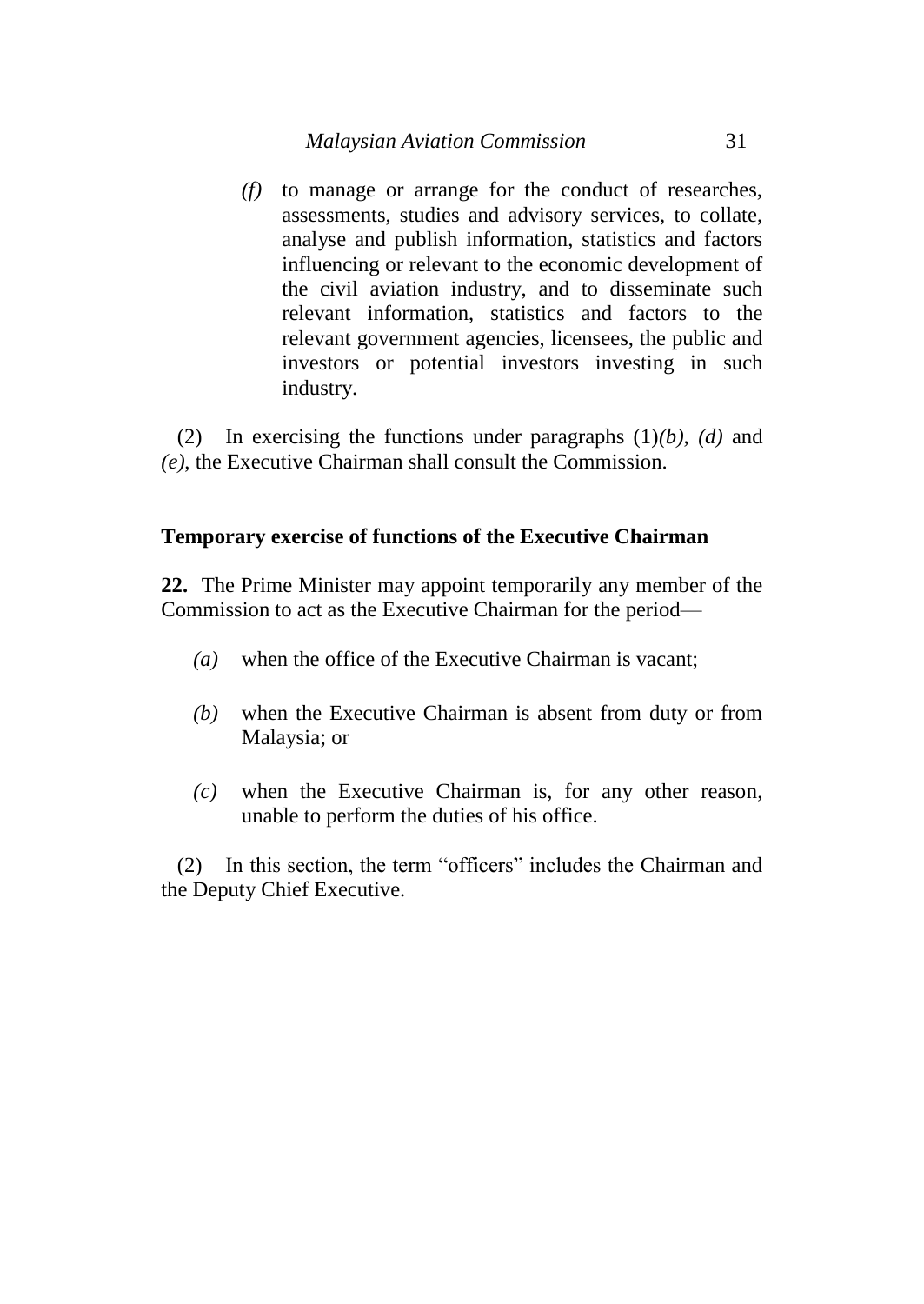# PART **III**

# EMPLOYEES OF THE COMMISSION

## **Appointment of employees of the Commission**

**23.** The Commission may, from time to time, employ such number of employees as the Commission thinks desirable and necessary and upon such terms as it considers appropriate.

# **Conditions of service, conduct and discipline**

**24.** (1) The Commission may determine the conditions of service of its employees.

(2) The Commission shall have disciplinary authority over all its employees and shall exercise disciplinary control over the employees.

(3) The Commission may prescribe such regulations to provide for the conduct and discipline of its employees.

- (4) The regulations prescribed under this section may include—
	- *(a)* provisions for the establishment of appropriate disciplinary committee and the procedures to be complied with;
	- *(b)* provisions for the establishment of a disciplinary appeal committee to hear appeals from the decision of a disciplinary committee and the procedures to be complied with; and
	- *(c)* provisions for—
		- (i) the interdiction with reduction in salary or other remuneration; or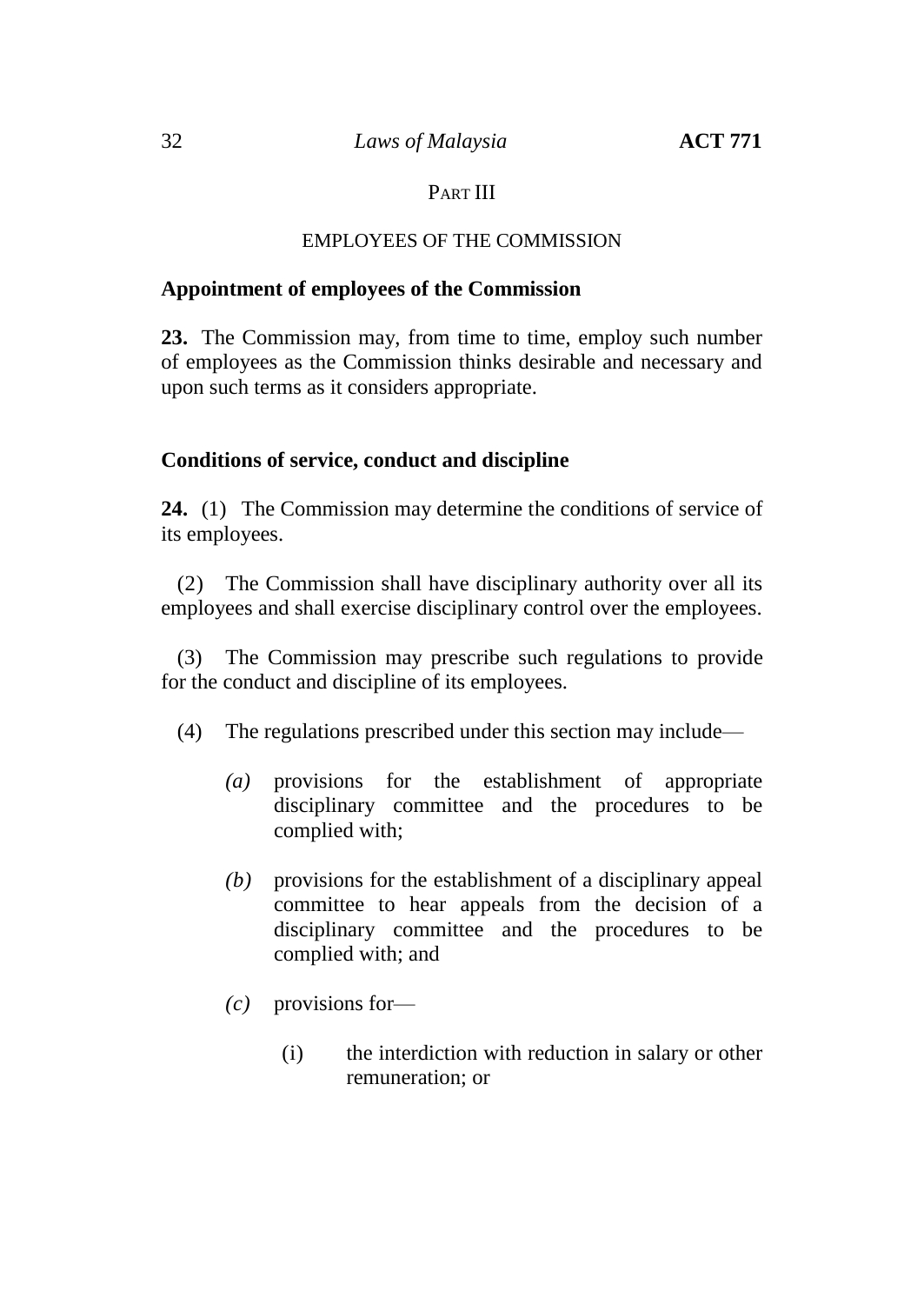(ii) the suspension without salary or other remuneration,

of an employee of the Commission during the pendency of the disciplinary proceedings.

 (5) The regulations prescribed under this section may create such disciplinary offences and provide for such disciplinary punishments as the Commission may consider appropriate, and the punishments so provided may extend to dismissal and reduction in rank.

(6) The regulations prescribed under this section shall, in prescribing the procedure for disciplinary proceedings, provide for an opportunity for representations to be made by the employee of the Commission against whom the disciplinary proceedings are taken before a decision is arrived at by the disciplinary committee on such disciplinary charge laid against such person.

## PART V

## FINANCE

# **Aviation Commission Fund**

**25.** (1) A fund to be known as the "Aviation Commission Fund" to be administered and controlled by the Commission is established.

- (2) The Fund shall consist of—
	- *(a)* such sums as may be provided by the Parliament for the purposes of this Act from time to time;
	- *(b)* all or any part of fees, costs, financial penalties and other charges imposed by or payable to the Commission under this Act and its subsidiary legislation;
	- *(c)* all moneys derived as income from capital-guaranteed investments by the Commission;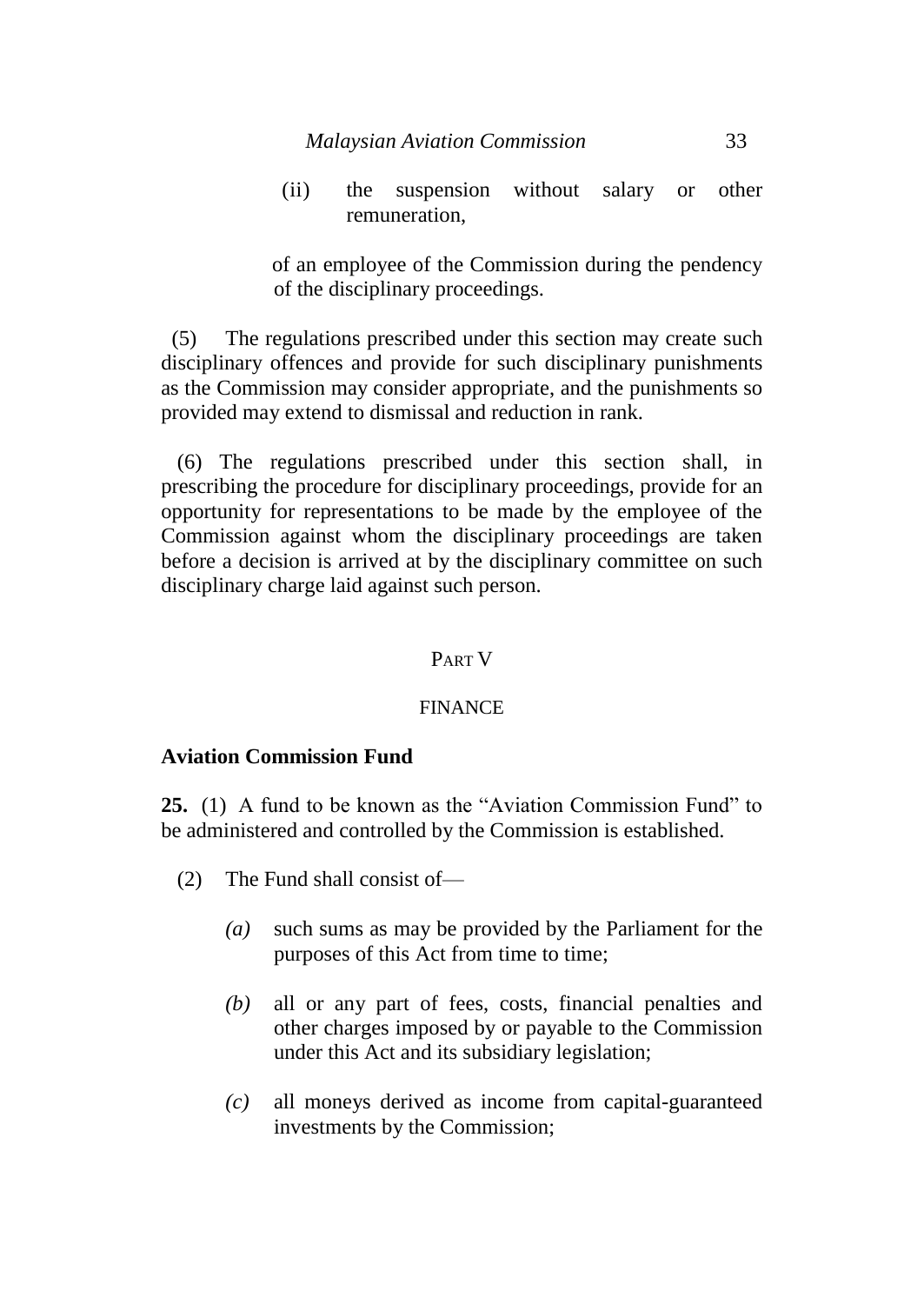# 34 *Laws of Malaysia* **ACT 771**

- *(d)* all moneys derived from the sale, disposal, lease or hire, or any other dealing with, any property, mortgages, charges or debentures vested in or acquired by the Commission;
- *(e)* sums borrowed by the Commission under section 30;
- *(f)* such sums as may be paid to the Commission from time to time for loans made by the Commission; and
- *(g)* all other moneys lawfully received by the Commission, other than for the purposes of funding public service obligations.

(3) The moneys referred to in paragraph (2)*(a)* which are in excess of the financial requirements of the Commission for the performance of its functions may be paid into the Federal Consolidated Fund.

# **Expenditure to be charged on the Fund**

- **26.** The Fund shall be expended for the purposes of—
	- *(a)* paying any expenditure lawfully incurred by the Commission except for expenditure to be paid from the Public Service Fund under section 27;
	- *(b)* paying for the remuneration, allowances and other expenses of the members of the Commission, members of the committees and employees of the Commission;
	- *(c)* paying any other expenses, costs or expenditure in relation to the procurement of goods and services, including the engagement of consultants, legal fees and costs and other fees and costs properly incurred or accepted by the Commission in the performance of its functions or the exercise of its powers under this Act, but excluding expenditure to be paid from the Public Service Fund under section 27;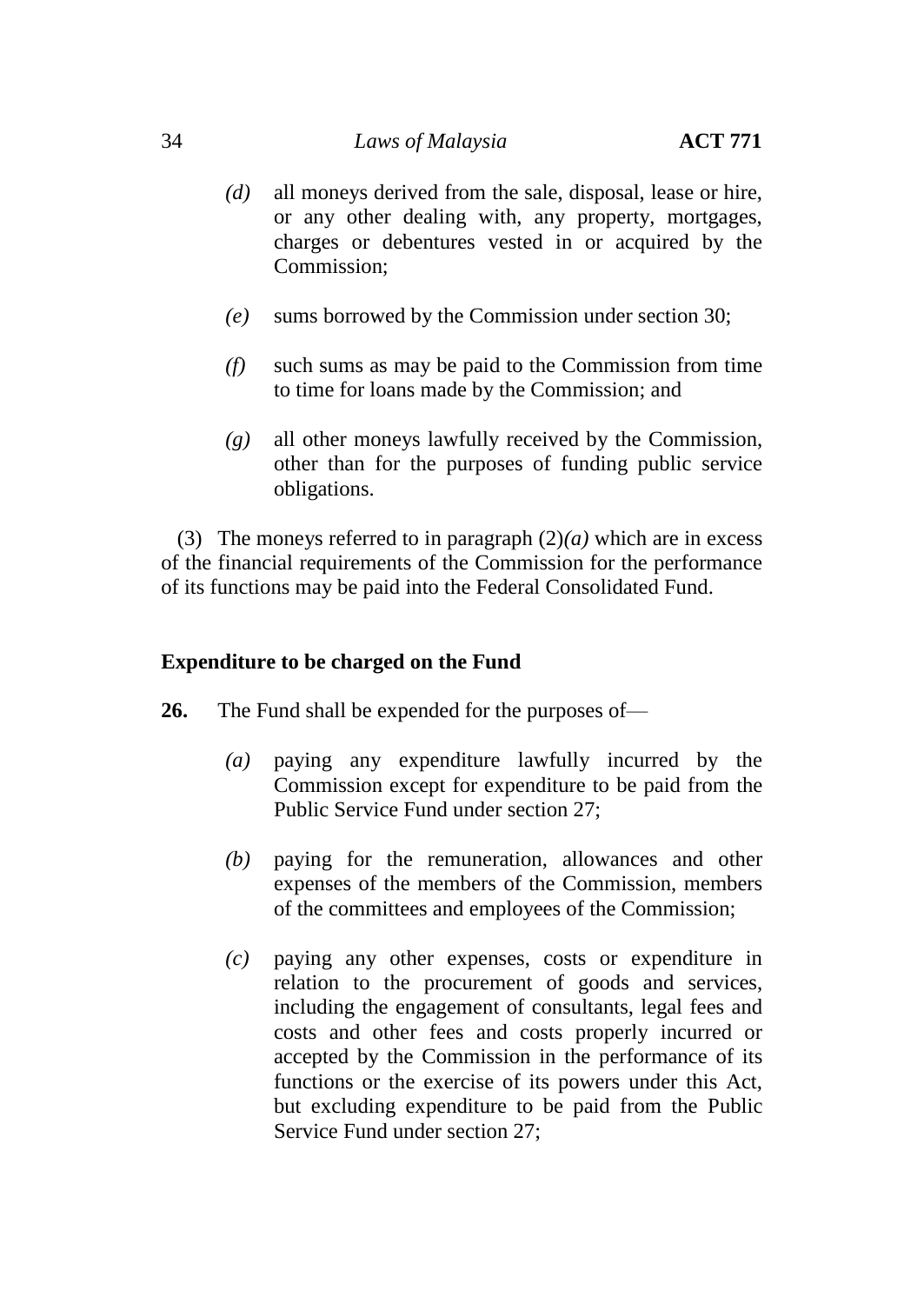- *(d)* acquiring land and other assets, and erecting buildings, and carrying out any other undertakings in the performance of its functions or the exercise of its powers under this Act;
- *(e)* repaying any moneys borrowed under section 30 and the interest due on the borrowed moneys; and
- *(f)* generally paying any expenses for carrying into effect the provisions of this Act.

# **Public Service Fund**

**27.** (1) A fund to be known as the "Public Service Fund" to be administered and controlled by the Commission is established.

- (2) The Public Service Fund shall consist of—
	- *(a)* such sums as may be provided by the Parliament for the purpose of funding public service obligations; and
	- *(b)* all other moneys lawfully received by the Commission for the purpose of funding public service obligations.

(3) The Public Service Fund shall be expended for the purposes of paying any airlines performing public service obligations and any expenditure lawfully and directly incurred by the Commission in administering and managing the public service obligations.

# **Conversation of the Fund**

**28.** It shall be the duty of the Commission to conserve the Fund by so performing its functions and exercising its powers under this Act to secure that the total revenues of the Commission are sufficient to meet all sums properly chargeable to its revenue account, including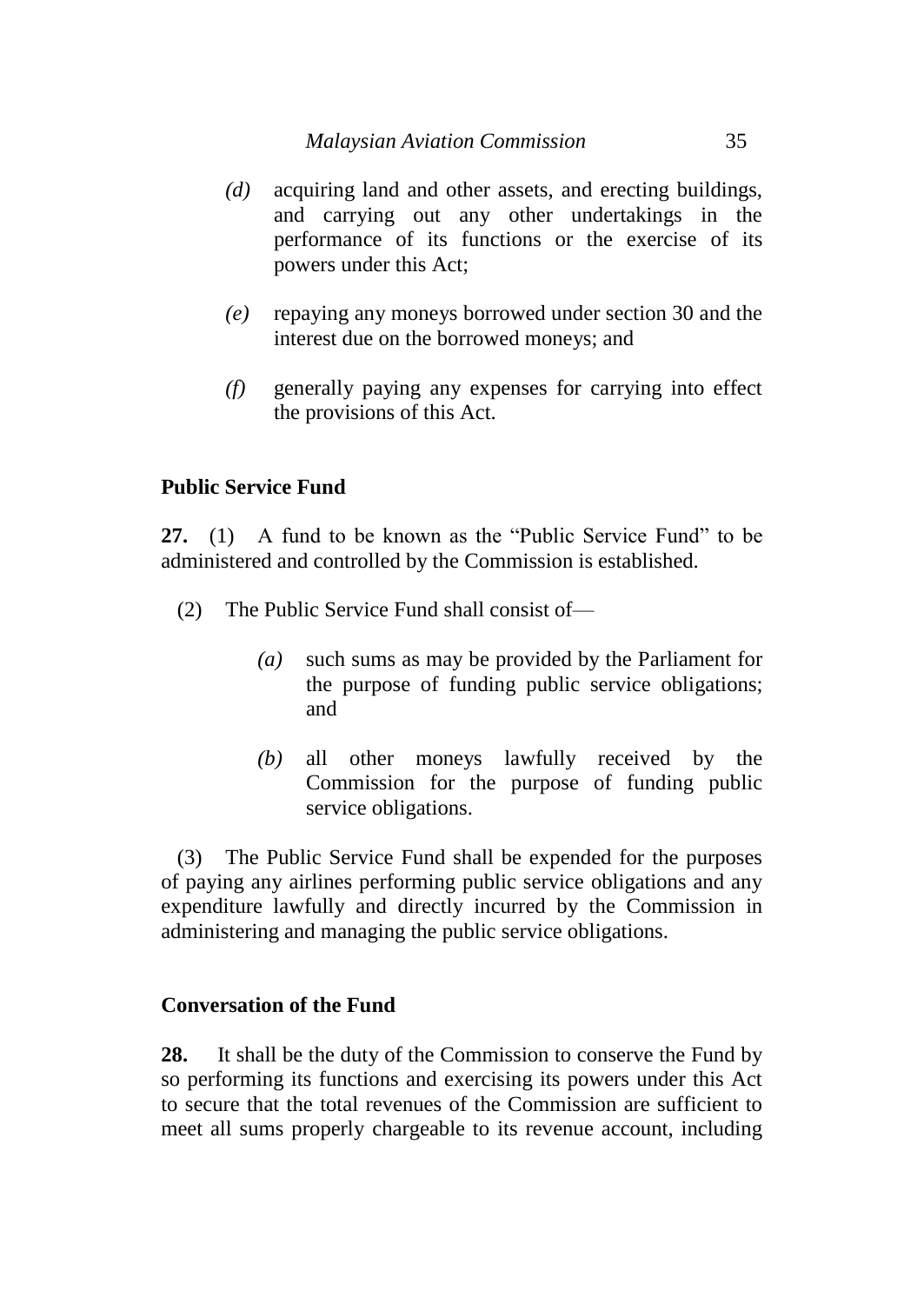depreciation and interest on capital, taking one year with another.

# **Bank accounts**

**29.** The Commission shall open and maintain an account or accounts with such banks in Malaysia as the Commission thinks fit, and every account shall be operated upon in such manner as may be authorized by the Commission for such purpose from time to time.

# **Power to borrow**

**30.** The Commission may, from time to time, borrow in such form and on such terms as may be approved by the Minister, with the concurrence of the Minister of Finance, any money required by the Commission for meeting any of its obligations or discharging any of its functions or powers under this Act.

# **Investment**

**31.** The moneys of the Fund, insofar as they are not required to be expended by the Commission under this Act, may be placed in such capital-guaranteed investments as the Minister may, with the concurrence of the Minister of Finance, approve.

# **Financial procedure**

**32.** Subject to this Act, the Commission shall determine its own financial procedure.

# **Financial year**

**33.** The financial year of the Commission shall begin on 1 January and end on 31 December of each year.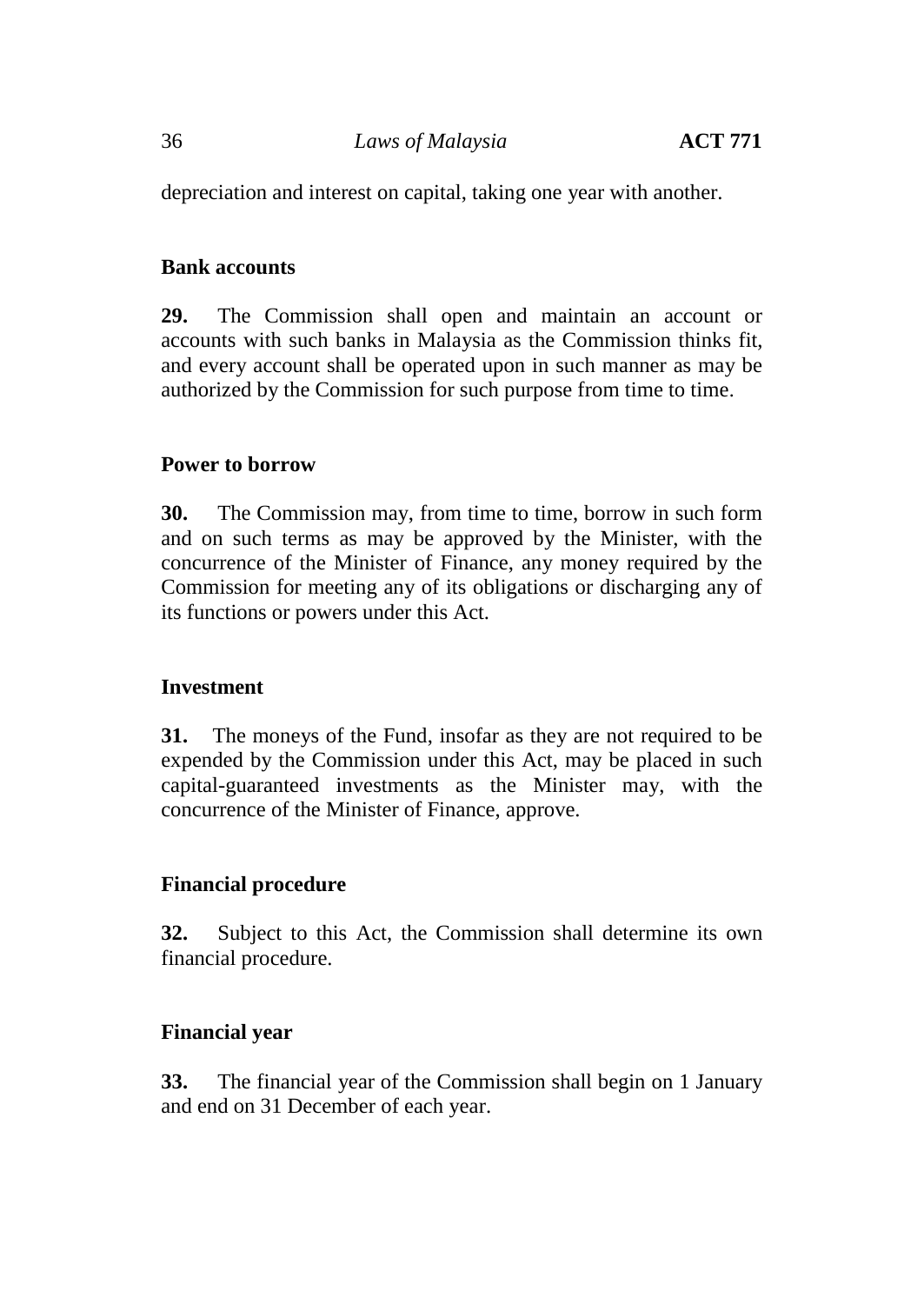#### **Accounts and reports**

**34.** (1) The Commission shall cause proper accounts of the Fund and the Public Service Fund and reports of its activities to be kept and shall, as soon as practicable after the end of each financial year, cause to be prepared for that financial year—

- *(a)* a statement of accounts of the Commission which shall include the balance sheet and account of income and expenditure; and
- *(b)* a report of its activities.

(2) The Commission shall, as soon as possible, send a copy of the statement of accounts certified by the auditors, a copy of the auditors' report and a copy of the reports of its activities to the Minister and the Minister shall cause the same to be laid before both Houses of Parliament.

(3) The Statutory Bodies (Accounts and Annual Reports) Act 1980 [*Act 240*] shall apply to the Commission.

#### PART VI

#### LICENSING AND CHARGES

## **Air service licence**

**35.** (1) No person shall undertake to carry by air or use any aircraft for the carriage of passengers, mail or cargo for hire or reward on a scheduled journey between two or more places of which at least one place is in Malaysia except under and in accordance with an air service licence granted by the Commission.

(2) Subsection (1) shall not apply to a person who is permitted to operate a scheduled journey to or from a place in Malaysia under the terms of any agreement or arrangement entered into by the Government.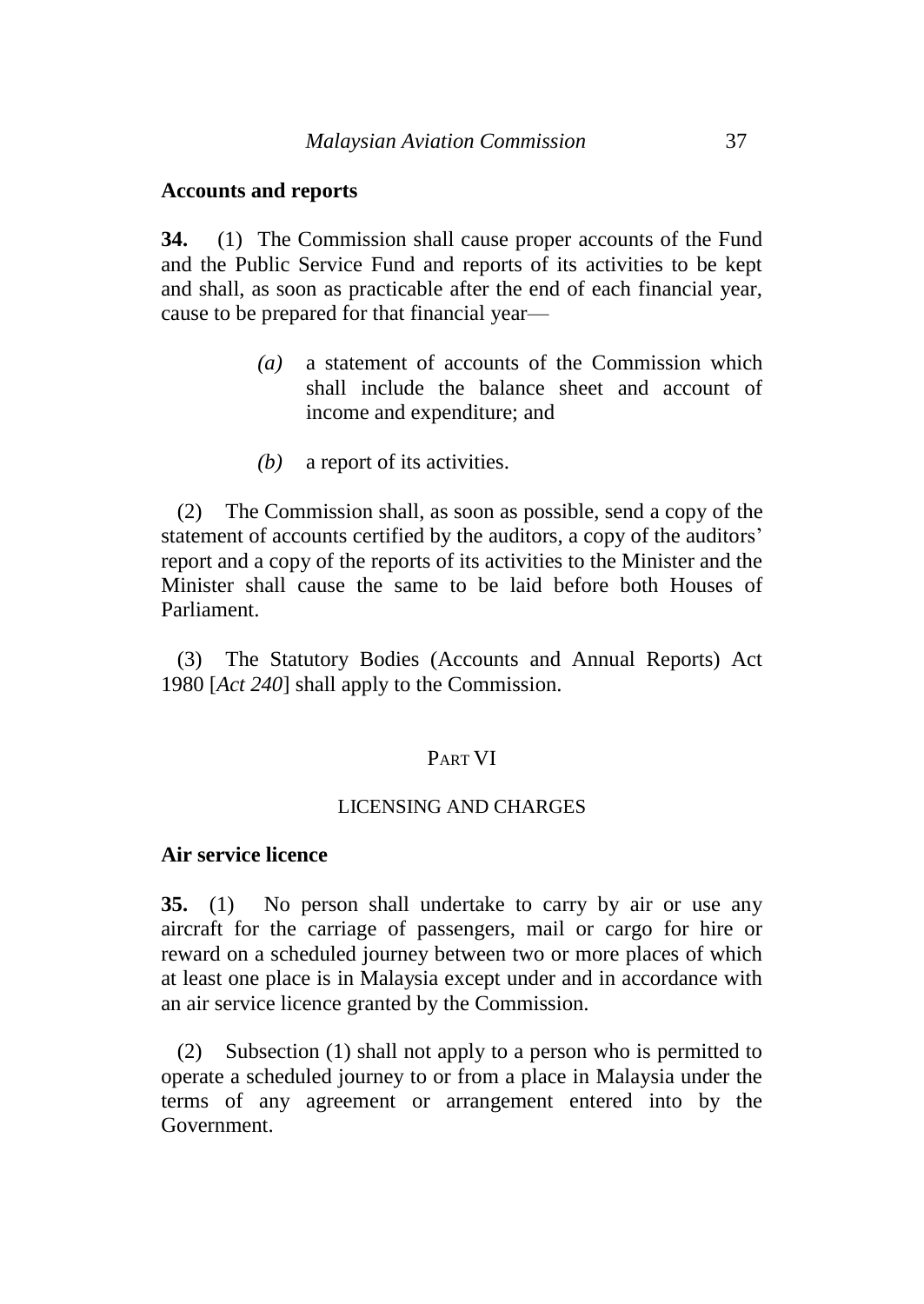(3) Any person who undertakes to carry by air or uses any aircraft for the carriage of passengers, mail or cargo for hire or reward in contravention of this section commits an offence and shall, on conviction, be liable to a fine not exceeding one million ringgit or to imprisonment for a term not exceeding ten years or to both; and in the case of a continuing offence, the offender, in addition to the penalty provided in this subsection, shall be liable to a fine not exceeding fifty thousand ringgit for every day during which the offence continues after conviction.

## **Air service permit**

**36.** (1) No person shall undertake to carry by air or use any aircraft for the carriage of passengers, mail or cargo for hire or reward on a non-scheduled journey between two or more places of which at least one place is in Malaysia except under and in accordance with an air service permit granted by the Commission.

(2) Subsection (1) shall not apply to a person who is permitted to operate a non-scheduled journey to or from a place in Malaysia under the terms of any agreement or arrangement entered into by the Government.

(3) Any person who undertakes to carry by air or uses any aircraft for the carriage of passengers, mail or cargo in contravention of this section commits an offence and shall, on conviction, be liable to a fine not exceeding one million ringgit; and in the case of a continuing offence, the offender, in addition to the penalty provided in this subsection, shall be liable to a fine not exceeding fifty thousand ringgit for every day during which the offence continues after conviction.

## **Ground handling licence**

**37.** (1) No person shall undertake any of the ground handling services in Malaysia as specified in the Second Schedule except under and in accordance with the licence granted by the Commission.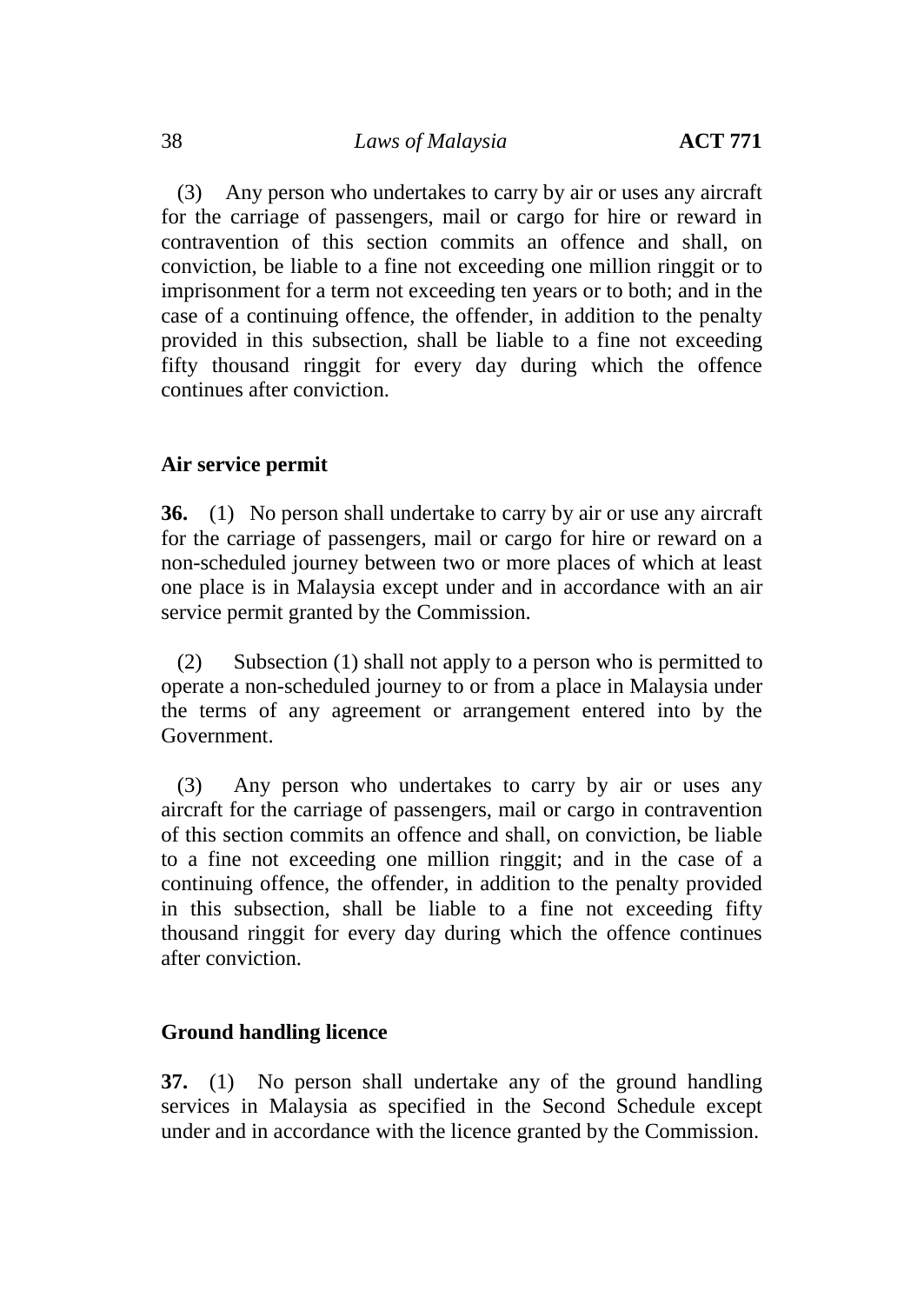(2) No person shall engage any ground handling operator unless the operator is licensed under this Act.

(3) Any person who fails to comply with this section commits an offence and shall, on conviction, be liable to a fine not exceeding one million ringgit or to imprisonment for a term not exceeding three years or to both; and in the case of a continuing offence, the offender, in addition to the penalty provided in this subsection, shall be liable to a fine not exceeding fifty thousand ringgit for every day during which the offence continues after conviction.

#### **Aerodrome operator licence**

**38.** (1) No person shall operate an aerodrome in Malaysia for the take-off and landing of any aircraft engaged in the carriage of passengers, mail or cargo for hire or reward except under and in accordance with a licence granted by the Commission.

(2) Any person who fails to comply with this section commits an offence and shall, on conviction, be liable to a fine not exceeding one million ringgit; and in the case of a continuing offence, the offender, in addition to the penalty provided in this subsection, shall be liable to a fine not exceeding fifty thousand ringgit for every day during which the offence continues after conviction.

#### **Application for licence or permit**

**39.** (1) An applicant for a licence or permit under this Act shall submit an application in the form and manner together with such documents and information as may be determined by the Commission.

(2) The application shall be accompanied by such fees as may be prescribed by the Commission.

(3) After receipt of the application, documents, information and fee, the Commission shall consider the application having regard to such requirements as may be prescribed.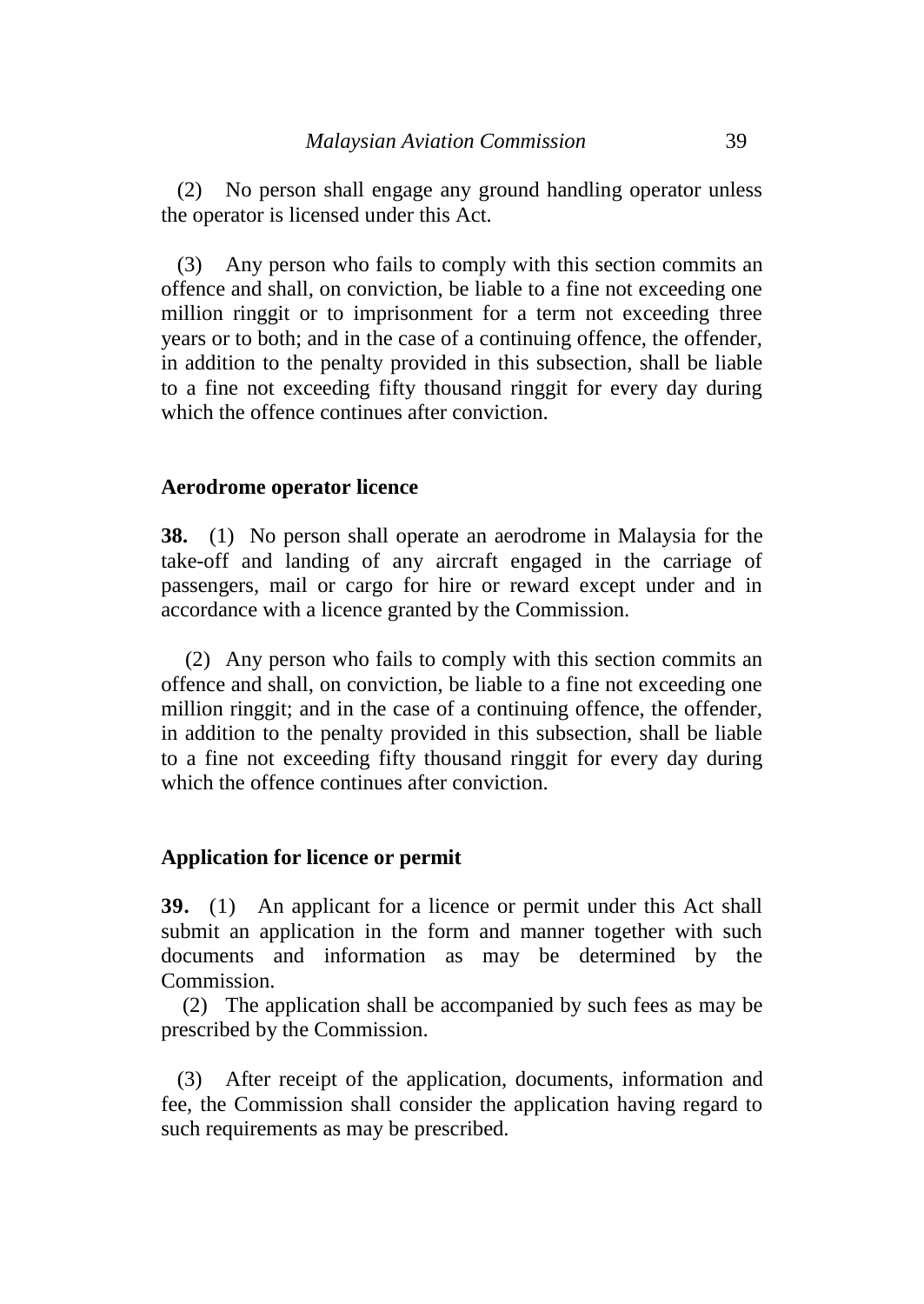(4) Where the Commission is not satisfied that the applicant has fulfilled the requirements, the Commission shall afford the applicant an opportunity to amend, rectify or supplement his application within such time as may be determined by the Commission.

(5) The failure of the applicant to amend, rectify or supplement his application under subsection (4) to the satisfaction of the Commission shall render the application to be deemed withdrawn.

(6) Where the Commission is satisfied that the applicant has fulfilled the requirements, the Commission may issue such licence or permit, subject to the payment of the prescribed fee.

#### **Power to impose conditions**

**40.** (1) Subject to this Act, the Commission may attach to a licence or permit issued under this Part such conditions as it may think fit, and in particular, any condition which the Commission considers desirable for public interest, in the interest of safety, security and facilitation, or in order to prevent uneconomic competition.

(2) The Commission may, at any time in its discretion, add, cancel or vary any of the conditions attached to a licence or permit under this section.

(3) A licensee or permit holder who fails to comply with any of the conditions attached to his licence or permit, as the case may be, commits an offence and shall, on conviction, be liable to a fine not exceeding five hundred thousand ringgit or to imprisonment for a term not exceeding five years or to both.

## **Duration of licence or permit**

**41.** A licence or permit granted or issued under this Part shall be valid for such period as may be prescribed by the Commission.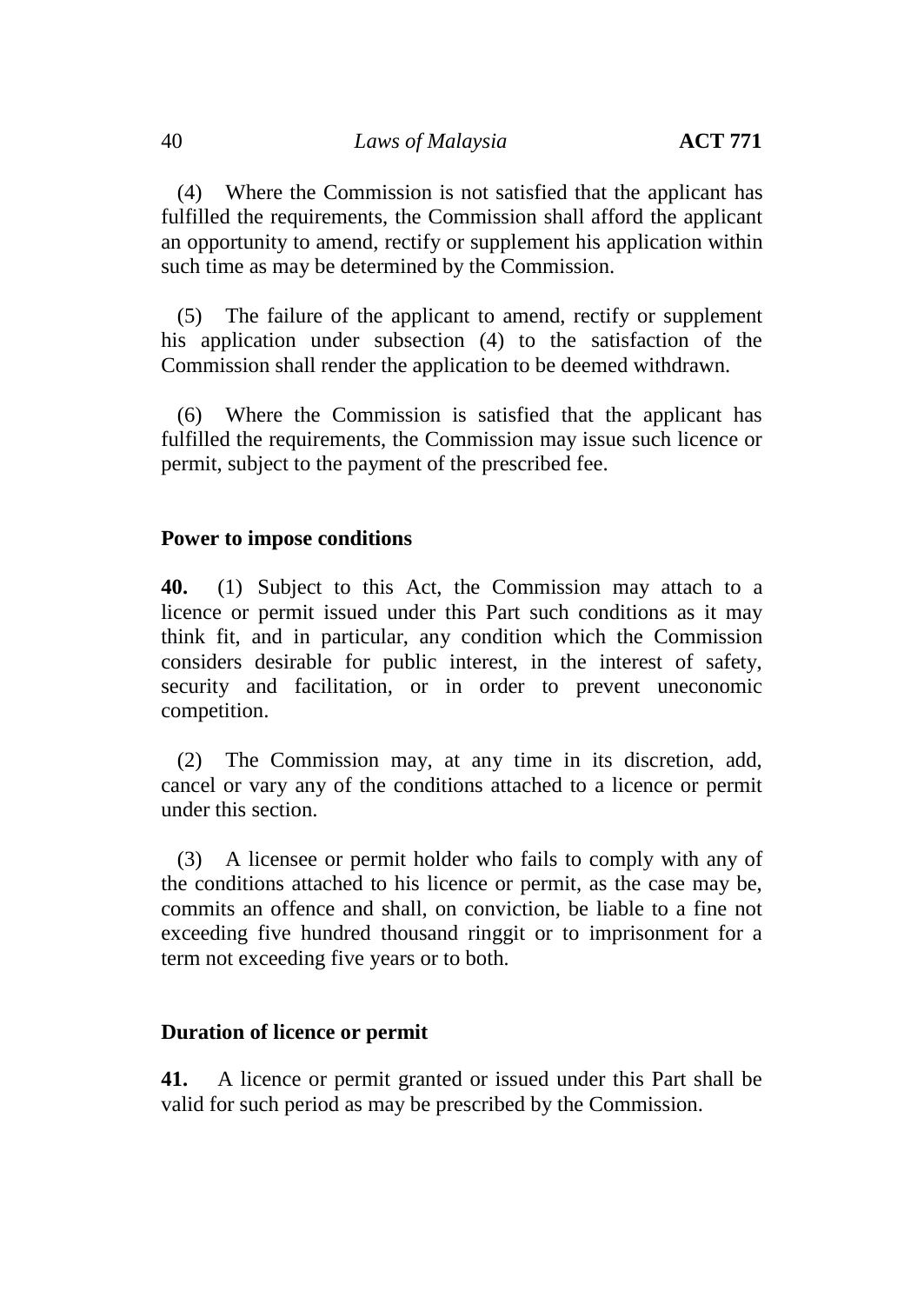#### **Renewal of licence or permit**

**42.** (1) Subject to subsections (2) and (3), the Commission may, on an application by a licensee or permit holder, renew such person's licence or permit on such conditions as the Commission thinks fit or refuse the application.

(2) An application for the renewal of a licence or permit under subsection (1) shall be made at least ninety days before the date of expiry of the existing licence or permit, as the case may be, and shall be accompanied by the prescribed renewal fee.

(3) If the applicant fails to comply with subsection (2) and offers no reason which the Commission thinks reasonable, the Commission may refuse to proceed with, hear or determine such application.

(4) Where no application for renewal of a licence or permit has been submitted, the licensee or permit holder shall within fourteen days from the date of expiry of the licence or permit, return the licence or permit, as the case may be, to the Commission.

#### **Suspension or revocation of licence or permit**

**43.** The Commission may, by written notice to a licensee or permit holder and without any compensation, revoke or suspend a licence or permit granted or issued under this Part—

- *(a)* if any of the provisions of this Act or any of the conditions of the licence or permit has not been complied with;
- *(b)* if the issuance of the licence or permit was induced by a false representation of fact by or on behalf of the applicant, licensee or permit holder;
- *(c)* in the event of the death, incapacity, bankruptcy or, in the case of a company, liquidation of the licensee or permit holder or, where a receiver or manager is appointed in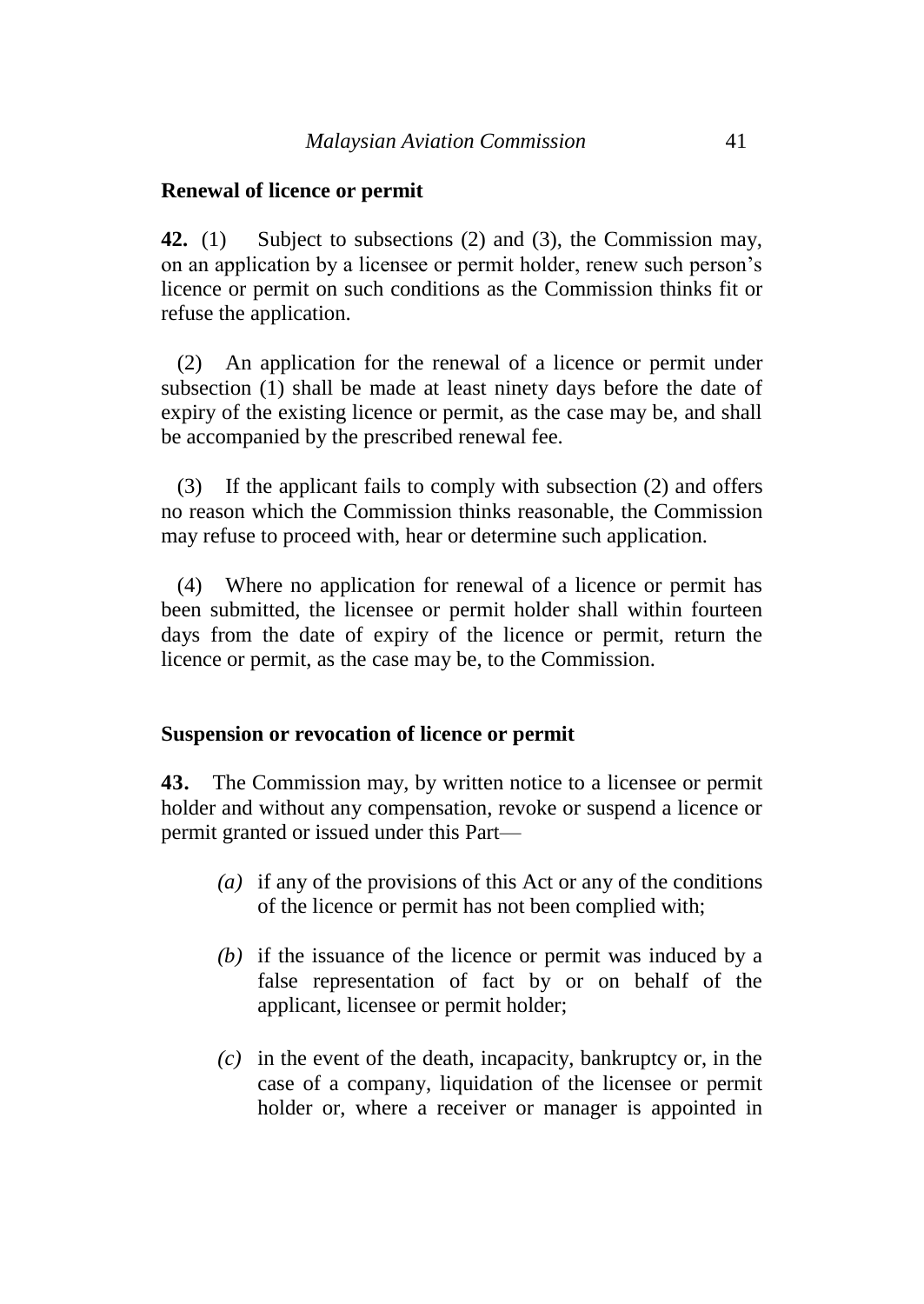relation to the business of such licensee or permit holder; or

*(d)* if it is satisfied that the licence or permit granted or issued under this Part has been or is intended to be used for an unlawful purpose or that the original purpose for which the licence or permit was granted or issued no longer exists.

(2) The Commission shall not revoke or suspend a licence or permit unless it is satisfied that, after giving the licensee or permit holder an opportunity of making any representation in writing he may wish to make, the licence or permit should be revoked or suspended.

(3) Notwithstanding subsection (1), in the event that an air service licensee or air service permit holder ceases to hold a valid air operator certificate, the air service licence or air service permit issued under this Part shall be deemed to be revoked with effect from the date the air service licensee or air service permit holder ceases to hold an air operator certificate.

(4) It shall be the duty of each air service licensee or air service permit holder to inform the Commission, not later than two days after the occurrence of the event specified in subsection (3), of the occurrence of that event and the effective date of that event and surrender the air service licence or air service permit issued under this Part to the Commission in accordance with subsection (5).

- (5) Where a licence or permit—
	- *(a)* has been revoked, the licence or permit shall have no effect from the date of revocation and the licensee or permit holder shall within fourteen days from the date of revocation of the licence or permit return the licence or permit, as the case may be, to the Commission; or
	- *(b)* has been suspended, licence or permit shall have no effect during the period of suspension.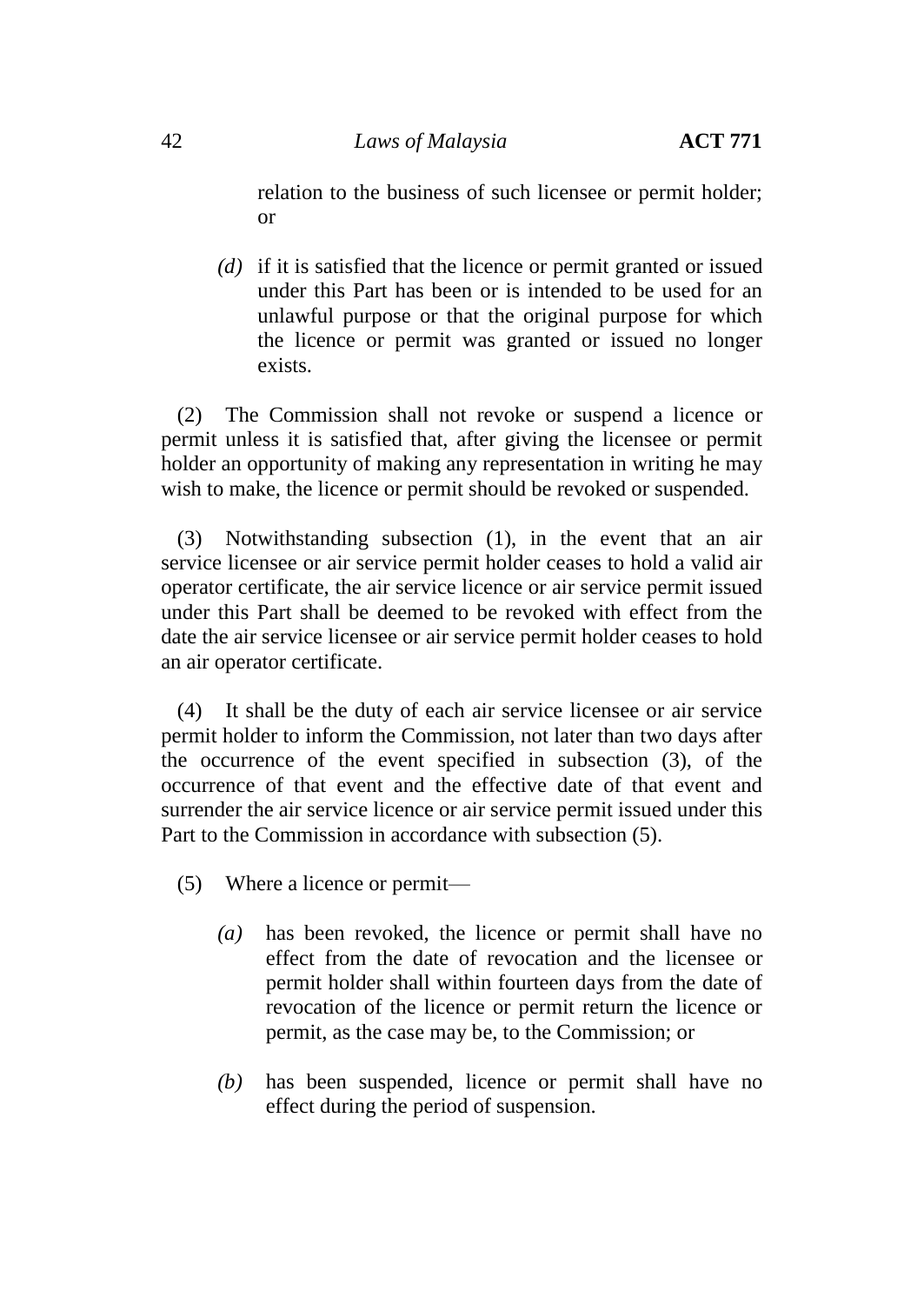#### **Surrender of licence or permit**

**44.** (1) A licensee or permit holder may surrender his licence or permit by submitting to the Commission with a written notice of the surrender of the licence or permit, as the case may be, not less than six months prior to the proposed date of surrender.

(2) The surrender of the licence or permit shall take effect six months from the date the Commission receives the notice under subsection (1) or on such other date as may be specified by the Commission.

(3) The surrender of a licence or permit under subsection (1) shall be irrevocable unless the Commission by notice in writing to the licensee or permit holder allows the surrender to be withdrawn before the effective date of the surrender of the licence or permit.

- (4) The licensee or permit holder shall—
	- *(a)* take all such measures and provide all such assistance as may be required by the Commission pursuant to the surrender of the licence or permit; and
	- *(b)* forward the licence or permit to the Commission on the effective date of the surrender of the licence or permit.

#### **Transfer or assignment of licence or permit**

**45.** (1) Subject to subsection (3), a licence or permit issued under this Part shall be personal to the licensee or permit holder and shall not be transferred or assigned.

(2) A licensee or permit holder who contravenes subsection (1) commits an offence and shall, on conviction, be liable to a fine not exceeding one million ringgit or to imprisonment for a term not exceeding three years or to both.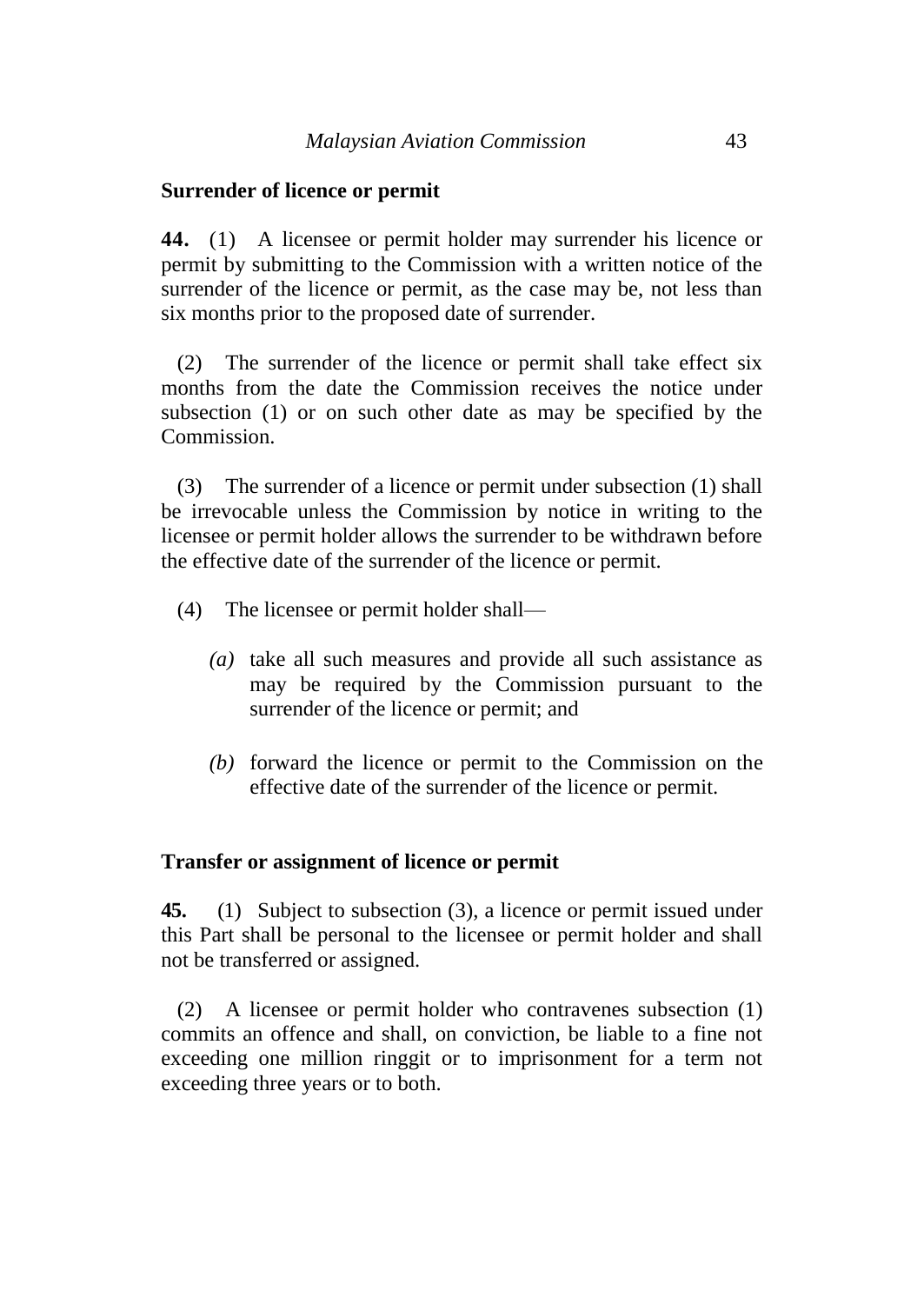(3) Notwithstanding paragraph 43(1)*(c)*, the Commission may, in the event of the liquidation of a licensee or a permit holder, where a receiver or manager is appointed in relation to the business of such licensee or permit holder, or where for any reason the Commission is satisfied that it would be unjust not to do so, authorize the transfer of such licence or permit.

#### **Power to set charges**

**46.** (1) The Commission shall regulate charges for aviation services.

(2) In carrying out its function under subsection (1), the Commission shall have the power to—

- *(a)* set charges, including maximum charges, or establishing the method for determination of such charges for aviation services;
- *(b)* carry out reviews of passenger service charges, landing fees and parking fees, third party ground handling charges and other charges for aviation services at such intervals as the Commission thinks fit; and
- *(c)* following such reviews, revise any charges set or method established under paragraph *(a)* as the Commission thinks fit.

(3) For the purposes of paragraphs (2)*(a)* and *(c)*, the Commission shall have regard to—

- *(a)* the costs of supplying the aviation services;
- *(b)* the need to promote competitive charges;
- *(c)* any relevant benchmarks including international benchmarks for prices, costs and return on assets in comparable industries;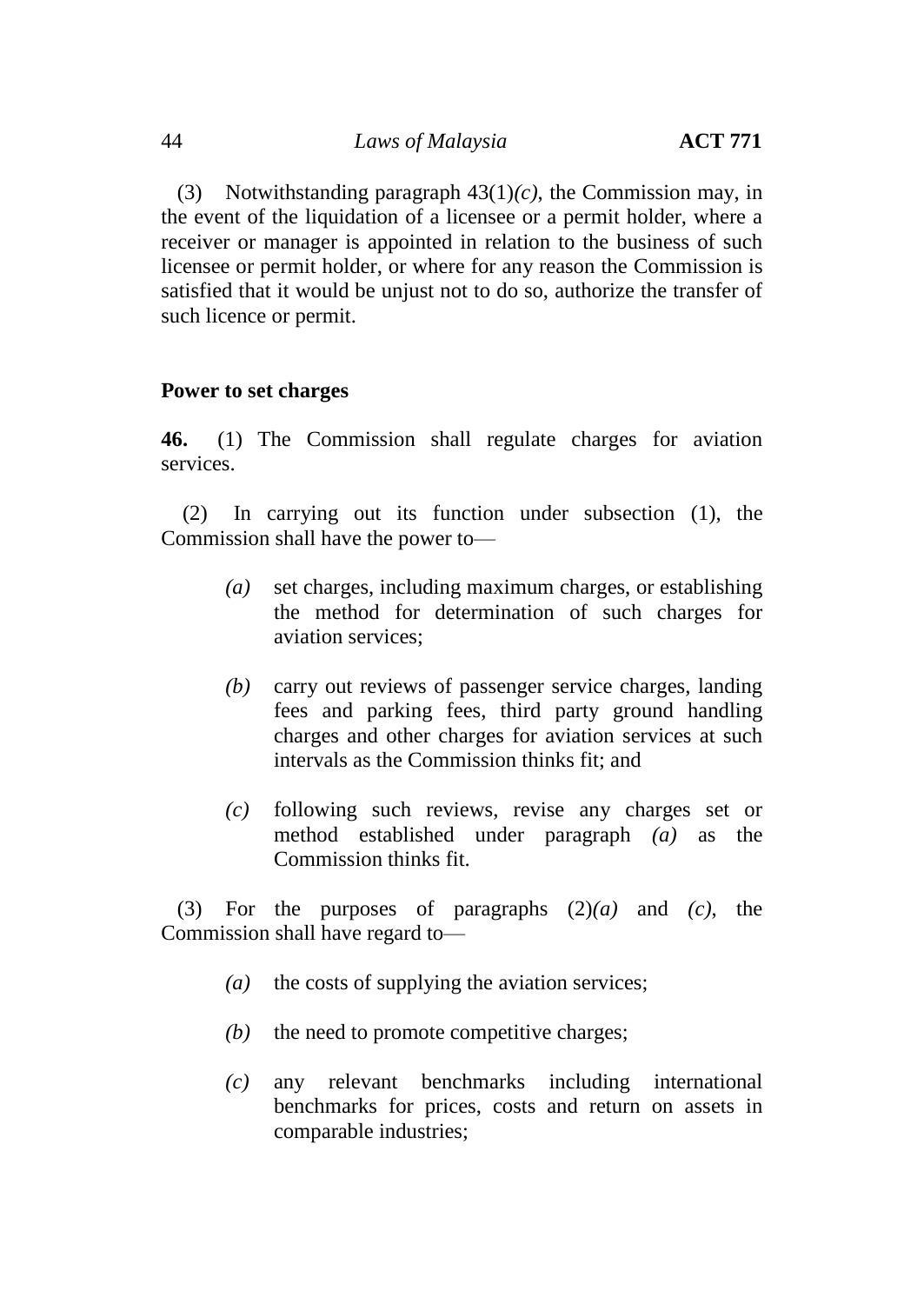- *(d)* the financial implications which may arise from the determination of the Commission;
- *(e)* the consumer and investor interests;
- *(f)* the return on assets for the licensees or permit holder; and
- *(g)* any other factors the Commission considers relevant.

(4) The Commission shall publish all the charges determined by the Commission in the *Gazette*.

## PART VII

#### **COMPETITION**

#### Division 1

*Interpretation and application*

## **Interpretation**

**47.** In this Part, unless the context otherwise requires—

"concerted practice" means any form of coordination between enterprises which knowingly substitutes practical co-operation between them for the risks of competition and includes any practice which involves direct or indirect contact or communication between enterprises, the object or effect of which is either—

- *(a)* to influence the conduct of one or more enterprises in an aviation service market; or
- *(b)* to disclose the course of conduct which an enterprise has decided to adopt or is contemplating to adopt in an aviation service market, in circumstances where such disclosure would not have been made under normal conditions of competition;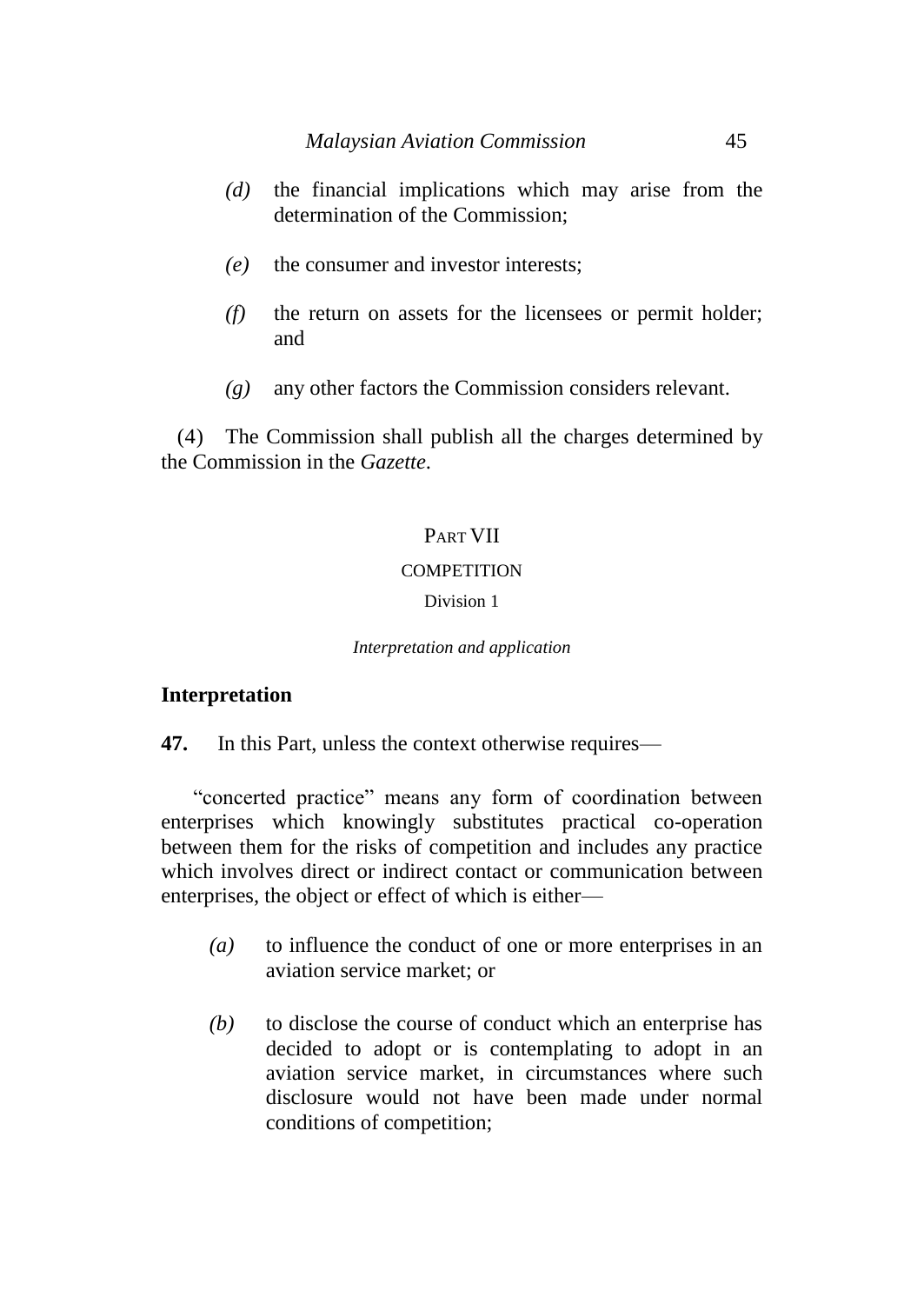"dominant position" means a situation in which one or more enterprises possess such significant power in an aviation service market to adjust prices or outputs or trading terms, without effective constraint from competitors or potential competitors;

"aviation service market" means a market for aviation services in Malaysia or in any part of Malaysia;

"agreement" means any form of contract, arrangement or understanding, whether or not legally enforceable, between enterprises, and includes a horizontal agreement, a vertical agreement, an airline code sharing, alliance, partnership or joint venture agreement, a decision by an association and concerted practices;

"horizontal agreement" means an agreement between enterprises each of which operates at the same level in the production or distribution chain;

"vertical agreement" means an agreement between enterprises each of which operates at a different level in the production or distribution chain; and

"enterprise" means any individual, body corporate, unincorporated body of persons or any other entity carrying on commercial activities relating to aviation services, and for the purposes of this Act, a parent and subsidiary company shall be regarded as a single enterprise if, despite their separate legal entity, they form a single economic unit within which the subsidiaries do not enjoy real autonomy in determining their actions in the aviation service market.

## **Application of this Part**

**48.** (1) This Part applies to any commercial activity, agreement or merger affecting aviation services both within and, subject to subsection (2), outside Malaysia.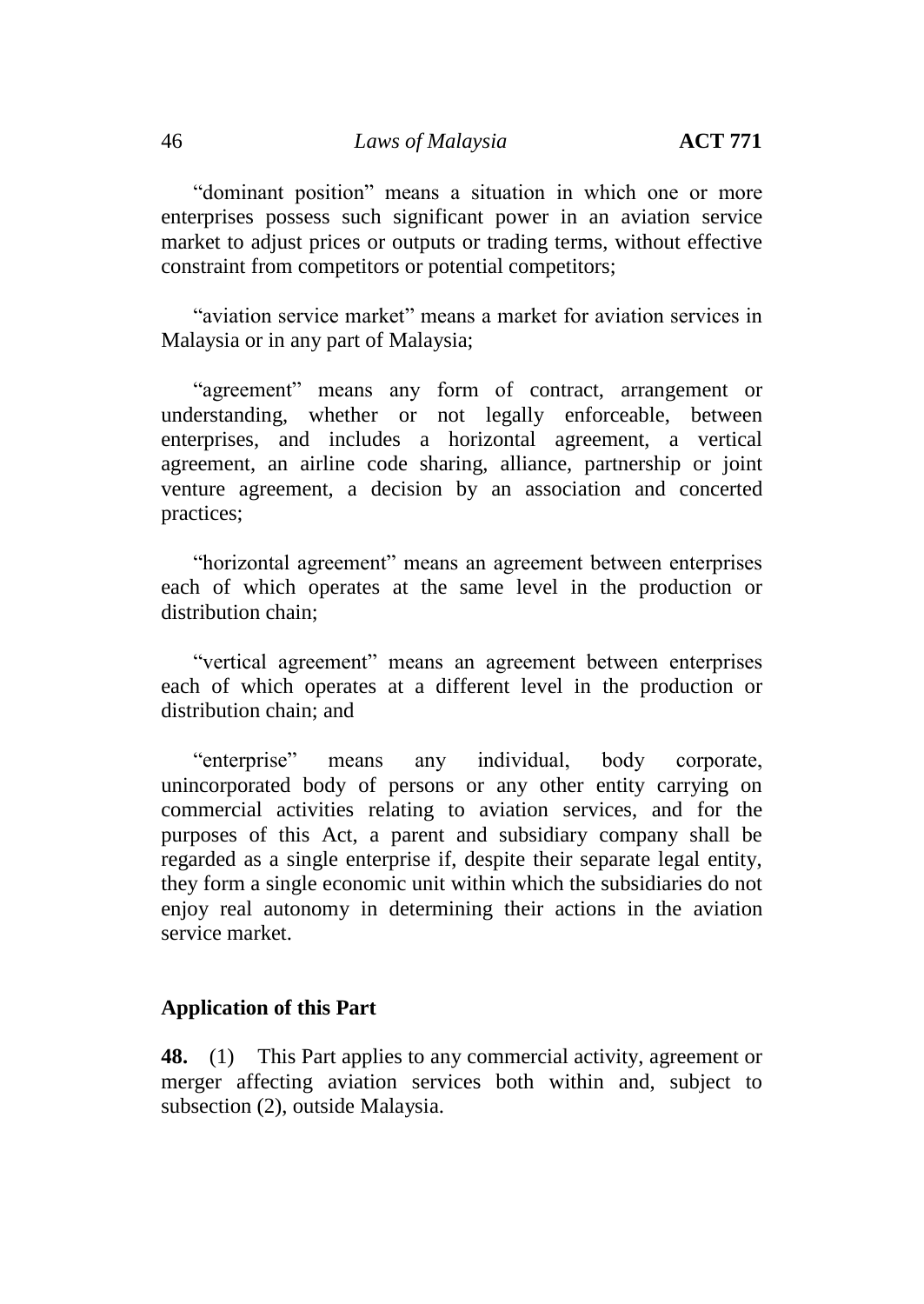(2) In relation to the application of this Part outside Malaysia, this Part applies to any commercial activity, agreement or merger transacted or executed outside Malaysia which has an effect on competition in any aviation service market in Malaysia.

(3) This Part shall not apply to any commercial activity, agreement or merger specified in the Third Schedule.

(4) For the purposes of this Part, "commercial activity" means any activity of a commercial nature but does not include—

- *(a)* any activity, directly or indirectly, in the exercise of governmental authority;
- *(b)* any activity conducted based on the principle of solidarity; and
- *(c)* any purchase of aviation services not for the purposes of offering aviation services as part of an economic activity.

#### Division 2

#### *Anti-competitive agreement*

## **Prohibited agreement**

**49.** (1) An agreement between enterprises is prohibited insofar as the agreement has the object or effect of significantly preventing, restricting or distorting competition in any aviation service market.

(2) Without prejudice to the generality of subsection (1), a horizontal agreement between enterprises which has the object to—

- *(a)* fix, directly or indirectly, a purchase or selling price or any other trading conditions;
- *(b)* share the aviation service market or sources of supply;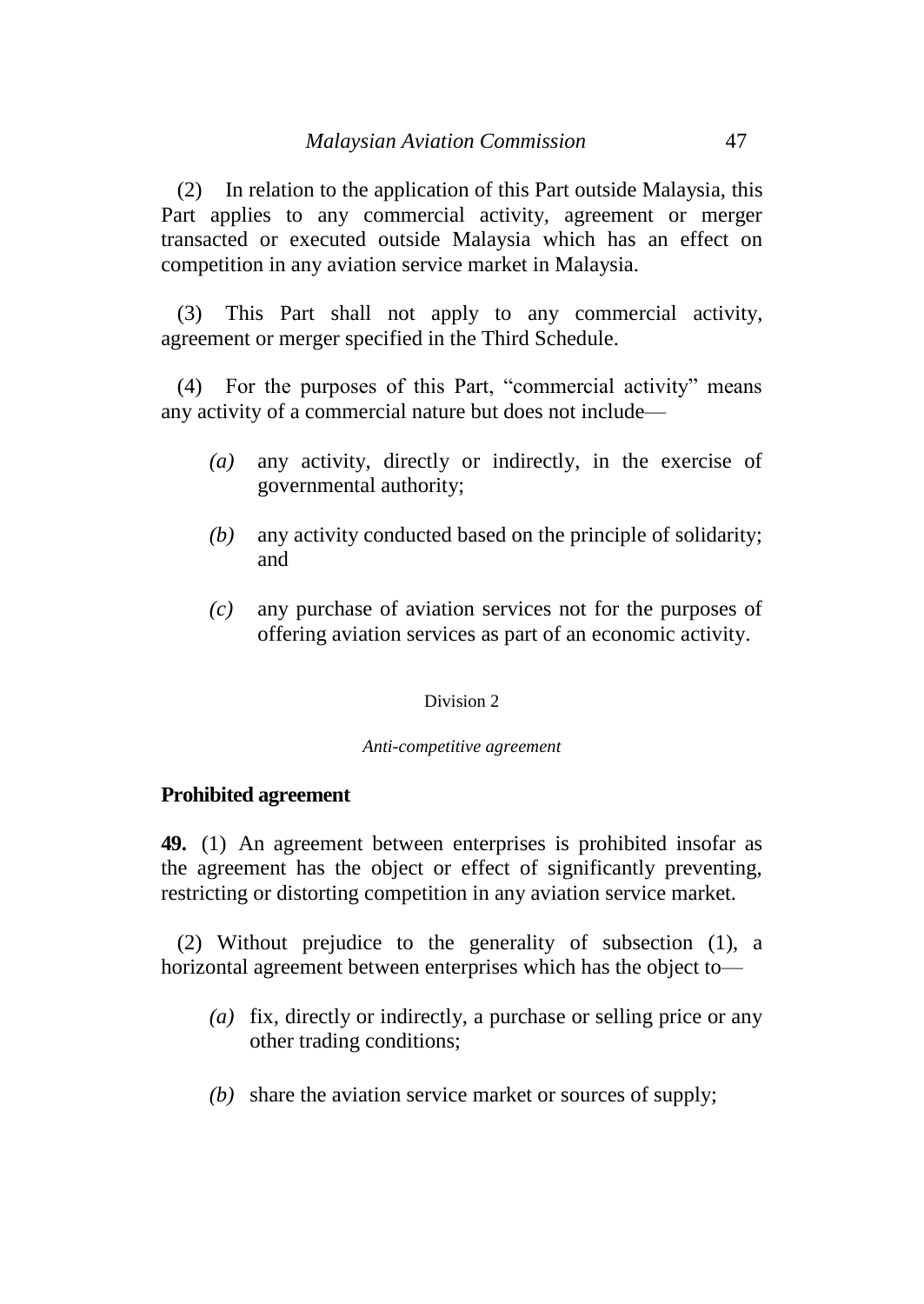*(c)* limit or control—

- (i) production;
- (ii) market outlets or market access;
- (iii) technical or technological development; or
- (iv) investment; or
- *(d)* perform an act of bid rigging,

in connection with aviation services, is deemed to have the object of significantly preventing, restricting, or distorting competition in any aviation service market.

(3) Any enterprise which is a party to an agreement which is prohibited under this section shall be liable for infringement of the prohibition.

## **Relief of liability**

**50.** Notwithstanding section 49, an enterprise which is a party to an agreement may relieve its liability for the infringement of the prohibition under section 49 based on the following reasons:

- *(a)* there are significant identifiable technological, efficiency or social benefits directly arising from the agreement;
- *(b)* the benefits could not reasonably have been provided by the parties to the agreement without the agreement having the effect of preventing, restricting or distorting competition;
- *(c)* the detrimental effect of the agreement on competition is proportionate to the benefits provided; and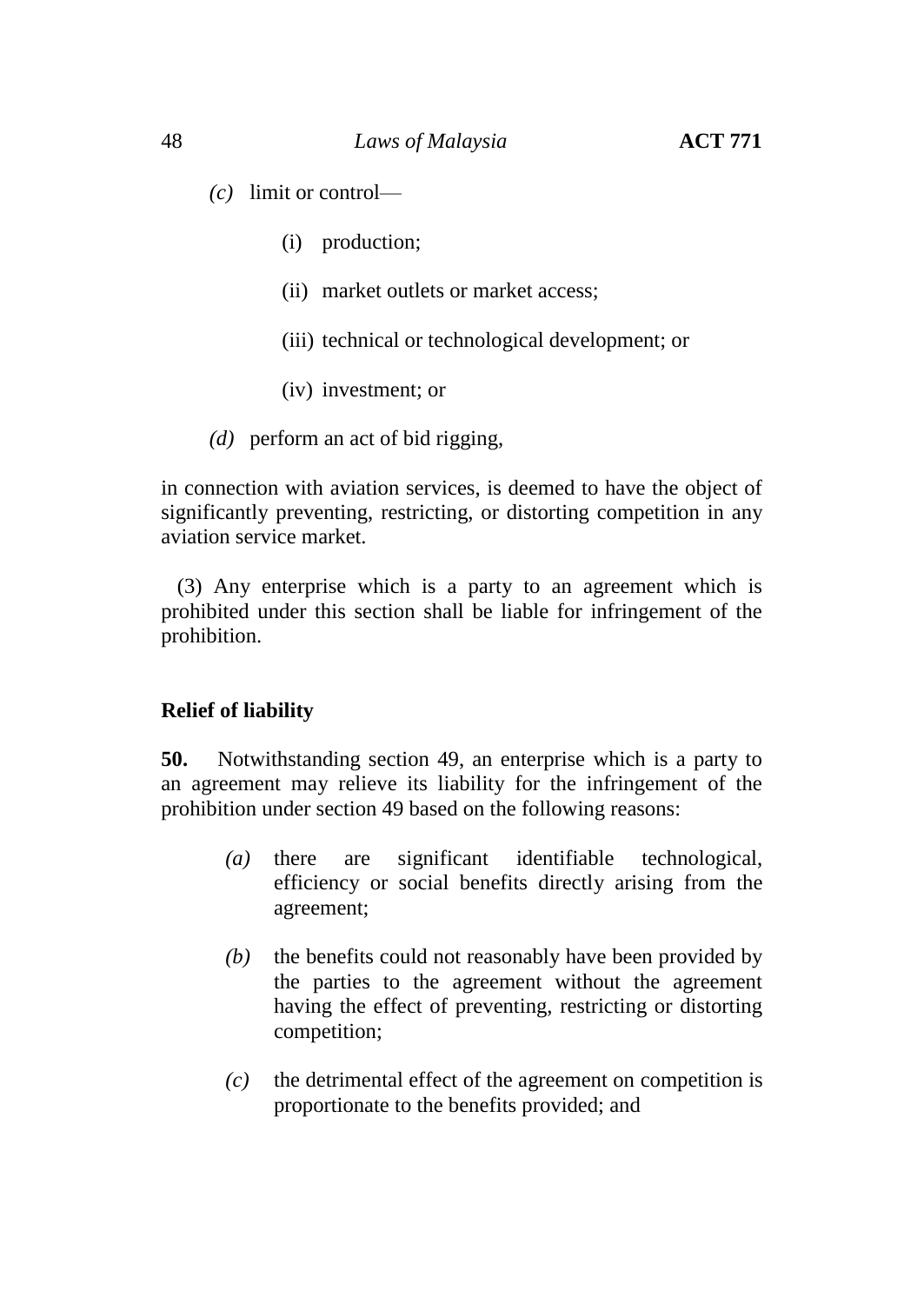*(d)* the agreement does not allow the enterprise concerned to eliminate competition completely in respect of a substantial part of the aviation services.

## **Individual exemption**

**51.** (1) An enterprise may apply to the Commission for an exemption with respect to a particular agreement from the prohibition under section 49.

(2) The Commission may, by order published in the *Gazette*, grant the exemption if, in the opinion of the Commission, the agreement is one to which section 50 applies.

(3) An exemption granted under this section is referred to as an "individual exemption".

(4) The individual exemption granted by the Commission may be—

- *(a)* subject to any condition or obligation as the Commission considers it appropriate to impose; and
- *(b)* for a limited duration as specified in the order.

(5) An individual exemption may provide for the exemption to have effect from a date earlier than that on which the order is made.

(6) If the Commission is satisfied that—

- *(a)* there has been a material change of circumstances from the time when the Commission granted the individual exemption; or
- *(b)* an obligation has been breached,

the Commission may, by order published in the *Gazette*—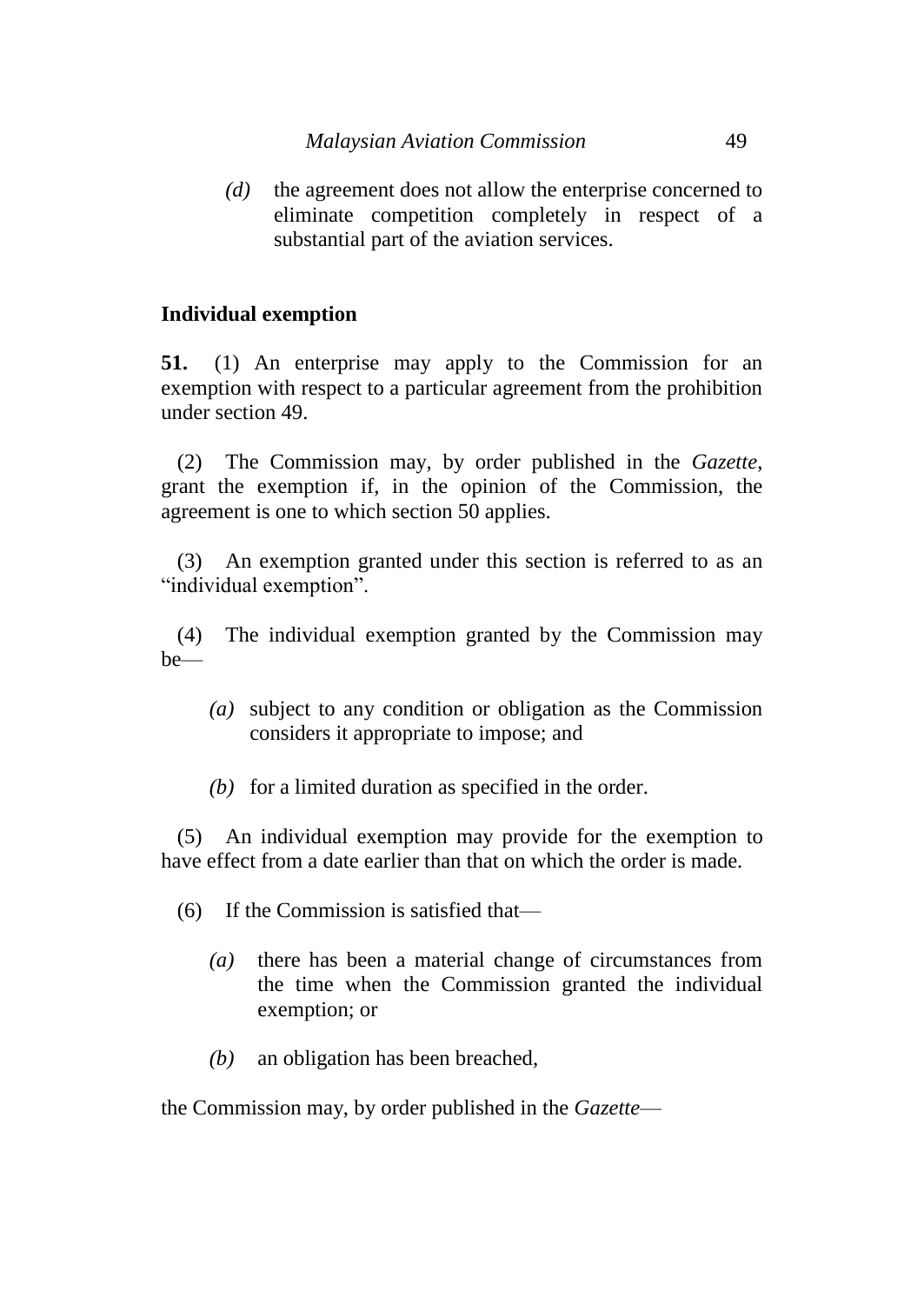- (i) cancel the individual exemption;
- (ii) vary or remove any condition or obligation; or
- (iii) impose additional condition or obligation.
- (7) If the Commission is satisfied that—
	- *(a)* the information on which the Commission based its decision to grant an individual exemption is false or misleading in a material particular; or
	- *(b)* any condition has been breached,

the Commission may, by order published in the *Gazette*, cancel the individual exemption.

(8) Any action taken by the Commission under subsection (6) shall have effect from the date the order is made.

- (9) An individual exemption which is cancelled— *(a)* by virtue of paragraph (7)*(a)* shall be void *ab initio*; or
	-
	- *(b)* by virtue of paragraph (7)*(b)* shall have effect from the date the condition is breached.

## **Block exemption**

**52.** (1) If agreements which fall within a particular category of agreements are, in the opinion of the Commission, likely to be agreements to which section 50 applies, the Commission may, by order published in the *Gazette*, grant an exemption to the particular category of agreements.

(2) An exemption granted under this section is referred to as a "block exemption".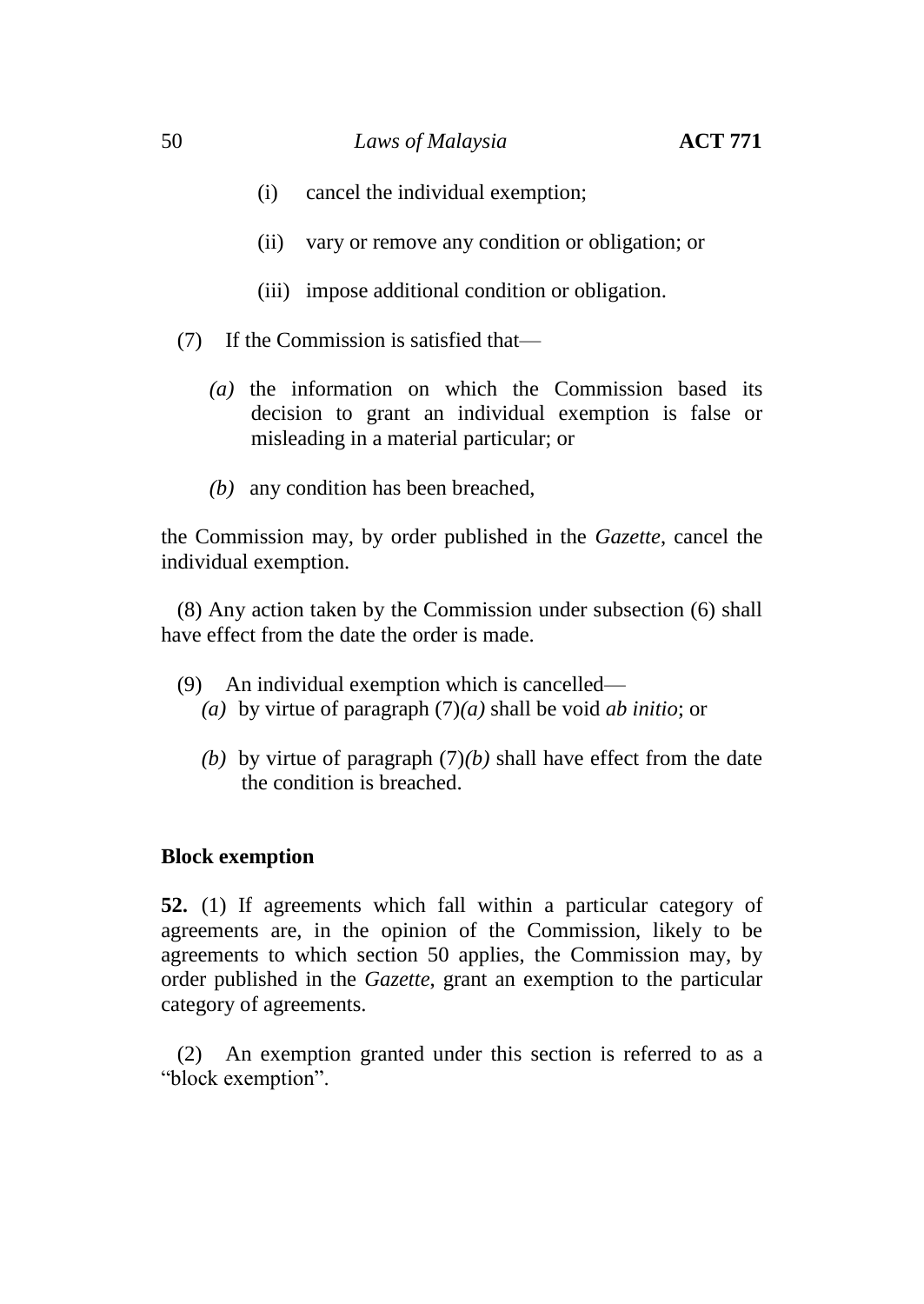(3) An agreement which falls within a category specified in a block exemption is exempt from the prohibition under section 49.

(4) The Commission in granting the block exemption may impose any condition or obligation subject to which a block exemption shall have effect.

- (5) A block exemption may provide that—
	- *(a)* if there is a breach of a condition imposed by the block exemption, the Commission may, by notice in writing, cancel the block exemption in respect of the agreement from the date of the breach;
	- *(b)* if there is a failure to comply with an obligation imposed by the block exemption, the Commission may, by notice in writing, cancel the block exemption in respect of the agreement;
	- *(c)* if the Commission considers that a particular agreement is not one to which section 50 applies, the Commission may, by notice in writing, cancel the block exemption in respect of the agreement from such date as the Commission may specify;
	- *(d)* the block exemption shall cease to have effect at the end of a period specified in the order; or
	- *(e)* the block exemption is to have effect from a date earlier than that on which the order is made.
- (6) The Commission shall, before granting a block exemption—
	- *(a)* publish details of the Commission's proposed block exemption;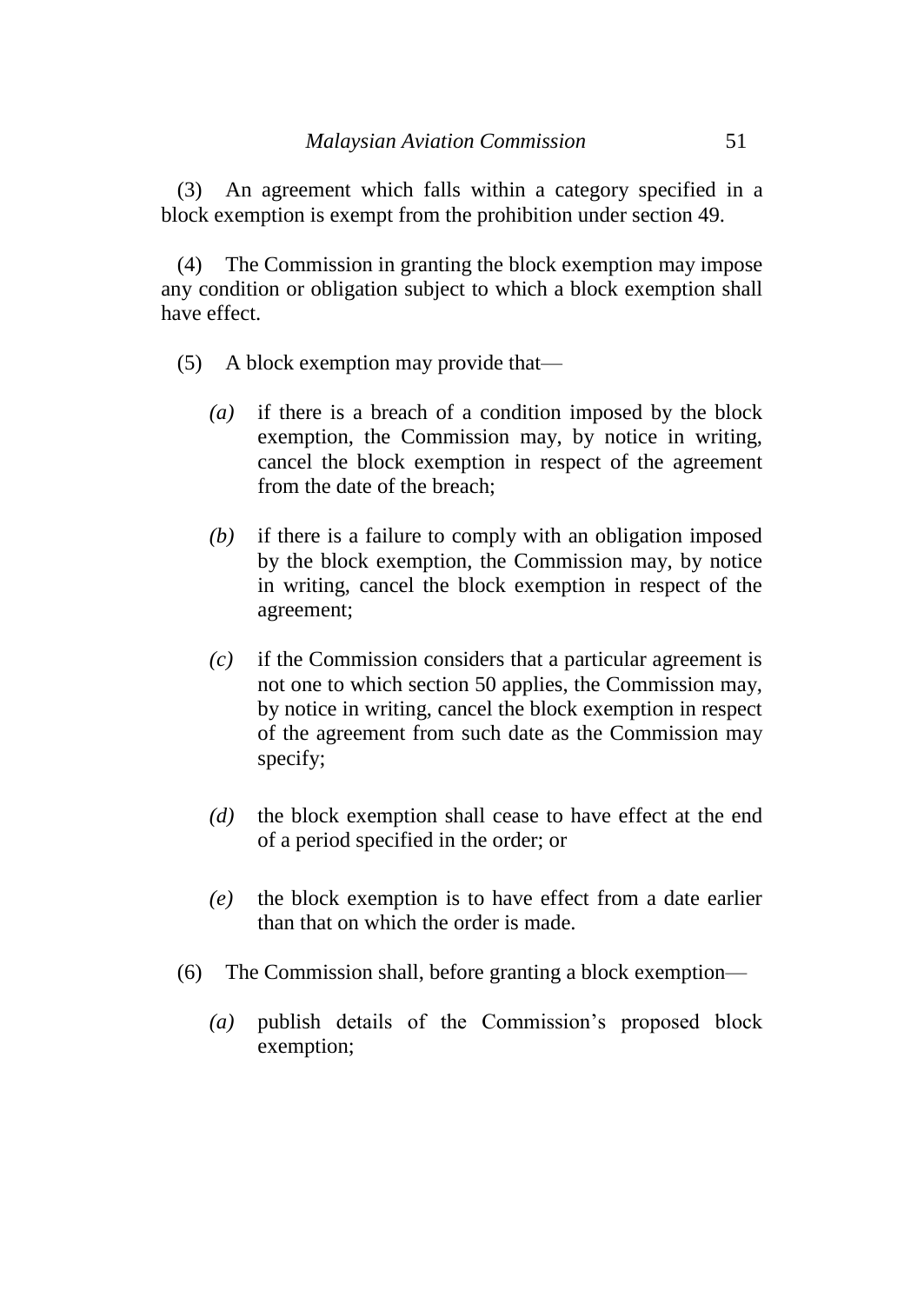- *(b)* give at least thirty days from the date of publication to allow any submission to be made by members of the public in relation to the proposed block exemption; and
- *(c)* give due consideration to any submission made.

#### Division 3

#### *Abuse of dominant position*

## **Abuse of dominant position is prohibited**

**53.** (1) An enterprise is prohibited from engaging, whether independently or collectively, in any conduct which amounts to an abuse of a dominant position in any aviation service market.

(2) The Commission may publish guidelines specifying the types of conduct which would or would not be prohibited under subsection (1).

(3) This section does not prohibit an enterprise in a dominant position from taking any step which has reasonable commercial justification or represents a reasonable commercial response to the market entry or market conduct of a competitor.

(4) The fact that the market share of any enterprise is above or below any particular level shall not in itself be regarded as conclusive as to whether that enterprise occupies, or does not occupy, a dominant position in that market.

Division 4

*Mergers*

## **Mergers**

**54.** (1) Mergers that have resulted, or may be expected to result, in a substantial lessening of competition in any aviation service market are prohibited.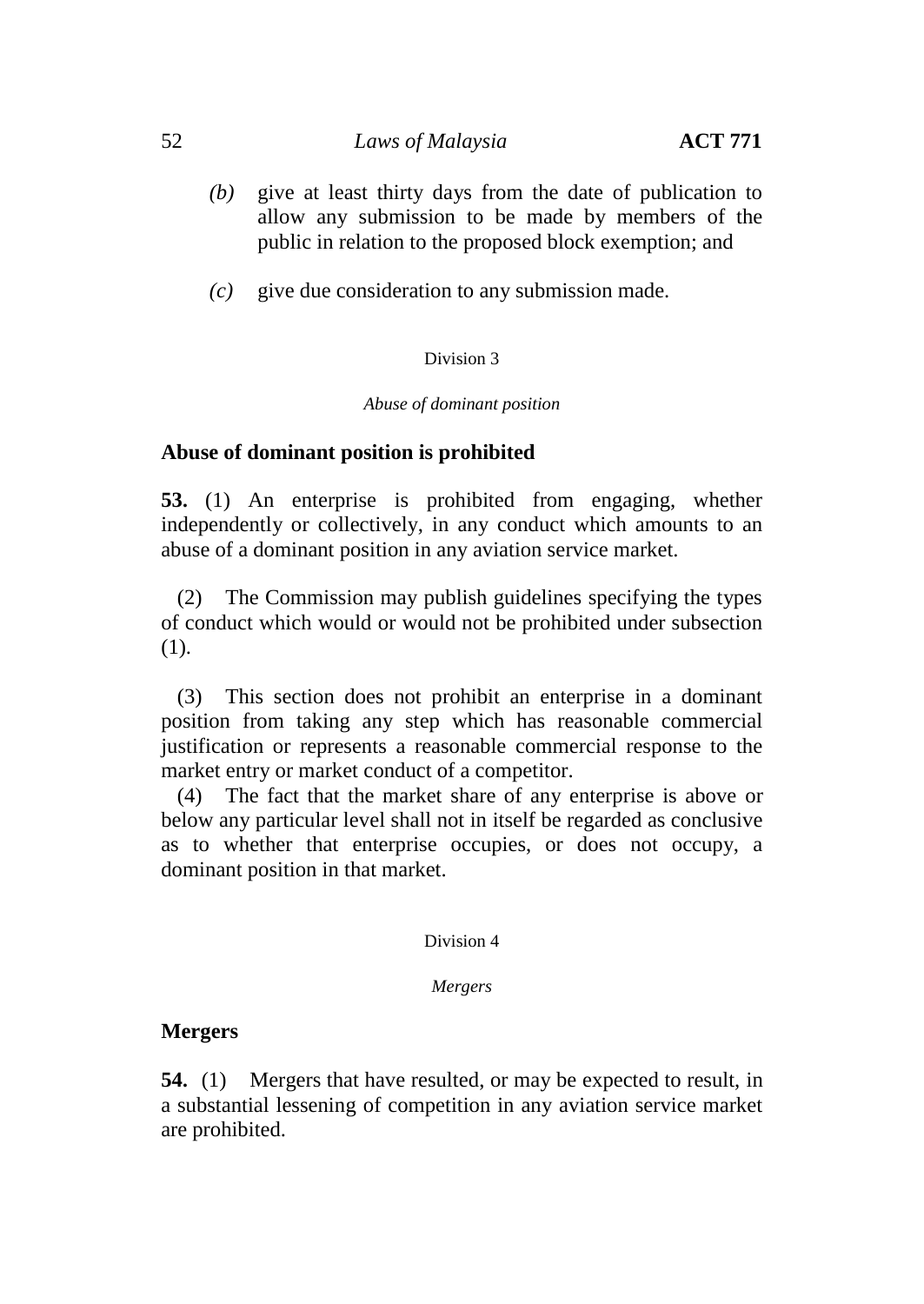- (2) For the purposes of this Division, a merger occurs if—
	- *(a)* two or more enterprises, previously independent of one another, merge;
	- *(b)* one or more persons or enterprises acquire direct or indirect control of the whole or part of one or more enterprises;
	- *(c)* the result of an acquisition by one enterprise (the first enterprise) of the assets (including goodwill), or a substantial part of the assets, of another enterprise (the second enterprise) is to place the first enterprise in a position to replace or substantially replace the second enterprise in the business or, as appropriate, the part concerned of the business in which that enterprise was engaged immediately before the acquisition; or
	- *(d)* a joint venture is created to perform, on a lasting basis, all the functions of an autonomous economic entity.

(3) For the purposes of this Division, control, in relation to an enterprise, shall be regarded as existing if, by reason of rights, contracts or any other means, or any combination of rights, contracts or other means, decisive influence is capable of being exercised with regard to the activities of the enterprise and, in particular, by—

- *(a)* ownership of, or the right to use all or part of, the assets of the enterprise; or
- *(b)* rights or contracts which enable decisive influence to be exercised with regard to the composition, voting or decisions of the enterprise.

(4) For the purposes of this Division, control is acquired by any person or other enterprise if he or it—

*(a)* becomes a holder of the rights or contracts, or entitled to use the other means, referred to in subsection (3); or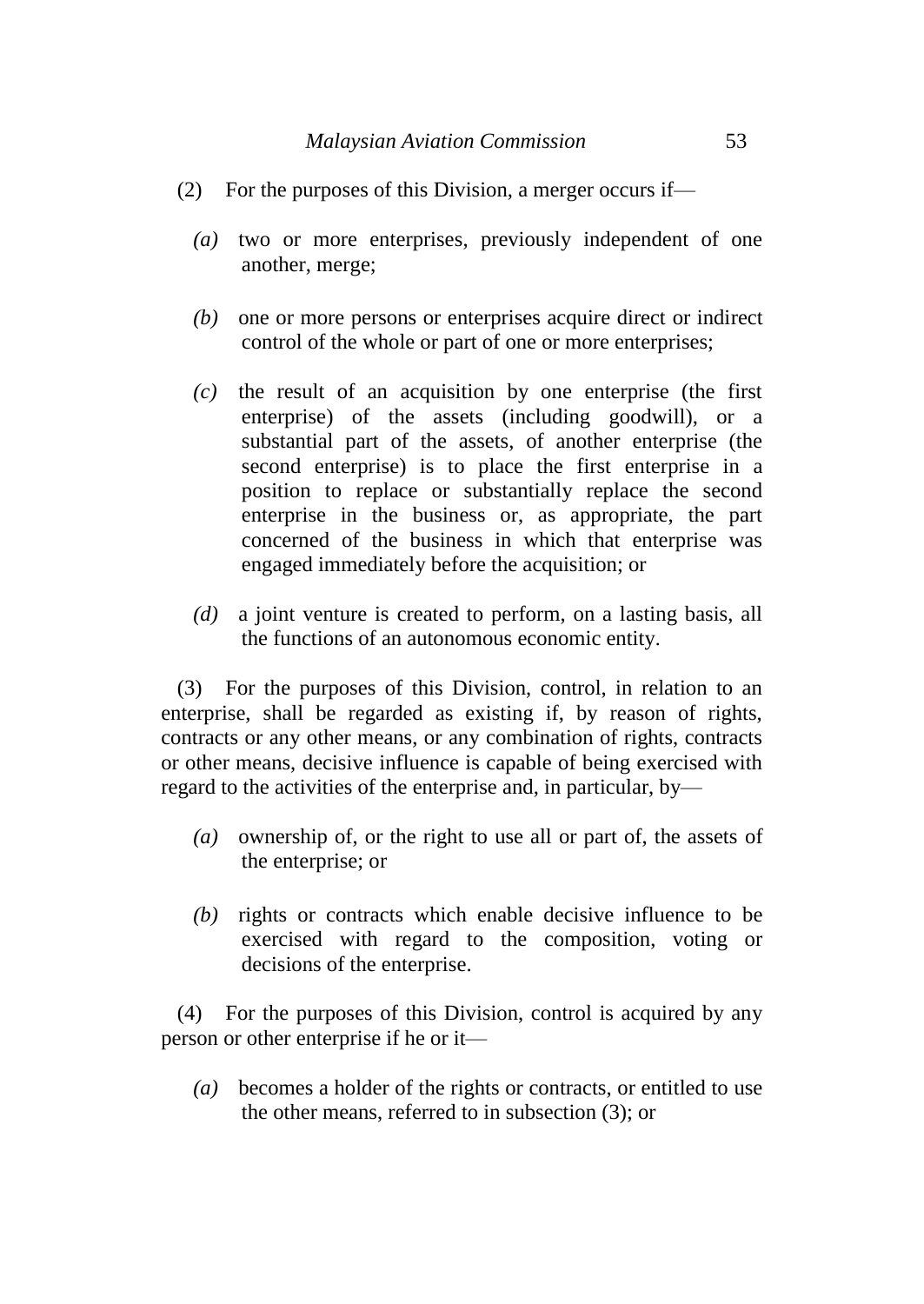*(b)* although not becoming such a holder or entitled to use those other means, acquires the power to exercise the rights derived therefrom.

(5) In determining whether influence of the kind referred to in subsection (3) is capable of being exercised, regard shall be had to all the circumstances of the matter and not solely to the legal effect of any instrument, deed, transfer, assignment or other act done or made.

(6) For the purposes of this Division, a merger shall not be deemed to occur if—

- *(a)* the person acquiring control is a receiver or liquidator acting as such or is an underwriter acting as such
- *(b)* all of the enterprises involved in the merger are, directly or indirectly, under the control of the same enterprise;
- *(c)* control is acquired solely as a result of a testamentary disposition, intestacy or the right of survivorship under a joint tenancy; or
- *(d)* control is acquired by an enterprise the normal activities of which include the carrying out of transactions and dealings in securities for its own account or for the account of others, in the circumstances specified in subsection (7).

(7) The circumstances referred to in paragraph (6)*(d)* are as follows:

- *(a)* the control concerned is constituted by the enterprise's holding, on a temporary basis, through the securities acquired in another enterprise; and
- *(b)* any exercise by the enterprise of voting rights in respect of those securities, whilst that control subsists—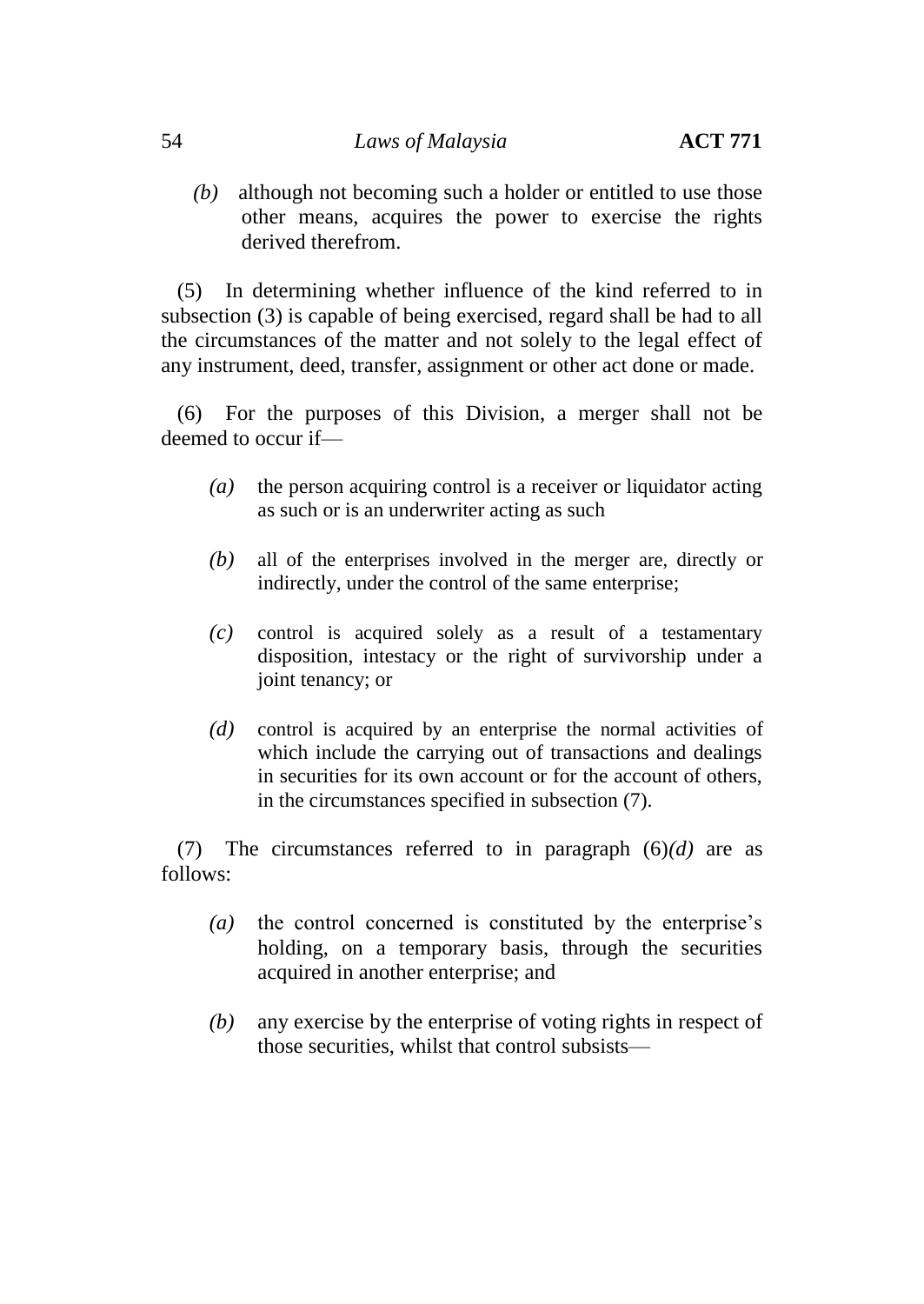- (i) is for the purpose of arranging for the disposal, within the specified period, of all or part of the other enterprise or its assets or securities; and
- (ii) is not for the purpose of determining the manner in which any activity of the other enterprise, being an activity that could affect competition in an aviation service market, is carried on.
- (8) In subsection (7), "specified period" means—
	- *(a)* the period of twelve months from the date on which control of the other enterprise was acquired; or
	- *(b)* if in a particular case the enterprise shows that it is not reasonably possible to effect the disposal concerned within the period referred to in paragraph (*a*), within such longer period as the Commission determines and specifies with respect to that case.

# **Functions of Shariah Advisory Council**

**55.** (1) A party to an anticipated merger of the relevant type which applies for the anticipated merger to be considered under this section may—

- *(a)* notify the Commission of the anticipated mergr; and
- *(b)* apply to it for a decision

(2) Subject to sections 59 and 62, on an application under this section, the Commission may make a decision as to—

- *(a)* whether the prohibition in section 54 will be infringed by the anticipated merger, if carried into effect; and
- *(b)* if it will not be infringed, whether it is—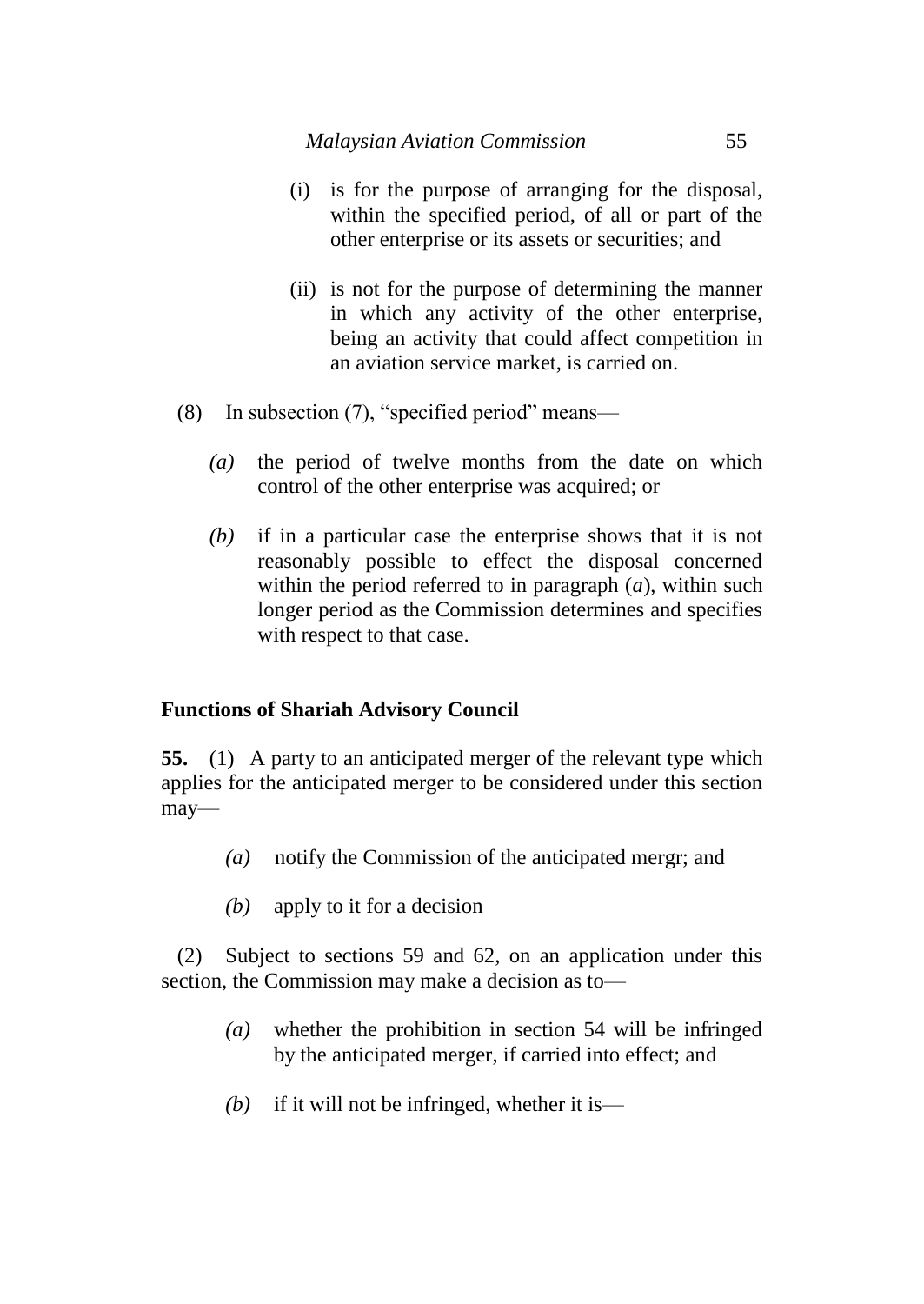#### 56 *Laws of Malaysia* **ACT 771**

- (i) because of the effect of an exclusion which will apply if the anticipated merger is carried into effect;
- (ii) because the anticipated merger, if carried into effect, is exempted by the Minister from the application of the prohibition under subsection 59(2); or
- (iii) because an undertaking has been accepted pursuant to section 62.

(3) Subject to subsection (4), where the Commission makes a decision that an anticipated merger, if carried into effect, will not infringe the prohibition in section 54, the Commission may, if it thinks fit, state that the decision shall be valid only for the period it specifies therein.

(4) Before the expiry of the period referred to in subsection (3), if any, an application may be made by all parties to the anticipated merger who applied to the Commission for a decision on the anticipated merger under this section for that period to be extended.

(5) Where an application for an anticipated merger to be considered has been made to the Commission in accordance with subsection (1) and the anticipated merger is carried into effect before the Commission makes a decision under subsection (2) in respect thereof, the application relating to the anticipated merger—

- *(a)* may be treated by the Commission as if it were an application for the resulting merger to be considered made in accordance with section 56; and
- *(b)* the Commission may make a decision under section 56 in respect of the resulting merger.

(6) For the purpose of subsection (5), the Commission may make a decision under subparagraph  $56(2)(b)(ii)$  notwithstanding the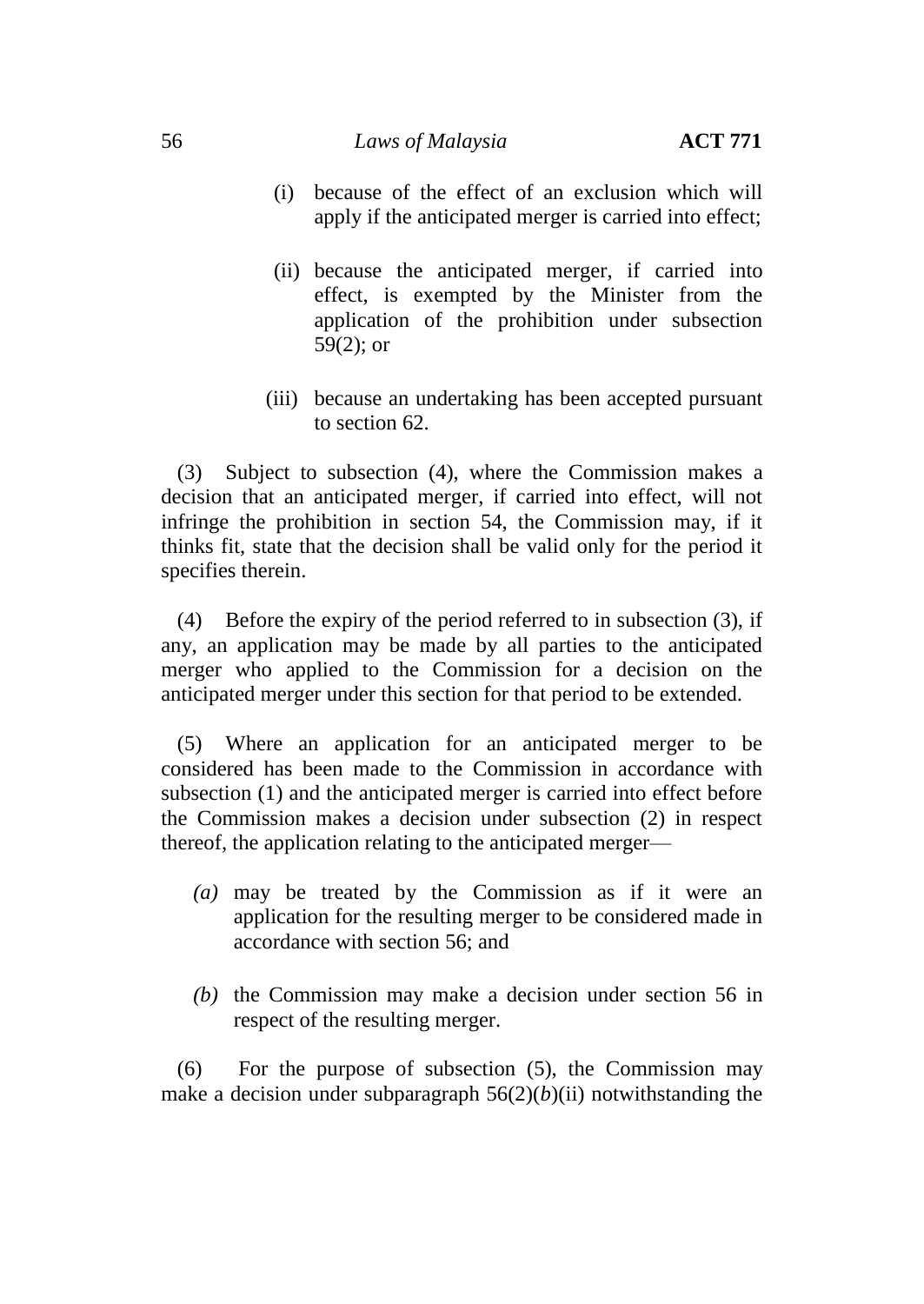exemption was granted by the Minister under subsection 59(2) in respect of the anticipated merger.

(7) Notwithstanding subsection (5), the Commission may refuse to make any decision in respect of a merger referred to therein and require any party involved in the merger to apply to the Commission for the merger to be considered under subsection 56(1).

(8) In this section, "an anticipated merger of the relevant type" means an anticipated merger of the type described by guidelines made under paragraph 65(2)*(c)*.

#### **Notification of merger**

**56.** (1) A party involved in a merger which applies for the merger to be considered under this section shall—

- *(a)* notify the Commission of the merger; and
- *(b)* apply to it for a decision.

(2) Subject to sections 59 and 62, on an application under this section, the Commission may make a decision as to—

- *(a)* whether the prohibition in section 54 has been infringed; and
- *(b)* if it has not been infringed, whether that is—
	- (i) because of the effect of an exclusion;
	- (ii) because the merger is exempted from the prohibition under subsection 59(2); or
	- (iii) because an undertaking has been accepted pursuant to section 62.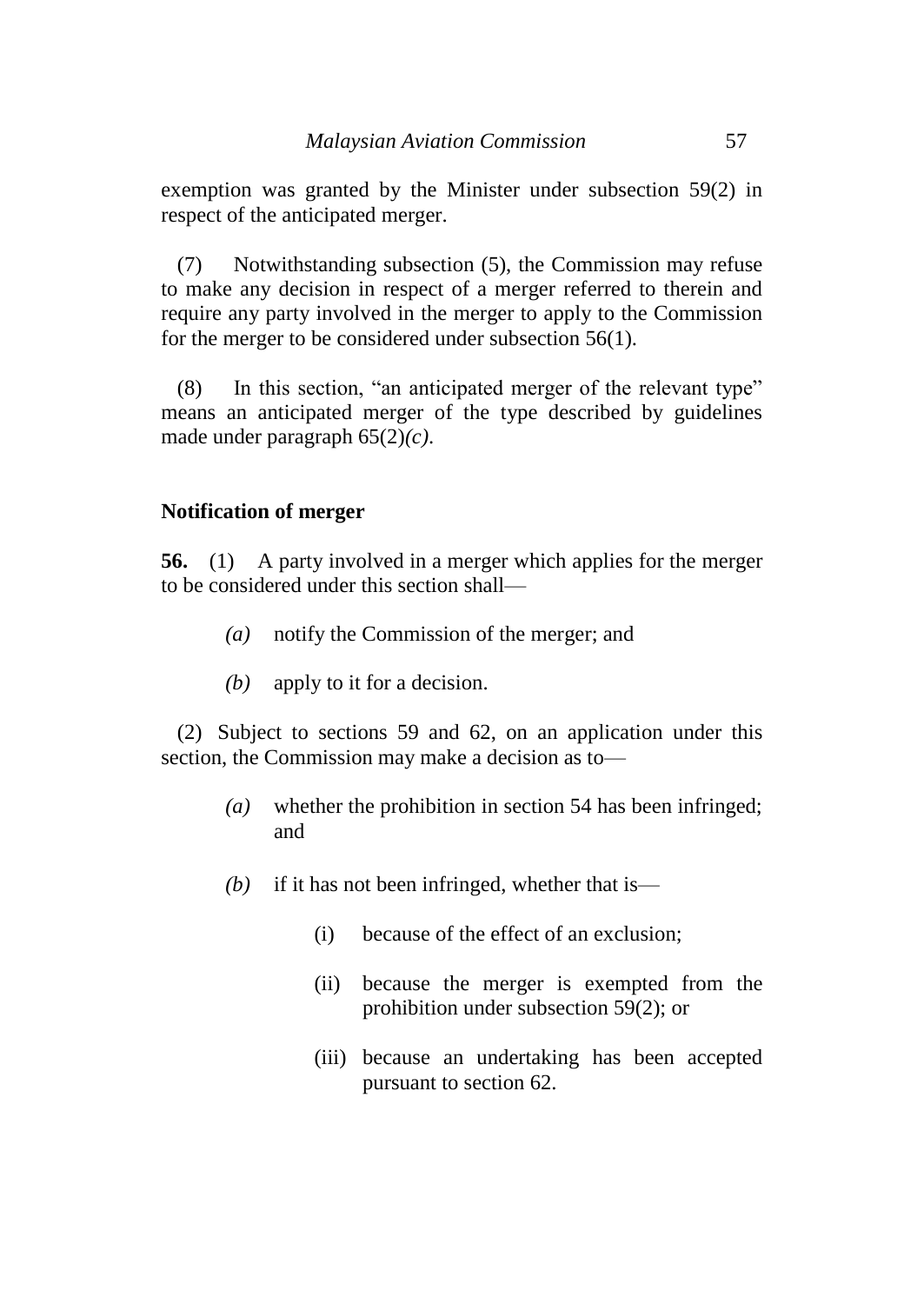(3) A reference in any provision of this Act to an application or a notification under section 56 shall include a reference to an application or a notification under section 55 that the Commission treats as an application or a notification under section 56 pursuant to subsection 55(5).

#### Division 5

#### *Decision by the Commission*

#### **Interim measures**

**57.** (1) This section applies if the Commission has commenced but not completed an investigation under section 83.

(2) If the Commission has reasonable grounds to believe that any prohibition under this Part has been infringed or is likely to be infringed and the Commission considers that it is necessary for it to act under this section as a matter of urgency for the purpose of—

- *(a)* preventing serious and irreparable damage, economic or otherwise, to a particular person or category of persons; or
- *(b)* protecting the public interest,

the Commission may give such direction as it considers to be appropriate and proportionate for that purpose.

(3) A direction given under subsection (2) may include requiring or causing any person—

- *(a)* to suspend the effect of, and desist from acting in accordance with, any agreement which is suspected of infringing any prohibition under this Part;
- *(b)* to desist from any conduct which is suspected of infringing any prohibition under this Part; or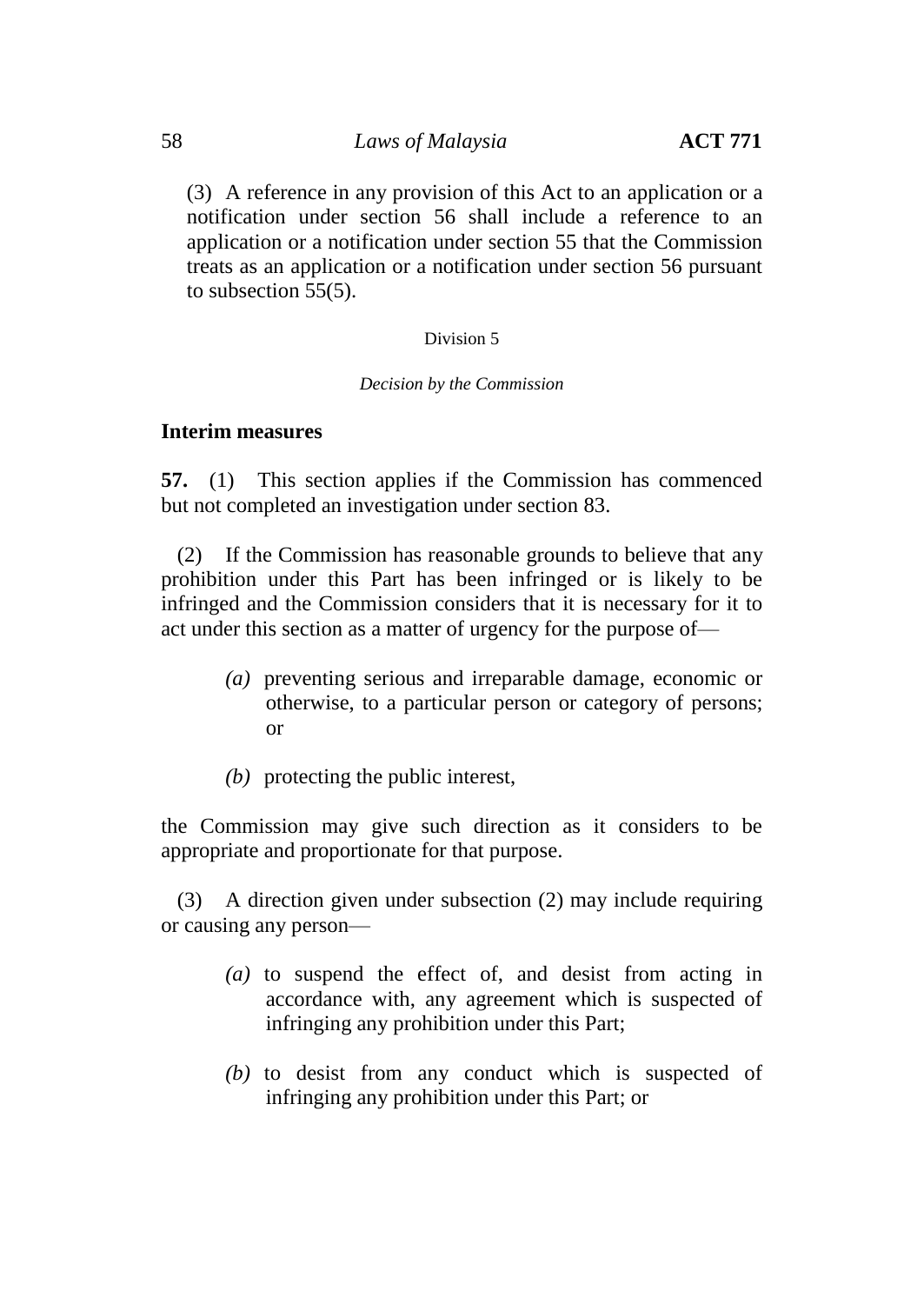*(c)* to do, or refrain from doing, any act, but which shall not require the payment of money.

(4) The Commission shall, before giving a direction under subsection (2)—

- *(a)* serve a notice to the person to whom the Commission proposes to give the direction; and
- *(b)* give that person an opportunity to make written representations within a period of at least seven days from the date of the notice.

(5) A notice under subsection (4) shall indicate the nature of the direction which the Commission proposes to give and its reasons for giving the direction.

(6) The Commission may at any time withdraw a direction given under subsection (2).

(7) Without prejudice to subsection (6), any direction given under subsection (2) shall cease to have effect—

- *(a)* on the date of the decision by the Commission upon completion of the investigation under section 83; or
- *(b)* twelve months from the date the direction was given,

whichever is earlier.

## **Finding of non-infringement**

**58.** Where the Commission has made a decision that there is no infringement of a prohibition under Part VII, the Commission shall, without delay, give notice of the decision to any person who is affected by the decision stating the facts on which the Commission bases the decision and the Commission's reason for making the decision.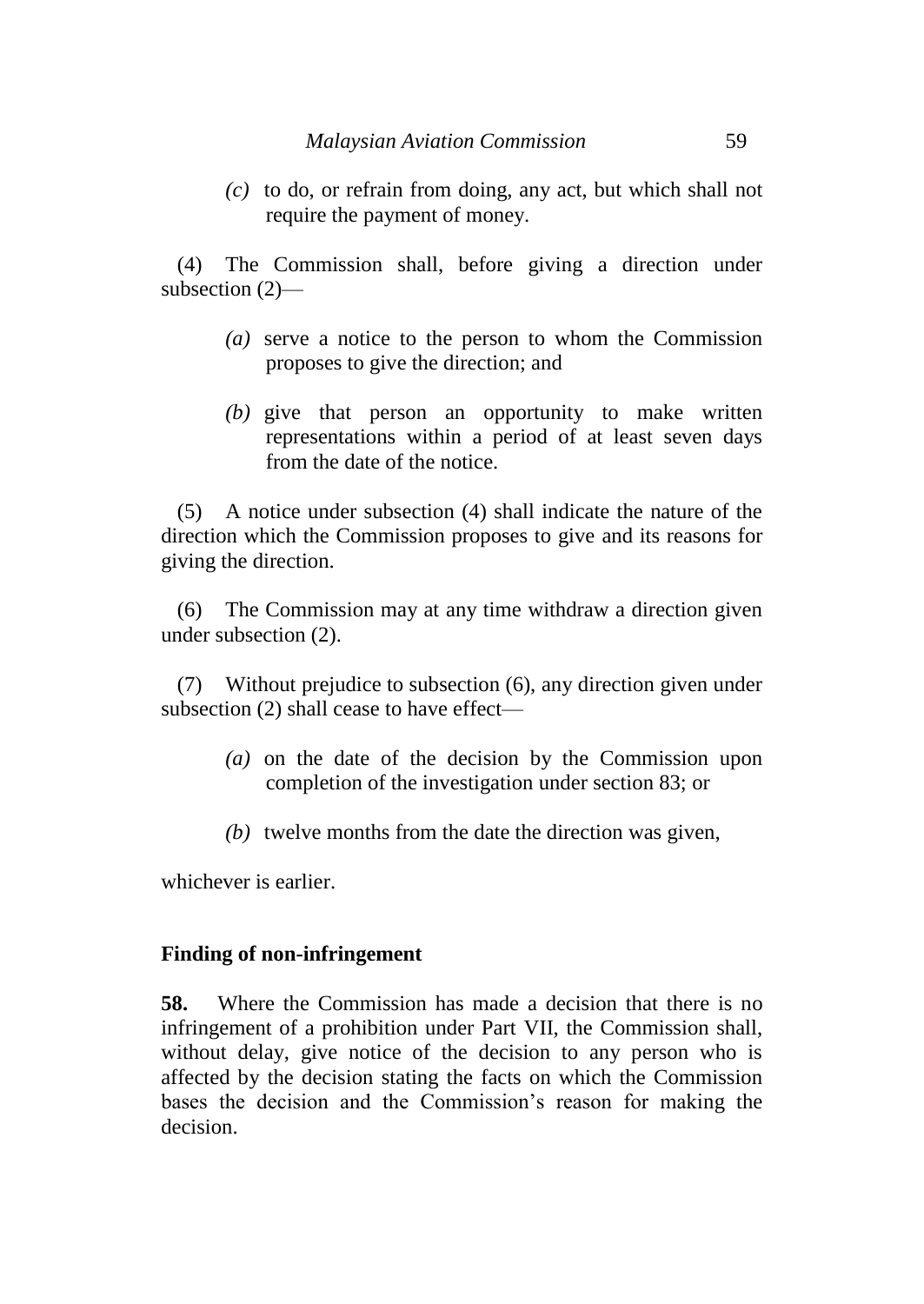#### **Finding of an infringement**

**59.** (1) If the Commission determines that there is an infringement of a prohibition under this Part, the Commission—

- *(a)* shall require that the infringement to be ceased immediately;
- *(b)* may specify steps which are required to be taken by the infringing enterprise, which appear to the Commission to be appropriate for bringing the infringement to an end;
- *(c)* may impose a financial penalty which shall not exceed ten percent of the worldwide turnover of the enterprise over the period during which an infringement occurred; or
- *(d)* may give any other direction as it deems appropriate.

(2) The Commission shall, within fourteen days of making a decision under this Part, notify any person affected by the decision and the person may, within fourteen days of the date of the notice, apply to the Minister for the applicable commercial activity, agreement, merger or anticipated merger, as the case may be, to be exempted from the prohibition on the ground of any public interest consideration.

(3) The Minister may revoke the exemption granted under subsection (2) if the Minister has reasonable grounds for suspecting that the information on which he based his decision was incomplete, false or misleading in a material particular.

(4) The Commission shall prepare and publish reasons for each decision it makes under this section.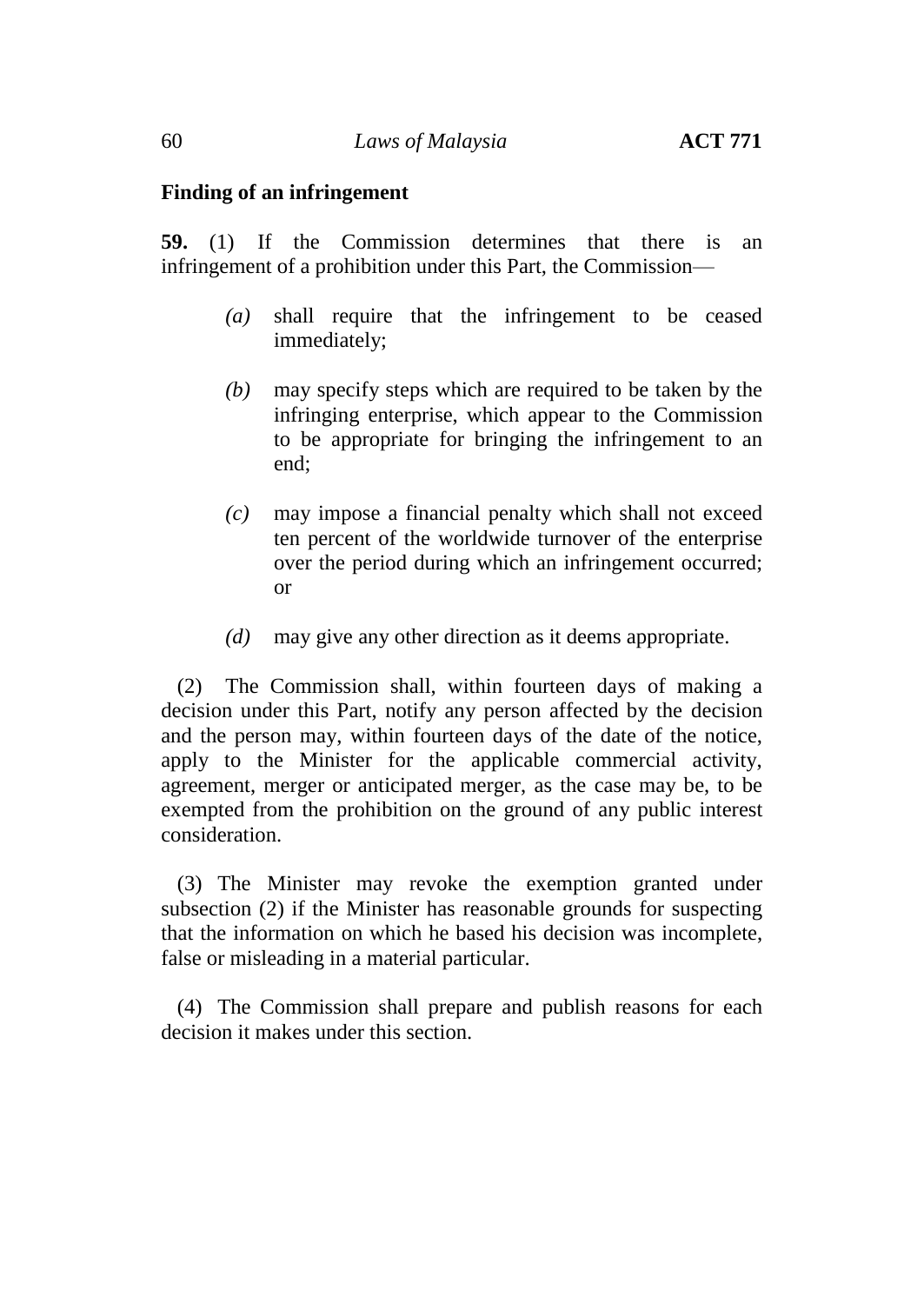#### **Leniency regime**

**60.** (1) There shall be a leniency regime, with a reduction of up to a maximum of one hundred percent of any penalties which would otherwise have been imposed, which may be available in the cases of any enterprise which has—

- *(a)* admitted its involvement in an infringement of any prohibition under subsection 49(2); and
- *(b)* provided information or other form of co-operation to the Commission which significantly assisted, or is likely to significantly assist, in the identification or investigation of any finding of an infringement of any prohibition by any other enterprises.

(2) A leniency regime may permit different percentages of reductions to be available to an enterprise depending on—

- *(a)* whether the enterprise was the first person to bring the suspected infringement to the attention of the Commission;
- *(b)* the stage in the investigation at which—
	- (i) an involvement in the infringement was admitted; or
	- (ii) any information or other co-operation was provided; or
- *(c)* any other circumstances which the Commission considers appropriate to have regard to.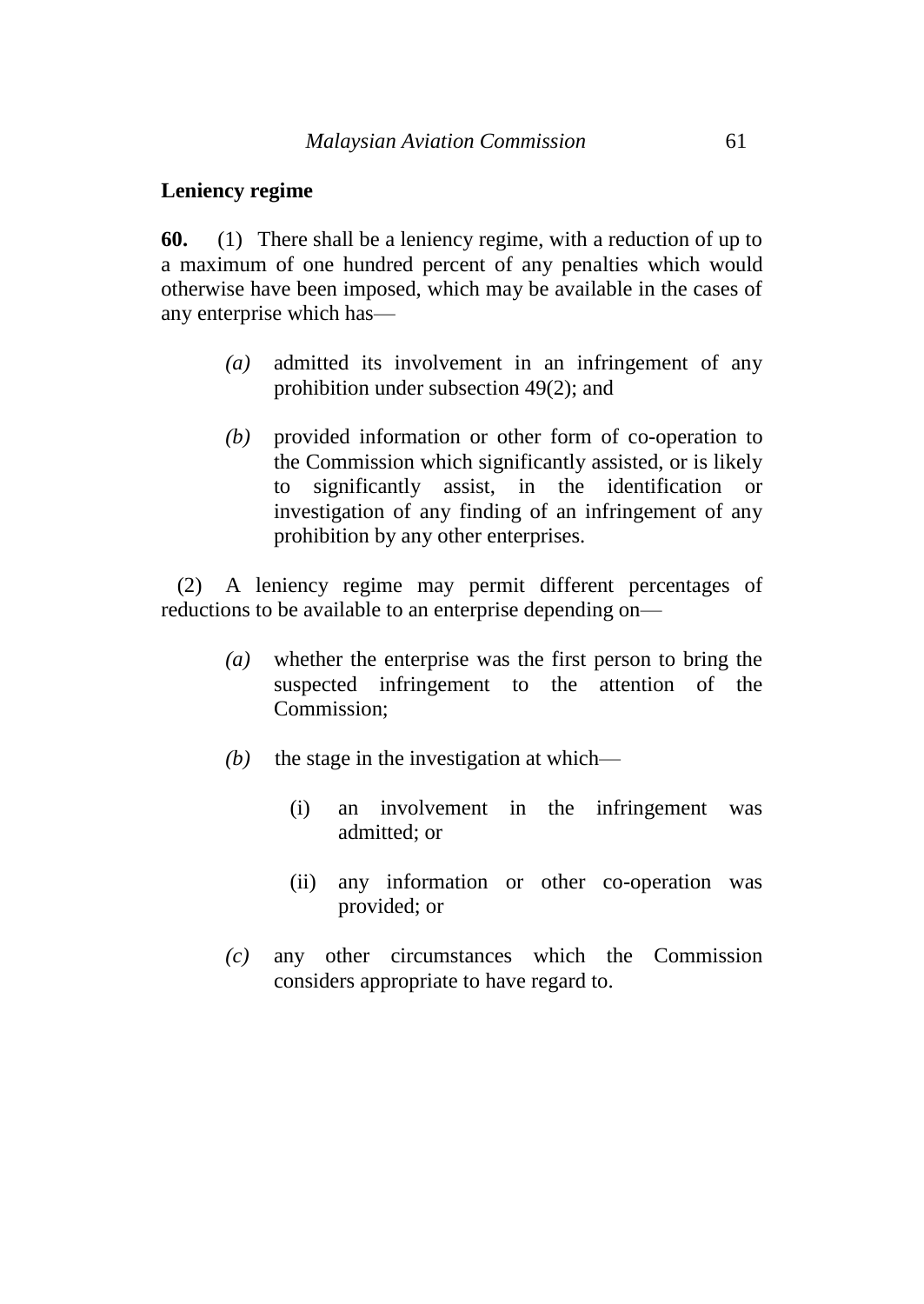## **Enforcement of direction or decision**

**61.** (1) The Commission may bring proceedings before the High Court against any person who fails to comply with a direction given by the Commission under section 57 or a decision under section 59.

(2) If the High Court finds that the person referred to in subsection (1) has failed to comply with the direction or decision, the High Court shall make an order requiring the person to comply with the direction or decision.

(3) For the purposes of subsection (2), where the High Court finds that the failure to comply with the decision includes a failure to pay a penalty within the specified period, the High Court shall, in addition to ordering that person to pay the penalty, order the person to pay interest at the normal judgment rate running from the day following that on which the payment was due.

(4) Any breach of an order of the High Court made pursuant to this section shall be punishable as a contempt of court.

## **Power to accept undertaking**

**62.** (1) The Commission may, subject to the conditions that the Commission may impose, accept from an enterprise an undertaking to do or refrain from doing anything as the Commission considers appropriate.

(2) If the Commission accepts an undertaking under subsection (1), the Commission shall, in relation to an infringement, close the investigation without making any finding of infringement and shall not impose a penalty on the enterprise.

(3) Any undertaking accepted by the Commission under this section shall be a document available for inspection by the public in a manner determined by the Commission.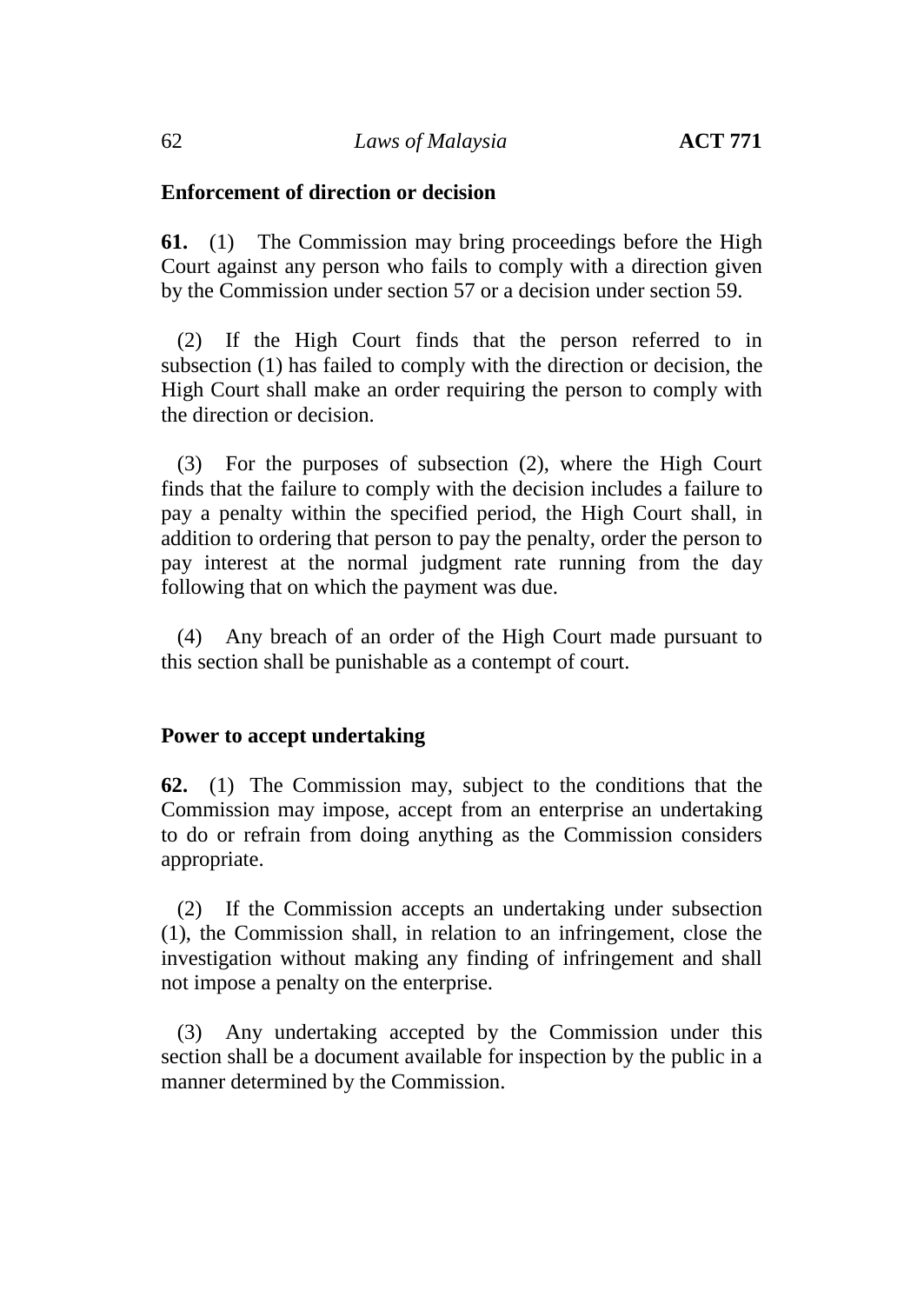(4) The provisions of any undertaking accepted by the Commission under this section shall be enforceable by the Commission as though those provisions had been set out in a decision given to the enterprise providing that undertaking pursuant to section 59.

#### Division 6

#### *General*

## **Aviation service market review**

**63.** (1) The Commission may, on its own initiative or upon the request of the Minister, conduct a review into any aviation service market in order to determine whether any feature or combination of features of the market prevents, restricts or distorts competition in the market.

- (2) The aviation service market review includes a study into—
	- *(a)* the structure of the aviation service market concerned;
	- *(b)* the conduct of enterprises in the aviation service market;
	- *(c)* the conduct of suppliers and consumers to the enterprises in the aviation service market; or
	- *(d)* any other relevant matters.

(3) Upon conclusion of the aviation service market review, the Commission shall publish a report of its findings and recommendations.

(4) The report of the Commission shall be made available to the public.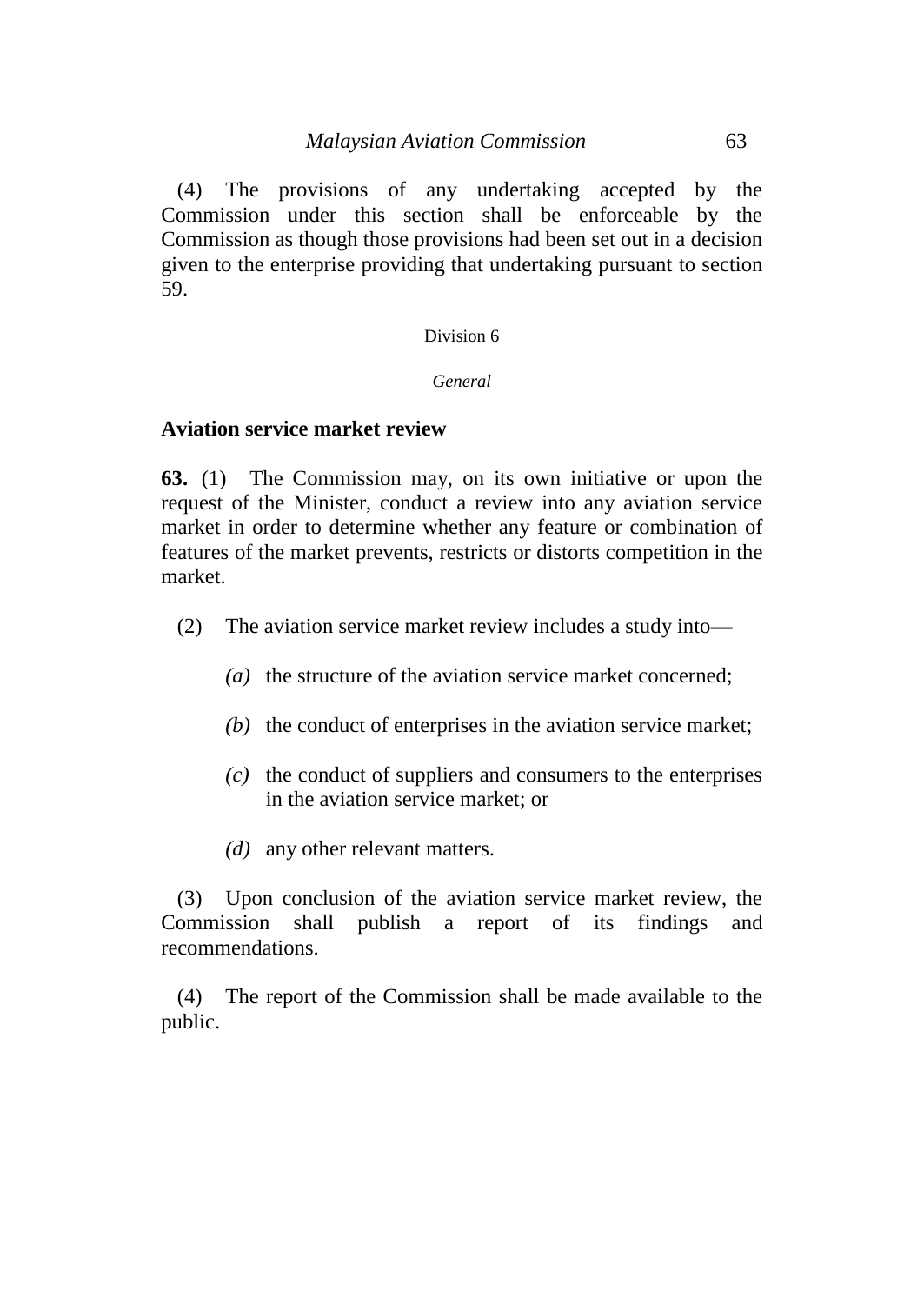# **Right of private action**

**64.** (1) Any person who suffers loss or damage directly as a result of an infringement of any prohibition under this Part shall have a right of action for relief in civil proceedings in a court under this section against any enterprise which is or which has at the material time been a party to such infringement.

(2) The action may be brought by any person referred to in subsection (1) regardless of whether such person dealt directly or indirectly with the enterprise.

#### **Power to issue guidelines**

**65.** (1) The Commission may issue and publish such guidelines as may be expedient or necessary for the better carrying out of the provisions of this Part.

(2) Without prejudice to the generality of subsection (1), the Commission may issue guidelines on—

- *(a)* the economic and legal analysis to be used in determining cases under this Part;
- *(b)* the principles to be used in determining any penalty or remedy imposed under this Part;
- *(c)* the types of anticipated mergers that are applicable for consideration by the Commission under section 55; and
- *(d)* the procedures to be followed by any party making an application under section 55 or 56.

(3) The Commission may revoke, vary, revise or amend the whole or any part of any guidelines issued under this section.

(4) The Commission may impose a financial penalty for any noncompliance of any guidelines issued under this section―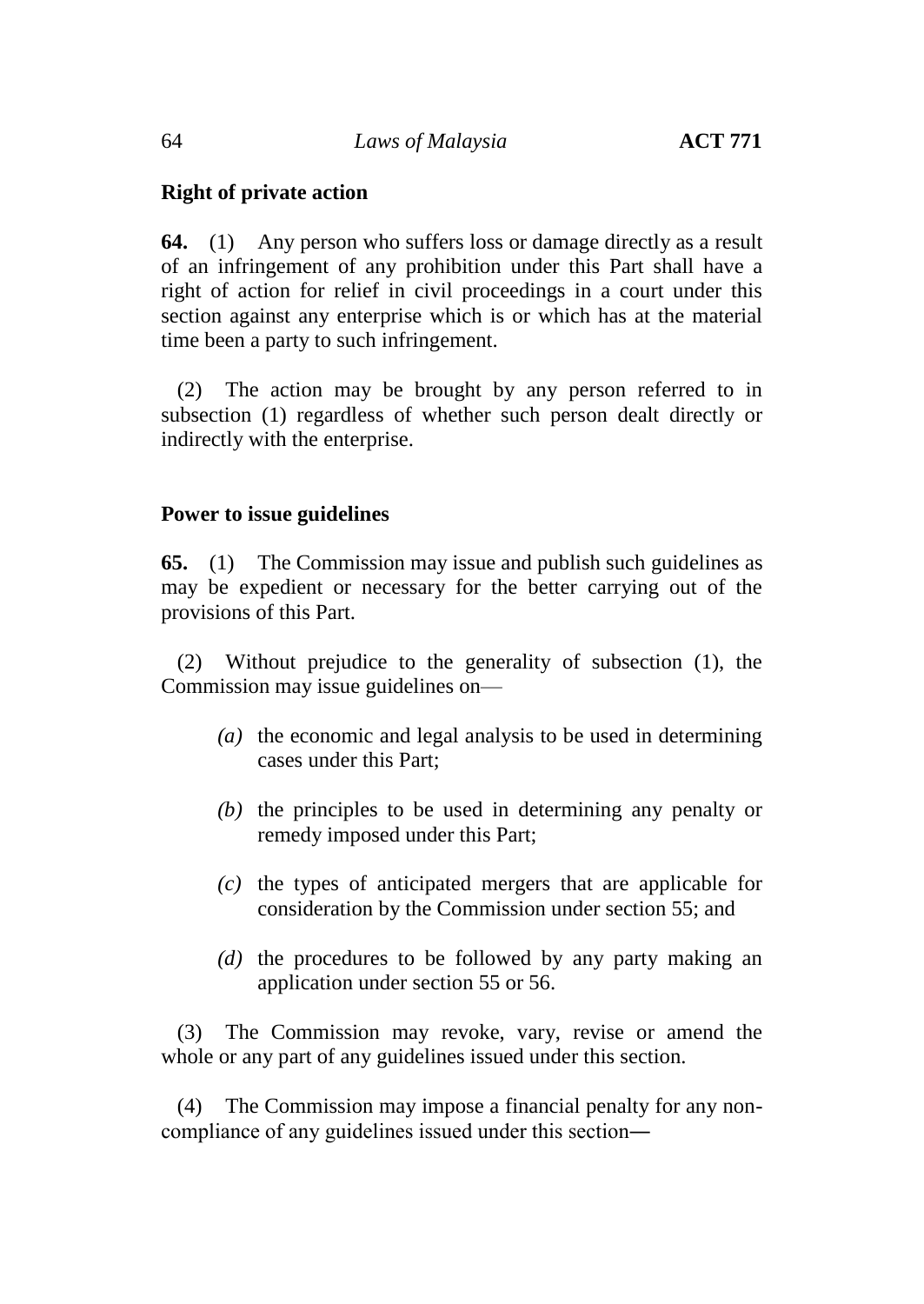- *(a)* where such person is an individual, to an amount not exceeding one million ringgit; or
- *(b)* where such person is a body corporate, to an amount not exceeding five per cent of the body corporate's annual turnover from the preceding financial year.
- (5) For the purpose of this section―

"financial year" means the period in respect of which any financial statement is made up whether that period is a year or not;

"annual turnover" means the aggregate of all sums received in the course of the business during financial year, as stated or otherwise shown in the accounts of the business, including grants from any Federal Government or State Government.

# PART VIII

## AIR TRAFFIC RIGHT AND SLOT ALLOCATION

## **Air traffic right**

**66.** (1) The Commission shall be responsible to administer, allocate and manage air traffic right for both domestic and international routes.

(2) In carrying out its functions under subsection (1), the Commission may—

- *(a)* evaluate the performance of the airlines in providing air transport services and, in the event of a breach of any condition attached to the grant of air traffic right to an airline, the Commission may—
	- (i) impose financial penalties on the airline up to one million ringgit;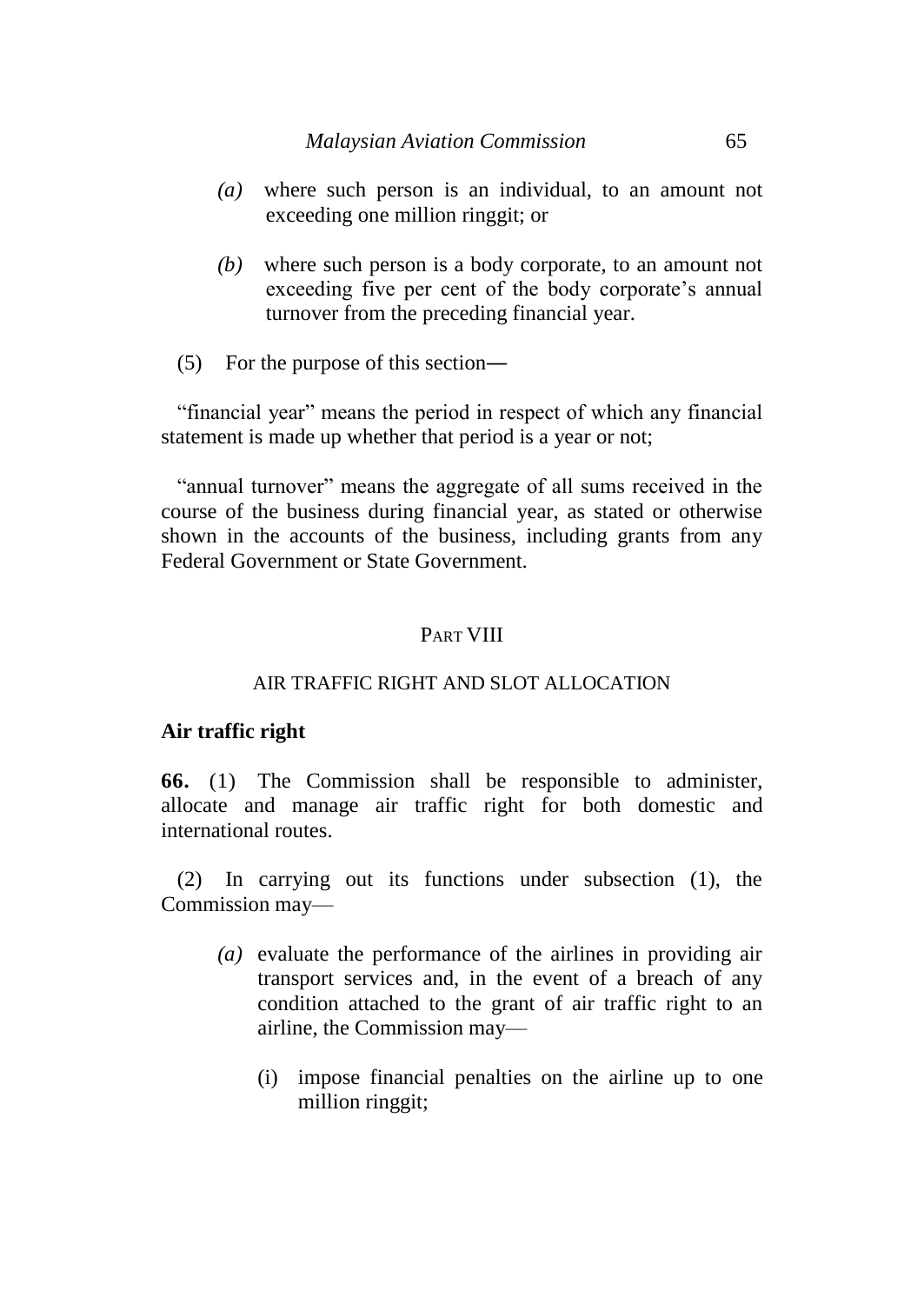#### 66 *Laws of Malaysia* **ACT 771**

- (ii) suspend the grant of air traffic right to the airline; or
- (iii) revoke the grant of air traffic right to the airline;
- *(b)* consider the effect on consumers, the civil aviation industry and the public interest by the proposed air traffic right allocation;
- *(c)* consider the benefits of allocating air traffic right on the same route to two or more applicants;
- *(d)* consider the competition between the airlines in providing air transport services; and
- *(e)* consider any other factors as may be prescribed by the Commission.

## **Slot allocation**

**67.** (1) The Commission shall have the powers to do any or all of the following:

- *(a)* supervise and monitor the slot allocation by any person;
- *(b)* issue directions to such person relating to the slot allocation;
- *(c)* prescribe regulations setting out the principles and procedures for slot allocation;
- *(d)* determine any dispute relating to slot allocation.

(2) Any aircraft operating at an aerodrome shall not intentionally—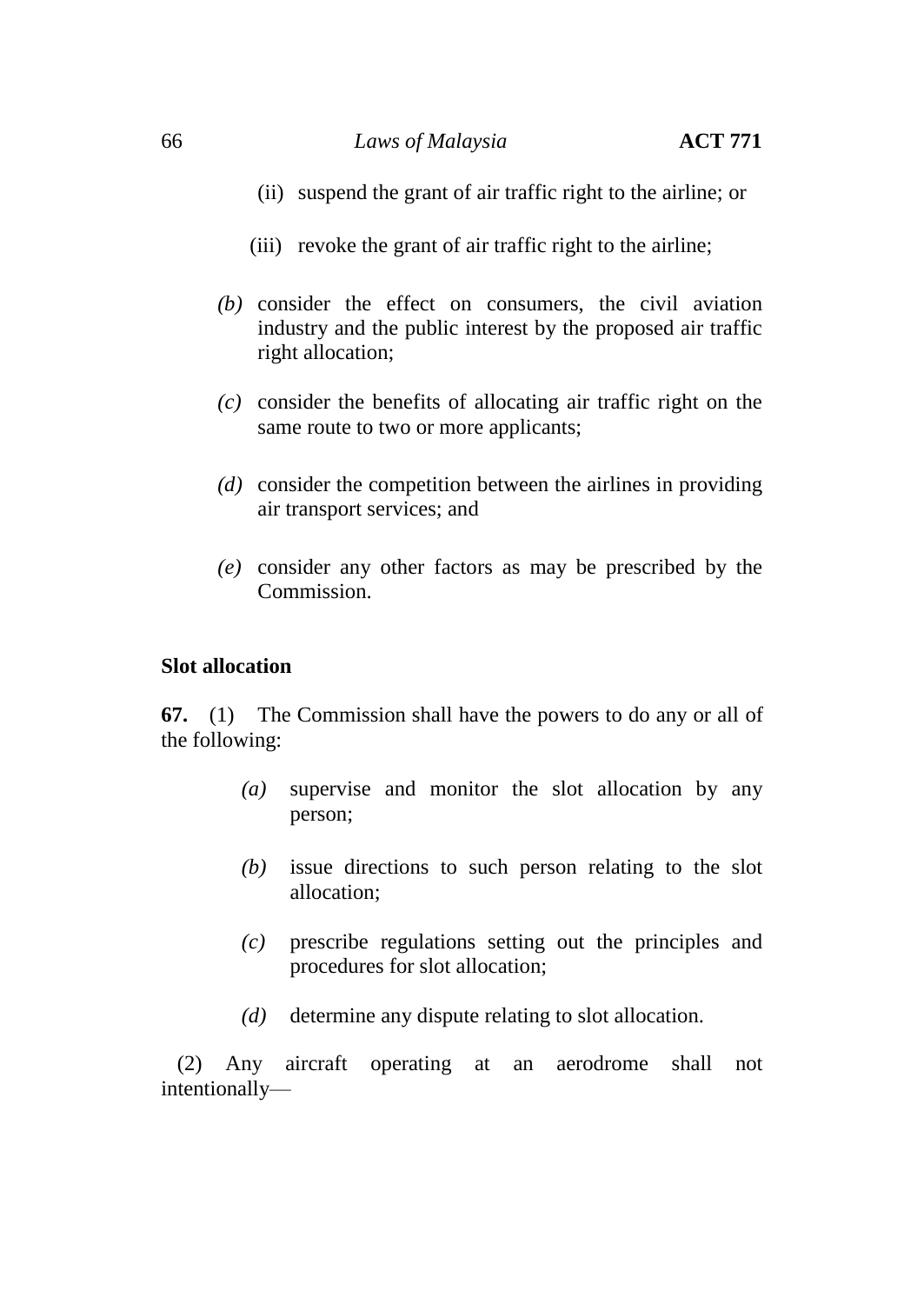- *(a)* operate air services at times significantly different from the allocated slots; or
- *(b)* use slots in a significantly different way from that indicated at the time of allocation, where such use causes prejudice to aerodrome or air traffic operations.

(3) For the purposes of this section, "slot allocation" means the allocation of time slots for the purpose of granting aircraft access to aerodrome facilities for landing and taking-off at specific dates and times.

## PART IX

## PUBLIC SERVICE OBLIGATIONS

#### **Public service obligations**

**68.** (1) The Commission shall advise the Minister with regard to the policy for public service obligations.

(2) In performing its function of administering and managing public service obligations under subsection (1), the Commission shall—

- *(a)* identify the criteria to be applied for the designation of public service obligation routes;
- *(b)* evaluate the amounts to be expended from the Public Service Fund in order to make a public service obligation route commercially viable to an airline;
- *(c)* administer programmes on public service obligations by airlines;
- *(d)* supervise, monitor and manage the performance by airlines of public service obligations;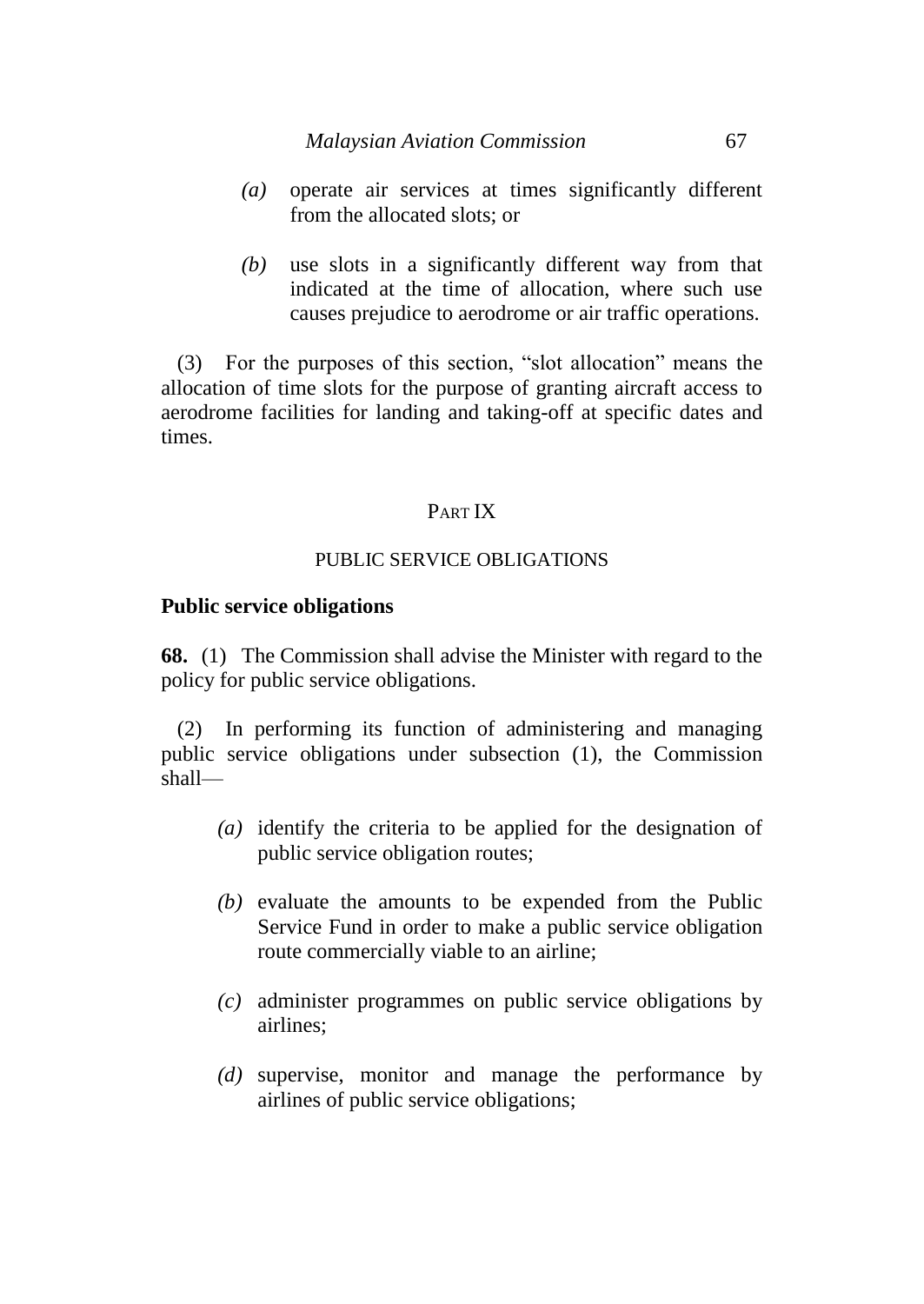#### 68 *Laws of Malaysia* **ACT 771**

- *(e)* make payment to the airlines for their performance of public service obligations from the Public Service Fund on such terms as the Commission may prescribe; and
- *(f)* require the relevant airlines to comply with all applicable agreements and laws in the carrying out of public service obligations.

## PART X

#### CONSUMER PROTECTION

#### **Consumer code**

**69.** (1) The Commission may prescribe a consumer code to be published in the *Gazette* which may include requirements on minimum policies and practices for–

- *(a)* reasonably meeting consumer requirements;
- *(b)* the handling of consumer complaints and compensation of consumers in case of a breach of the consumer code;
- *(c)* raising consumer awareness including the provision of information to consumers regarding aviation services, charges and minimum service levels and standards of performance;
- *(d)* the protection of consumer information;
- *(da)* the determination of fees or charges imposed on consumers by providers of aviation services; and
	- *(e)* any other matters of concern to consumers.

(2) In the preparation and any subsequent amendment of the consumer code under subsection (1), the Commission shall consult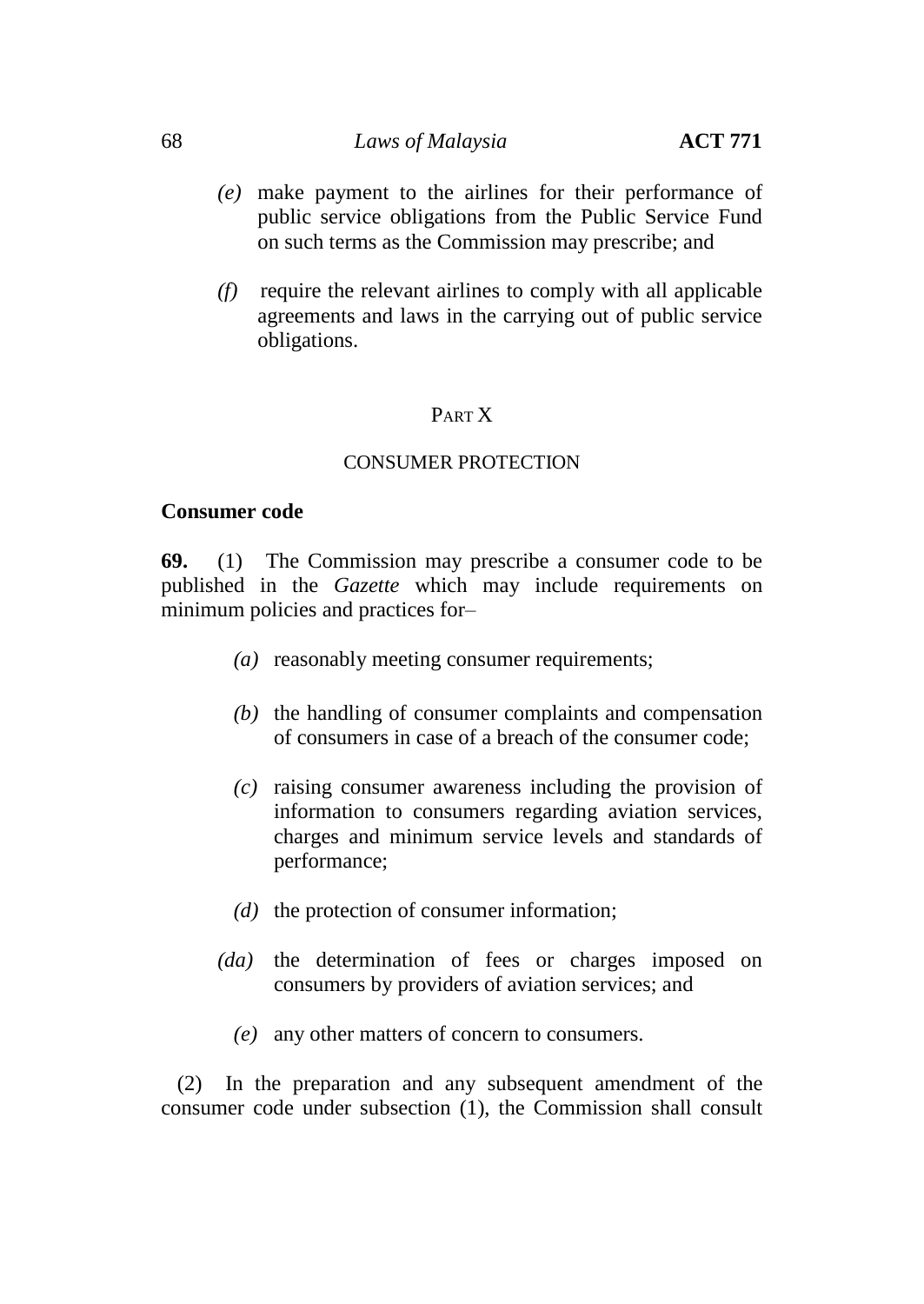the stakeholders including airlines, aerodrome operators and other relevant bodies and organizations in the civil aviation industry.

(3) A person who provides any aviation service shall comply with the consumer code.

(4) The Commission may impose a financial penalty for any non-compliance an amount not exceeding two hundred thousand ringgit, and in the case of a second or subsequent non-compliance, an amount ten times of the financial penalty which was imposed for the first non-compliance.

## **Consumer complaint**

**70.** A complaint pertaining to any aviation service may be lodged by any consumer to the Commission.

#### **Determination of consumer complaints**

**71.** (1) Upon receipt of a complaint under section 70, the Commission may appoint any one of its members or establish a committee to hear and determine the complaint.

(2) In determining the complaint, the member or the committee may require for costs to be paid to the party in whose favour the decision is made.

(3) Any person who is found to have made a vexatious or frivolous complaint shall be subject to a financial penalty of two hundred ringgit.

## **Recovery of unpaid financial penalty or costs**

**72.** Any unpaid financial penalty under section 69 or costs imposed under section 71 may be sued for and recovered as a civil debt due to the Commission and in addition, the High Court may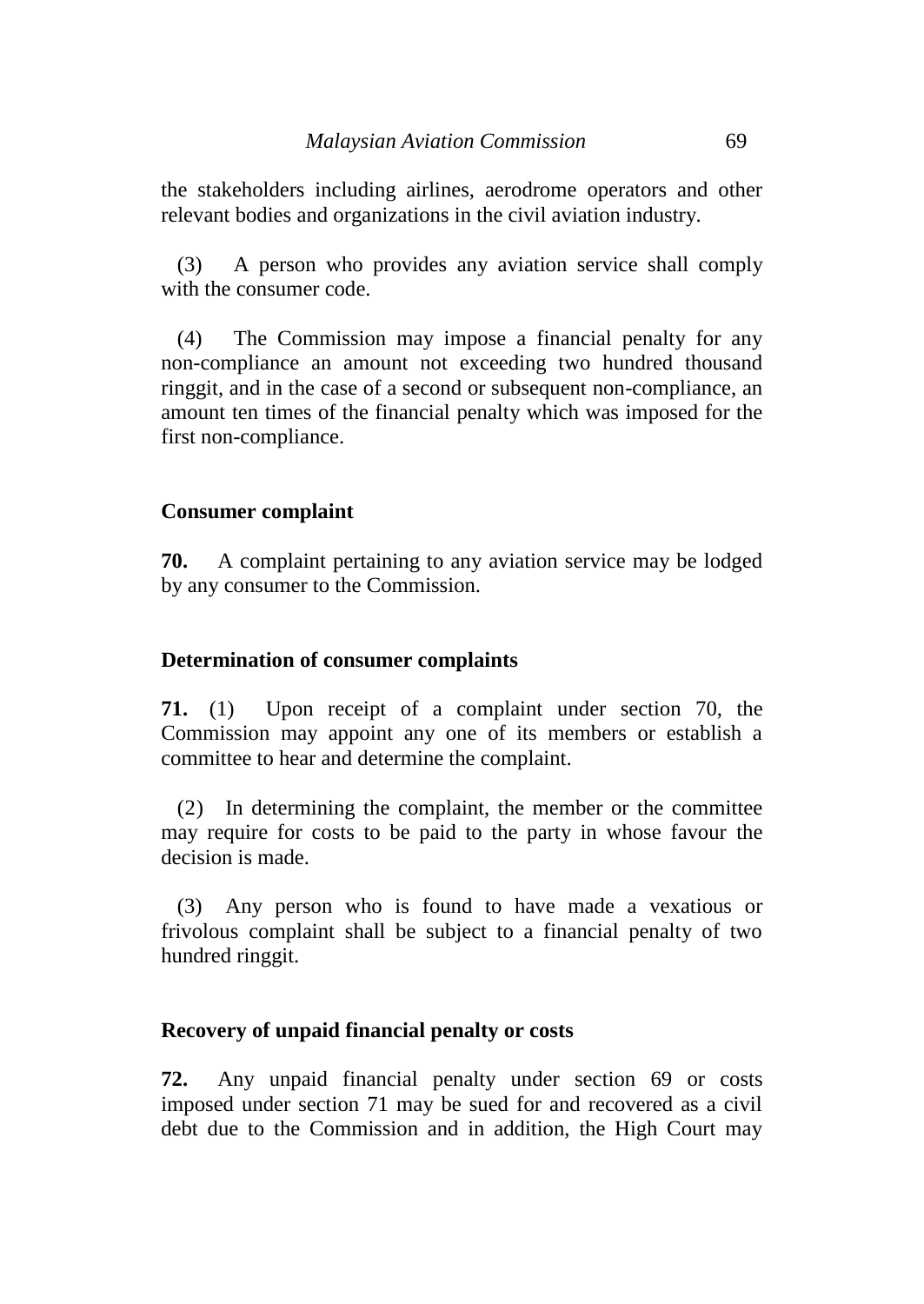order for a payment of a penalty for late payment up to an amount equivalent to twice the amount of the financial penalty or costs unpaid and costs of recovering the amount including any costs of legal proceedings.

## **Enforcement of decisions on consumer complaint**

**73.** (1) A decision given by the Commission under this Part, upon application to the High Court to be registered as a judgment of the High Court, shall be enforced as such.

(2) In the case where a decision of the Commission is in favour of the consumer and the person against whom the decision was made fails to comply with the decision within thirty days from the date of decision, the Commission may, if the Commission thinks appropriate, bring the matter to the High Court on behalf of the consumer for an order requiring such person to comply with the decision.

## PART XI

#### DISPUTE RESOLUTION

## **Disputes**

**74.** (1) Any dispute between two or more providers of aviation services regarding any matter under this Act shall first be resolved through mediation.

(2) Notwithstanding any provision in the Mediation Act 2012 [*Act 749*] to the contrary, the parties shall resolve the dispute through mediation within a period of thirty days or such longer period as the Commission may approve which shall not exceed sixty days.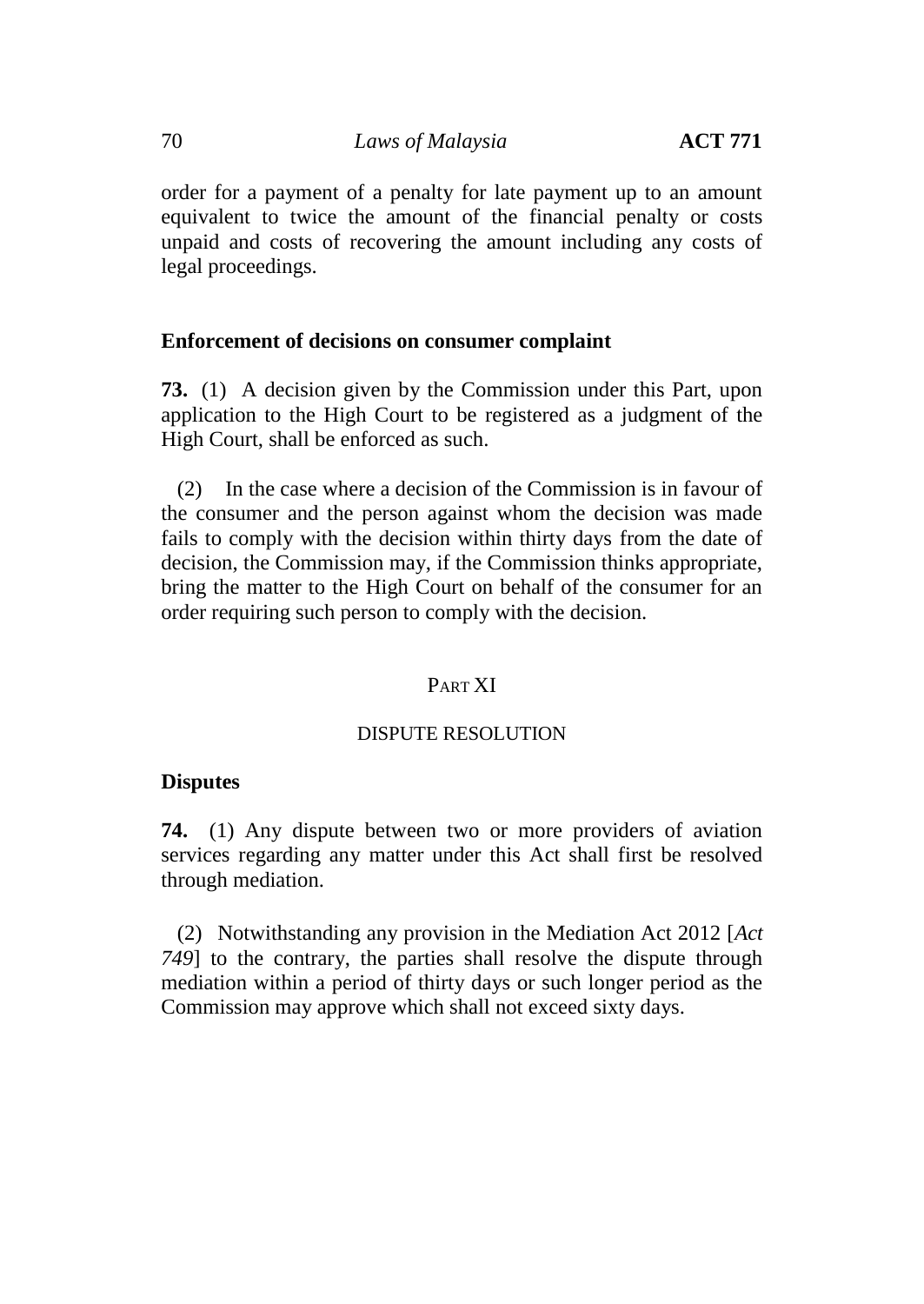## **Commission to decide on disputes**

**75.** If the parties to the dispute fail to resolve the dispute through mediation within the time specified under subsection 74(2), the Commission shall commence to decide on the dispute.

## **Decisions to be in writing**

**76.** (1) The terms and conditions of any resolution of a dispute by the Commission shall be in writing and shall contain reasons for such decision.

(2) The Commission shall provide the parties to the dispute with a copy of its decision as soon as practicable.

# **Registration of decisions**

**77.** (1) The Commission shall maintain a register of all decisions under this Part.

- (2) The register shall contain—
	- *(a)* the names of the parties to the dispute;
	- *(b)* a general description of the matter pertaining to the decision and the decision; and
	- *(c)* the date of the decision.

## **Enforcement of decisions**

**78.** (1) A decision given by the Commission, upon application to the High Court to be registered as a judgment of the High Court, shall be enforced as such.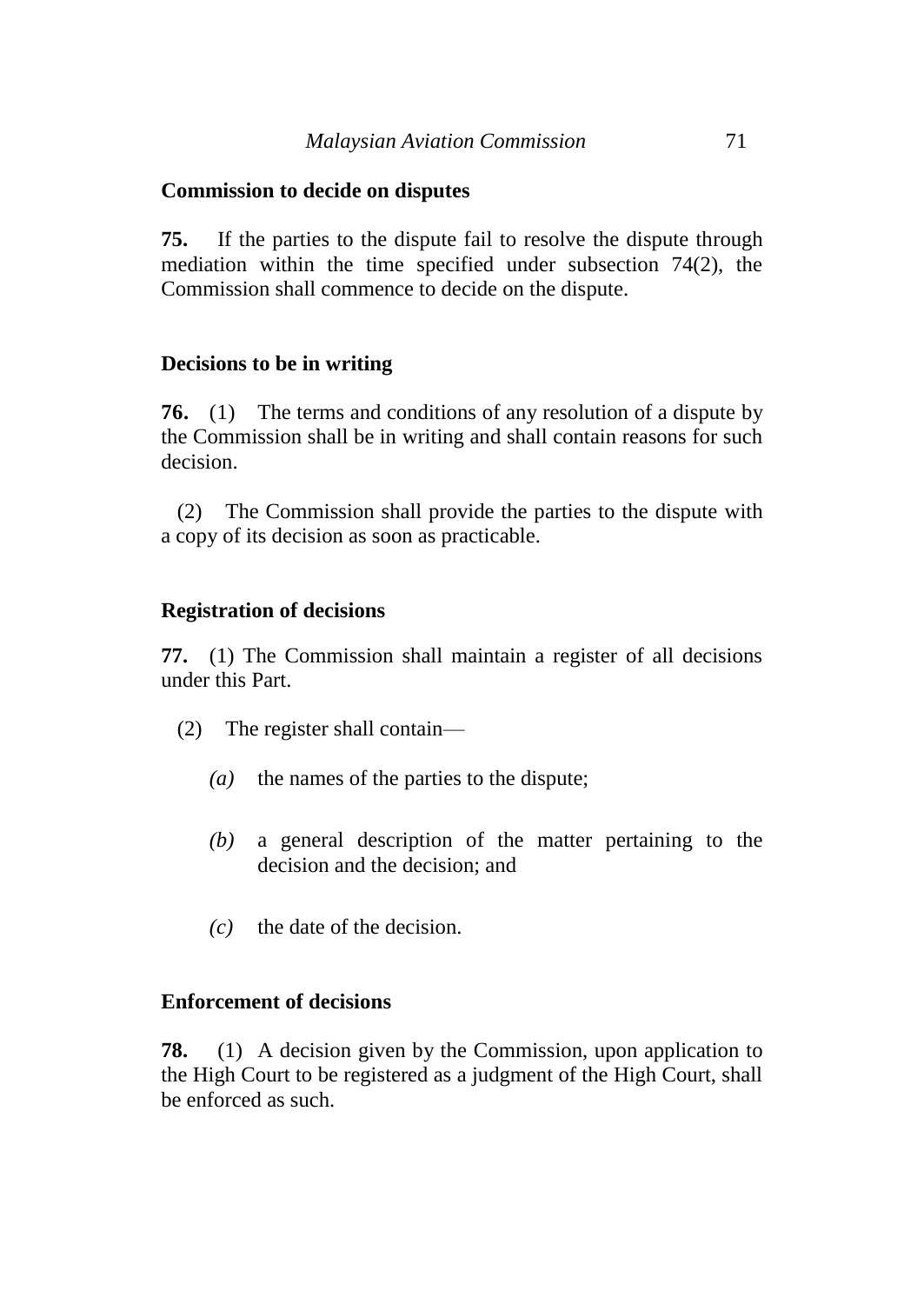(2) For the purposes of subsection (1), if the High Court finds that a person referred to in the decision has failed to comply with the decision, the High Court shall make an order requiring such person to comply with the decision.

# PART XII

#### ENFORCEMENT AND INVESTIGATION

## **Authorized officer**

**79.** (1) The Commission may in writing authorize any officer of the Commission to exercise the powers of enforcement under this Act.

(2) In exercising any of the powers of enforcement under this Act, an authorized officer shall on demand produce to the person against whom he is acting the authority issued to him by the Commission.

## **Powers of enforcement, inspection and investigation**

**80.** The authorized officer shall have all the powers of a police officer of whatever rank as provided for under the Criminal Procedure Code [*Act 593*], except the power to arrest without warrant, in relation to enforcement, inspection and investigation, and such powers shall be in addition to the powers provided for under this Act and not in derogation thereof.

## **Power to require information**

**81.** (1) The authorized officer may make an order under subsection (2) against any person if he has reasonable grounds to believe that that person—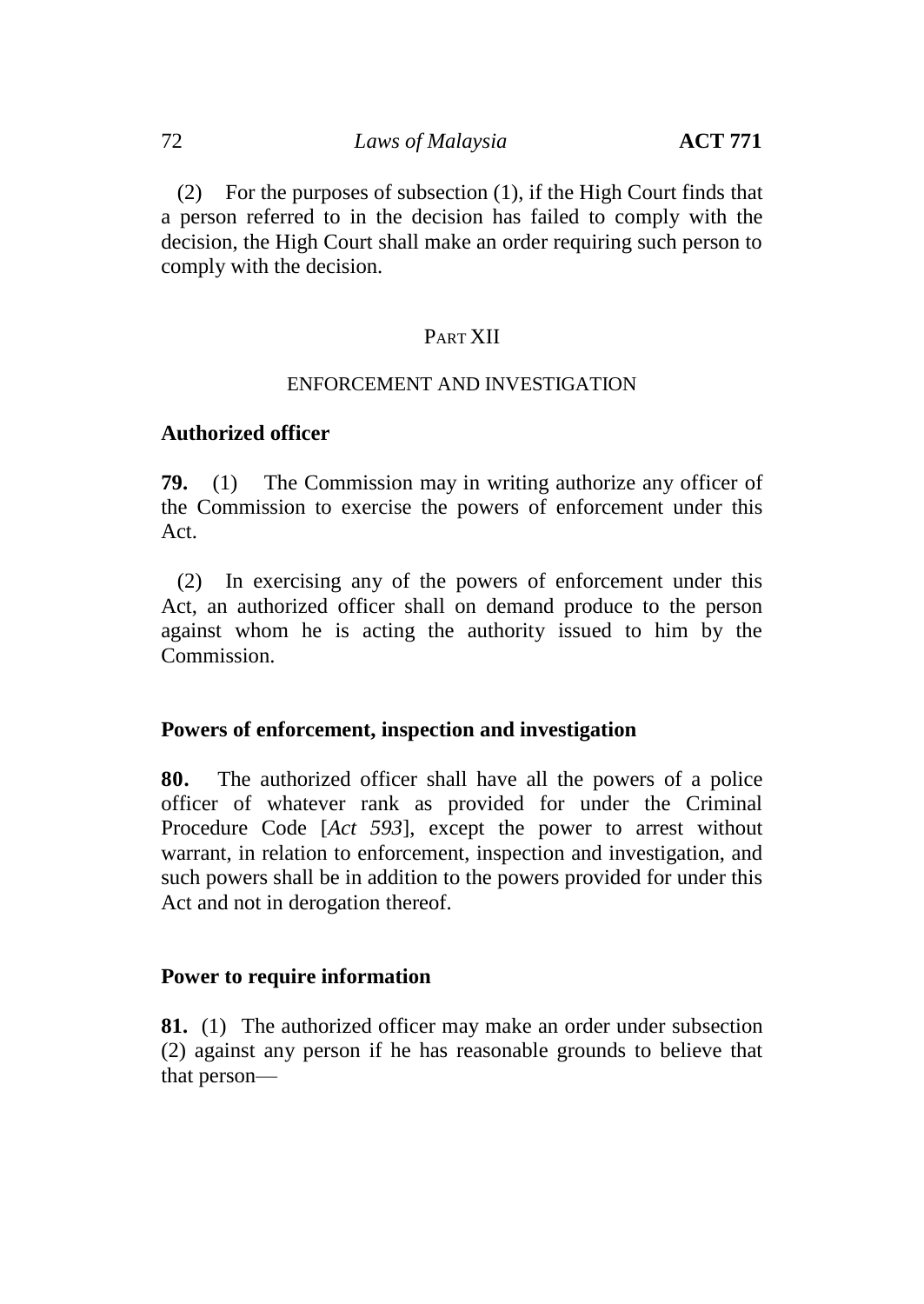- *(a)* has any information or any document that is relevant to the performance of functions and powers under this Act; or
- *(b)* is capable of giving any evidence which the authorized officer has reasonable grounds to believe that the evidence is relevant to the performance of functions and powers under this Act.
- (2) The order under subsection (1) may require the person—
	- *(a)* to give the authorized officer any such information;
	- *(b)* to produce to the Commission any such documents, whether in a physical form or in electronic media;
	- *(c)* to make copies of any such documents and to produce those copies to the Commission;
	- *(d)* if the person is an individual, to appear, at a private hearing, before the Commission at a time and place specified in the notice to give any evidence, either orally or in writing, and produce any such documents, whether in a physical form or in electronic media;
	- *(e)* if the person is a body corporate or a public body, to cause a competent officer of the body corporate or the public body to appear, at a private hearing, before the Commission at a time and place specified in the notice to give any such evidence, either orally or in writing, and produce any documents, whether in a physical form or in electronic media; or
	- *(f)* if the person is a partnership, to cause an individual who is a partner in the partnership or an employee of the partnership to appear, at a private hearing, before the Commission at a time and place specified in the notice to give any evidence, either orally or in writing, and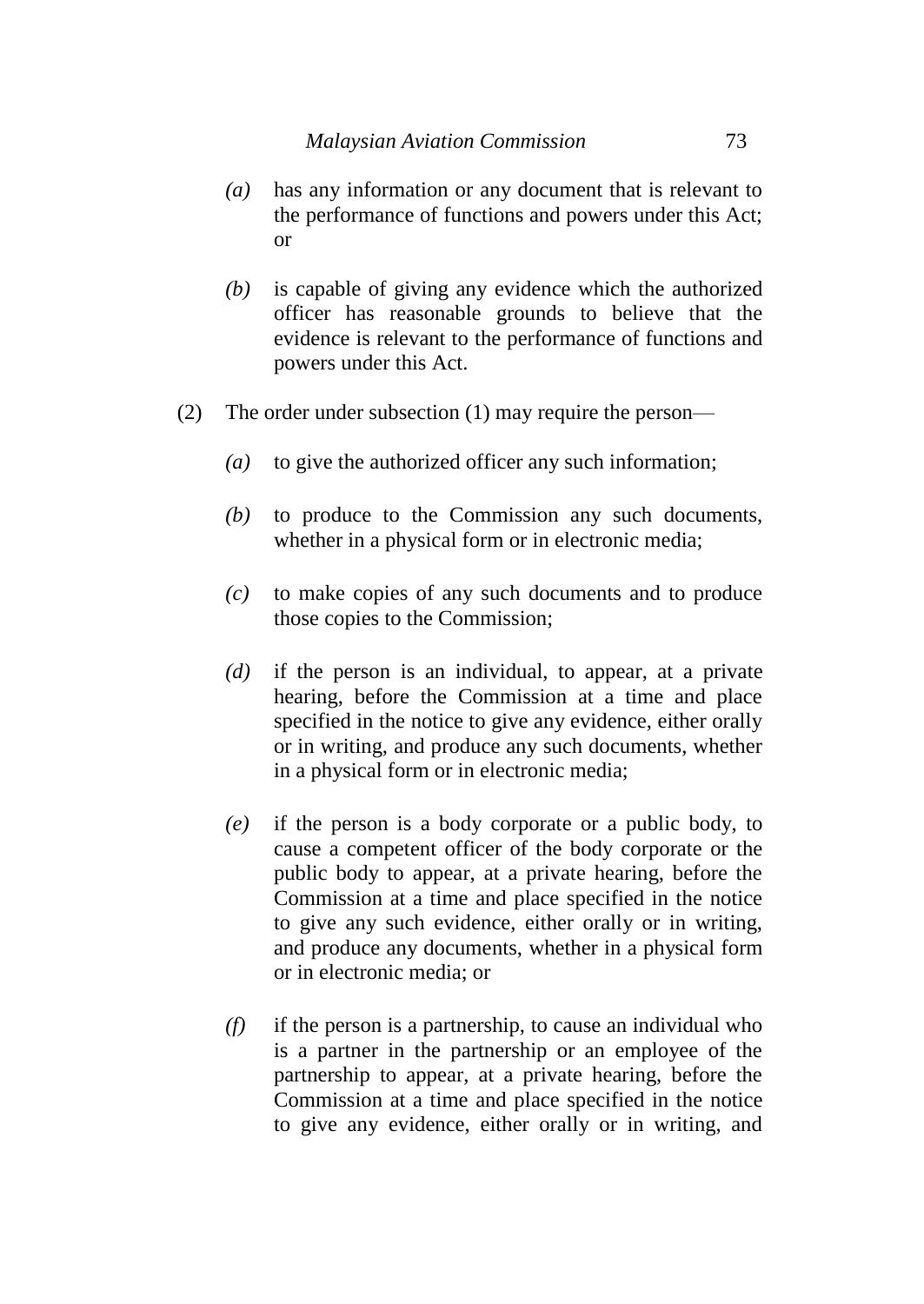produce any documents, whether in a physical form or in electronic media.

- (3) The person so ordered under subsection (1) shall—
	- *(a)* provide the required information or documents within such time as specified in the order or such extended time as the Commission may grant; and
	- *(b)* ensure that the information or documents provided are true, accurate and complete and shall provide a representation to that effect, including a representation that he is not aware of any other information or document which would make the information or document provided untrue or misleading.

(4) A person who fails to comply with an order of the Commission under this section commits an offence and shall, on conviction, be liable to a fine not exceeding five hundred thousand ringgit or to imprisonment for a term not exceeding three years or to both.

# **Power to conduct inspection**

**82.** (1) For the purpose of ascertaining compliance with this Act or breach of code of conduct under section 15 or consumer code under section 69, the Commission shall have access to any place or building and may inspect and make copies of or take extracts from any book, minute book, register or other documents required to be kept by the Commission or necessary for the purpose of ascertaining compliance with this Act.

(2) For the purposes of this section, the Commission may by notice in writing require any person to produce to him such books, minute books, registers or other documents as are in the custody or under the control of that person.

(3) Any person who—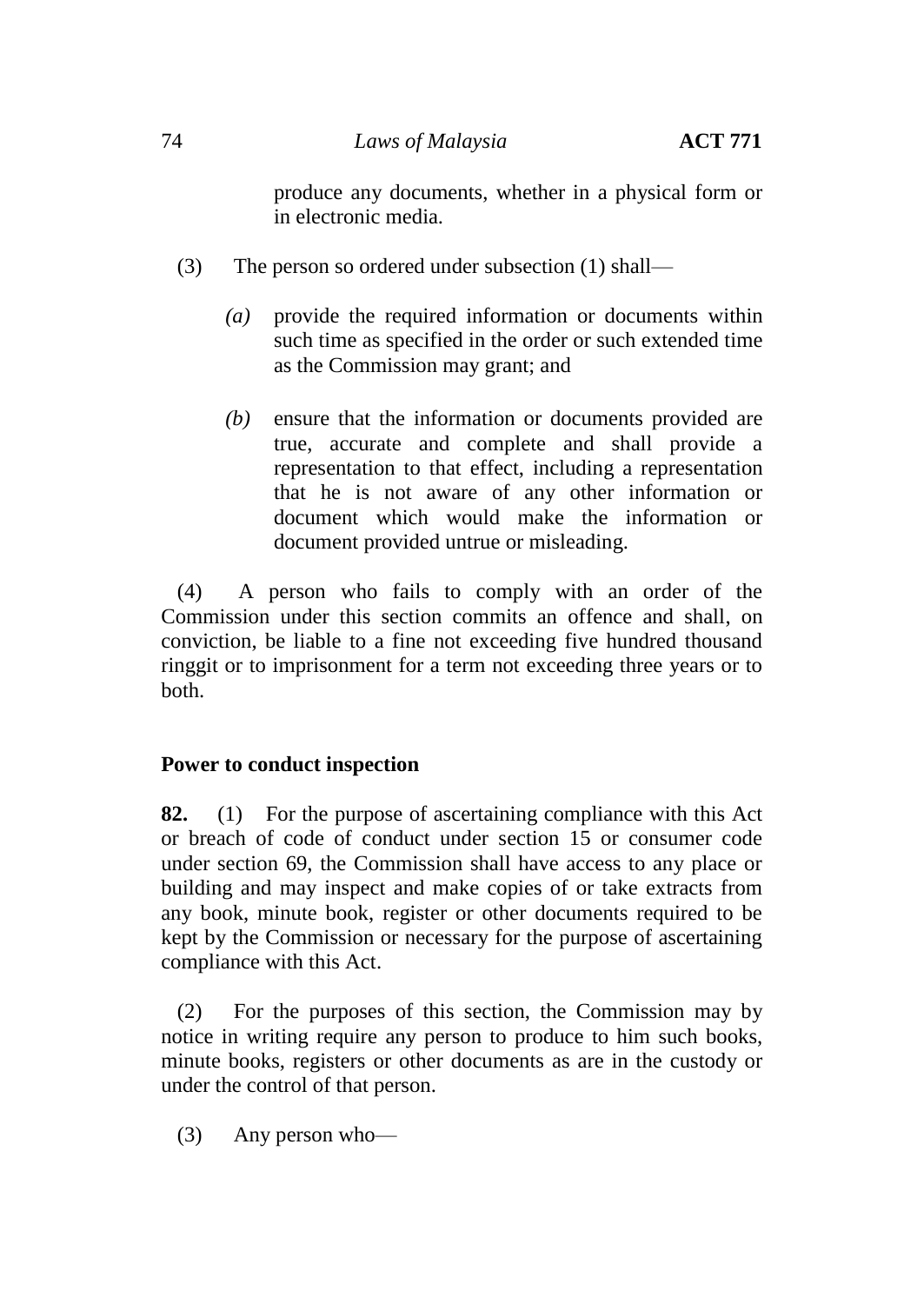- *(a)* fails to produce any books, minute books, registers or other documents as required by the Commission under this section; or
- *(b)* obstructs, intimidates, distracts, harasses or hinders the Commission while exercising any of the powers under this section,

commits an offence and shall, on conviction, be liable to a fine not exceeding five hundred thousand ringgit or to imprisonment for a term not exceeding three years or to both.

# **Power to investigate**

**83.** The authorized officer shall have the power to conduct an investigation where there is reason to suspect that—

- *(a)* an offence, breach or infringement of any prohibition has been or is being committed;
- *(b)* there was an attempt to commit an offence, breach or infringement of any prohibition; or
- *(c)* there was a conspiracy to commit an offence, breach or infringement of any prohibition,

in relation to this Act or breach of code of conduct under section 15 or consumer code under section 69.

## **Giving false or misleading information, evidence or document**

**84.** A person who fails to disclose or omits to give any relevant information or evidence or document, or provides any information, evidence or document that he knows or has reason to believe is false or misleading, in response to a direction issued by the Commission, commits an offence and shall, on conviction, be liable to a fine not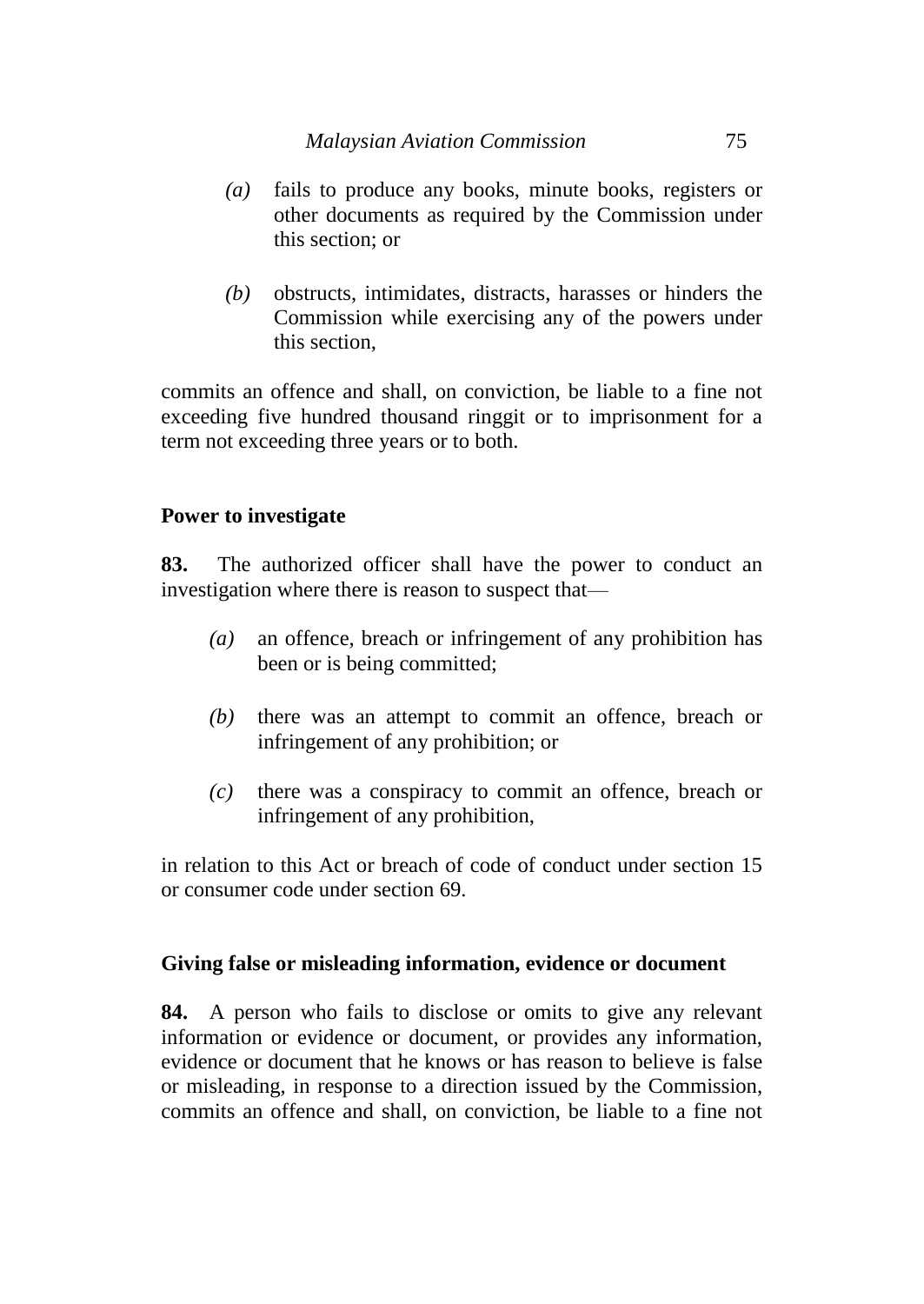exceeding five hundred thousand ringgit or to imprisonment for a term not exceeding three years or to both.

# **Compliance order**

**85.** (1) Where the authorized officer is satisfied that a person has committed or is likely to commit an offence or has infringed or is likely to infringe a prohibition against this Act, he may make a compliance order under this section.

(2) Any person against whom a compliance order is made shall comply with the order.

(3) A compliance order may require a person to refrain from conduct which is in contravention of this Act or to take actions required to be taken in order to comply with this Act.

(4) A compliance order shall be made in writing specifying the grounds for its making.

# **Tipping off**

**86.** (1) Any person who—

- *(a)* knows or has reasonable grounds to suspect that an authorized officer is acting, or is proposing to act, in connection with an investigation which is being, or is about to be, conducted under or for the purposes of this Act and discloses to any other person information or any other matter which is likely to prejudice that investigation or proposed investigation; or
- *(b)* knows or has reasonable grounds to suspect that a disclosure has been made to an authorized officer under this Act and discloses to any other person information or any other matter which is likely to prejudice any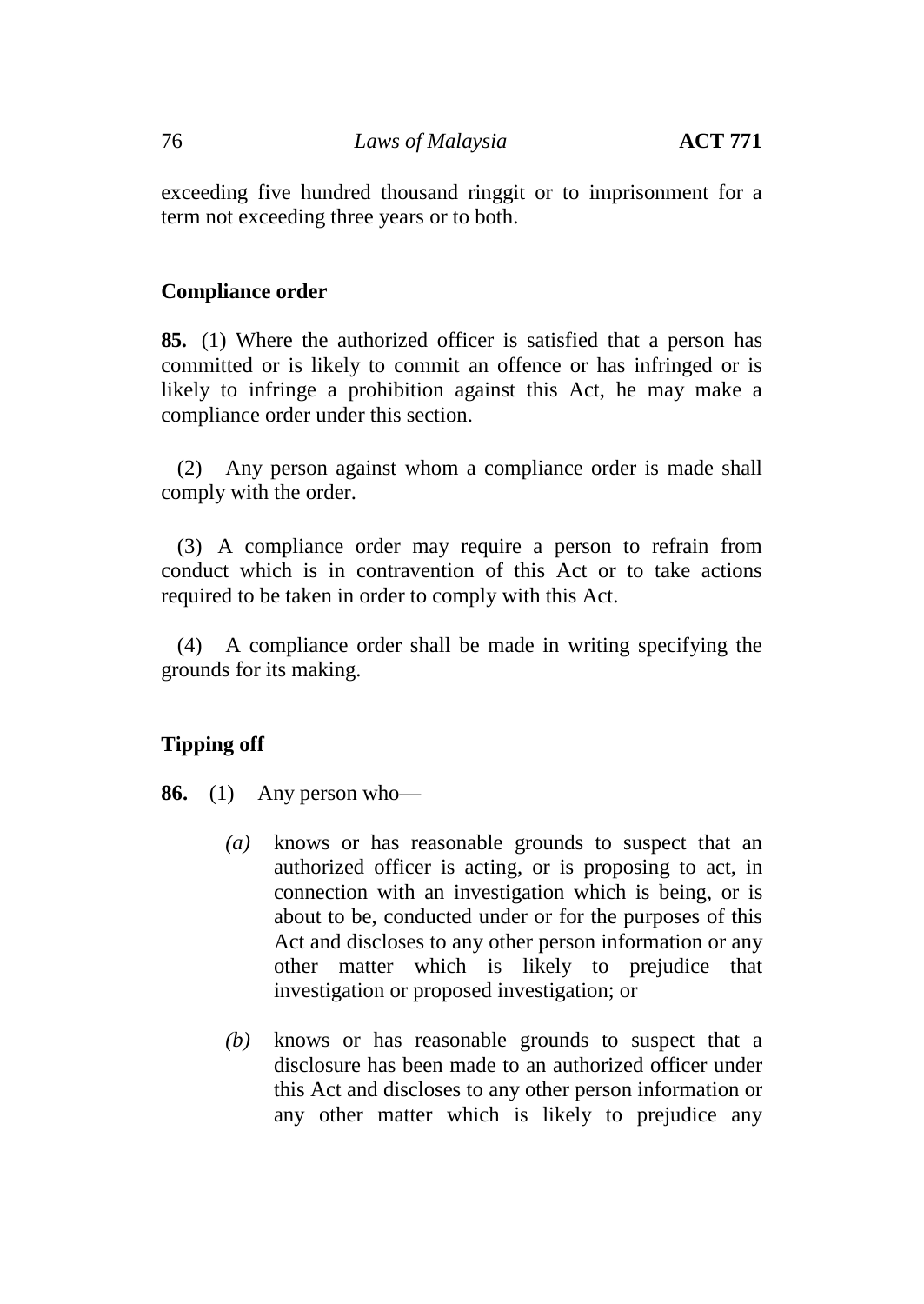investigation which might be conducted following the disclosure,

commits an offence and shall, on conviction, be liable to a fine not exceeding three million ringgit or to imprisonment for a term not exceeding five years or to both.

(2) Nothing in subsection (1) makes it an offence for an advocate and solicitor or his employee to disclose any information or other matter—

- *(a)* to his client or the client's representative in connection with the giving of advice to the client in the course and for the purpose of the professional employment of the advocate and solicitor; or
- *(b)* to any person in contemplation of, or in connection with and for the purpose of, any legal proceedings.

(3) Subsection (2) does not apply in relation to any information or other matter which is disclosed with a view to furthering any illegal purpose.

(4) In proceedings against a person for an offence under this section, it is a defence to prove that—

- *(a)* he did not know or suspect that the disclosure made under paragraph (1)*(b)* was likely to prejudice the investigation; or
- *(b)* he had lawful authority or reasonable excuse for making the disclosure.

# **Threat or reprisal prohibited**

**87.** (1) No person shall—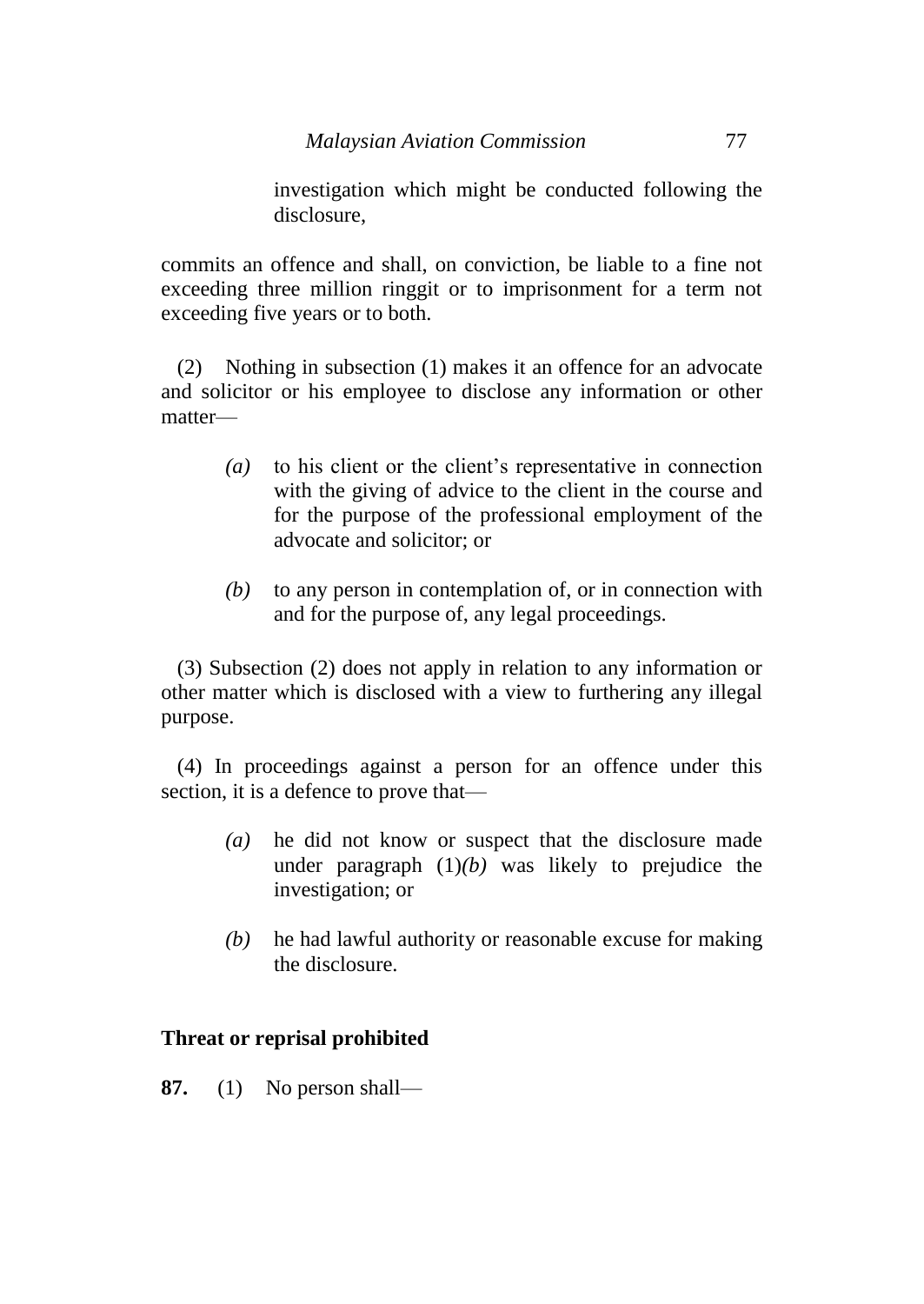## 78 *Laws of Malaysia* **ACT 771**

- *(a)* coerce or attempt to coerce any person to refrain from doing any act referred to in subsection (3); or
- *(b)* subject any person to any commercial or other disadvantage as a reprisal against the person for doing any act referred to in subsection (3).

(2) For the purposes of and without prejudice to the generality of paragraph  $(1)(b)$ , the commercial or other disadvantage may include a threat of late payment of amounts properly due to the person, the unreasonable bringing or conduct of litigation against the person, the cancellation of orders with the person, or the diversion of business from, or refusal to trade with, the person.

- (3) The acts referred to in subsection (1) are as follows:
	- *(a)* making a complaint to the Commission; and
	- *(b)* co-operating with, or offering or agreeing to co-operate with, the Commission in connection with any investigation by the Commission.

(4) Any person who contravenes this section commits an offence and shall, on conviction, be liable to a fine not exceeding one million ringgit or to imprisonment for a term not exceeding five years or to both; and for a second or subsequent offence, to a fine not exceeding two million ringgit or to imprisonment for a term not exceeding five years or to both.

## PART XIII

### GENERAL

## **Appeals to the High Court**

**88.** (1) Any person or body aggrieved by any decision of the Commission under Part VII, may, at any time within the period of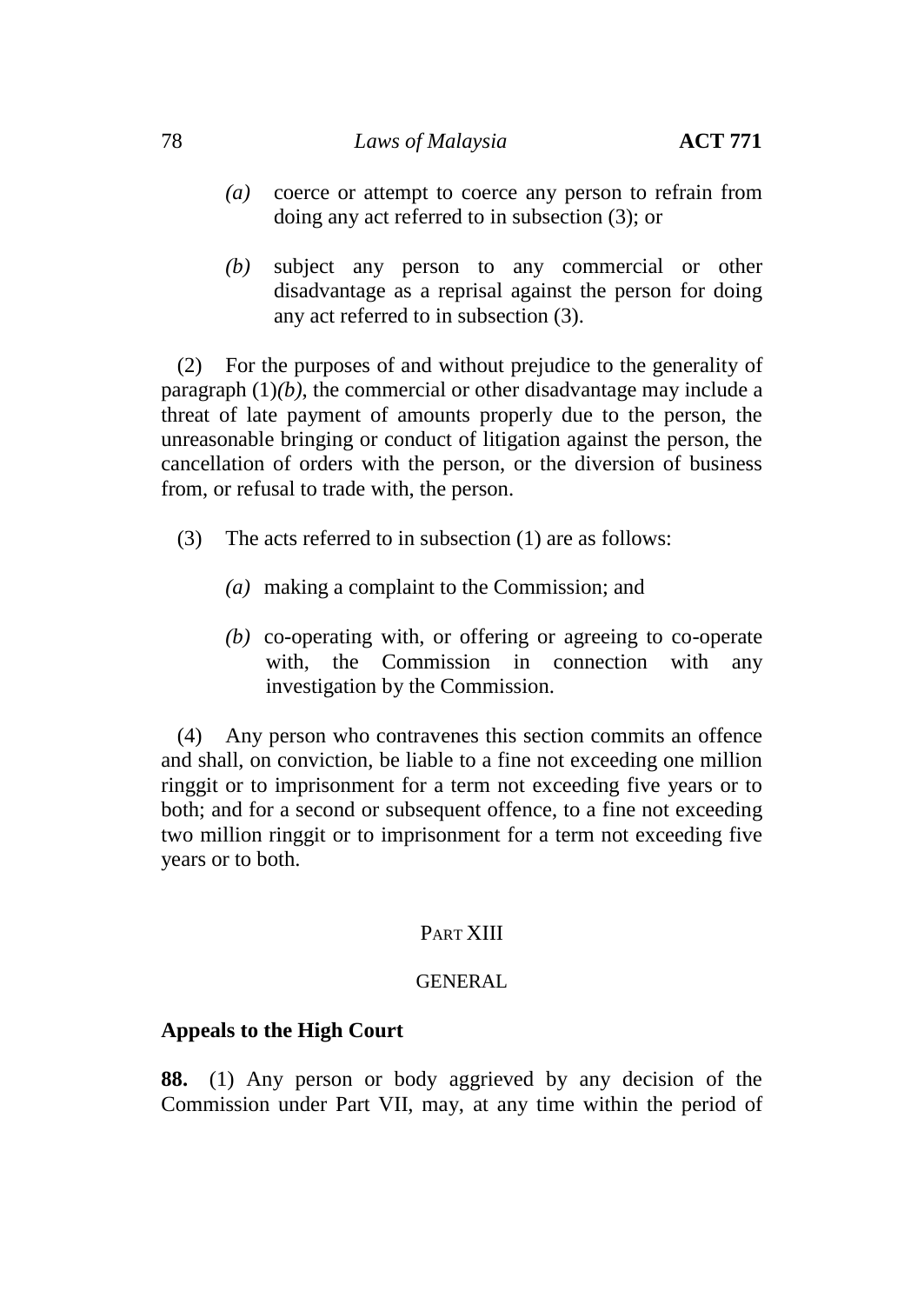three months beginning from the date on which the decision was communicated to him, appeal to the High Court.

(2) Any such appeal shall be made in accordance with the provisions of any written law for the time being in force relating to civil procedure; and the High Court shall make such order as it considers just.

(3) In this section, "decision" includes any act, omission, refusal, direction or order.

## **Civil aviation industry audit**

**89.** (1) The Commission may, at any time, carry out or appoint an auditor to carry out an audit on any aspect of the civil aviation industry including airport operations and related services.

(2) The Commission shall, as soon as possible, send a copy of the auditors' report to the Minister and the Minister shall cause the same to be laid before both Houses of Parliament.

## **Returns, reports, accounts and information**

**90.** (1) The Commission shall furnish to the Minister, and any public authority as may be specified by the Minister, such returns, reports, accounts and information with respect to its activities and finances as the Minister may, from time to time, require or direct.

(2) The Commission shall, as soon as practicable after the end of each financial year, cause to be made and transmitted to the Minister, and, if so directed by the Minister, to any other public authority a report dealing with the activities of the Commission during the preceding financial year.

(3) The returns, reports, accounts and information shall be in such form and shall contain such information relating to the proceedings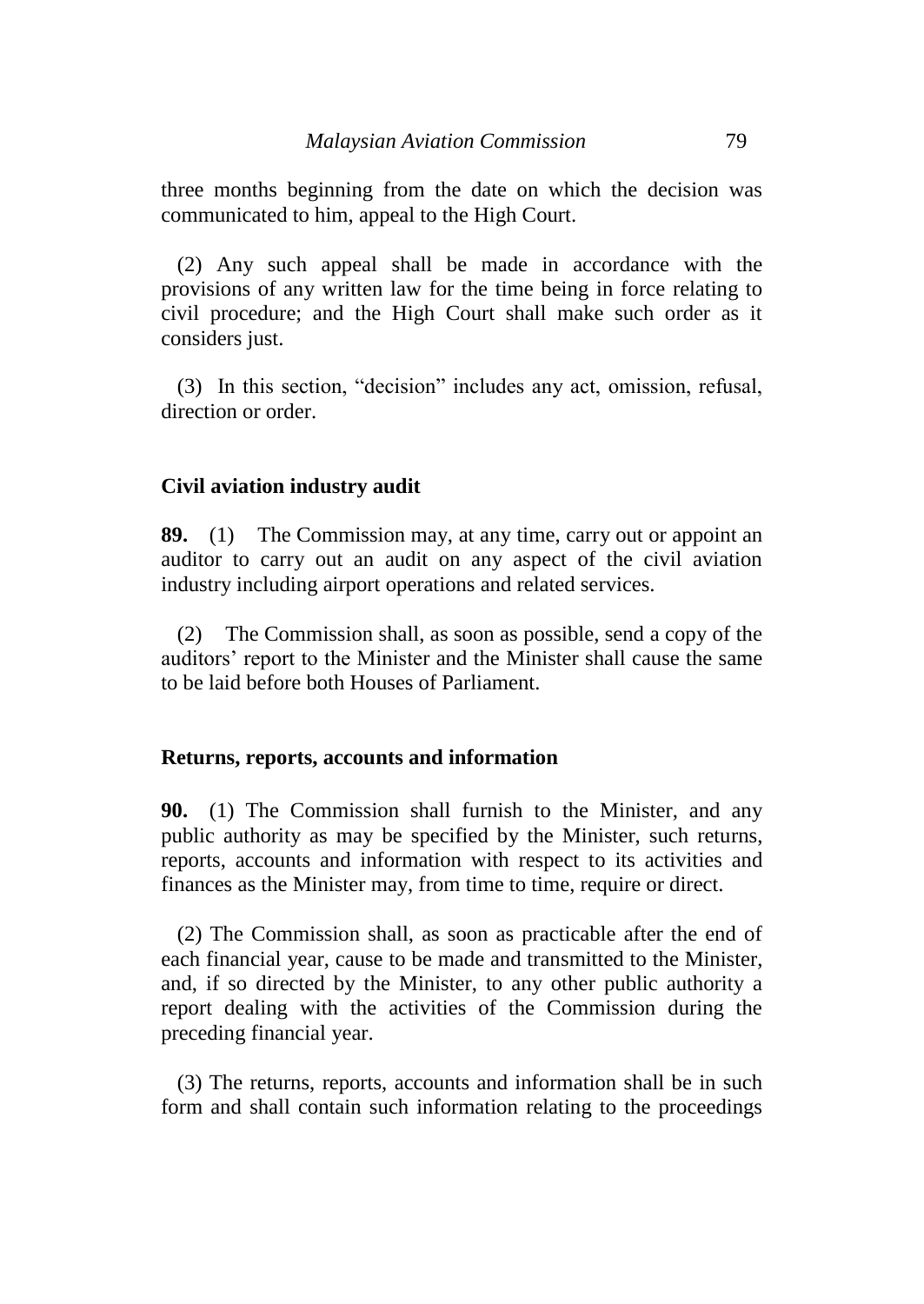and policy of the Commission and any other matter as the Minister may, from time to time, specify.

# **Conduct of prosecution**

**91.** No prosecution for any offence under this Act shall be instituted except with the consent in writing of the Public Prosecutor.

# **Offences by bodies corporate**

**92.** (1) Where a person convicted in respect of any offence under this Act is a body corporate, it shall only be punished with the fine provided for such offence.

(2) Where an offence against this Act or any regulations made thereunder has been committed by a body corporate, any person who at the time of the commission of the offence was a director, a chief executive officer, an officer, an employee, a representative or the secretary of the body corporate or was purporting to act in such capacity or was in any manner or to any extent responsible for the management of any of the affairs of the body corporate or was assisting in such management—

- *(a)* may be charged severally or jointly in the same proceedings with the body corporate; and
- *(b)* shall be deemed to have committed that offence unless he proves that the offence was committed without his consent or connivance and that he exercised all such due diligence to prevent the commission of the offence as he ought to have exercised, having regard to the nature of his functions in that capacity and to all the circumstances.

(3) Where a person who is an employee of a body corporate contravenes any provision of this Act, that body corporate shall be deemed to have contravened such provision.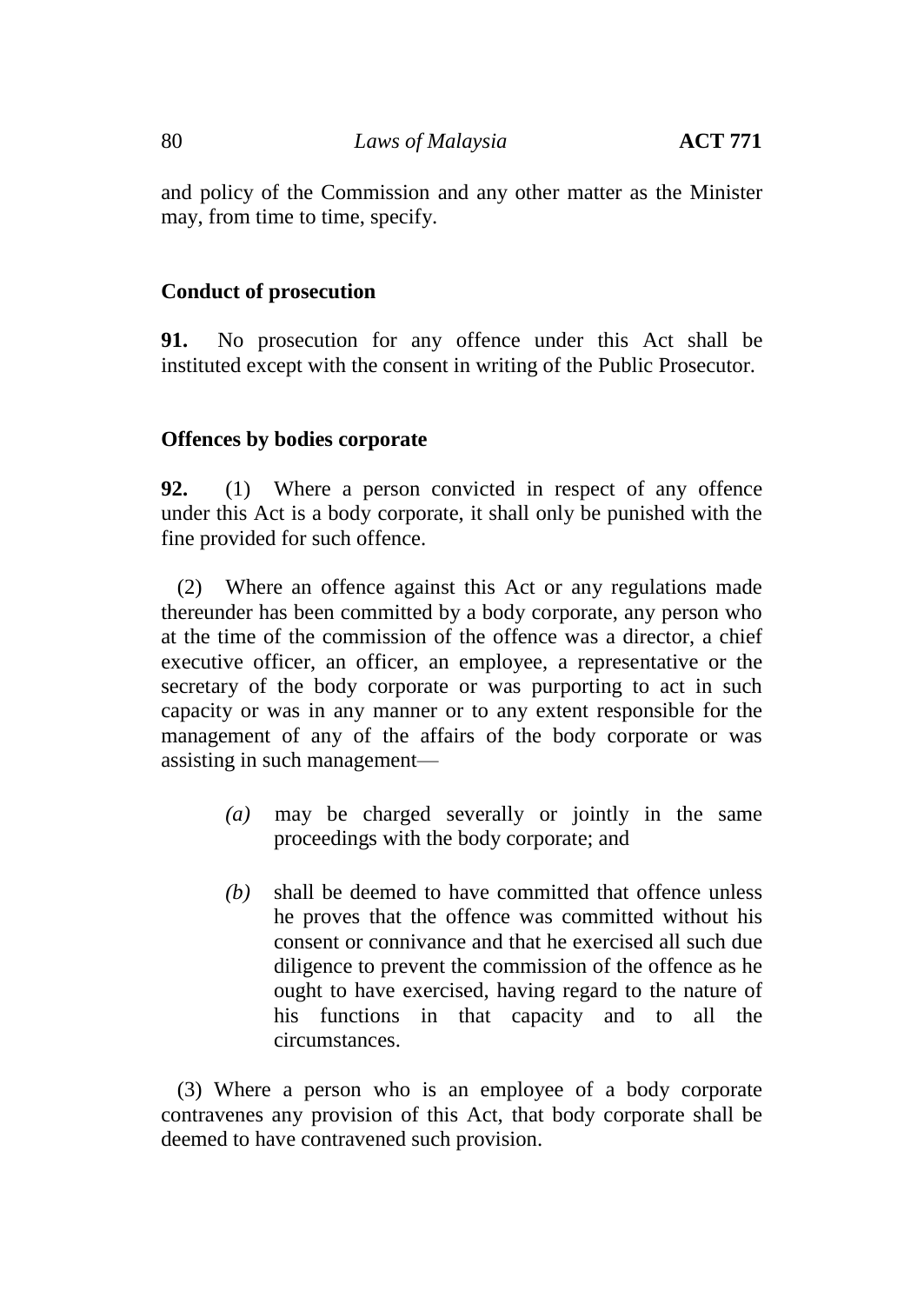(4) For the purposes of this section, "officer", in relation to a director of a corporation, includes—

- *(a)* a person occupying or acting in the position of a director of the corporation, by whatever name called, and whether or not validly appointed to occupy or duly authorized to act in the position;
- *(b)* a person in accordance with whose directions or instructions the directors of the corporation are accustomed to act; and
- *(c)* if the corporation is incorporated outside Malaysia—
	- (i) a member of the corporation's board;
	- (ii) a person occupying or acting in the position of director of the corporation's board, by whatever name called, and whether or not validly appointed to occupy or duly authorized to act in the position; and
	- (iii) a person in accordance with whose directions or instructions the members of the corporation's board are accustomed to act.

## **Public servants and public officers**

**93.** All members of the Commission and any of its committees, and employees or agents of the Commission, while discharging their duties under this Act as such members, employees or agents, shall be deemed to be public servants within the meaning of the Penal Code [*Act 574*].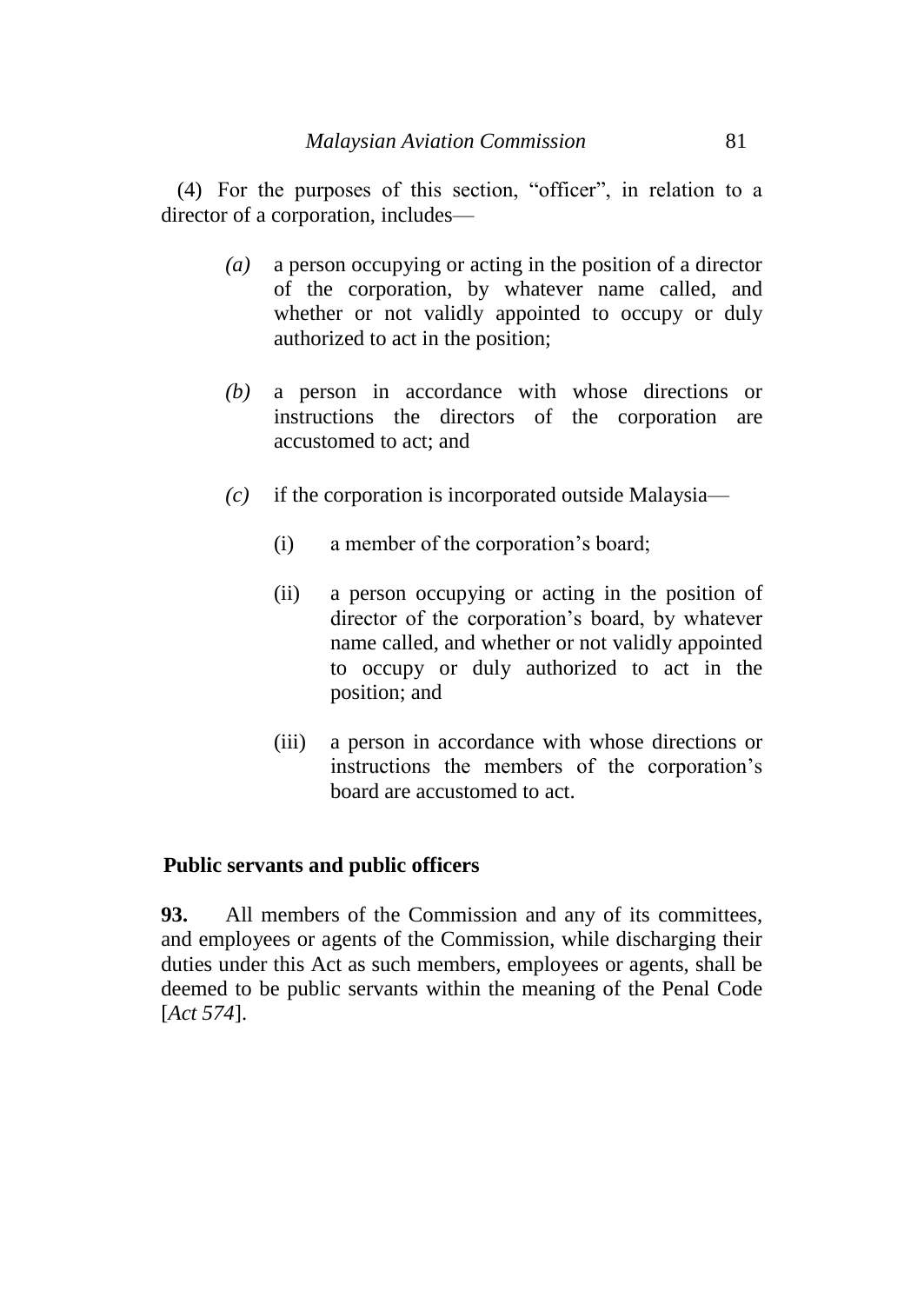# **Obligation of secrecy**

**94.** (1) Except for any of the purposes of this Act or for the purposes of any civil or criminal proceedings under any written law or where otherwise authorized by the Commission–

- *(a)* no member of the Commission or any of its committees or any employee or agent of the Commission or any person attending any meeting of the Commission or any of its committees, whether during or after his tenure of office or employment, shall disclose any information obtained by him in the course of his duties and which is not published in pursuance of this Act or the Civil Aviation Act 1969; and
- *(b)* no other person who has by any means access to any information or document relating to the affairs of the Commission shall disclose such information or document.

(2) Any person who contravenes subsection (1) commits an offence and shall, on conviction, be liable to a fine not exceeding one million ringgit or to imprisonment for a term not exceeding five years or to both.

# **Representation in civil proceedings**

**95.** Notwithstanding the provisions of any other written law—

- *(a)* in any civil proceedings by or against the Commission;
- *(b)* in any civil proceedings against any employee in relation to the performance of his functions under this Act; or
- *(c)* in any other civil proceedings in which the Commission is required or permitted by the court to be represented, or to be heard, or is otherwise entitled to be represented or to be heard,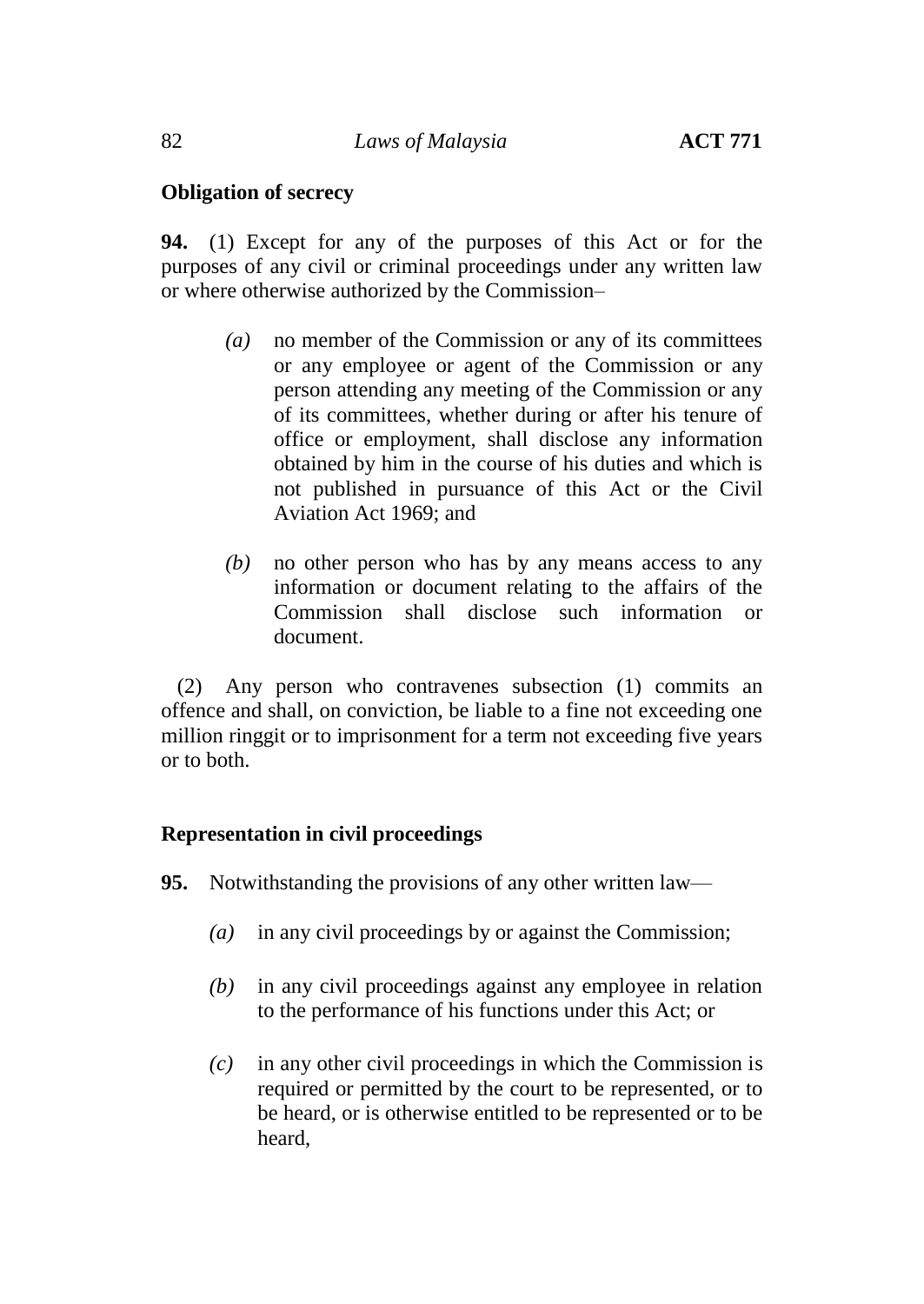any person authorized by the Commission for that purpose may, on behalf of the Commission or the employee, institute such proceedings or appear in such proceedings and may make all appearances and applications and do all acts in respect of such proceedings on behalf of the Commission or employee.

## **Protection against suits and legal proceedings**

**96.** No action, suit, prosecution or other proceedings shall lie, or be brought, instituted or maintained in any court against—

- *(a)* the Commission; or
- *(b)* any member of the Commission or of the committee, any employee or agent of the Commission,

in respect of any act, neglect or default done or committed by it or him in good faith or any omission omitted by it or him in good faith, in such capacity.

### **Public Authorities Protection Act 1948**

**97.** The Public Authorities Protection Act 1948 [*Act 198*] shall apply to any action, suit, prosecution or proceedings against the Commission or a member of the Commission, a member of a committee, and an employee or agent of the Commission in respect of any act, neglect or default done or committed by him in good faith or any omission omitted by him in good faith in such capacity.

### **Power to make regulations**

**98.** (1) The Commission may make regulations as may be necessary or expedient for—

*(a)* giving full effect to the provisions of this Act;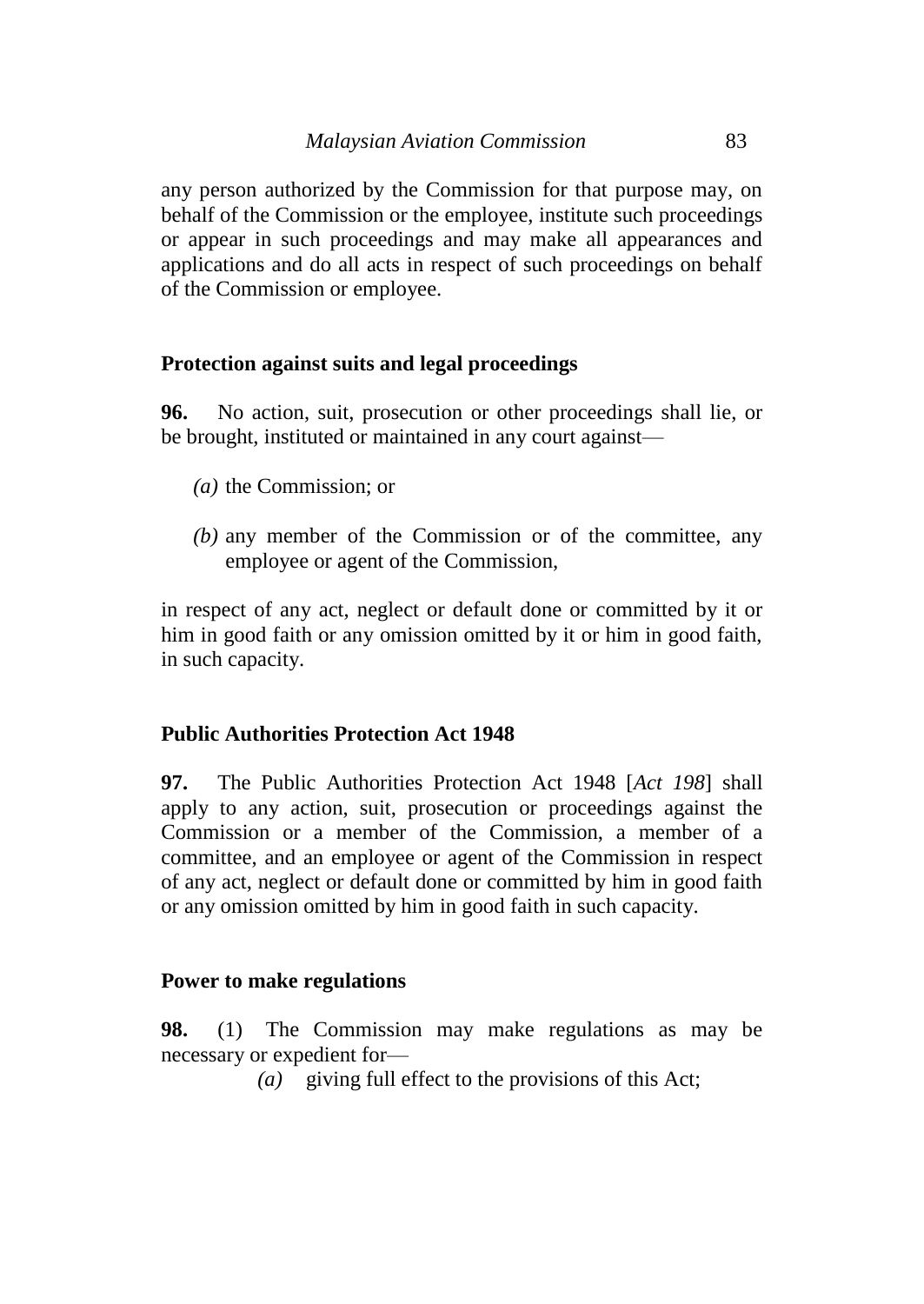## 84 *Laws of Malaysia* **ACT 771**

- *(b)* carrying out or achieving the objects and purposes of this Act; or
- *(c)* the further, better or convenient implementation of the provisions of this Act.

(2) Without prejudice to the generality of subsection (1), regulations may be made for—

- *(a)* prescribing all matters relating to the issuance of licences and permits under this Act, including the eligibility of persons applying for licences and permits, licence and permit fees, the duration of the licences and permits, the forms of licences and permits, the standard conditions of the licences and permits, application fees, annual fees, renewal fees and other processing charges;
- *(b)* prescribing matters pertaining to air traffic right allocation;
- *(c)* prescribing matters pertaining to slot allocation at the aerodromes;
- *(d)* prescribing the code of conduct for the members of the Commission and the members of a committee;
- *(e)* prescribing the conditions of service, conduct and discipline of the employees of the Commission;
- *(f)* prescribing matters pertaining to the public service obligation;
- *(g)* prescribing the consumer code and matters pertaining to consumer protection;
- *(h)* prescribing matters pertaining to dispute resolution;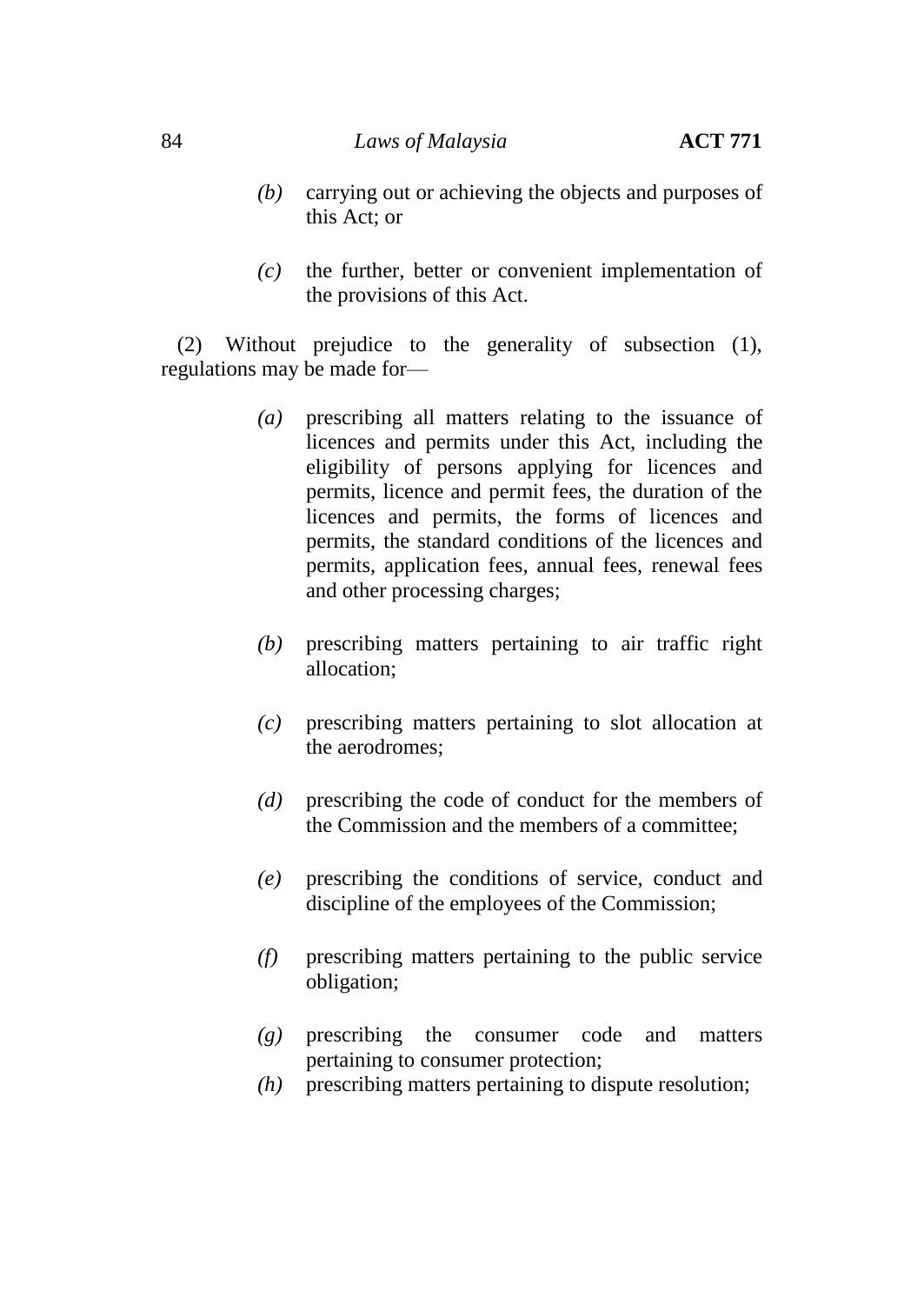- *(i)* prescribing matters pertaining to competition in the civil aviation industry;
- *(j)* prescribing matters pertaining to ground handling services;
- *(k)* prescribing the fees and charges payable to the Commission under this Act and the manner for collecting and disbursing such fees, which includes to exempt fully or partially the payment of any fees and charges payable to the Commission under this Act by any aircraft, flight or person or classes of aircrafts, flights, or persons on such terms and conditions as the Commission thinks fit;
- *(l)* providing for the regulation of all or any of the activities of the Commission and generally the performance of the functions, the exercise of the powers and the discharge of the duties of the Commission under this Act; and
- *(m)* providing for such other matters as are contemplated by, or necessary for giving full effect to, the provisions of this Act and for their due administration.

(3) Regulations made under this section may prescribe any act in contravention of the regulations to be an offence and may prescribe penalties of a fine not exceeding five hundred thousand ringgit or imprisonment for a term not exceeding five years or both for such offence.

## **Power to issue guidelines, circulars, directives,** *etc.*

**98A.** (1) For the purposes of this Act or the subsidiary legislation made under this Act, the Commission may issue guideline, circular, directive, practice note or notice as it considers appropriate to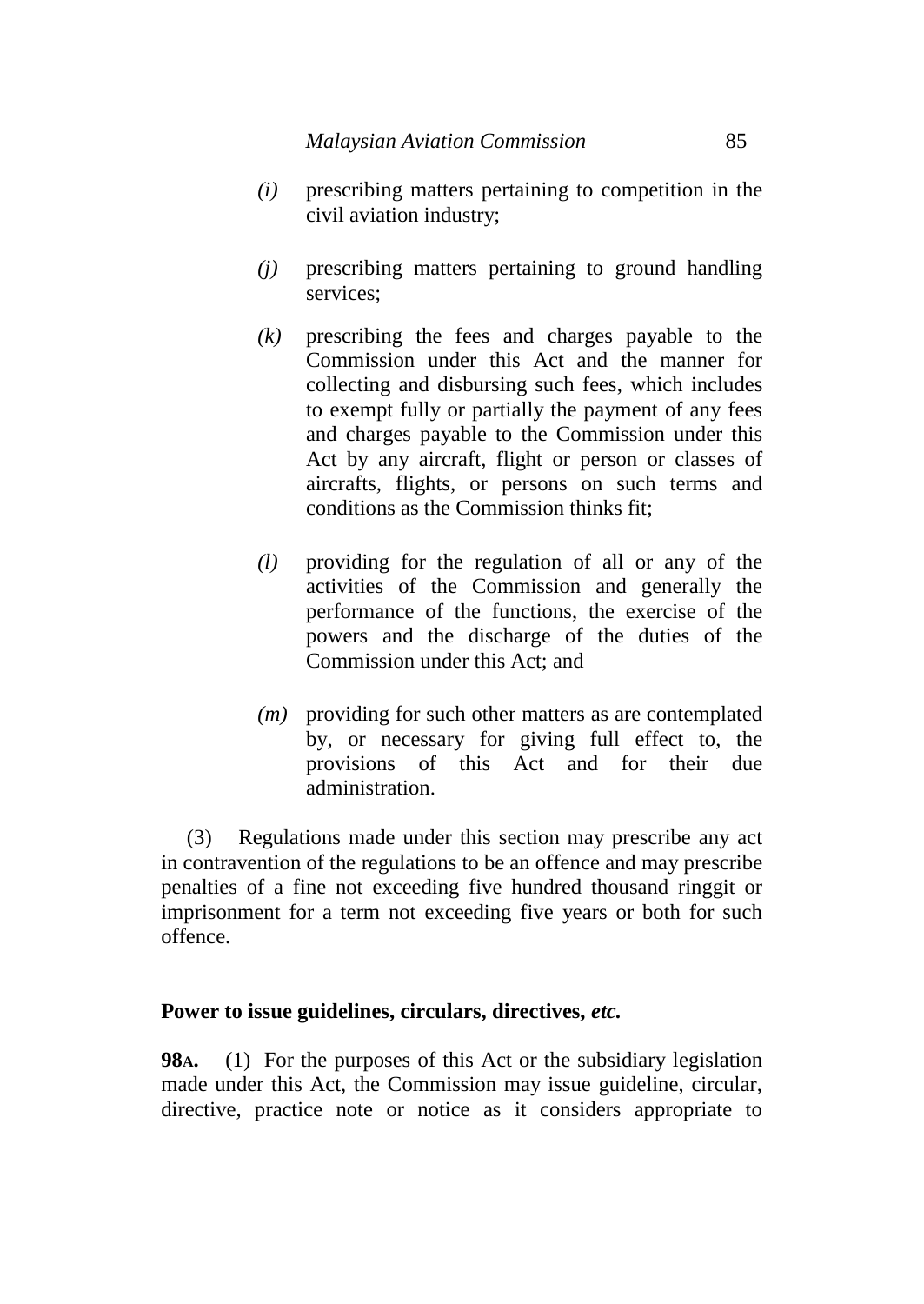regulate economic matters relating to the civil aviation industry and may impose any condition or restriction as the Commission thinks fit.

(2) Every guideline, circular, directive, practice note or notice issued under this Act or the subsidirary legislation made under this Act shall be published by the Commission in such manner as to ensure that the guideline, circular, directive, practice note or notice is brought to the attention of the person who has to comply with such guideline, circular, directive, practice note or notice.

(3) The Commission may impose a financial penalty for any non-compliance of any guideline, circular, directive, practice note or notice issued under this section―

- *(a)* where such person is an individual, to an amount not exceeding one million ringgit; or
- *(b)* where such person is a body corporate, to an amount not exceeding five per cent of the body corporate's annual turnover from the preceding financial year.

(4) The Commission may revoke, vary, revise or amend the whole or any part of any guideline, circular, directive, practice note or notice issued under this section.

(5) For the purpose of this section―

"financial year" means the period in respect of which any financial statement is made up whether that period is a year or not;

"annual turnover" means the aggregate of all sums received in the course of the business during financial year, as stated or otherwise shown in the accounts of the business, including grants from any Federal Government or State Government.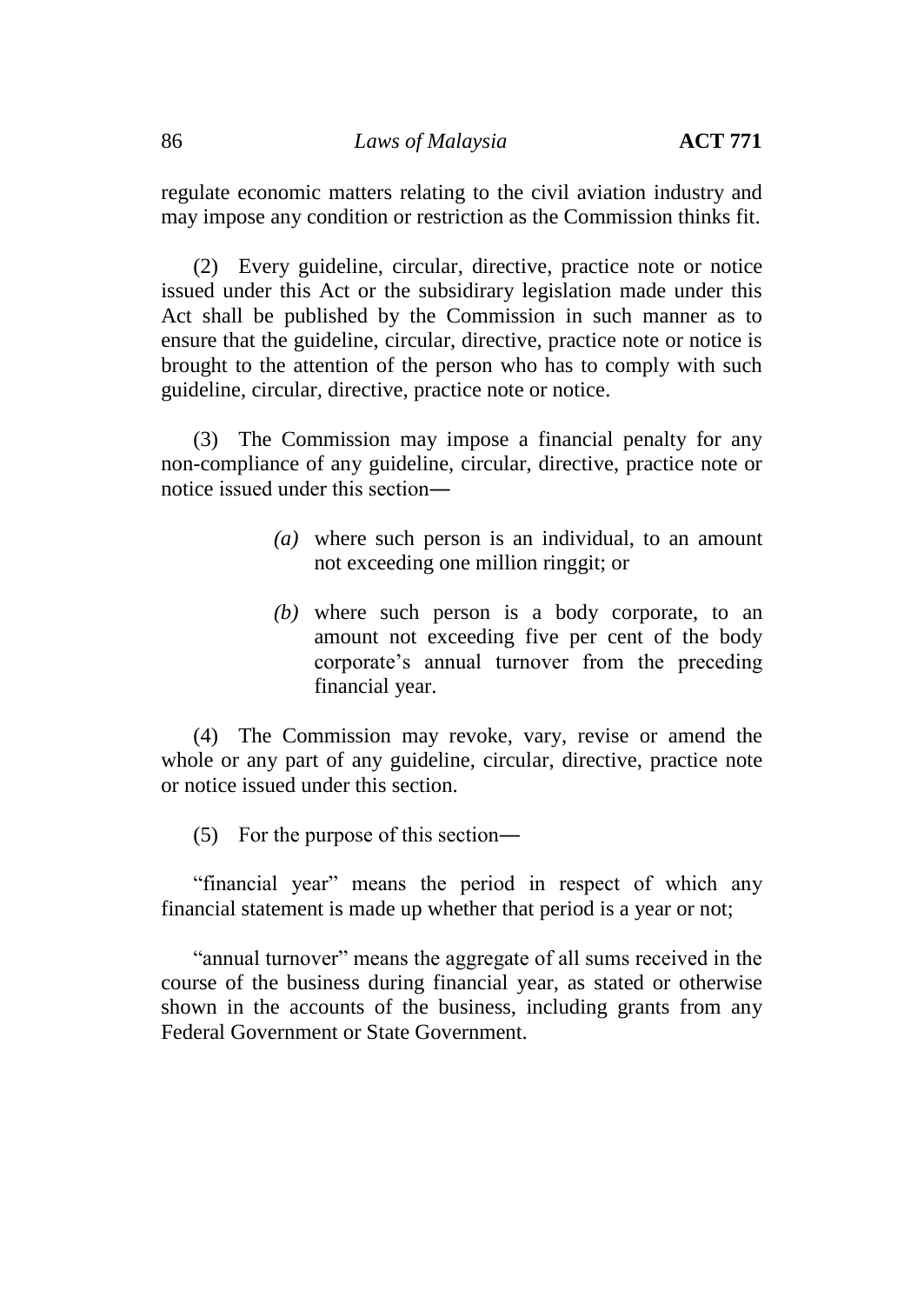### **Power to amend Schedules**

**99.** The Minister may, upon the recommendation of the Commission, amend any Schedule by order published in the *Gazette*.

## PART XIV

### SAVINGS AND TRANSITIONAL

### **Savings for licences and permits**

**100.** (1) Every person who, before the appointed date, held a valid licence or permit issued to him under the Civil Aviation Act 1969 or the Civil Aviation Regulations 1996, or any air traffic right allocated to him for domestic or international service by the Ministry of Transport, shall continue to be authorized under this Act until the expiry date of the licence, permit or right and subject to the terms and conditions attached to the licence, permit or right.

(2) Nothing in this section shall be construed to extend the term or duration of a licence, permit or right specified in subsection (1) beyond the date of its expiry.

(3) The Commission may alter the terms and conditions attached to the licence, permit or right authorized under subsection (1) for the purpose of bringing them into conformity with the policy of the Commission regarding the imposition of conditions on licensing and permit under this Act.

(4) The provisions of this Act relating to the cancellation of licences, permits or right shall apply to all persons deemed under subsection (1) to be authorized under this Act.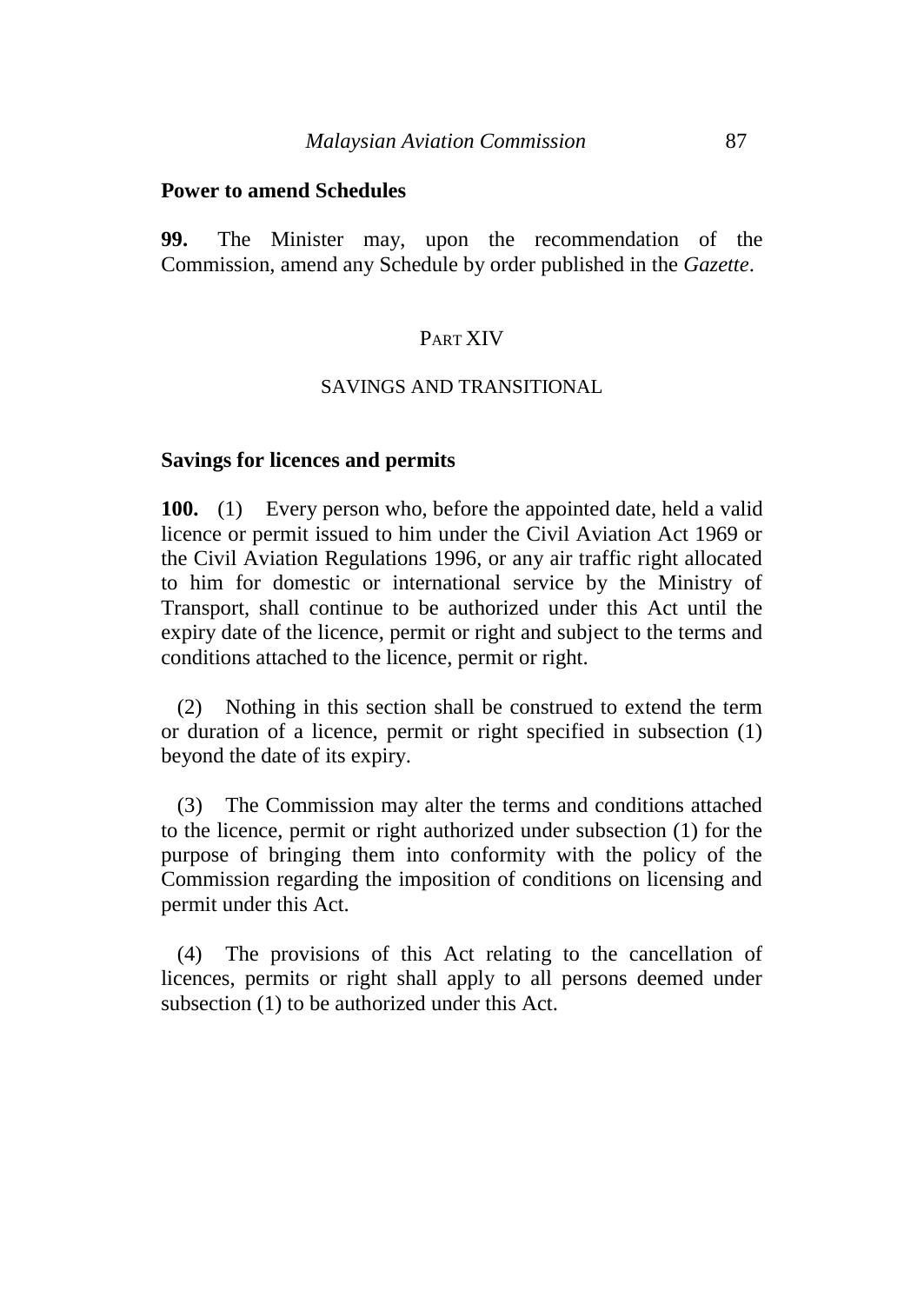## **Savings for Rural Air Services Agreement**

**101.** The Rural Air Services Agreement entered between the Government and MASwings Sdn. Bhd. subsisting before the appointed date shall have full force and effect and shall on the appointed date be monitored by the Commission.

## **Continuance of pending applications,** *etc***.**

**102.** (1) All applications, approvals or decisions, on appeal or otherwise, pertaining to matters under this Act, pending before the Minister or the Director General of Civil Aviation under the Civil Aviation Act 1969 or Civil Aviation Regulations 1996, shall on the appointed date be dealt with by the Commission under this Act.

(2) All instruments, certificates or documents pertaining to matters under this Act lodged with the Minister or the Director General of Civil Aviation under the Civil Aviation Act 1969 or Civil Aviation Regulations 1996 before the appointed date shall on the appointed date be lodged with the Commission.

## **Existing ground handling services**

**103.** (1) A person shall only be authorized to carry out the services and activities stipulated in any agreement and supplementary agreement in respect of ground handling services for a period of one year from the appointed date or such other periods as may be extended by the Commission if the person lodges a certified copy of the agreement and supplementary agreement with the Commission within six months from the appointed date or such other period as may be extended by the Commission.

(2) The authorization granted to the person authorized under subsection (1) shall lapse if they fail to register with the Commission within six months or any extended period mentioned in subsection (1) after the appointed date.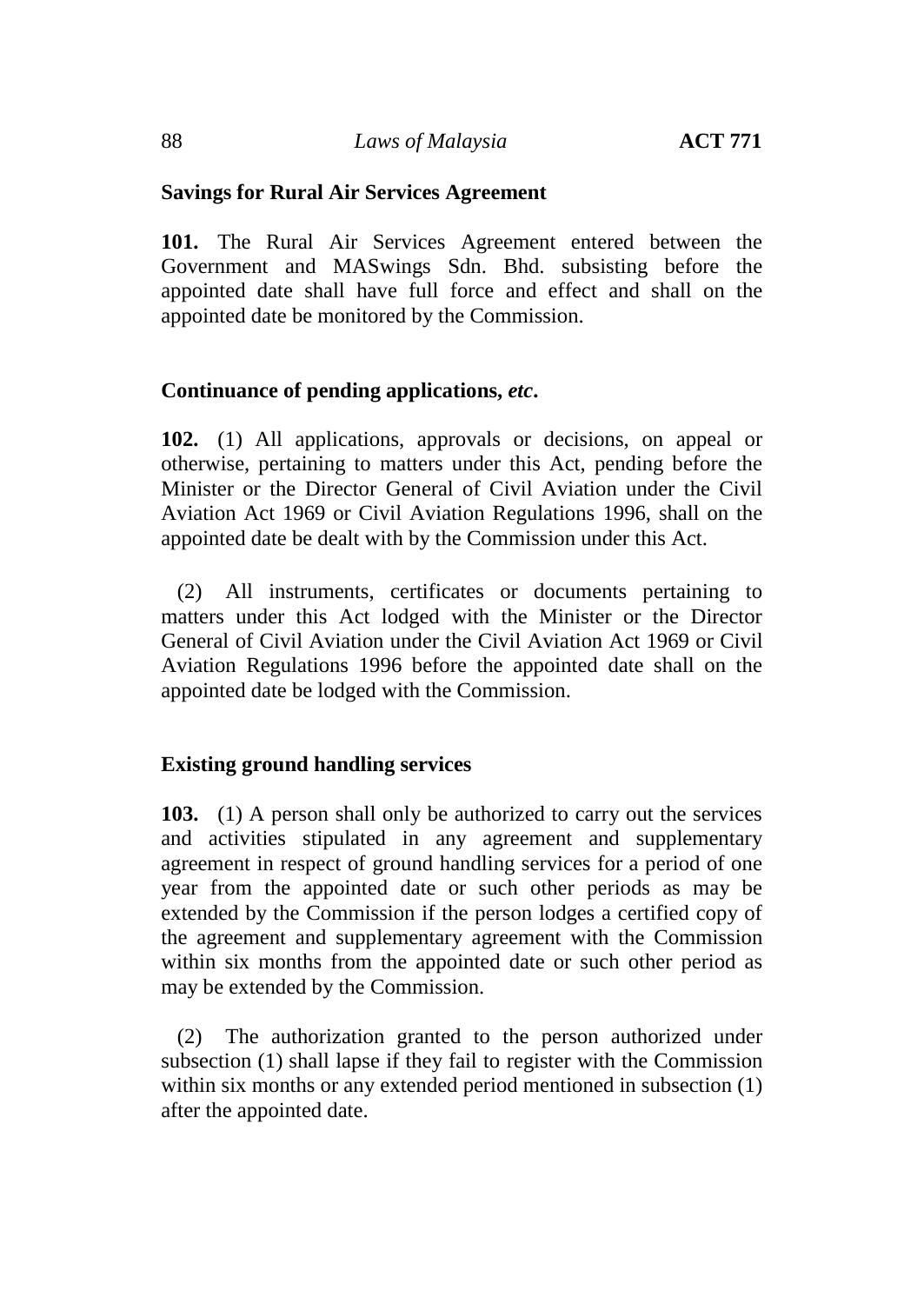## **Existing agreements**

**104.** (1) A person shall be authorized to carry out the services and activities stipulated in an agreement in respect of public service obligations and any operating or concession agreement until the expiry date of the agreement and subject to the terms and conditions attached to the agreements.

(2) Nothing in this section shall be construed to extend the term or duration of an agreement specified in subsection (1) beyond the date of its expiry.

## **Existing agreements**

**104.** All acts and things done on behalf of the Commission in preparation for or in anticipation of the enactment of this Act and any expenditure incurred in relation thereto shall be deemed to have been authorized under this Act, provided that the acts and things done are consistent with the general intention and purposes of this Act, and all rights and obligations acquired or incurred as a result of the doing of those acts or things including any expenditure incurred in relation thereto shall upon the coming into operation of this Act be deemed to be the rights and obligations of the Commission.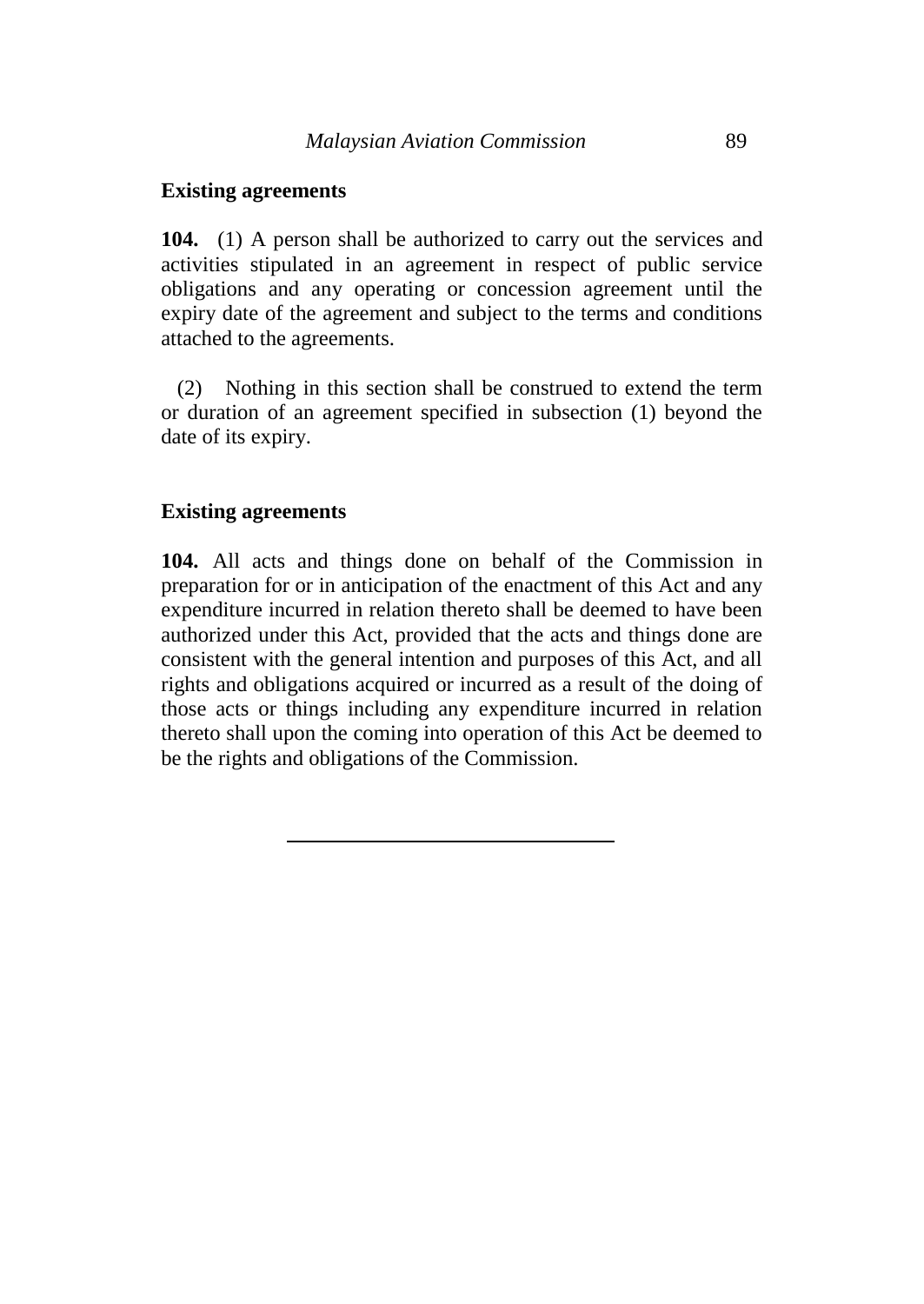### FIRST SCHEDULE

### [Section 14]

#### **MEETINGS**

#### **The Commission**

**1.** (1) The Commission is to hold as many meetings as are necessary for the efficient performance of its functions and such meetings are to be held at such times and places as the Executive Chairman may determine.

(2) The Executive Chairman shall ensure that there shall be not less than three meetings of the Commission in a year.

- (3) The Executive Chairman shall preside at a meeting of the Commission.
- (4) A quorum may be formed at any meeting—
	- *(a)* by the Executive Chairman and at least four other members of the Commission one of whom shall be a member specified in paragraph 5(1)*(b)*; or
	- *(b)* by the member of the Commission appointed under section 6 to temporarily act as the Executive Chairman and at least four other members of the Commission one of whom shall be a member specified in paragraph 5(1)*(b)*.

(5) Every member present at a meeting of the Commission shall be entitled to one vote.

(6) If on any question to be determined by the Commission there is an equality of votes, the Executive Chairman shall have a casting vote in addition to his deliberative vote.

(7) Any member of the Commission may request for the holding of or participation in any meeting by means of instantaneous telecommunication device such as telephone, video conferencing or other electronic means of audio or audiovisual communications. The contemporaneous linking together by such instantaneous telecommunication device of a number of members sufficient to constitute a quorum, despite the fact that the members are not present together in one place at the time of the conference, shall constitute a duly convened and constituted meeting, provided that—

*(a)* the Executive Chairman shall have approved the holding of or participation in such meeting by means of instantaneous telecommunication device;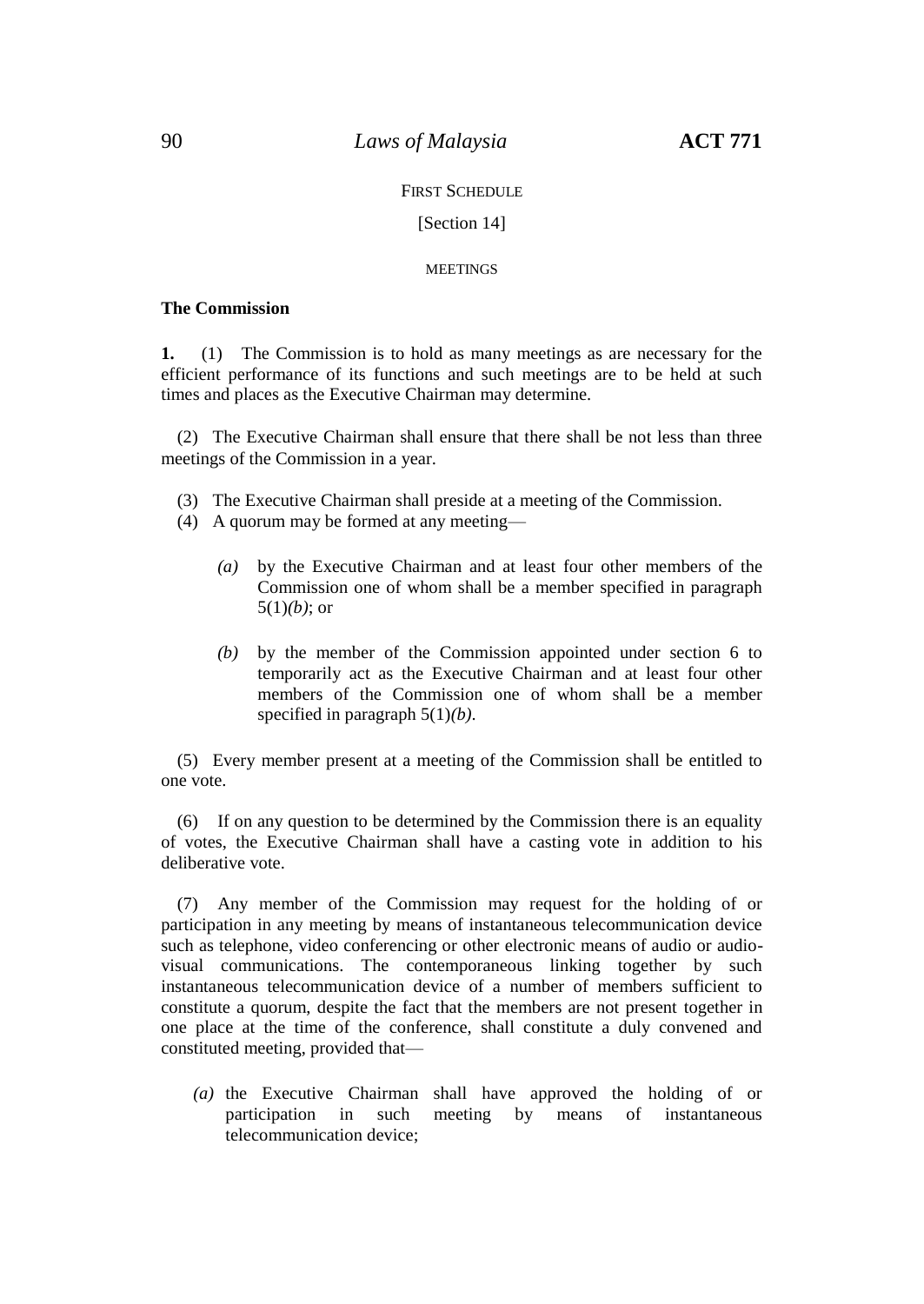- *(b)* all the members of the Commission shall have received notice of such meeting and the means by which the meeting will be conducted;
- *(c)* each of the members of the Commission taking part in the meeting by the instantaneous telecommunication device must be able to hear each of the other members taking part at the commencement and for the duration of the meeting; and
- *(d)* at the commencement of the meeting and prior to the voting on any resolution, each member of the Commission must acknowledge his presence for the purpose of the meeting to all of the other members taking part.

#### **Invitation to others to attend meetings**

**2.** (1) The Commission may invite any other person to attend any meeting or discussion of the Commission for the purpose of advising it on any matter under discussion but any person so attending shall have no right to vote at the meeting or discussion.

(2) Any person invited to attend any meeting or discussion of the Commission under subparagraph (1) may be paid such allowances and other expenses as the Commission may determine.

#### **Resolutions without meetings**

- **3.** (1) A resolution is taken to have been passed at a meeting if—
	- *(a)* all members of the Commission have been informed of the proposed resolution, or reasonable efforts have been made to inform all members of the Commission of the proposed resolution; and
	- *(b)* without meeting, all of the members of the Commission indicate agreement with the resolution in accordance with the method determined by the Commission under subparagraph (2).
	- (2) Subparagraph (1) applies only if the Commission—
		- *(a)* decides that the subparagraph applies; and
		- *(b)* decides the method by which members of the Commission are to indicate agreement with the resolutions.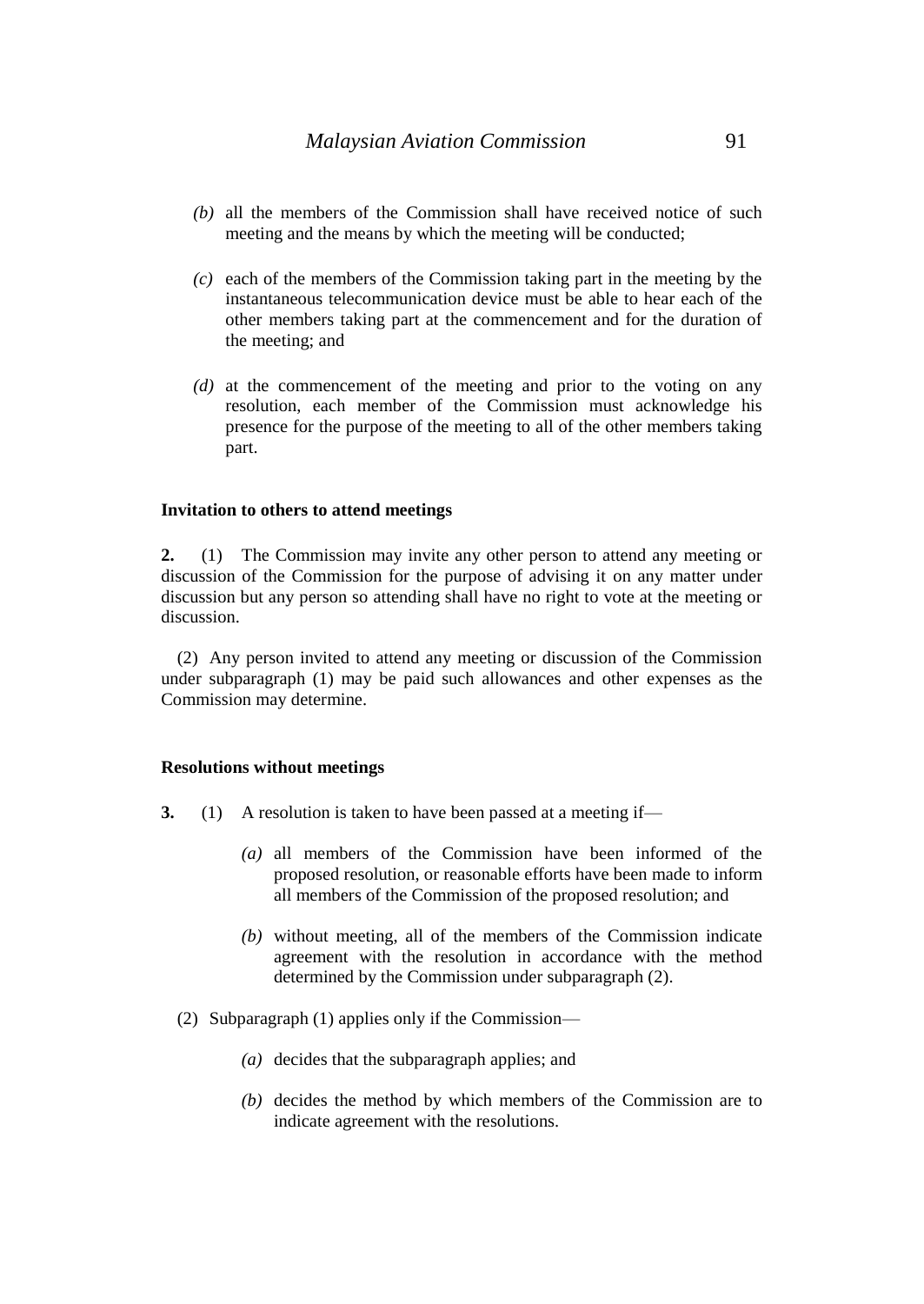### **Minutes**

**4.** (1) The Commission shall cause minutes of all their meetings to be maintained and kept in a proper form.

(2) Any minutes made of meetings of the Commission shall, if duly signed, shall be admissible in evidence in all legal proceedings without further proof.

(3) Every meeting of the Commission in respect of the proceedings of which minutes have been made in accordance with subparagraphs (1) and (2) shall be deemed to have been duly convened and held and all members thereat to have been duly qualified to act.

### **Procedure**

**5.** Subject to this Act, the Commission may regulate its own procedure.

### **Validity of acts and proceedings**

**6.** No act done or proceeding taken under this Act shall be questioned on the ground of―

- *(a)* any vacancy in the membership of, or any defect in the constitution of, the Commission;
- *(b)* any omission, defect or irregularity not affecting the merits of the case.

### **Member of Commission to devote time to business of the Commission**

**7.** Every member of the Commission shall devote such time to the business of the Commission as may be necessary to discharge his duties effectively.

### *The Committee*

### **Meetings**

**1.** (1) The committee is to hold as many meetings as are necessary for the efficient performance of its functions and such meetings are to be held at such times and places as the chairman of the committee may determine.

(2) The chairman of the committee shall preside at a meeting of the committee.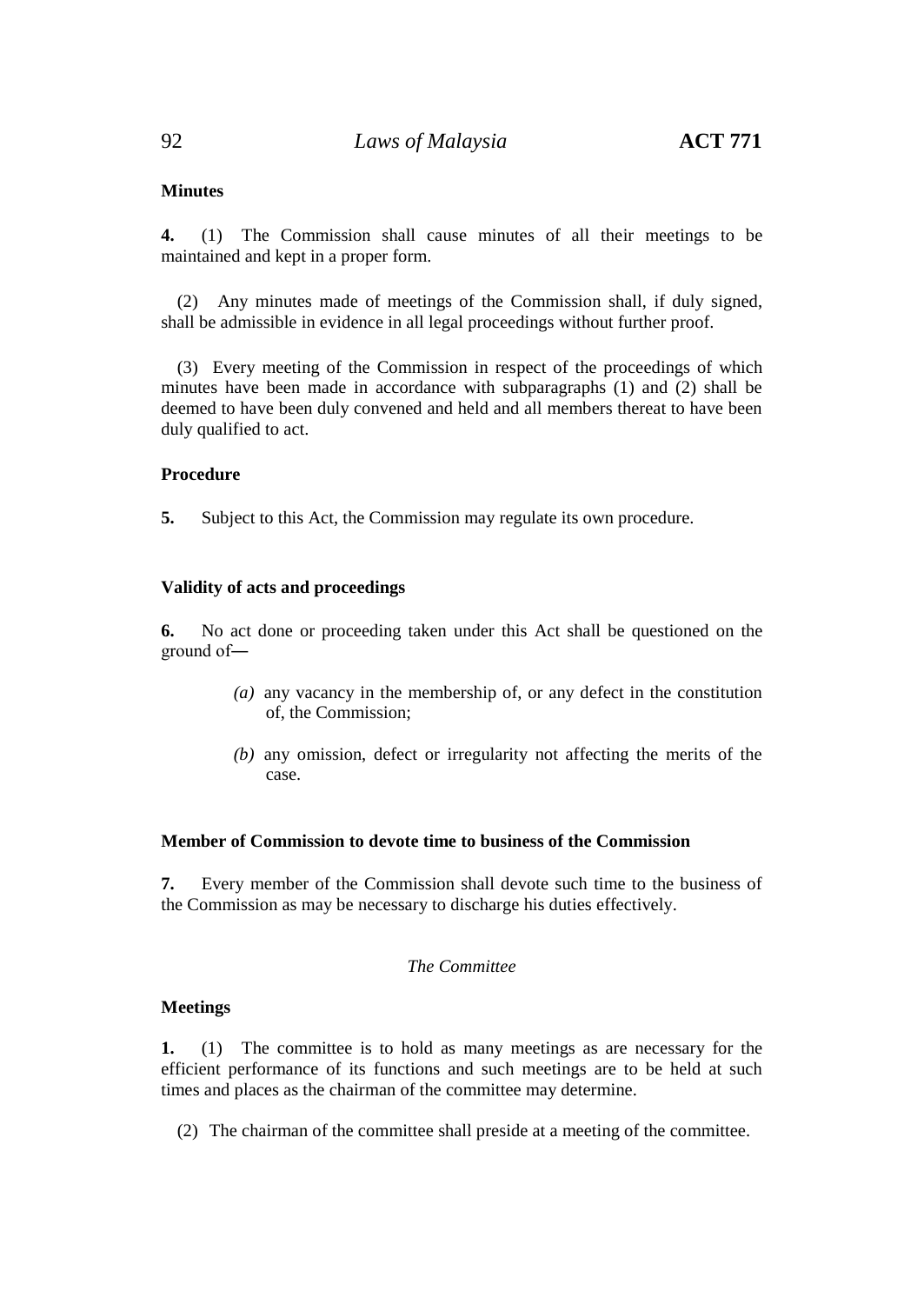### **Invitation to others to attend meetings**

**2.** (1) The committee may invite any other person to attend any meeting or discussion for the purpose of advising it on any matter under discussion.

(2) Any person invited to attend any meeting or discussion under subparagraph (1) may be paid such allowances and other expenses as the Commission may determine.

#### **Minutes**

**3.** (1) Every committee shall cause minutes of all their meetings to be maintained and kept in a proper form.

(2) A committee shall cause copies of the minutes of all its meetings to be signed and submitted to the Commission as soon as practicable.

(3) Any minutes made of meetings of the committee shall, if duly signed, be admissible in evidence in all legal proceedings without further proof.

(4) Every meeting of the committee in respect of the proceedings of which minutes have been made in accordance with subparagraphs (1) and (2) shall be deemed to have been duly convened and held and all members thereat to have been duly qualified to act.

### **Procedure**

**4.** Subject to this Act, the committee may regulate its own procedure.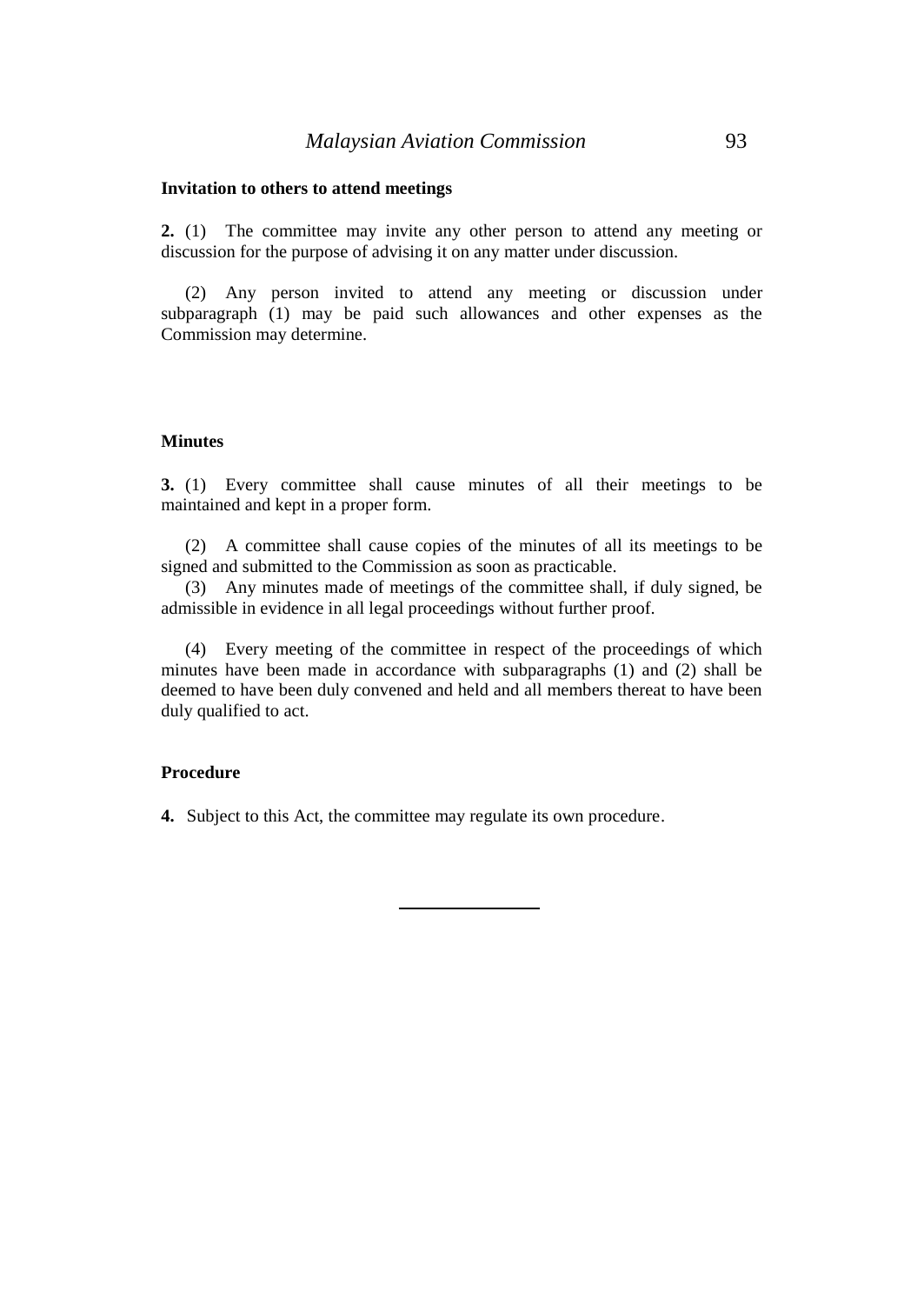### 94 *Laws of Malaysia* **ACT 771**

### SECOND SCHEDULE

### [Section 37]

#### LIST OF GROUND HANDLING SERVICES

- **1.** *Ground administration and supervision, comprising―*
	- *(a)* representation and liaison services with local authorities or any other entity, disbursements on behalf of the airport user and provision of office space for its representatives;
	- *(b)* load control, messaging and telecommunications;
	- *(c)* handling, storage and administration of unit load devices;
	- *(d)* any other supervision services before, during or after the flight; and
	- *(e)* any other administrative service requested by the airport user.

**2.** *Passenger handling comprising* any kind of assistance to arriving, departing, transfer or transit passengers, including checking tickets and travel documents, registering baggage and carrying it to the sorting area.

- **3.** *Freight and mail handling comprising―*
	- *(a)* for freight: handling of related documents, customs procedures and the implementation of any security procedure agreed between the parties or required in the circumstances;
	- *(b)* for mail: handling of related documents and implementation of any security procedure between the parties or required by the circumstances.
- **4.** *Aircraft services, comprising―*
	- *(a)* the external and internal cleaning of the aircraft, and the toilet and water services;
	- *(b)* the cooling and heating of the cabin, the removal of snow and ice, the de-icing of the aircraft;
	- *(c)* the rearrangement of the cabin with suitable cabin equipment, the storage of the equipment.
- **5.** *Aircraft maintenance, comprising―*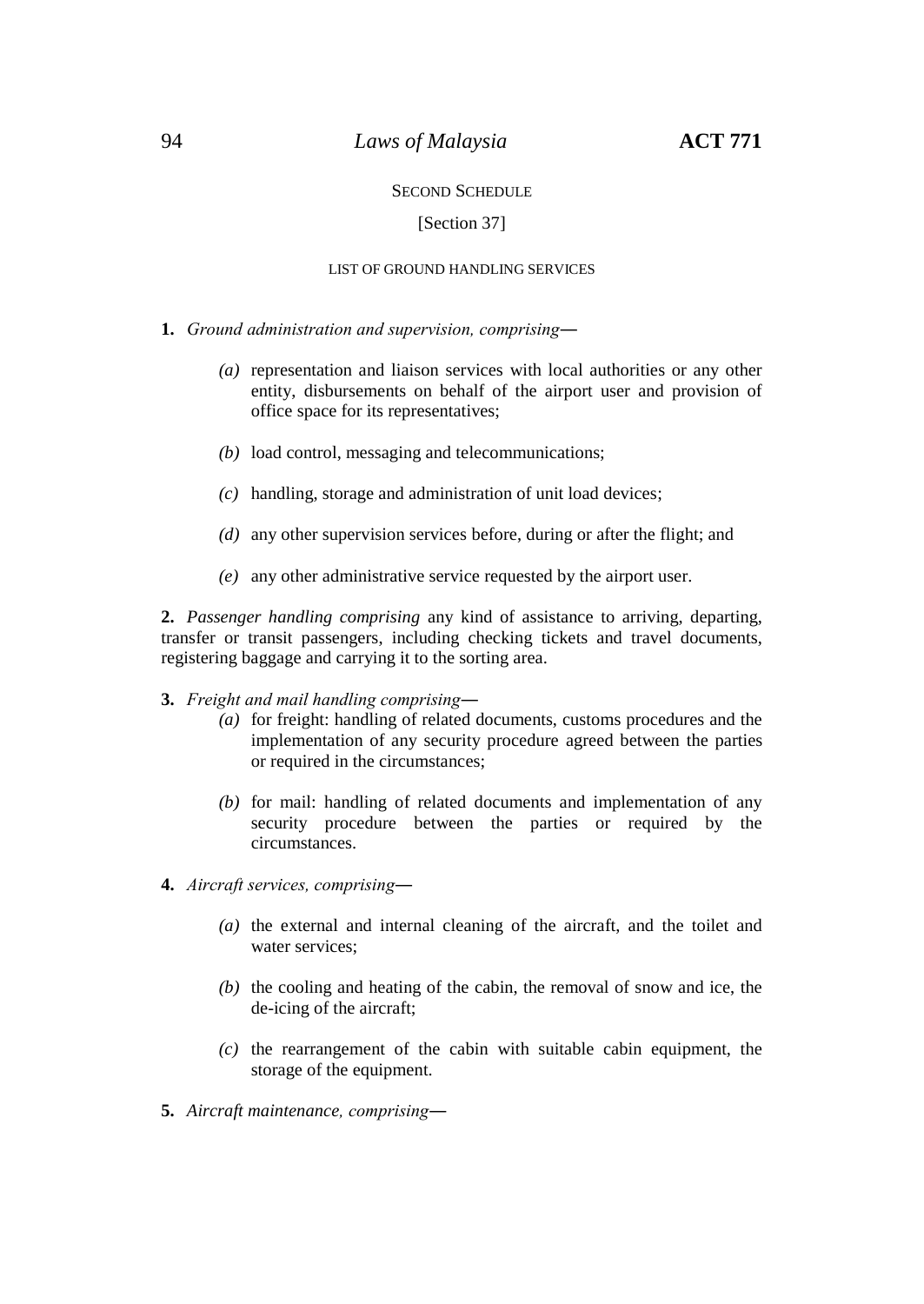- *(a)* routine services perfomed before flight;
- *(b)* non-routine services requested by the airport user;
- *(c)* the provision and administration of spare parts and suitable equipment;
- *(d)* the request for or reservation of a suitable parking and/or hangar space.
- **6.** *Flight operations and crew administration, comprising―*
	- *(a)* preparation of the flight at the departure airport or at any other point;
	- *(b)* in flight assistance, including re-dispatching if needed;
	- *(c)* post-flight activities;
	- *(d)* crew administration.
- **7.** *Surface transport comprising―*
	- *(a)* the organization and execution of crew, passenger, baggage, freight and mail transport between different terminals of the same airport, but excluding the same transport between the aircraft and any other point within the perimeter of the same airport;
	- *(b)* any special transport requested by the airport user.
- **8.** *Catering servuces comprising―*
	- *(a)* liason with suppliers and administrative management;
	- *(b)* storage of food and beverages and of the equipment needed for the preparation of food and beverages;
	- *(c)* cleaning of the equipment;
	- *(d)* preparation and delivery of equipment as well as of bar and food supplies.

**9.** *Baggage handling*, comprising handlimg baggage in the sorting area sorting it, preparing it for departure, loading it onto and unloading it from the devices designed to move it from the aircraft to the sorting area and vice versa, as well as transporting baggage from the sorting area to the reclaim area.

**10.** *Freight and mail handling* as regards the physical handling of freight and mail whether incoming, outgoing or being transferred, between the air terminal and the aircraft.

**11.** *Ramp handling comprising*―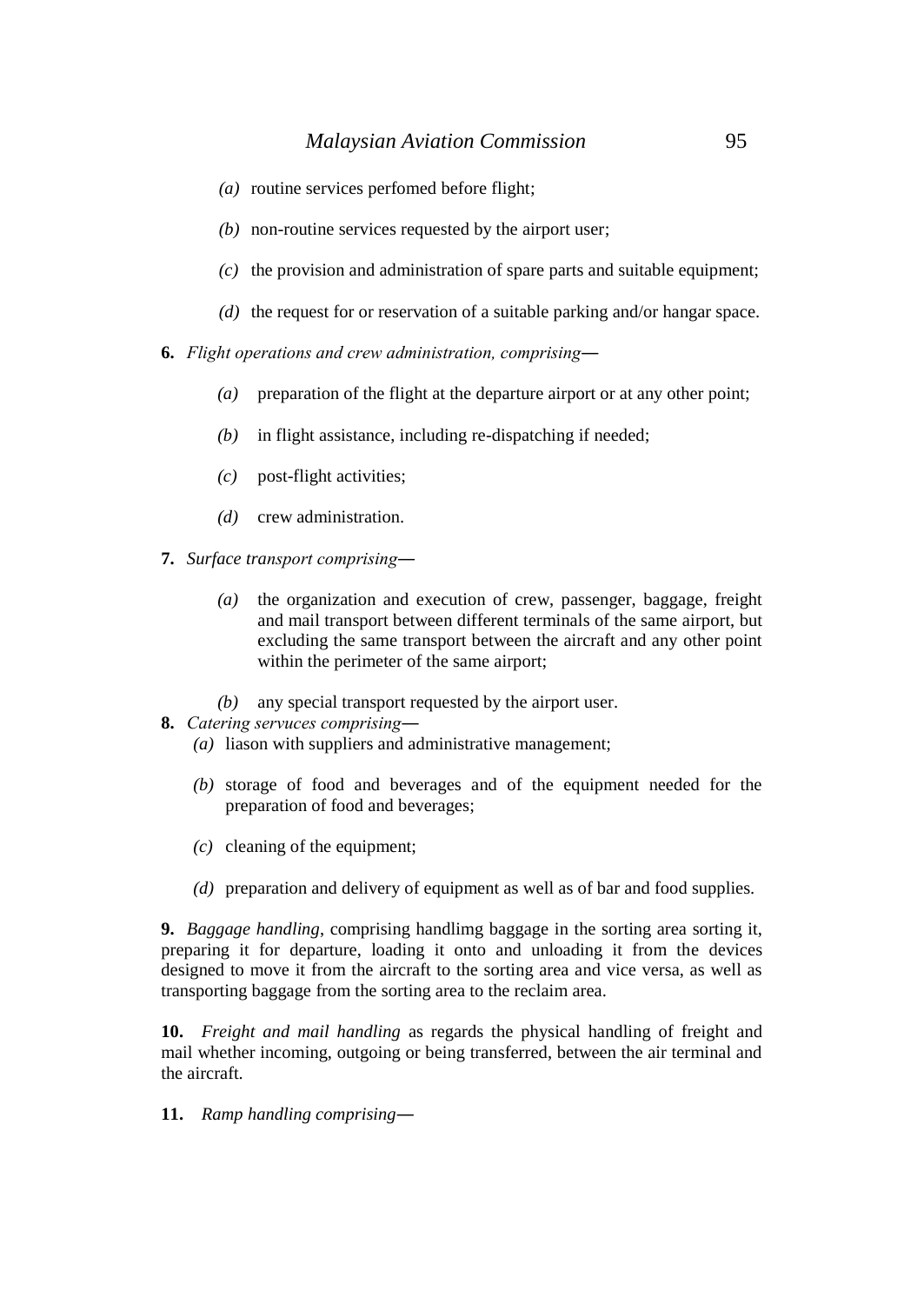### 96 *Laws of Malaysia* **ACT 771**

- *(a)* marshalling the aircraft on the ground at arrival and departure;
- *(b)* assistance to aircraft parking and provision of suitable devices;
- *(c)* communication between the aircraft and the air-side supplier of services;
- *(d)* the loading and unloading of the aircraft, including the provision and operation of suitable means, as well as the transport of crew and passengers between the aircraft and the terminal, and baggage transport between the aircraft and the terminal;
- *(e)* the provision and operation of appropriate units for engine starting;
- *(f)* the moving of the aircraft at arrival and departure, as well as the provision and operation of suitable devices;
- *(g)* the transport, loading on to and unloading from the aircraft of food and beverages.
- **12.** *Fuel and oil handling, comprising*―
	- *(a)* the organization and execution of fueling and defueling operations, including the storage of fuel and the control of the quality and quantity of fuel deliveries;
	- *(b)* the replenishing of oil and other fluids.

**13.** Any other services as may be determined by the Commission from time to time.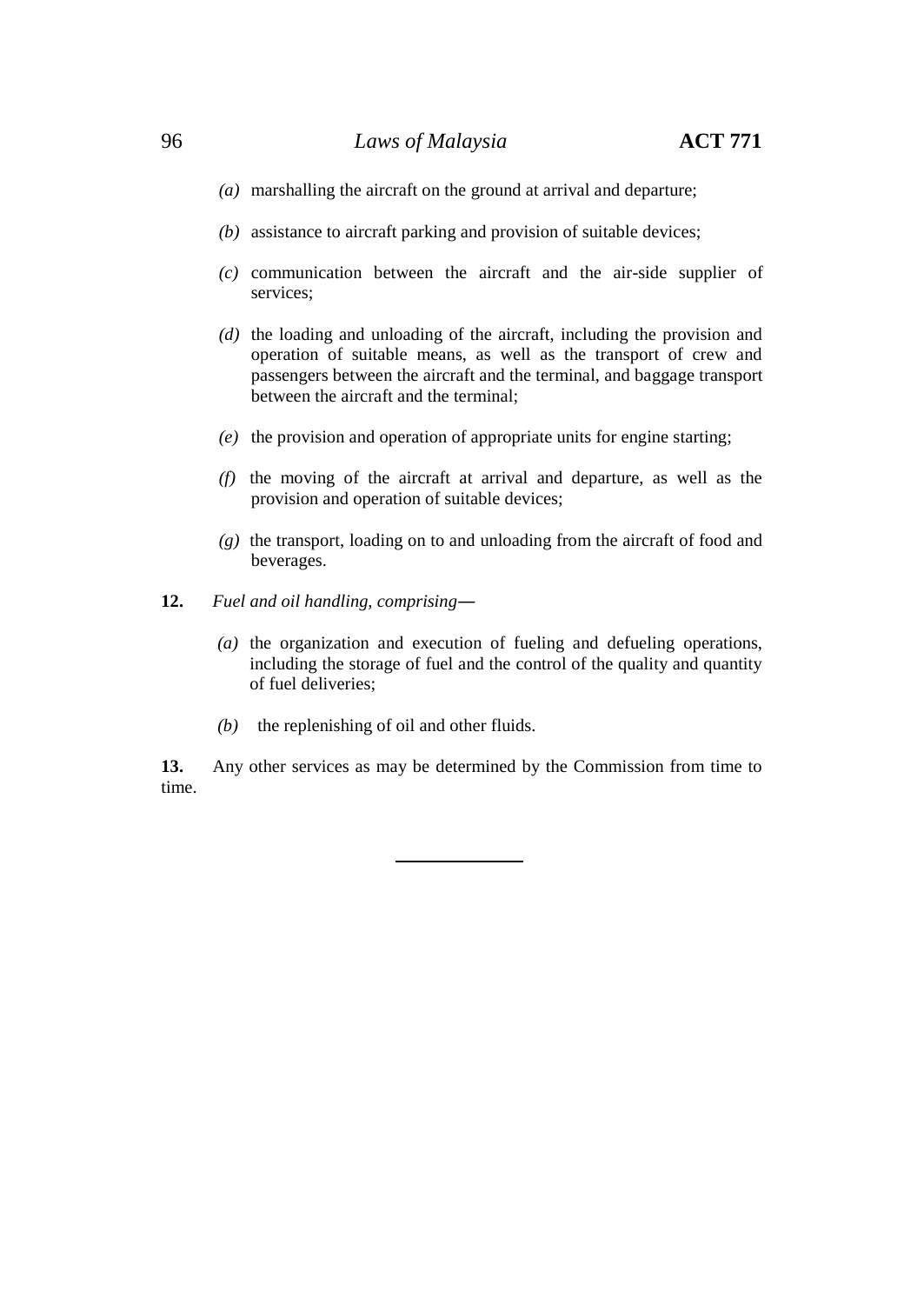### THIRD SCHEDULE

### [Section 48]

### EXCLUDED COMMERCIAL ACTIVITIES, AGREEMENTS AND MERGERS

**1.** The administration and provision of public service obligations and the agreements entered into in respect of the public service obligations.

**2.** Existing agreements entered into with the Government as amended from time to time.

**3.** An agreement or conduct to the extent to which it is engaged in an order to comply with a legislative requirement.

**4.** Collective bargaining activities or collective agreements in respect of employment terms and conditions and which are negotiated or concluded between parties which include both employers and employees or organizations established to represent the interests of employers or employees.

**5.** An enterprise entrusted with the operation of services of general economic interest or having the character of a revenue-producing monopoly in so far as the prohibition under Division 2 of Part VII would obstruct the performance, in law or in fact, the particular tasks assigned to that enterprise.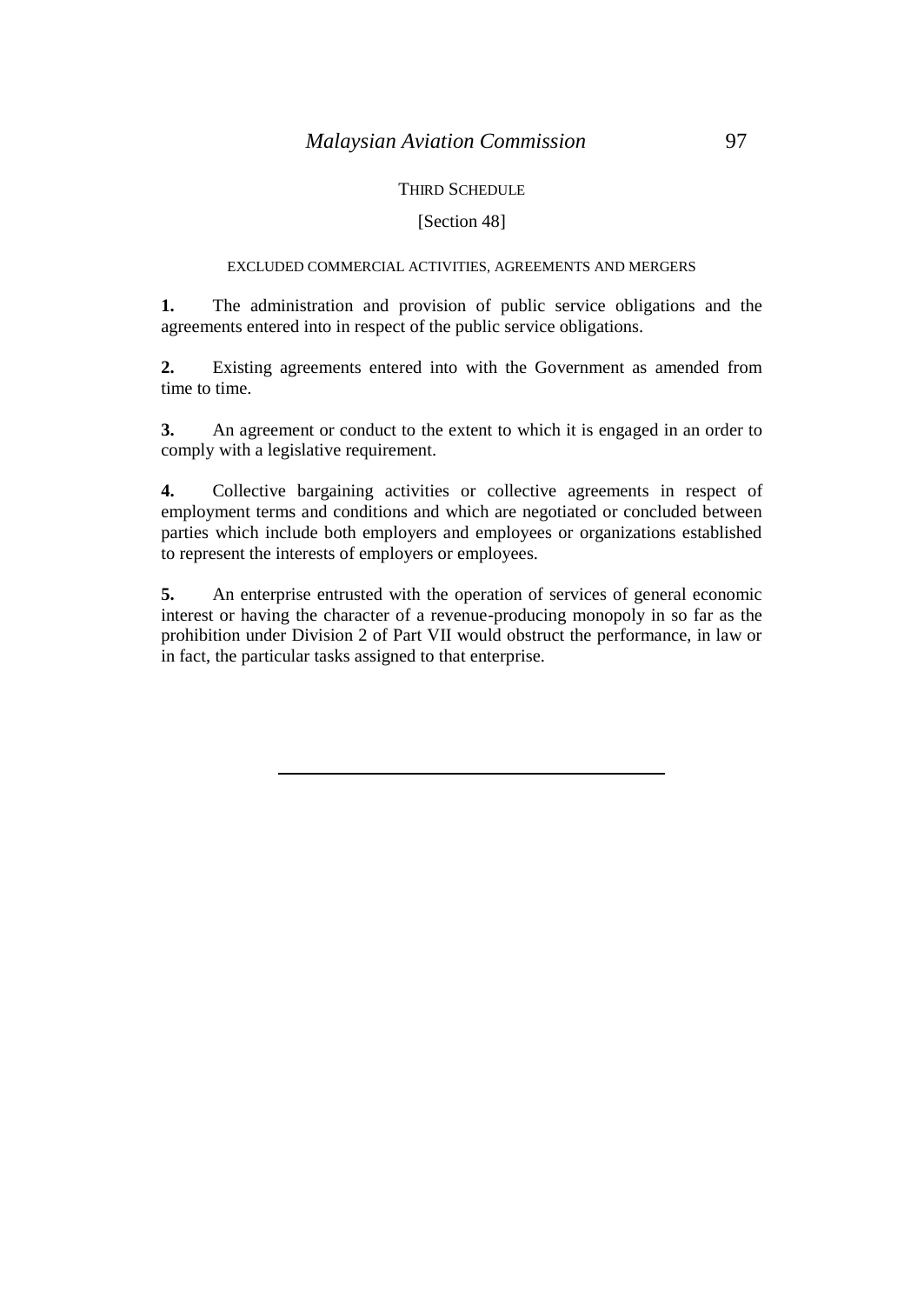# **Act 771**

# **MALAYSIAN AVIATION COMMISSION ACT 2015**

## LIST OF AMENDMENTS

\_\_\_\_\_\_\_\_\_\_\_\_\_

Amending law Short title In force from

Act A1559 Malaysian Aviation Commission (Amendment) Act 2018

09-02-2018